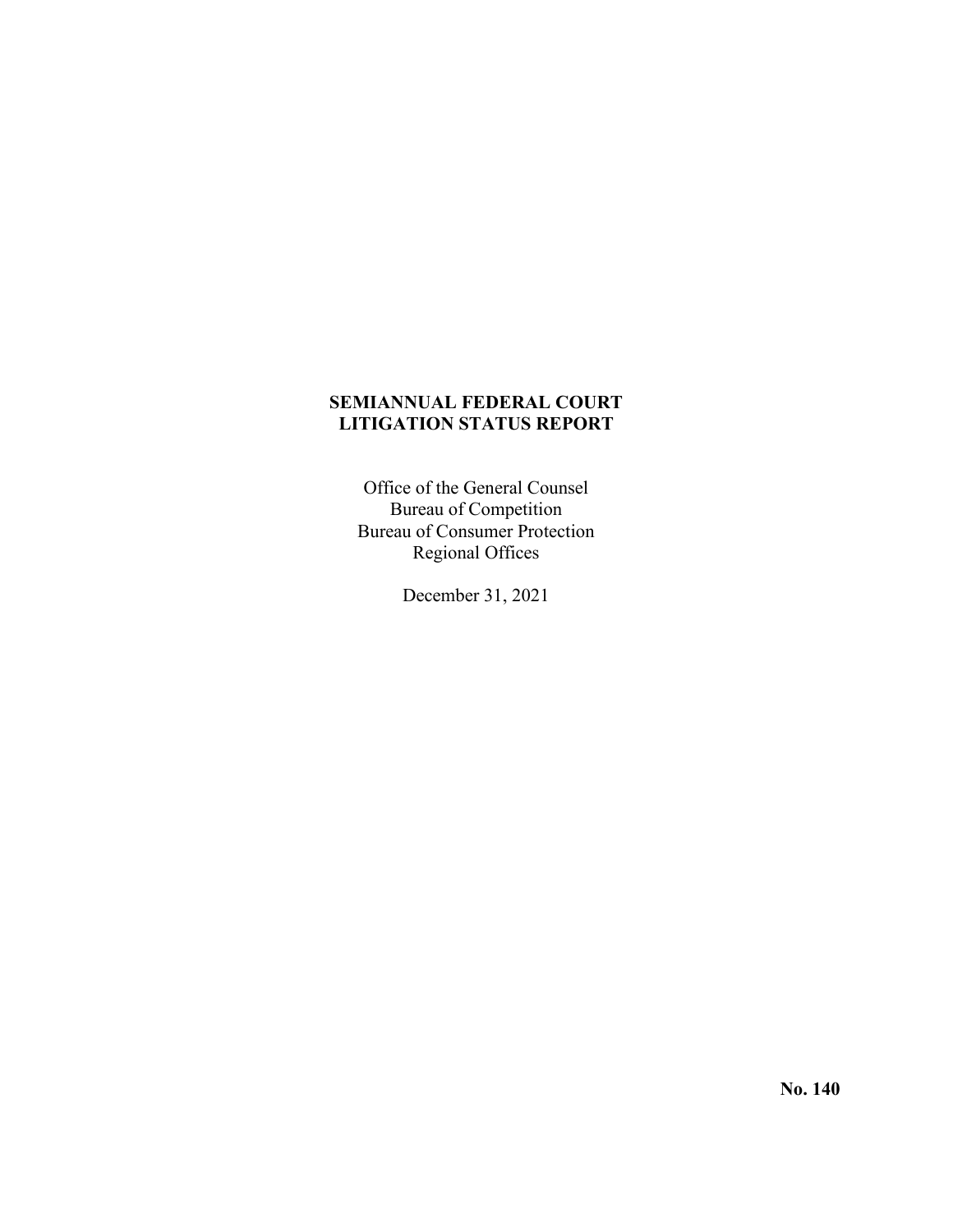# TABLE OF CONTENTS

| (A) |  |
|-----|--|
| (B) |  |
| (C) |  |
|     |  |
| (A) |  |
| (B) |  |
|     |  |
|     |  |
|     |  |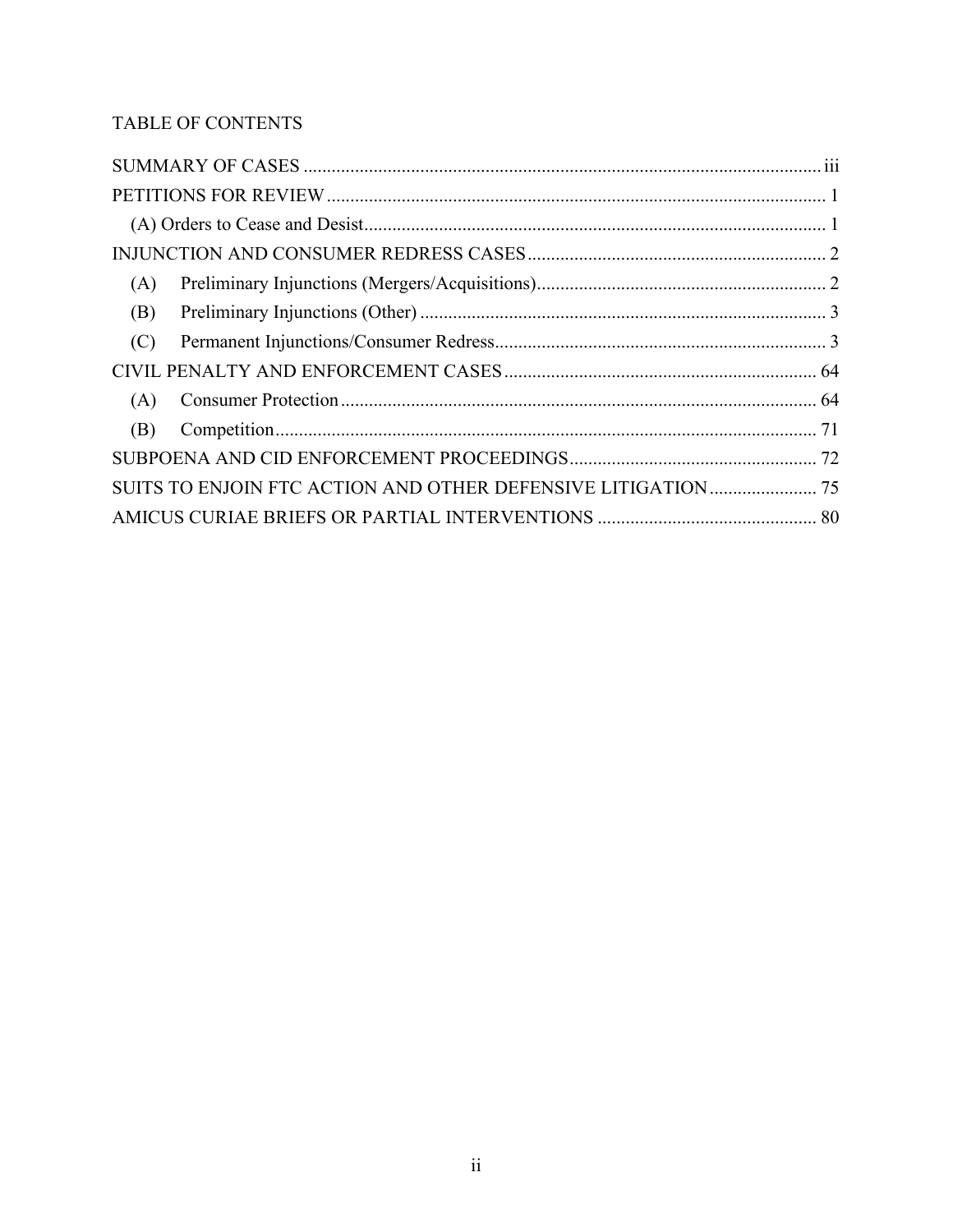# **SUMMARY OF CASES**

<span id="page-2-0"></span>

|                                                                               | Dist. Ct.        | Ct. App.       | <b>S. Ct.</b>    | <b>Total</b>   |
|-------------------------------------------------------------------------------|------------------|----------------|------------------|----------------|
| PETITIONS FOR REVIEW                                                          | $\boldsymbol{0}$ | $\overline{3}$ | $\boldsymbol{0}$ | $\overline{3}$ |
| <b>INJUNCTION AND</b><br><b>CONSUMER REDRESS CASES</b>                        | 43               | 14             | $\overline{4}$   | 61             |
| <b>CIVIL PENALTY AND</b><br><b>ENFORCEMENT CASES</b>                          | 16               | $\mathbf{1}$   | $\boldsymbol{0}$ | 17             |
| <b>SUBPOENA AND CID</b><br><b>ENFORCEMENTS</b>                                | 10               | $\mathbf{1}$   | $\boldsymbol{0}$ | 11             |
| <b>SUITS TO ENJOIN FTC</b><br><b>ACTION AND OTHER</b><br>DEFENSIVE LITIGATION | $\overline{7}$   | $\overline{2}$ | $\overline{0}$   | 9              |
| <b>AMICUS CURIAE BRIEFS</b>                                                   | $\overline{2}$   | 5              | $\mathbf{1}$     | 8              |
| <b>TOTALS</b>                                                                 | 78               | 26             | 5                | 109            |

<span id="page-2-1"></span><sup>\*</sup> Includes all cases in which appellate proceedings have taken place during the reporting period or are pending; these cases are not counted in the District Court column, even if such proceedings are occurring simultaneously.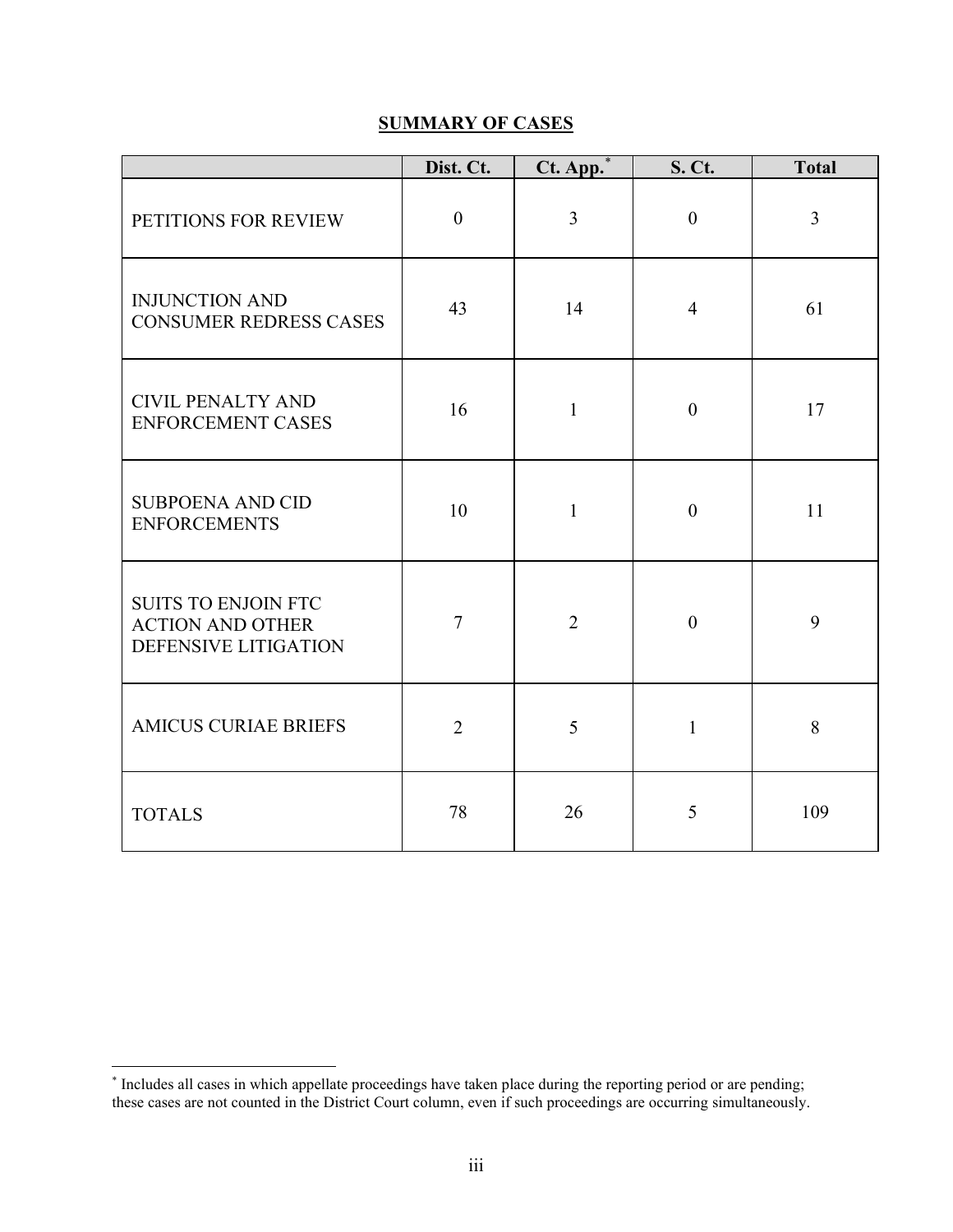# **PETITIONS FOR REVIEW**

# **(A)Orders to Cease and Desist**

*TRAFFIC JAM EVENTS v. FTC*, No. 21-60947 (5th Cir.)

| Parties:                              | 1-800 Contacts, Inc.                                                                                                                                                                                                                                                                                                                                                                                                                             |
|---------------------------------------|--------------------------------------------------------------------------------------------------------------------------------------------------------------------------------------------------------------------------------------------------------------------------------------------------------------------------------------------------------------------------------------------------------------------------------------------------|
| Assigned Attorneys: Joel Marcus (OGC) | Imad Abyad                                                                                                                                                                                                                                                                                                                                                                                                                                       |
| Nature of Action:                     | Petition for review of final Commission order.                                                                                                                                                                                                                                                                                                                                                                                                   |
| Status:                               | Petition for review filed 12/21/21.                                                                                                                                                                                                                                                                                                                                                                                                              |
|                                       | 1-800 CONTACTS v. FTC, No. 18-3848 (2d Cir.)                                                                                                                                                                                                                                                                                                                                                                                                     |
| Parties:                              | 1-800 Contacts, Inc.                                                                                                                                                                                                                                                                                                                                                                                                                             |
|                                       | Assigned Attorneys: Imad Dean Abyad (OGC)<br>Mariel Goetz                                                                                                                                                                                                                                                                                                                                                                                        |
| Nature of Action:                     | Petition for review of final Commission order.                                                                                                                                                                                                                                                                                                                                                                                                   |
| Status:                               | Petition for review filed 12/30/18.<br>Petitioner's opening brief filed 6/7/19.<br>Commission's answering brief filed 9/6/19.<br>Petitioner's reply brief filed 10/4/19.<br>Oral arguments held on 3/5/20.<br>Opinion granting petition for review and remanding case with instructions<br>for Commission to dismiss the complaint entered 6/11/21.<br>FTC petition for rehearing or rehearing en banc filed 8/6/21; petition<br>denied 8/26/21. |
|                                       | <b>IMPAX LABORATORIES, INC. v. FTC, No. 21-406 (S. Ct.); No. 19-60394 (5th Cir.)</b>                                                                                                                                                                                                                                                                                                                                                             |
| Parties:                              | Impax Laboratories, Inc.                                                                                                                                                                                                                                                                                                                                                                                                                         |
| <b>Assigned Attorneys:</b>            | Bradley Grossman (OGC)                                                                                                                                                                                                                                                                                                                                                                                                                           |
| Nature of Action:                     | Petition for review of Commission's opinion and order against Impax<br>Laboratories, Inc.                                                                                                                                                                                                                                                                                                                                                        |
| Status:                               | Petition for review filed 6/6/19.<br>Petitioner's brief filed 10/3/19; Commission's brief filed 12/9/19;                                                                                                                                                                                                                                                                                                                                         |

petitioner's reply brief filed 12/30/19.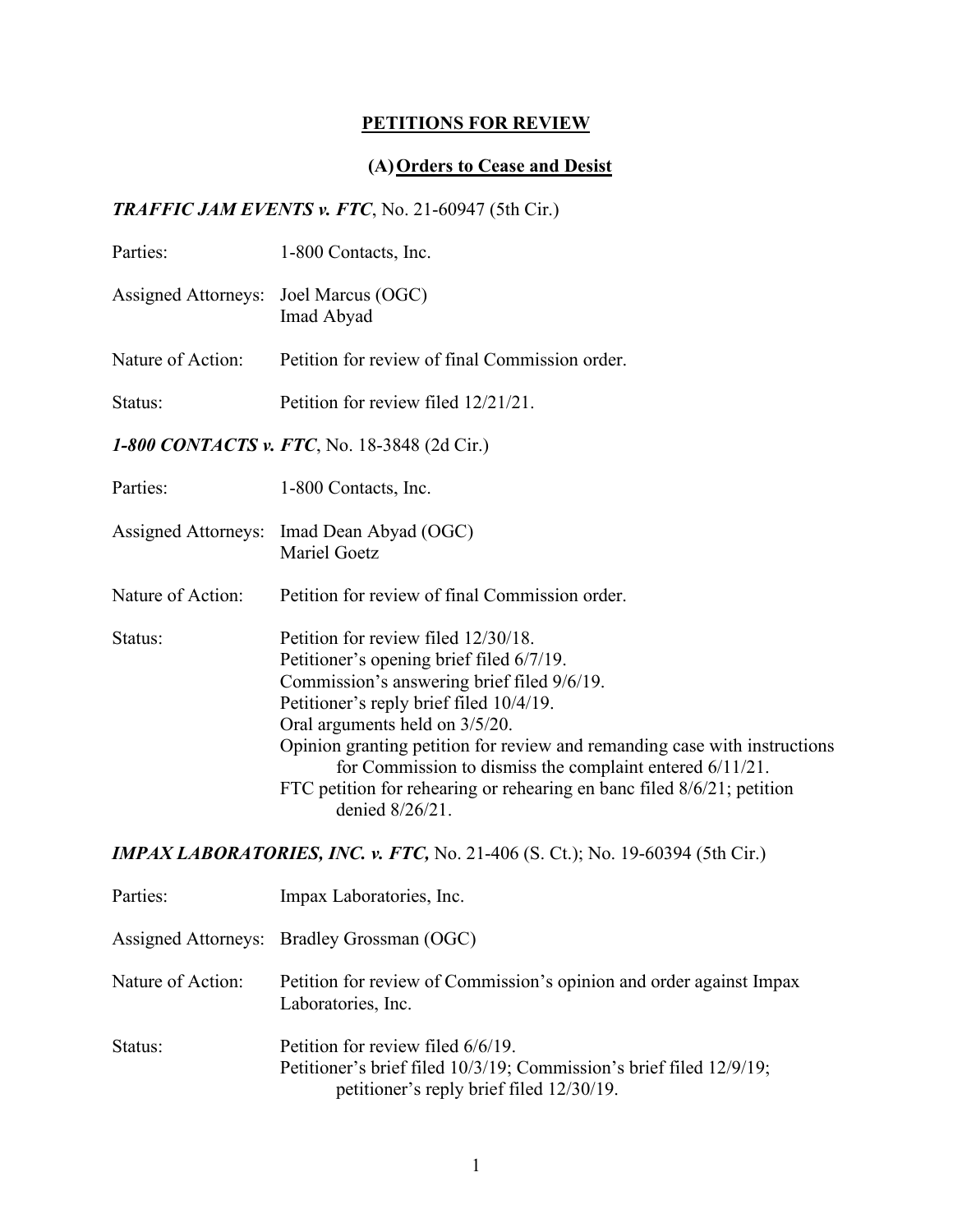Oral argument held 6/9/20.

Opinion denying petition for review, upholding Commission's ruling that Impax's reverse payment settlement with Endo was an unfair method of competition, entered 4/13/21.

Petition for certiorari filed 9/10/21; Commission's brief in opposition filed 11/15/21; Impax's reply filed 11/23/21; petition for certiorari denied 12/13/21.

## **(B) Rulemakings**

(None Pending)

#### **INJUNCTIONS AND CONSUMER REDRESS**

#### **(A)Preliminary Injunctions (Mergers/Acquisitions)**

## *FTC v. HACKENSACK MERIDIAN HEALTH*, No. 21-2603 (3d Cir); No. 20-cv-18140 (D.N.J.)

- Parties: Hackensack Meridian Health Englewood Healthcare Foundation
- Assigned Attorneys: Lindsey Bohl (BC/Mergers IV) Emily Bowne Chris Caputo Jonathan Lasken Nandu Machiraju Nathan Brenner Kati Williams Harris Rothman Anthony Saunders Samantha Gordon Elizabeth Arens Chris Megaw Charles Dickenson J. Wells Harrell Jamie France Jonathan Robert Wright Rohan Pai Susan Musser Mariel Goetz (OGC) Nature of Action: Action for preliminary injunction to block the proposed merger between Hackensack Meridian Health and Englewood Healthcare.
- Status: Complaint filed  $12/4/20$ .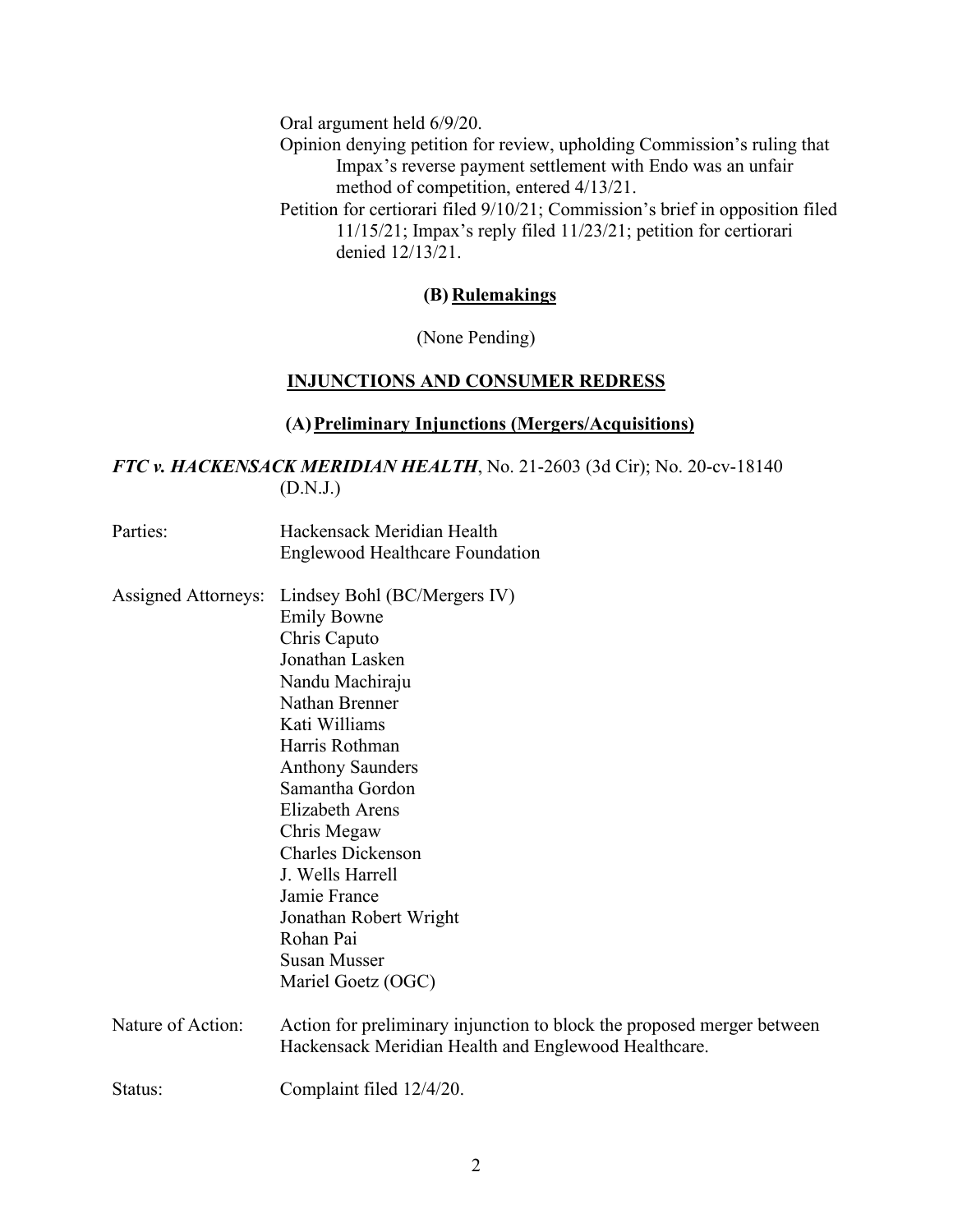TRO entered 12/4/20.

Commission motion for preliminary injunction filed 3/22/21; Defendants' opposition filed 4/12/21; Commission reply filed 4/29/21. Evidentiary hearing held from 5/10/21 to 5/18/21. Order granting motion for preliminary injunction entered 8/4/21. Notice of appeal from Englewood and Hackensack filed 8/25/21. Appellants' brief filed 9/15/2021; Commission's answering brief filed 11/3/2021; appellants' reply brief filed 11/12/21. Oral argument held 12/7/21.

## **(B) Preliminary Injunctions (Other)**

(None Pending)

## **(C)Permanent Injunctions/Consumer Redress[\\*](#page-5-0)**

*FTC v. ABBVIE, INC.*, Nos. 18-2621, 18-2748, 18-2758 (3d Cir.); No. 2:14-cv-05151 (E.D. Pa.)

| Parties:                              | AbbVie, Inc.<br><b>Abbott Laboratories</b><br>Unimed Pharmaceuticals, LLC<br>Besins Healthcare, Inc.<br>Teva Pharmaceuticals USA, Inc.                                                                                                                                                                                                                                                                                                                                                       |
|---------------------------------------|----------------------------------------------------------------------------------------------------------------------------------------------------------------------------------------------------------------------------------------------------------------------------------------------------------------------------------------------------------------------------------------------------------------------------------------------------------------------------------------------|
| Assigned Attorneys: Markus Meier (BC) | Patricia M. McDermott<br>Kara Monahan<br>Peter Taylor<br>Matthew Hoffman (OGC)<br>Mark Hegedus                                                                                                                                                                                                                                                                                                                                                                                               |
| Alleged Conduct:                      | Unfair methods of competition in violation of Section $5(a)$ of the FTC Act<br>arising from baseless patent infringement lawsuits against potential<br>generic competitors.                                                                                                                                                                                                                                                                                                                  |
| Status:                               | Complaint filed 9/8/14.<br>Defendants' motion to dismiss filed 11/12/14; Commission's brief in<br>opposition filed $12/12/14$ ; order granting motion to dismiss as to<br>Count II of the complaint (thereby dismissing defendant Teva from<br>the case) entered $5/6/15$ .<br>Commission's motion for entry of judgment under Rule 54(b) filed 6/5/15;<br>response in opposition by Abbott Laboratories, Abbvie, Inc. and<br>Unimed Pharmaceuticals filed 6/25/15; Commission's reply filed |

<span id="page-5-0"></span><sup>\*</sup> Unless otherwise noted, cases involve suits for permanent injunction and other equitable relief. Post-judgment proceedings in district court are not generally reported.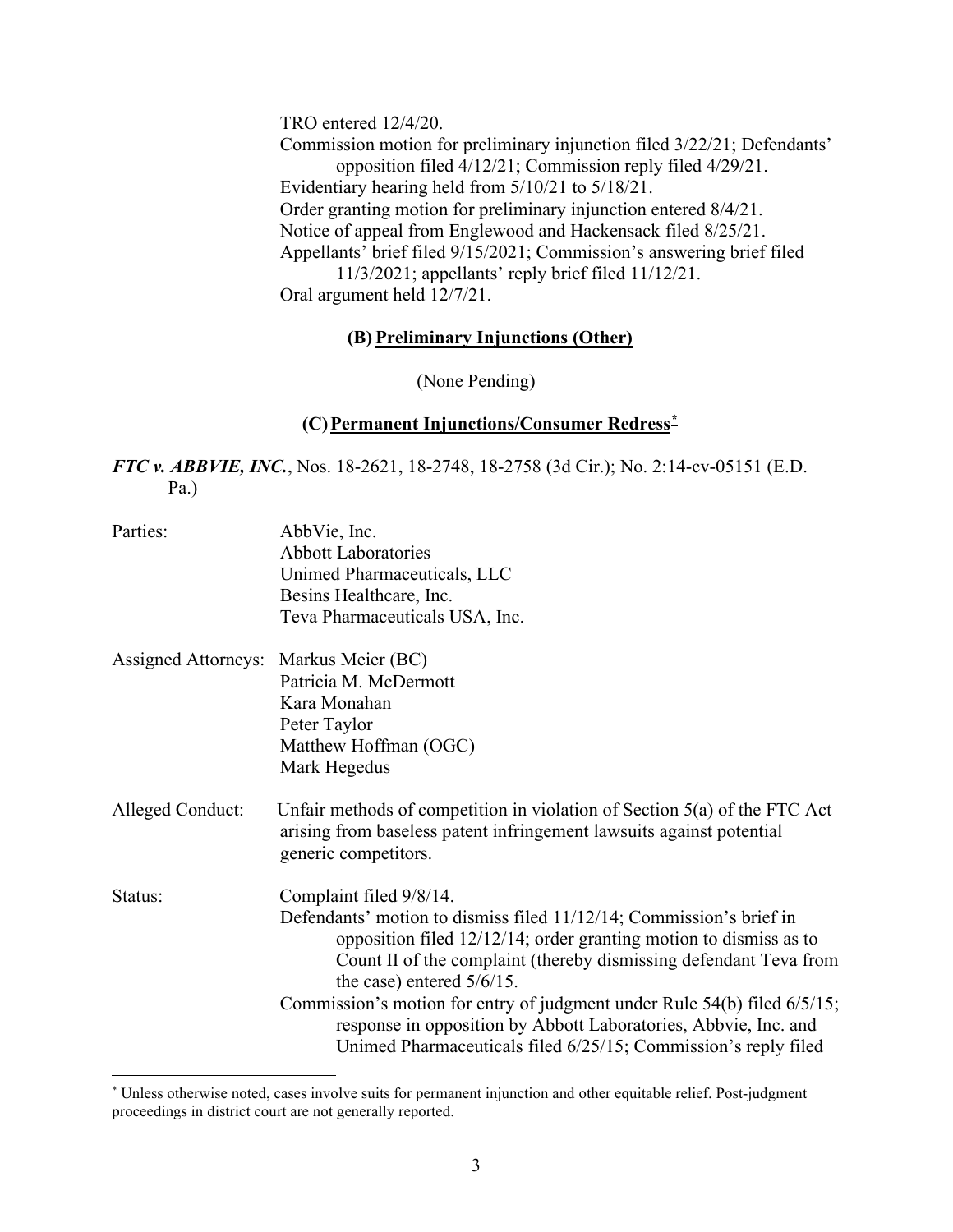7/2/15; order holding pending Rule 54(b) motion in abeyance entered 7/8/15; motion to direct entry denied 8/26/15.

- Commission's motion for reconsideration of dismissal filed 7/20/15; defendant's response filed 7/31/15; reply filed 8/7/15; motion for reconsideration denied 8/25/15.
- Defendants' motion for summary judgment on Count 1 of complaint filed 6/5/17; Commission's response in opposition filed 7/11/17; reply filed 7/26/17; order denying motion entered 9/15/17.

Commission's motion for partial summary judgment filed 6/5/17; defendants' response in opposition filed 7/10/17; reply filed 7/27/17; order granting motion entered 9/15/17.

Trial held 2/7/18- 3/1/18.

Defendants' motion for reconsideration of 9/15/17 order filed 3/23/18; Commission's response filed 4/4/18; reply filed 4/8/18; order denying motion for reconsideration entered 6/27/18.

Monetary judgment in favor of Commission entered 7/18/18.

Commission's notice of appeal from dismissal of pay-for-delay count and declination of an injunction (Case No. 18-2621) filed 7/23/18.

Defendants AbbVie, Inc, Abbott Laboratories, and Unimed Pharmaceuticals, LLC's notice of appeal from finding of sham litigation and monetary judgment (Case No. 18-2748) filed 8/8/18.

- Defendant Besins Healthcare, Inc's notice of appeal from finding of sham litigation and monetary judgment (Case No. 18-2758) filed 8/13/18.
- Order granting joint motion to dismiss Teva Pharmaceuticals USA, Inc. as a party to the appeal entered 3/12/19.
- Commission's opening brief filed 3/28/19; Abbvie's response/opening brief in its cross-appeal filed 6/5/19; Commission's reply/response brief filed 7/19/19; reply briefs of Abbott Laboratories, AbbVie Inc, Unimed Pharmaceuticals LLC, and Besins Healthcare, Inc. filed 9/30/19.

Oral argument held 1/15/20.

Commission's supplemental brief filed 1/29/20; defendant's supplemental brief filed 1/29/20.

Supplemental briefs on parties' positions in light of Supreme Court's grant of certiorari in *AMG Capital Mgmt., LLC v. FTC* filed 7/24/20.

Opinion reversing district court's dismissal of reverse-payment claim, affirming in part and reversing in part district court's decision regarding sham patent litigation claims, reversing disgorgement judgment, and affirming denial of an injunction entered 9/30/20.

Cross-petitions for rehearing filed 11/16/20; petitions denied 12/4/20. Case remanded to the district court on 12/14/20.

- AbbVie petition for writ of certiorari filed 3/18/21; Commission's opposition filed 5/19/21; AbbVie's reply filed 6/1/21; petition denied 6/21/21.
- Commission's motion in district court to voluntarily dismiss remaining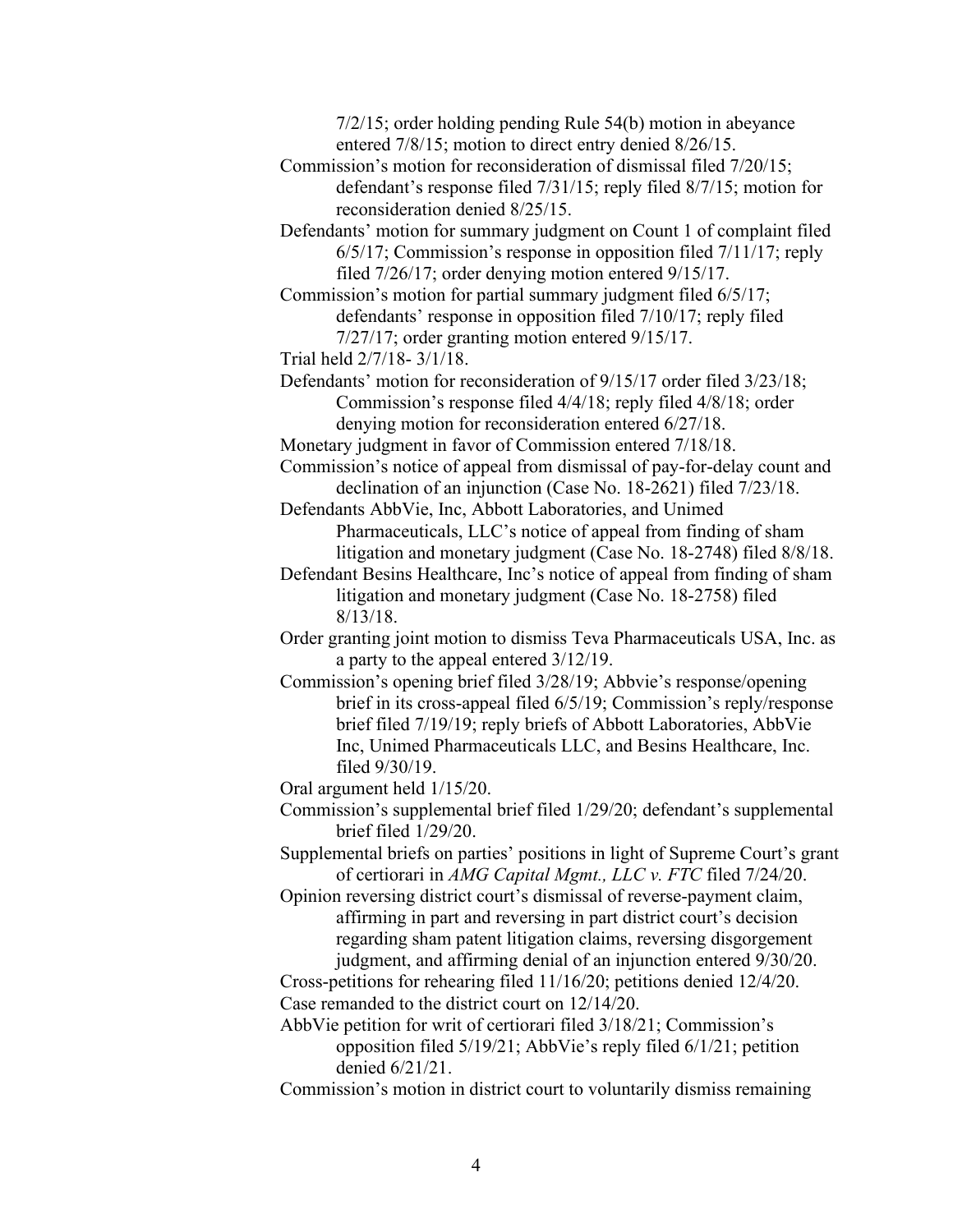reverse payment claim filed 7/30/21; order dismissing claim entered 8/2/21.

# *FTC v. ACQUINITY INTERACTIVE, LLC.,* No. 0:14-cv-60166 (S.D. Fla.)

| Parties:                   | <b>Burton Katz</b>                                                                                |
|----------------------------|---------------------------------------------------------------------------------------------------|
|                            | On Point Global LLC                                                                               |
|                            | On Point Employment LLC                                                                           |
|                            | On Point Guides LLC f/k/a Rogue Media Services LLC                                                |
|                            | Dragon Global LLC                                                                                 |
|                            | Dragon Global Management LLC                                                                      |
|                            | Dragon Global Holdings LLC                                                                        |
|                            | Waltham Technologies LLC                                                                          |
|                            | Cambridge Media Series LLC f/k/a License America Media Series LLC                                 |
|                            | <b>Issue Based Media LLC</b>                                                                      |
|                            | DG DMV LLC                                                                                        |
|                            | Direct Market LLC                                                                                 |
|                            | Bronco Family Holdings LP a/k/a Bronco Holdings Family LP                                         |
|                            | <b>Burton Katz</b>                                                                                |
|                            | Robert Zangrillo                                                                                  |
|                            | <b>Brent Levison</b>                                                                              |
|                            | Elisha Rothman                                                                                    |
| <b>Assigned Attorneys:</b> | Sana Chaudry (BCP/ENF)                                                                            |
|                            | Sarah Waldrop                                                                                     |
|                            | Steven M. Wernikoff                                                                               |
|                            | Christopher J. Erickson                                                                           |
|                            | John C. Hallerud                                                                                  |
|                            | Matthew H. Wernz                                                                                  |
|                            |                                                                                                   |
| Alleged Conduct:           | Deceptive practices in violation of a 2014 permanent injunction in                                |
|                            | connection with an online marketing scheme that falsely offered                                   |
|                            | consumers government services but delivering only worthless "guides."                             |
| Status:                    | Complaint filed 7/29/13.                                                                          |
|                            | Stipulated final judgment and order for permanent injunction entered<br>10/9/14.                  |
|                            | Commission motion for order to show cause why Defendant Burton Katz,                              |
|                            | his companies, and others acting in concert with him should not be                                |
|                            | held in contempt filed 2/12/20; show cause order entered 2/14/20.                                 |
|                            | Commission motion for TRO and preliminary injunction filed 4/30/21;                               |
|                            | defendants' response in opposition entered 5/14/21; Commission                                    |
|                            | reply filed $5/21/21$ .<br>Preliminary injunction entered 8/13/21; amended preliminary injunction |
|                            | entered 8/18/21.                                                                                  |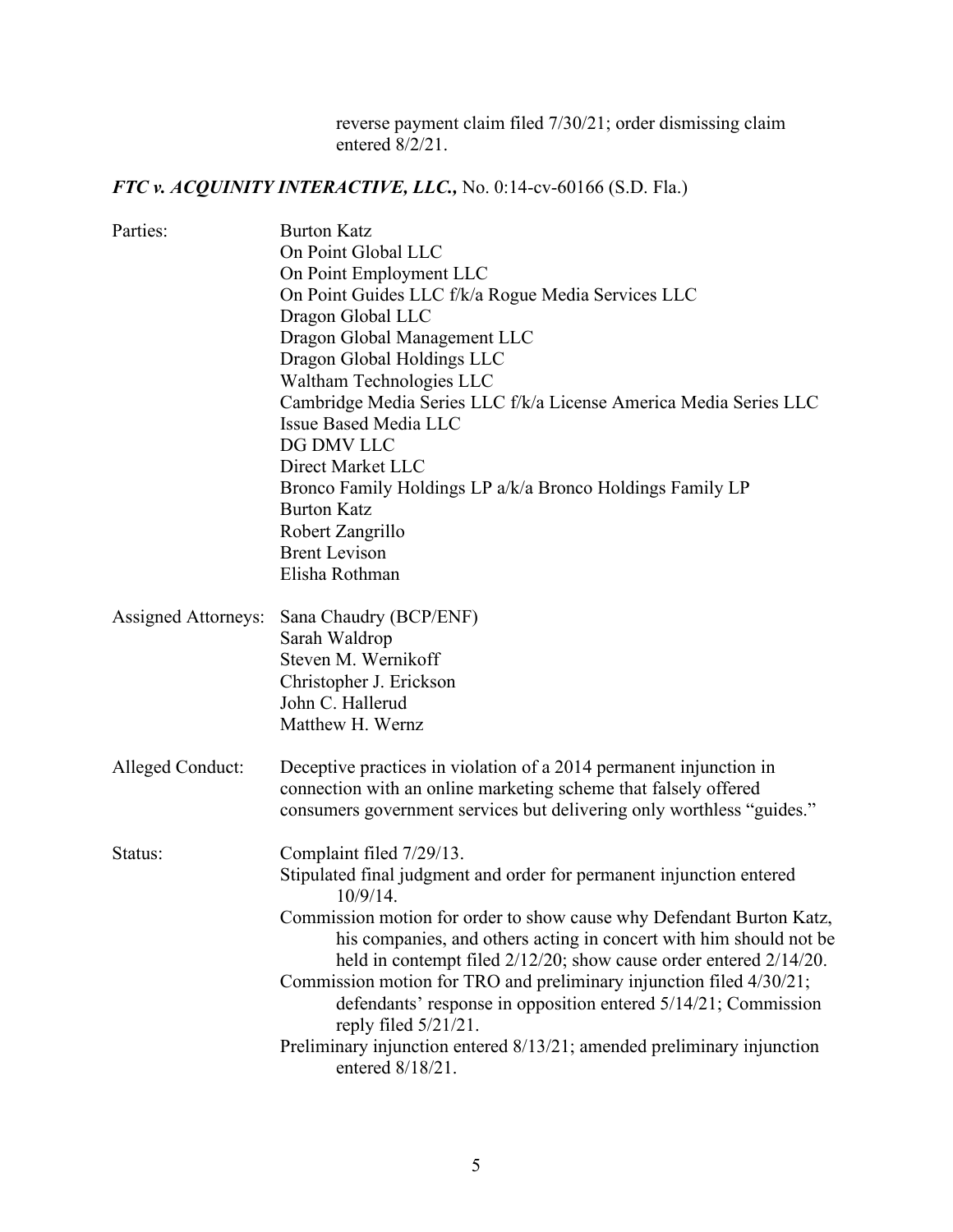- Commission's motion for summary contempt ruling filed 8/27/21; Dragon Global Defendants' motion for summary ruling that they are not in contempt filed 8/27/21; oppositions filed 9/10/21; replies filed 9/17/21.
- Order granting Commission's motion for summary contempt ruling as to On Point Global LLC, On Point Employment LLC, On Point Guides LLC, Waltham Technologies LLC, Cambridge Media Series LLC, Issue Based Media LLC, DG DMV LLC, Direct Market LLC, Bronco Family Holdings, Burton Katz, and Brent Levison; denying Commission's motion as to Dragon Global Defendants and Elisha Rothman; and granting Dragon Global Defendants' motion for summary contempt ruling entered 9/29/21. Show cause hearing regarding Elisha Rothman's contempt liability, in conjunction with bench trial in *FTC v On Point Global LLC*, No. 1:19-cv-25046 (S.D. Fla.), held 11/3/21-11/10/21.
- Verdict and order in *FTC v On Point Global LLC* memorializing ruling that Elisha Rothman is not liable for contempt entered 11/16/21.

#### *FTC v. AMERICAN FINANCIAL SUPPORT SERVICES INC.*, No. 20-55092 (9th Cir.); No. 8:19-cv-02109 (C.D. Cal.)

| Parties:            | American Financial Support Services Inc.                                                                                                             |
|---------------------|------------------------------------------------------------------------------------------------------------------------------------------------------|
|                     | Arete Financial Group                                                                                                                                |
|                     | Arete Financial Group LLC                                                                                                                            |
|                     | CBC Conglomerate LLC                                                                                                                                 |
|                     | Diamond Choice Inc.                                                                                                                                  |
|                     | J&L Enterprise LLC                                                                                                                                   |
|                     | La Casa Bonita Investments, Inc.                                                                                                                     |
|                     | US Financial Freedom Center, Inc.                                                                                                                    |
|                     | Carey G. Howe                                                                                                                                        |
|                     | Anna C. Howe                                                                                                                                         |
|                     | Shunmin "Mike" Hsu                                                                                                                                   |
|                     | <b>Ruddy Palacios</b>                                                                                                                                |
|                     | Oliver Pomazi                                                                                                                                        |
|                     | Jay Singh                                                                                                                                            |
|                     | MJ Wealth Solutions, LLC                                                                                                                             |
| Assigned Attorneys: | Stephen Fairchild (NWR)                                                                                                                              |
|                     | Richard McKewen                                                                                                                                      |
| Alleged Conduct:    | Deceptive acts or practices in violation of Section $5(a)$ of the FTC Act and<br>FTC's Telemarketing Sales Rule in connection with the marketing and |
|                     | sale of student loan debt relief services.                                                                                                           |
| Status:             | Complaint filed 11/4/19.                                                                                                                             |
|                     | Ex parte TRO with asset freeze, appointment of temporary receiver, and                                                                               |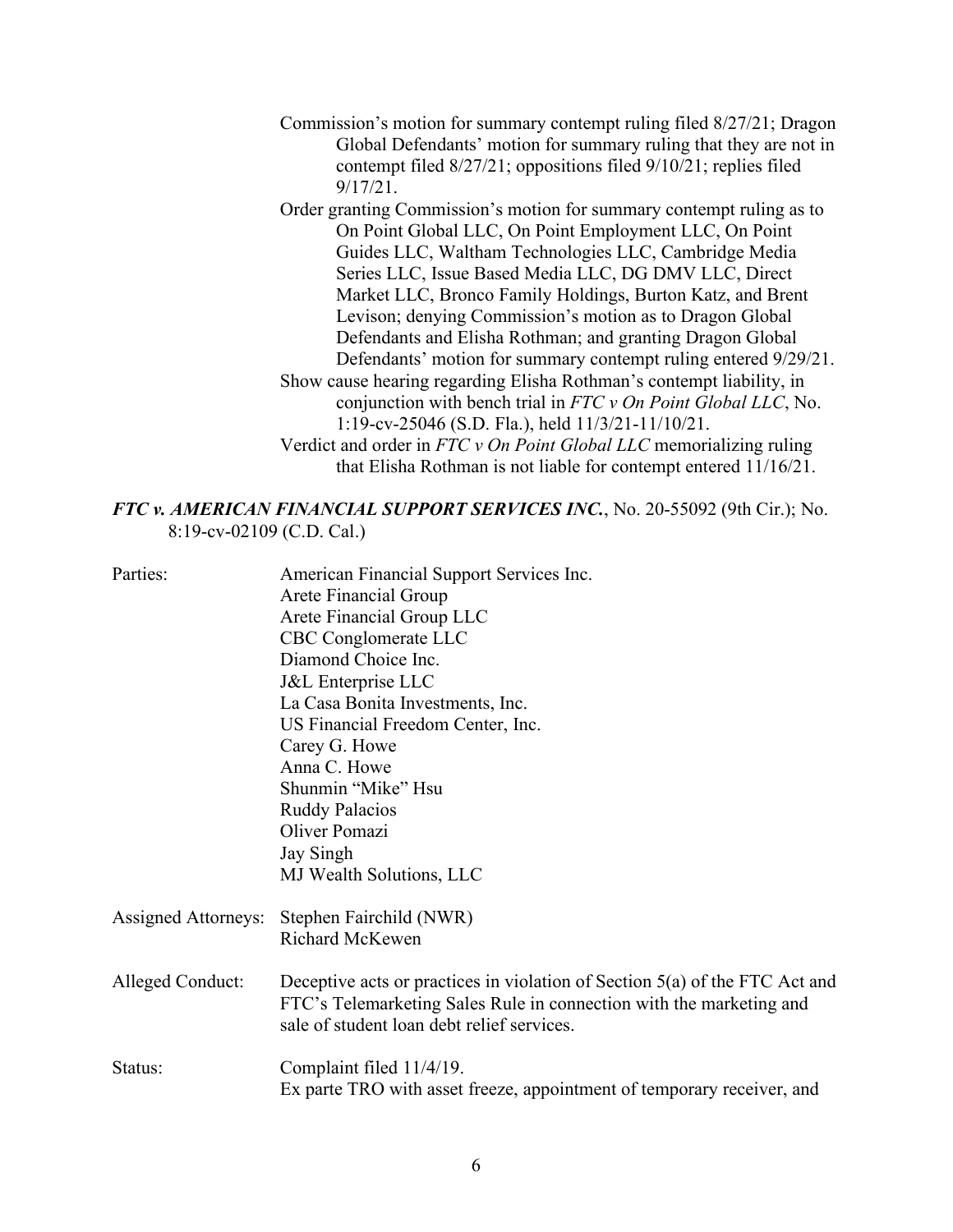| immediate access entered 11/4/19.                                                     |
|---------------------------------------------------------------------------------------|
| Preliminary injunction hearing held 11/18/19; chambers order granting                 |
| preliminary injunction entered 11/26/19.                                              |
| Preliminary injunction order entered 12/17/19.                                        |
| Notice of appeal by defendants Carey G. Howe, Shunmin Mike Hsu,                       |
| Ruddy Palacios, and Oliver Pomaz filed 1/24/20.                                       |
| Stipulated order for permanent injunction and monetary relief against                 |
| Carey G. Howe, Anna C. Howe, Shunmin "Mike" Hsu, Ruddy                                |
| Palacios, and Oliver Pomazi entered 9/9/20.                                           |
| Appellants' motion to dismiss appeal voluntarily granted 9/16/20.                     |
| Commission motion for default judgment against Defendants Arete                       |
| Financial Group; Arete Financial Group LLC; CBC Conglomerate                          |
| LLC; Diamond Choice Inc.; J&L Enterprise LLC; La Casa Bonita                          |
| Investments, Inc.; and Relief Defendant MJ Wealth Solutions,                          |
| LLC, filed $1/8/21$ .                                                                 |
| Order staying case to consider approval of settlement agreement entered<br>$2/8/21$ . |
| Proposed stipulated order for permanent injunction and monetary relief                |
| against American Financial Support Services Inc., US Financial                        |
| Freedom Center, Inc., and Jay Singh filed 6/14/21.                                    |
| Stipulated order for permanent injunction and monetary judgment against               |
| American Financial Support Services Inc., US Financial Freedom                        |
| Center, Inc., and Jay Singh entered 8/10/21.                                          |
|                                                                                       |

# *FTC v. AMERICAN FUTURE SYSTEMS, INC.,* No. 2:20-cv-02266 (E.D. Pa.)

| Parties:         | American Future Systems, Inc. d/b/a Progressive Business Publications<br>d/b/a Progressive Business Publications, Inc. d/b/a Center for<br>Education & Employment Law<br>Progressive Business Publications of New Jersey, Inc. d/b/a Progressive<br>Business Publications, Inc. d/b/a Center for Education and<br><b>Employment Law</b><br>International Credit Recovery, Inc. d/b/a ICR<br>Edward M. Satell<br>Richard Diorio, Jr.<br>Cynthia Powell<br>Commonwealth of Pennsylvania (co-plaintiff) |
|------------------|------------------------------------------------------------------------------------------------------------------------------------------------------------------------------------------------------------------------------------------------------------------------------------------------------------------------------------------------------------------------------------------------------------------------------------------------------------------------------------------------------|
|                  | Assigned Attorneys: Amy Hocevar (ECR)<br><b>Christian Capece</b><br>Derek Diaz<br>Harris Senturia<br>Maris Snell                                                                                                                                                                                                                                                                                                                                                                                     |
| Alleged Conduct: | Deceptive acts or practices in violation of Section 5(a) of the FTC Act and<br>the Unordered Merchandise Statute, and in violation of Pennsylvania                                                                                                                                                                                                                                                                                                                                                   |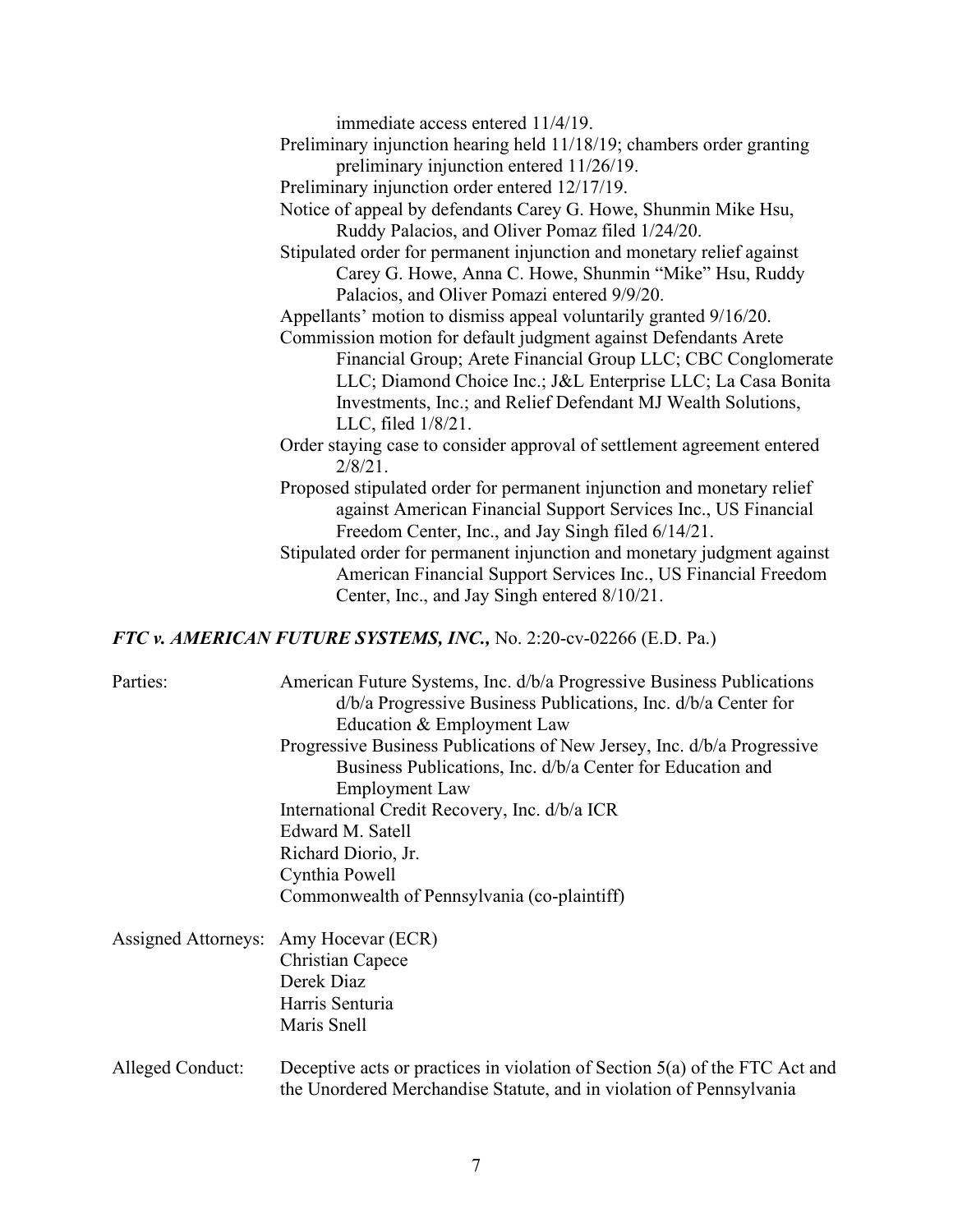|         | consumer protection law, in connection with Defendants' deceptive selling<br>of and collection of payment for publication subscriptions. |
|---------|------------------------------------------------------------------------------------------------------------------------------------------|
| Status: | Complaint filed 5/13/20.                                                                                                                 |
|         | Motion to file first amended complaint adding plaintiff Commonwealth of                                                                  |
|         | Pennsylvania filed 7/23/2020; motion granted 1/20/21.                                                                                    |
|         | Amended complaint filed 1/21/21.                                                                                                         |
|         | Motion to dismiss for failure to state a claim filed by Defendants Richard                                                               |
|         | Diorio, Jr., International Credit Recovery, Inc., and Cynthia Powell                                                                     |
|         | 2/4/21; Commission response filed 3/4/21; Defendant reply filed                                                                          |
|         | 3/25/21; motion denied 4/30/21.                                                                                                          |
|         | Motion to dismiss for Defendants American Future Systems Inc.,                                                                           |
|         | Progressive Business Publications of New Jersey, Inc., and Edward                                                                        |
|         | M. Satell filed $2/11/21$ ; motion denied $4/30/21$ .                                                                                    |
|         | Defendants' motion for judgment on the pleadings filed 6/24/21; motion                                                                   |
|         | denied 7/26/21.                                                                                                                          |
|         | FTC v. AMERICAN SCREENING, LLC, No. 4:20-cv-1021 (E.D. Mo.)                                                                              |

| Parties: | American Screening, LLC |
|----------|-------------------------|
|          | Ron Kilgarlin, Jr.      |
|          | Shawn Kilgarlin         |

- Assigned Attorneys: Dillon Lappe (BCP/ENF) Omolara Joseney Anne Collesano
- Alleged Conduct: Deceptive acts or practices in violation of Sections 5(a) and 12 of the FTC Act in connection with the sale and marketing of face masks, sanitizer, and other personal protective equipment related to the coronavirus pandemic.

Status: Complaint filed  $8/4/20$ . FTC motion for summary judgment filed 10/1/21.

*FTC v. AMG SERVICES, INC.*, No. 19-508 (S. Ct.); Nos. 16-17197, 14-16468 (9th Cir.); No. 2:12-cv-00536 (D. Nev.)

Parties: AMG Services, Inc. Red Cedar Services, Inc., d/b/a 500FastCash SFS, Inc., d/b/a OneClickCash Tribal Financial Services, Inc., d/b/a Ameriloan, d/b/a UnitedCashLoan, d/b/a USFastCash, d/b/a Miami Nation Enterprises. AMG Capital Management, LLC Level 5 Motorsports, LLC Lead Flash Consulting, LLC Black Creek Capital Corporation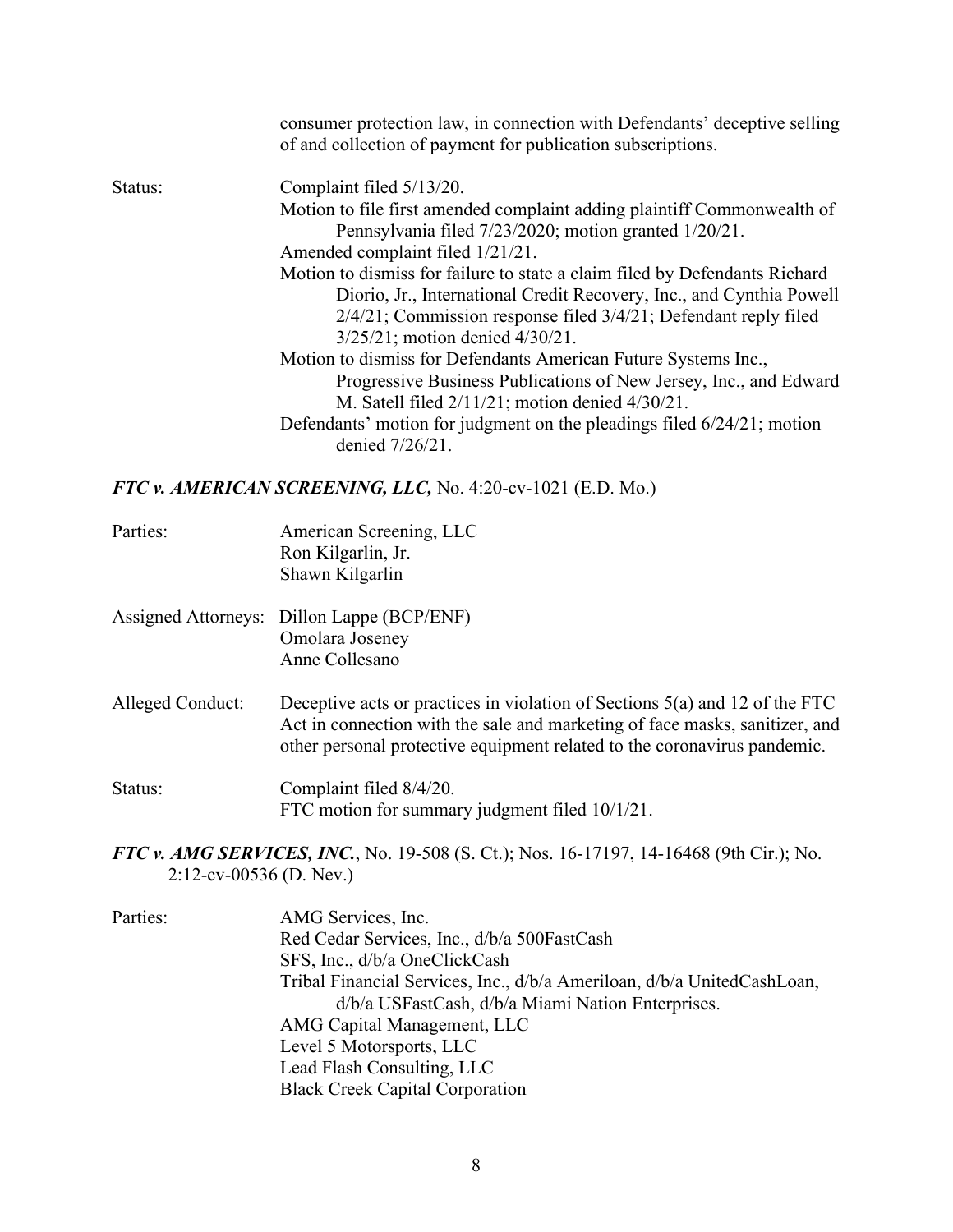|                  | Broadmoor Capital Partners, LLC<br>Muir Law Firm, LLC<br>Scott A. Tucker<br>Blaine A. Tucker<br>Timothy J. Muir<br>Don E. Brady<br>Robert D. Campbell<br>Troy L. LittleAxe<br>Park 269 LLC<br>Kim C. Tucker                                                                                                                                                                                                                                                                                                                                                                                                                                                                                                                                                                                                                                                                                                                                                                                                                                                                                                                                                                                                                                                                                                                                                                                    |
|------------------|------------------------------------------------------------------------------------------------------------------------------------------------------------------------------------------------------------------------------------------------------------------------------------------------------------------------------------------------------------------------------------------------------------------------------------------------------------------------------------------------------------------------------------------------------------------------------------------------------------------------------------------------------------------------------------------------------------------------------------------------------------------------------------------------------------------------------------------------------------------------------------------------------------------------------------------------------------------------------------------------------------------------------------------------------------------------------------------------------------------------------------------------------------------------------------------------------------------------------------------------------------------------------------------------------------------------------------------------------------------------------------------------|
|                  | Assigned Attorneys: Nikhil Singhvi (BCP/FP)<br>Iona Rusu<br>Jason Schall<br>Jack Metzler (OGC)<br><b>Joel Marcus</b>                                                                                                                                                                                                                                                                                                                                                                                                                                                                                                                                                                                                                                                                                                                                                                                                                                                                                                                                                                                                                                                                                                                                                                                                                                                                           |
| Alleged Conduct: | Deceptive acts and practices in violation of Section 5, the Truth in Lending<br>Act, and the Electronic Fund Transfer Act, in connection with offering and<br>extending credit, payday loans, and the collection of those loans.                                                                                                                                                                                                                                                                                                                                                                                                                                                                                                                                                                                                                                                                                                                                                                                                                                                                                                                                                                                                                                                                                                                                                               |
| Status:          | Complaint filed 4/2/12.<br>Motion to dismiss by all defendants filed 5/25/12; Commission's response<br>filed $6/11/12$ .<br>Partial withdrawals of motions to dismiss filed 10/15/12 and 10/16/12.<br>Stipulated preliminary injunction entered 12/27/12.<br>Commission's amended motion for partial summary judgment filed<br>3/7/13; defendants' responses filed 3/25/13.<br>Motion for legal determination on tribal sovereign immunity by<br>defendants AMG Services, Inc., Red Cedar Services, Inc., SFS,<br>Inc., and Tribal Financial Services filed 4/8/13; cross-motion for<br>legal determination by defendant Troy Little Axe filed 4/10/13;<br>Commission's response filed 4/19/13.<br>Commission's amended complaint filed 4/12/13.<br>Report and recommendation by magistrate that Commission's motion for<br>partial summary judgment and defendant's motion for legal<br>determination on tribal sovereign immunity be granted in part and<br>denied in part entered 7/16/13.<br>Joint motion for permanent injunction and judgment as to defendants<br>AMG Services, SFS, Inc., MNE Services, Inc., AMG Capital<br>Management, LLC, Level 5 MotorSports, LLC, LeadFlash<br>Consulting, LLC, Black Creek Capital Corp., Broadmoor Capital<br>Partners, LLC, Scott A. Tucker, Blaine A. Tucker, Don E. Brady,<br>Robert D. Campbell, and Troy L. Little Axe, Jr. filed 7/18/13. |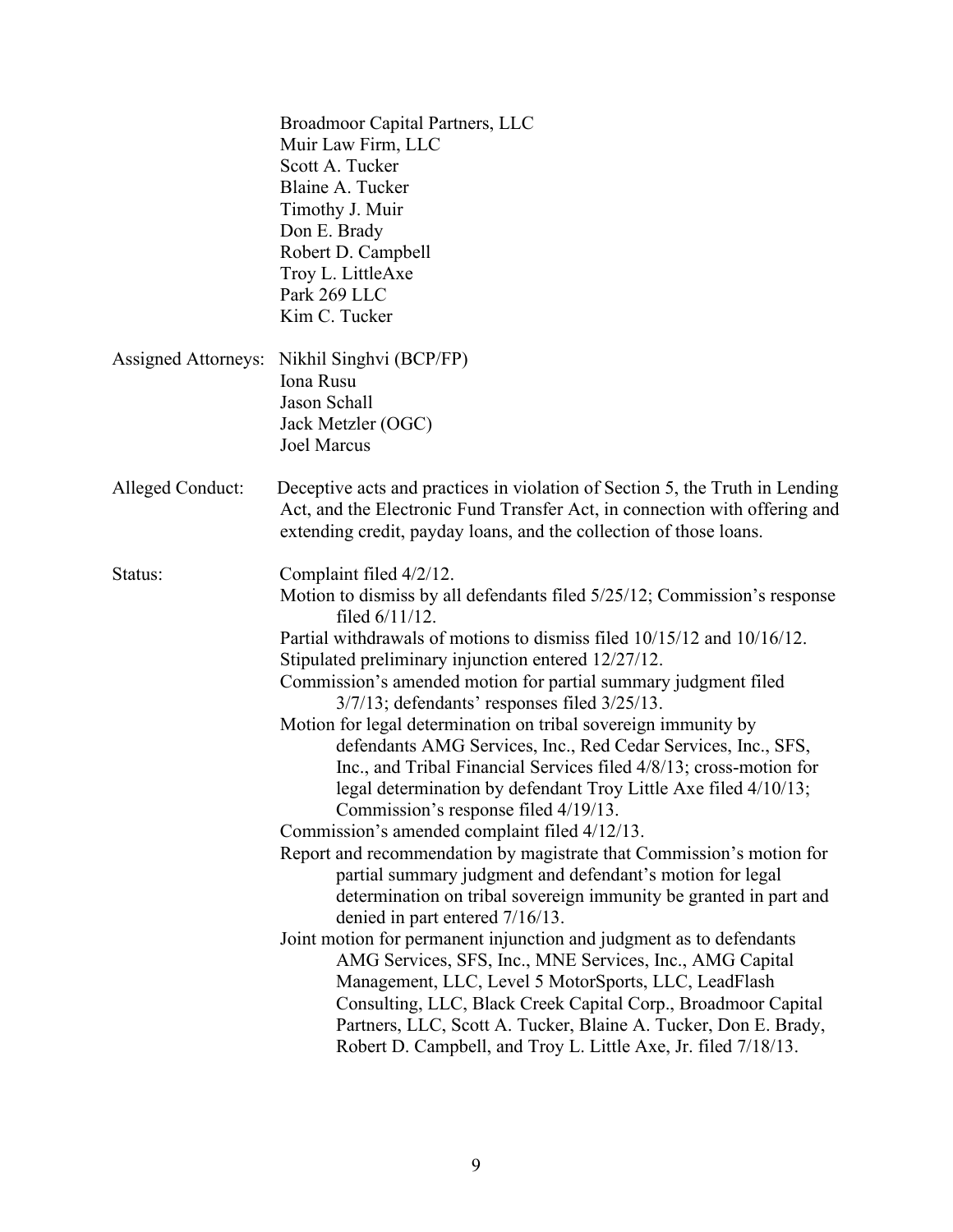- Motion for summary judgment by Commission filed 9/30/13; Muir defendants' opposition filed 11/29/13; remaining defendants' opposition filed 12/4/13; Commission's reply filed 12/20/13.
- Motions for summary judgment by defendants filed 9/30/13; Commission's opposition filed 12/4/13; defendants' reply filed 12/20/13.
- Order granting joint motion for permanent injunction and judgment as to defendants AMG Services, SFS, Inc., MNE Services, Inc., AMG Capital Management, LLC, Level 5 MotorSports, LLC, LeadFlash Consulting, LLC, Black Creek Capital Corp., Broadmoor Capital Partners, LLC, Scott A. Tucker, Blaine A. Tucker, Don E. Brady, Robert D. Campbell, and Troy L. Little Axe, Jr. entered 10/8/13.
- Report and recommendation by magistrate that Commission's motion for summary judgment be granted in part and denied in part, and that defendant's motion for summary judgment be denied, entered 1/28/14; defendant's objections filed 2/14/14; Commission's response filed 3/2/14.
- Order adopting magistrate's 7/16/13 report and recommendations entered  $3/7/14$ .
- Order adopting magistrate's 1/28/14 report and recommendations entered 5/29/14.
- Stipulation and order to dismiss defendants Timothy J. Muir and the Muir Law Firm, LLC entered 9/8/14.
- Order denying defendants' motion to enforce settlement entered 7/16/14; notice of appeal filed 7/30/14; Ninth Circuit order dismissing appeal for lack of jurisdiction entered 10/30/14.
- Stipulated permanent injunction and monetary judgment as to defendants AMG Services and MNE Services, Inc. entered 1/23/15.
- Stipulated permanent injunction and monetary judgment against defendants Troy Little Axe, Jr., Don Brady and Robert Campbell entered 3/17/15.
- Motion for preliminary injunction by the Commission filed 5/8/15; responses filed 5/26/15.
- Stipulated orders for permanent injunction and equitable monetary relief as to defendants Red Cedar Services, Inc. and SFS, Inc. entered 11/25/15.
- Motion for summary judgment by Commission filed 1/20/16; defendants' opposition filed 2/26/16; Commission's reply filed 3/18/16.
- Motion for summary judgment by defendants filed 1/20/16; Commission's opposition filed 2/26/16; defendants' reply filed 3/18/16.
- Order granting Commission's motion for summary judgment, denying defendants' motion for summary judgment, and awarding permanent injunction and monetary relief of \$1.3 billion entered 9/30/16.
- Notice of appeal filed 11/29/16.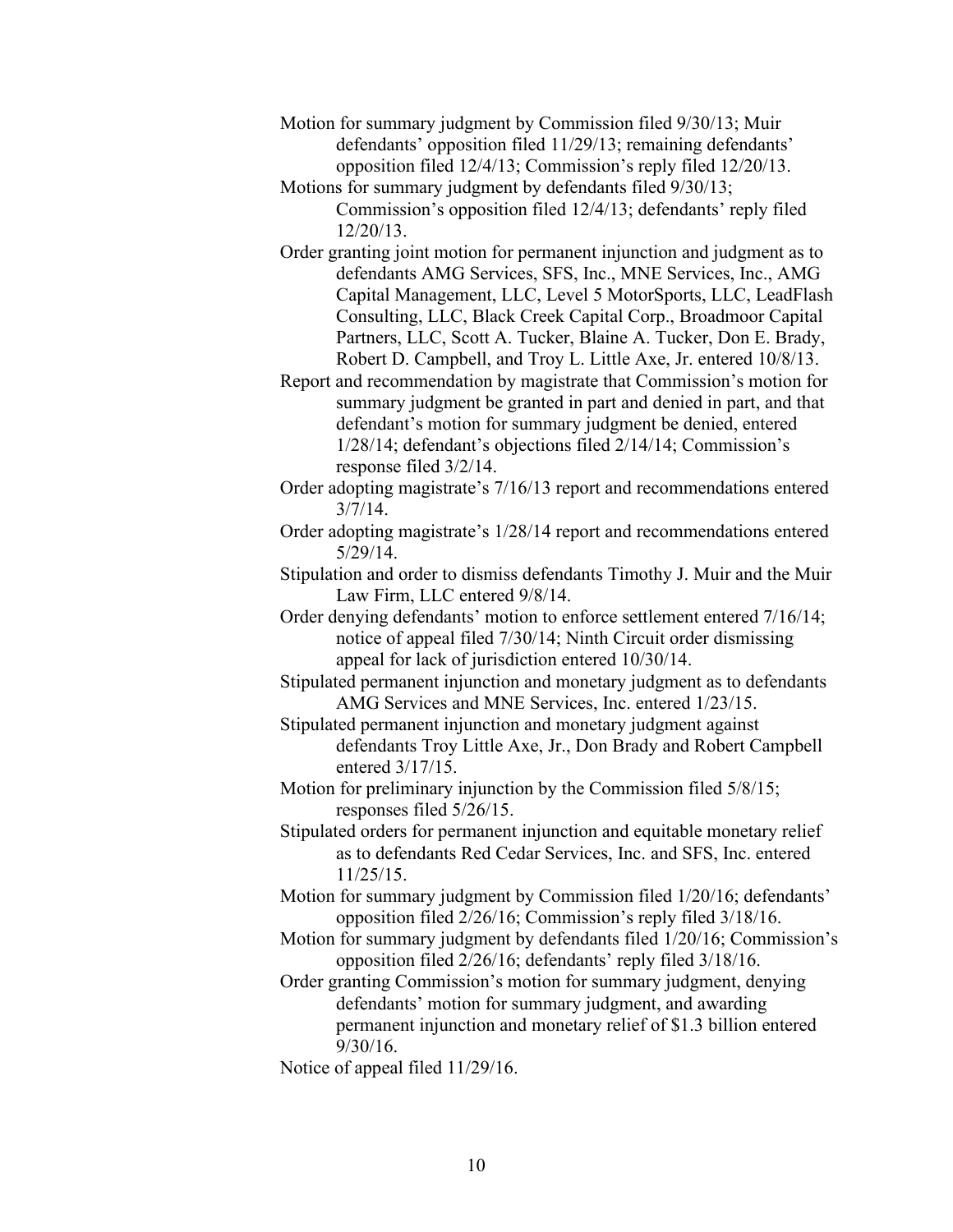| Appellant's opening brief filed 7/21/17; Commission's answering brief         |
|-------------------------------------------------------------------------------|
| filed $12/11/17$ ; reply brief filed $1/16/18$ .                              |
| Oral argument held 8/15/18.                                                   |
| Panel opinion, affirming district court's summary judgment and relief         |
| order, entered 12/3/18.                                                       |
| Order denying appellant's motion for rehearing en banc entered 6/20/19.       |
| Petition for writ of certiorari filed 10/18/19; brief of respondent FTC filed |
| 12/13/19; reply brief of petitioners filed 12/20/19; certiorari               |
| granted $7/9/20$ .                                                            |
| Brief of petitioners filed 9/25/20; brief of respondent FTC filed 11/30/20;   |
| reply of petitioners filed 12/30/20.                                          |
| Supreme Court argument heard on 1/13/21.                                      |
| Opinion holding that Section 13(b) of the FTC Act does not permit             |
| monetary remedies, reversing and remanding, entered 4/22/21.                  |
| District court order on remand granting relief defendants' motion for         |
| summary judgment to the extent that it opposes an award of                    |
| equitable monetary relief to the FTC, granting Tucker defendants'             |
| motion for summary judgment to the extent that it opposes an                  |
| award of equitable monetary relief to the FTC, and denying FTC's              |
| motion for summary judgment to the extent that it requests                    |
| equitable monetary relief, and judgment entered 9/3/21.                       |

## *FTC v. AUTOMATIC FUNDS TRANSFER SERVICES,* No. 1:21-cv-2932 (D.D.C.)

| Parties:         | Automatic Funds Transfer Services, Inc.<br>Eric Johnson                                                                                                                      |
|------------------|------------------------------------------------------------------------------------------------------------------------------------------------------------------------------|
|                  | Assigned Attorneys: Russell Scott Deitch (BCP/MP)                                                                                                                            |
| Alleged Conduct: | Deceptive acts or practices in violation of Section 5 of the FTC Act and<br>the Telemarketing Sales Rule in connection with a fraudulent student loan<br>debt relief scheme. |
| Status:          | Complaint filed 11/8/21.<br>Stipulated order and permanent injunction entered 11/17/21.                                                                                      |

## *FTC v. BINT OPERATIONS LLC*, No. 4:21-cv-00518-KGB (E.D. Ark.)

- Parties: BINT Operations LLC Lashonda Moore Marlon Deandre Moore State of Arkansas (Co-Plaintiff)
- Assigned Attorneys: Reid Tepfer (SWR) Luis Gallegos Matt Wilshire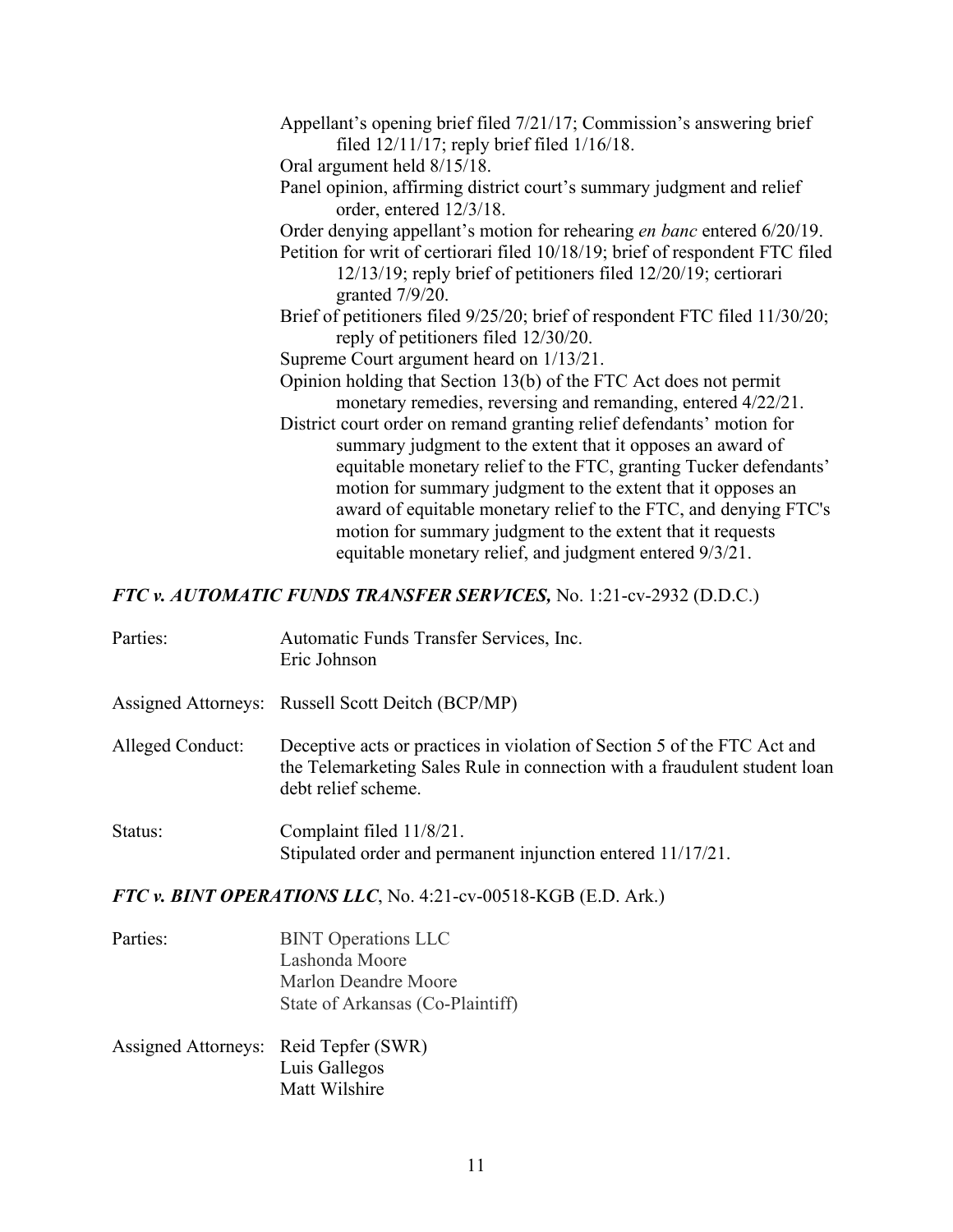Anne Lejeune Alleged Conduct: Deceptive acts or practices in violation of Section 5(a) of the FTC Act, the Consumer Review Fairness Act, and Arkansas state consumer protection laws in connection with the operation of a "blessing loom" style pyramid scheme. Status: Complaint filed  $6/16/21$ . Motion to dismiss for lack of lack of jurisdiction by defendants filed 8/05/21; Commission's opposition filed 8/18/21; defendants' reply filed 9/4/21. *FTC v. CARDIFF*, Nos. 20-55858, 20-55397, 20-55066, 19-56397 (9th Cir.); No. 5:18-cv-02104 (C.D. Cal.)

| Parties:                   | Jason Cardiff<br>Eunjung Cardiff<br>Danielle Cadiz<br>Redwood Scientific Technologies, Inc. (California Corp.) d/b/a Rengalife<br>Redwood Scientific Technologies, Inc. (Nevada Corp.)<br>Redwood Scientific Technologies, Inc. (Delaware Corp.)<br>Identify, LLC<br>Advanced Mens Institute Prolongz LLC d/b/a AMI<br>Runway Products, LLC<br><b>Carols Place Limited Partnership</b><br>Jacques Poujade (third party)<br>True Pharmastrip, Inc. (proposed intervenor)<br>VPL Medical, Inc. (intervenor limited to VPL TRO and PI)<br>Inter/Media Time Buying Corporation (third party) |
|----------------------------|------------------------------------------------------------------------------------------------------------------------------------------------------------------------------------------------------------------------------------------------------------------------------------------------------------------------------------------------------------------------------------------------------------------------------------------------------------------------------------------------------------------------------------------------------------------------------------------|
| <b>Assigned Attorneys:</b> | <b>Stacy Rene Procter (WRLA)</b><br>Edwin Rodriguez (BCP/AP)<br><b>Elizabeth Sanger</b><br><b>James Prunty</b><br>Shira Modell<br>Mark Hegedus (OGC)                                                                                                                                                                                                                                                                                                                                                                                                                                     |
| Alleged Conduct:           | Deceptive acts or practices in violation of Sections 5(a) and 12 of the FTC<br>Act, the Restore Online Shoppers' Confidence Act, the Electronic Fund<br>Transfer Act, and the FTC's Telemarketing Sales Rule in connection with<br>the advertising and marketing of smoking cessation, weight-loss, and<br>sexual-performance aids.                                                                                                                                                                                                                                                      |
| Status:                    | Complaint filed 10/10/18.<br>Preliminary injunction with asset freeze and other equitable relief as to<br>defendants Redwood Scientific Technologies, Inc. (California),                                                                                                                                                                                                                                                                                                                                                                                                                 |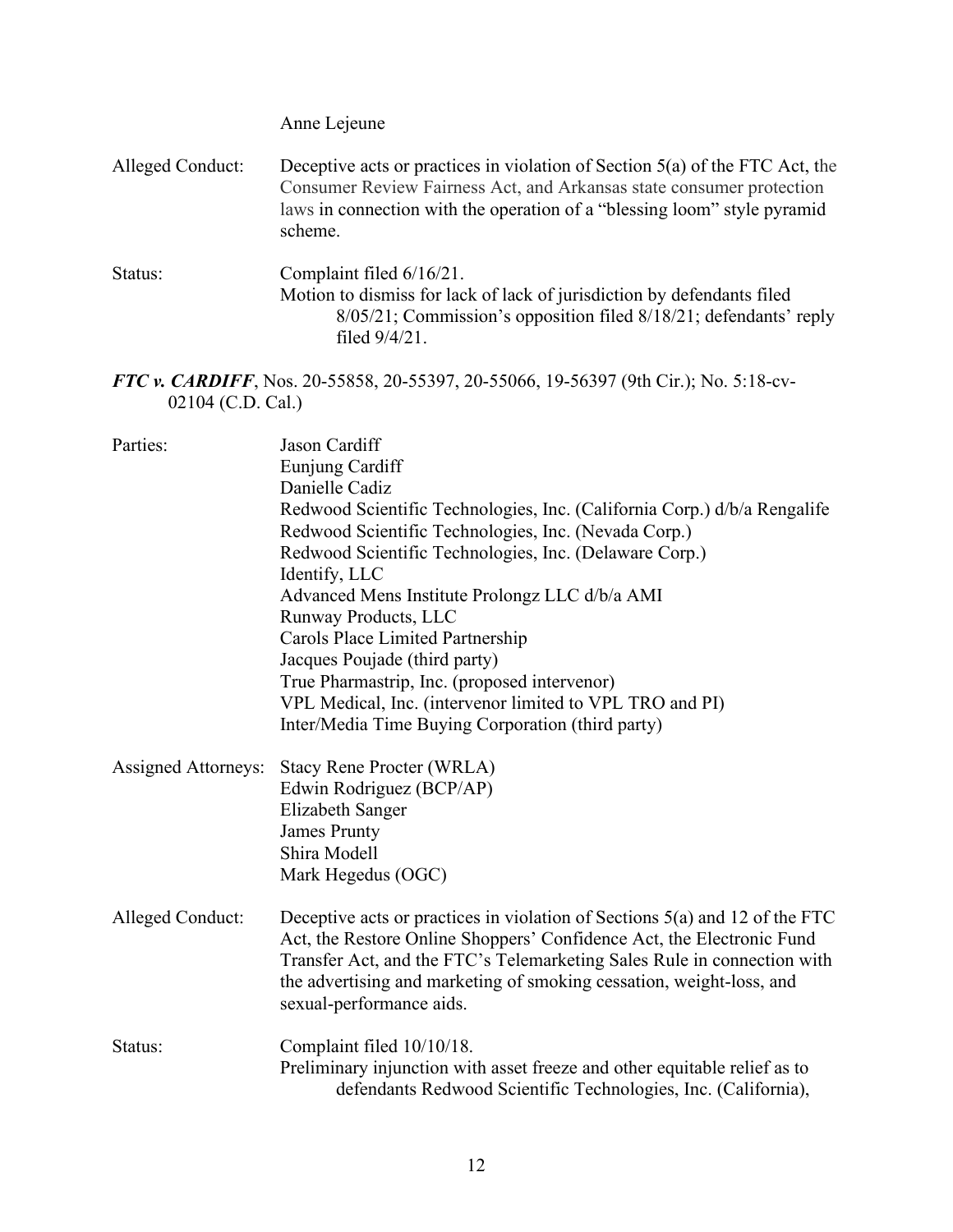Redwood Scientific Technologies, Inc. (Nevada), Redwood Scientific Technologies, Inc. (Delaware), Indentify, LLC. Advanced Mens Institute Prolongz LLC, Runway Products, LLC, and Carols Place Limited Partnership entered 10/24/18.

- Stipulated preliminary injunction as to defendant Danielle Cadiz entered 11/2/18.
- Preliminary injunction with asset freeze and other equitable relief as to defendants Jason Cardiff and Eunjung Cardiff entered 11/8/18.
- Clerk's entry of default as to defendants Redwood Scientific Technologies, Inc., a California corporation, Redwood Scientific Technologies, Inc., a Nevada corporation, and Redwood Scientific Technologies, Inc., a Delaware corporation, Advanced Mens Institute Prolongz, LLC, and Runaway Products, LLC, entered  $3/5/19$ .

Clerk's entry of default as to defendant Identify, LLC entered 3/7/19.

- Order granting joint stipulation for permanent injunction as to defendant Danielle Cadiz entered 5/16/19.
- Commission's application for contempt against defendants Eunjung Cardiff, Jason Cardiff, and third-party Jacques Poujade for violations of the TRO and preliminary injunction filed 6/17/19; opposition to contempt motion filed 7/8/19; reply in support of contempt motion filed 7/15/19.
- Order finding defendant Jason Cardiff in contempt entered 7/29/19; order finding defendant Jason Cardiff no longer in contempt entered 7/30/19.
- Motion to intervene by True Pharmastrip, Inc. filed 10/18/19; Commission's opposition to motion filed 10/28/19; reply in support of motion filed 11/4/19; order denying motion entered 1/10/20.

Order requiring turnover of funds entered 10/29/19.

Application to modify or stay order requiring turnover of funds pending appeal filed 11/22/19; Commission's opposition to application filed 11/26/19; reply in support of application filed 11/27/19; order denying application entered 12/17/19.

Notice of appeal by Jacques Poujade filed 11/27/19.

Motion by Jaques Poujade in 9<sup>th</sup> Circuit to stay lower court action filed 12/23/19; motion denied 2/28/20.

Notice of appeal by True Pharmastrip, Inc., filed 1/15/20.

- Motion to dissolve preliminary injunction by Eunjung Cardiff and Jason Cardiff filed 1/20/20; motion denied 3/30/20.
- Commission's motion for contempt against Eunjung Cardiff and Jason Cardiff for violation of preliminary injunction filed 3/2/20; order holding Cardiff Defendants in contempt entered 3/31/20.
- Notice of appeal by Eunjung Cardiff and Jason Cardiff filed 4/7/20; appeal dismissed for lack of jurisdiction on 6/26/20.
- Appellants Poujade and TPI's opening brief filed 4/6/20; FTC's answering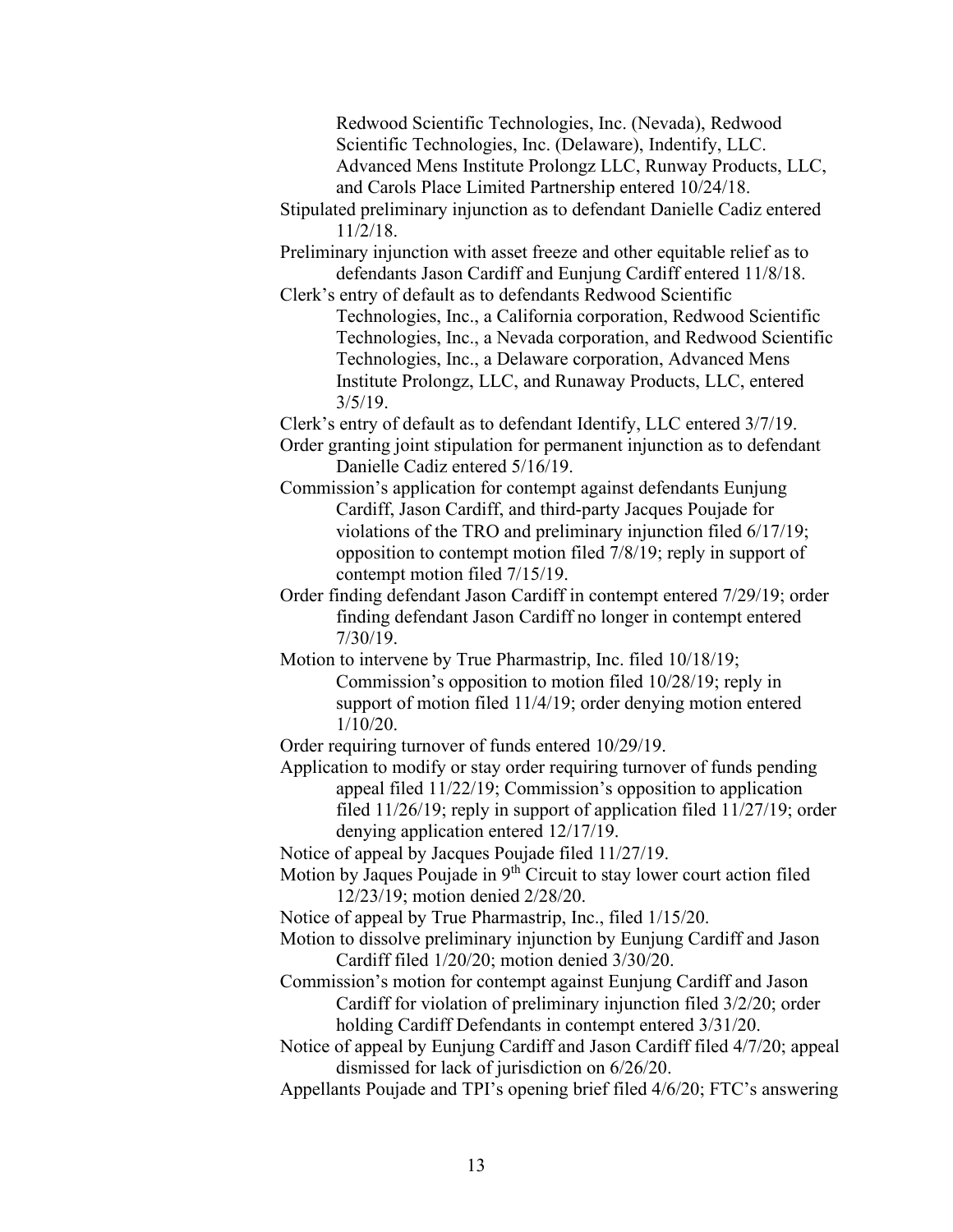brief filed 7/13/20; Poujade and TPI reply brief filed 8/3/20. Commission's motion for contempt against Jacques Poujade filed 5/29/20. Commission's motion for contempt sanctions against Jason Cardiff and

Eunjung Cardiff for failure to comply with 3/31/20 contempt order filed 6/19/20; opposition to sanctions motion filed 7/10/20; reply in support of sanctions motion filed 7/17/20; reply in opposition filed 7/21/20; order of contempt and provisional sanctions entered 7/24/20.

Cardiffs' "notice of purge of contempt" filed 9/3/20; Commission's opposition filed 9/4/20; Cardiff reply filed 9/5/20; order finding Cardiffs in contempt but deferring incarceration entered 9/9/20.

Temporary restraining order with asset freeze and other equitable relief and order to show cause why a preliminary injunction should not issue against VPL entered 6/24/20.

Preliminary injunction with asset freeze and other equitable relief against VPL entered 7/7/20.

Notice of appeal by VPL and Jason Cardiff filed 8/19/20.

Motion for summary reversal of preliminary injunction by VPL and Jason Cardiff filed 8/21/20; FTC opposition filed 8/31/20; VPL/Cardiff reply filed 9/5/20; order denying motion for summary reversal entered 10/16/20.

Appellants VPL/Cardiff opening brief filed 9/16/20; FTC answering brief filed 10/13/20; VPL/Cardiff reply brief filed 11/3/20.

District court order granting summary judgment but deferring entry of final judgment and default judgment against corporate defendants until Supreme Court's resolution of *AMG* entered on 10/9/20.

Ninth Circuit opinion dismissing Poujade/TPI appeal for lack of appellate jurisdiction and affirming district court order denying permissive intervention issued 12/7/20.

Oral argument in VPL preliminary injunction appeal held on 3/2/21; Ninth Circuit order holding the matter pending *AMG* outcome entered 3/3/21.

Ninth Circuit order vacating VPL preliminary injunction and remanding for further proceedings consistent with *AMG* entered 4/28/21

District court order that FTC pay all VPL-related Receivership fees and expenses incurred post-*AMG* and directing Receiver to release half of the remaining VPL funds in the receivership estate entered 5/24/21.

Order ruling that FTC is still entitled to Section 19 monetary relief for the Cardiffs' ROSCA violations but the FTC is precluded from introducing its computation of monetary relief at this stage because the ROSCA computation and the evidence supporting it were not disclosed during discovery, also that the FTC is entitled to seek non-monetary relief under Section 13(b) without filing an administrative complaint, entered 6/29/21.

Order ruling that the FTC does not have to pay any receivership expenses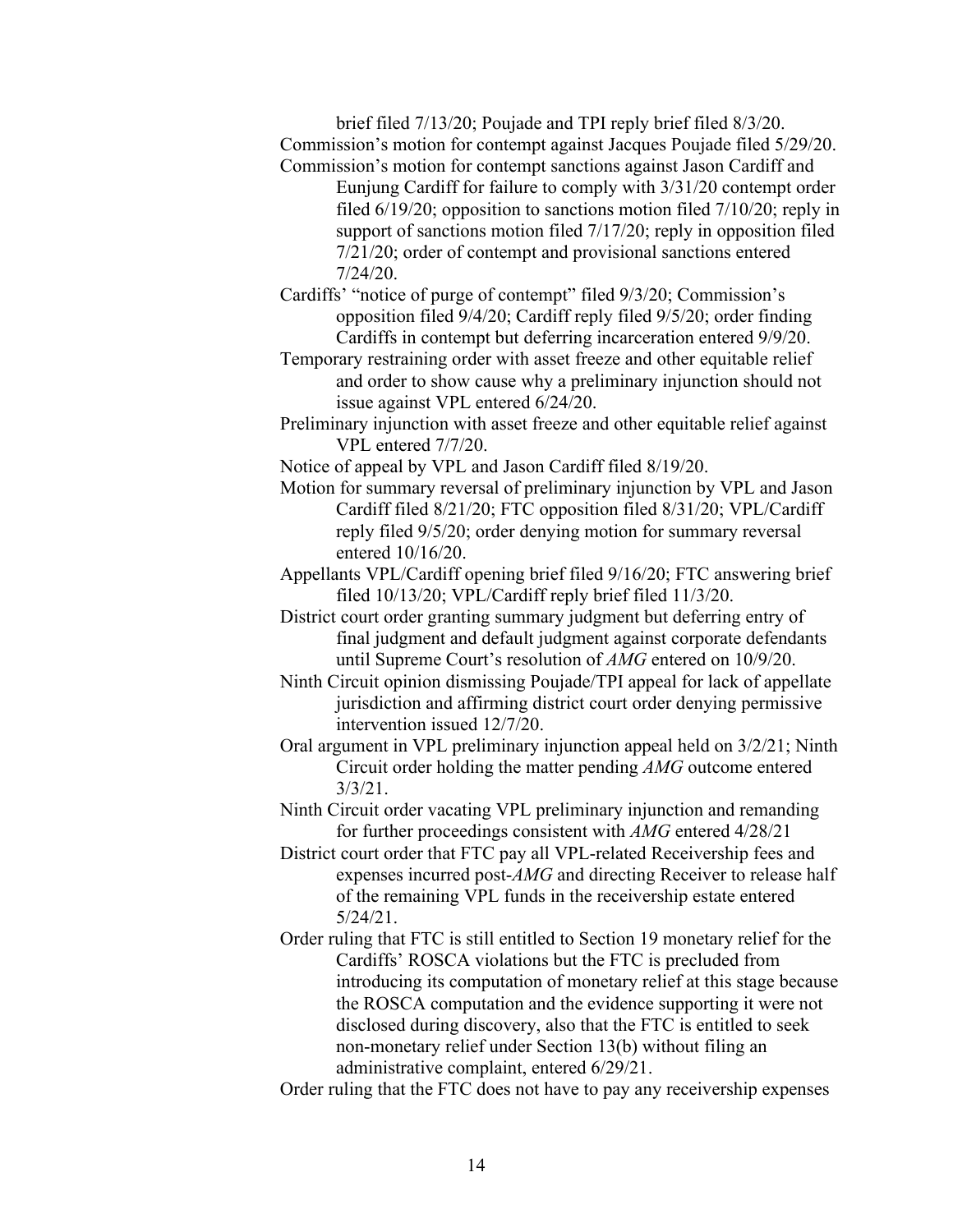and that the proposed final judgments against individual and corporate defendants will be adopted when the receivership is terminated, entered 12/20/21.

*FTC v. CONSUMER DEFENSE, LLC*, Nos. 18-15462, 19-16000, 19-17326; 20-15143, 20- 15144 (9th Cir.); No. 2:18-cv-00030 (D. Nev.)

| Parties:                   | Consumer Defense, LLC                                                                                                                                                                                  |
|----------------------------|--------------------------------------------------------------------------------------------------------------------------------------------------------------------------------------------------------|
|                            | Consumer Link, Inc.                                                                                                                                                                                    |
|                            | Preferred Law, PLLC                                                                                                                                                                                    |
|                            | <b>American Home Loan Counselors</b>                                                                                                                                                                   |
|                            | Consumer Defense Group, LLC (formerly known as Modification Review                                                                                                                                     |
|                            | Board, LLC)                                                                                                                                                                                            |
|                            | Consumer Defense, LLC                                                                                                                                                                                  |
|                            | Brown Legal, Inc.                                                                                                                                                                                      |
|                            | AM Property Management, LLC                                                                                                                                                                            |
|                            | Fmg Partners, LLC                                                                                                                                                                                      |
|                            | Zinly, LLC                                                                                                                                                                                             |
|                            | Jonathan P. Hanley                                                                                                                                                                                     |
|                            | Benjamin R. Horton                                                                                                                                                                                     |
|                            | Sandra X. Hanley                                                                                                                                                                                       |
|                            | American Home Loans, LLC                                                                                                                                                                               |
| <b>Assigned Attorneys:</b> | Gregory Ashe (BCP/FP)                                                                                                                                                                                  |
|                            | Imad Abyad (OGC)                                                                                                                                                                                       |
| Alleged Conduct:           | Deceptive acts or practices in violation of Section 5(a) of the FTC Act and<br>the Mortgage Assistance Relief Service Rule in connection with the<br>marketing and sale of mortgage assistance relief. |
| Status:                    | Complaint filed 1/8/18.                                                                                                                                                                                |
|                            | TRO entered $1/10/18$ .                                                                                                                                                                                |
|                            | FTC Motion for preliminary injunction filed 1/8/18;                                                                                                                                                    |
|                            | Defendants' opposition filed 2/12/18; Commission reply filed 2/14/18;<br>Preliminary Injunction entered 2/20/18.                                                                                       |
|                            | Defendant Benjamin R Horton's motion to dismiss filed 1/22/18;                                                                                                                                         |
|                            | Commission's response to motion filed 2/5/18; reply filed 2/15/18; motion<br>denied 6/7/18.                                                                                                            |
|                            | Defendants AM Property Management, LLC, American Home Loan                                                                                                                                             |
|                            | Counselors, American Home Loans, LLC, Brown Legal, Inc,                                                                                                                                                |
|                            | Consumer Defense Group, LLC, Consumer Defense, LLC, FMG                                                                                                                                                |
|                            | Partners, LLC, Jonathan P. Hanley, Sandra X. Hanley, Preferred                                                                                                                                         |
|                            | Law, PLLC, Zinly, LLC's motions to dismiss filed 2/12/18;                                                                                                                                              |
|                            | Commission's responses to motions filed 2/26/18; replies filed                                                                                                                                         |
|                            | 3/5/18; motion denied 6/7/18.                                                                                                                                                                          |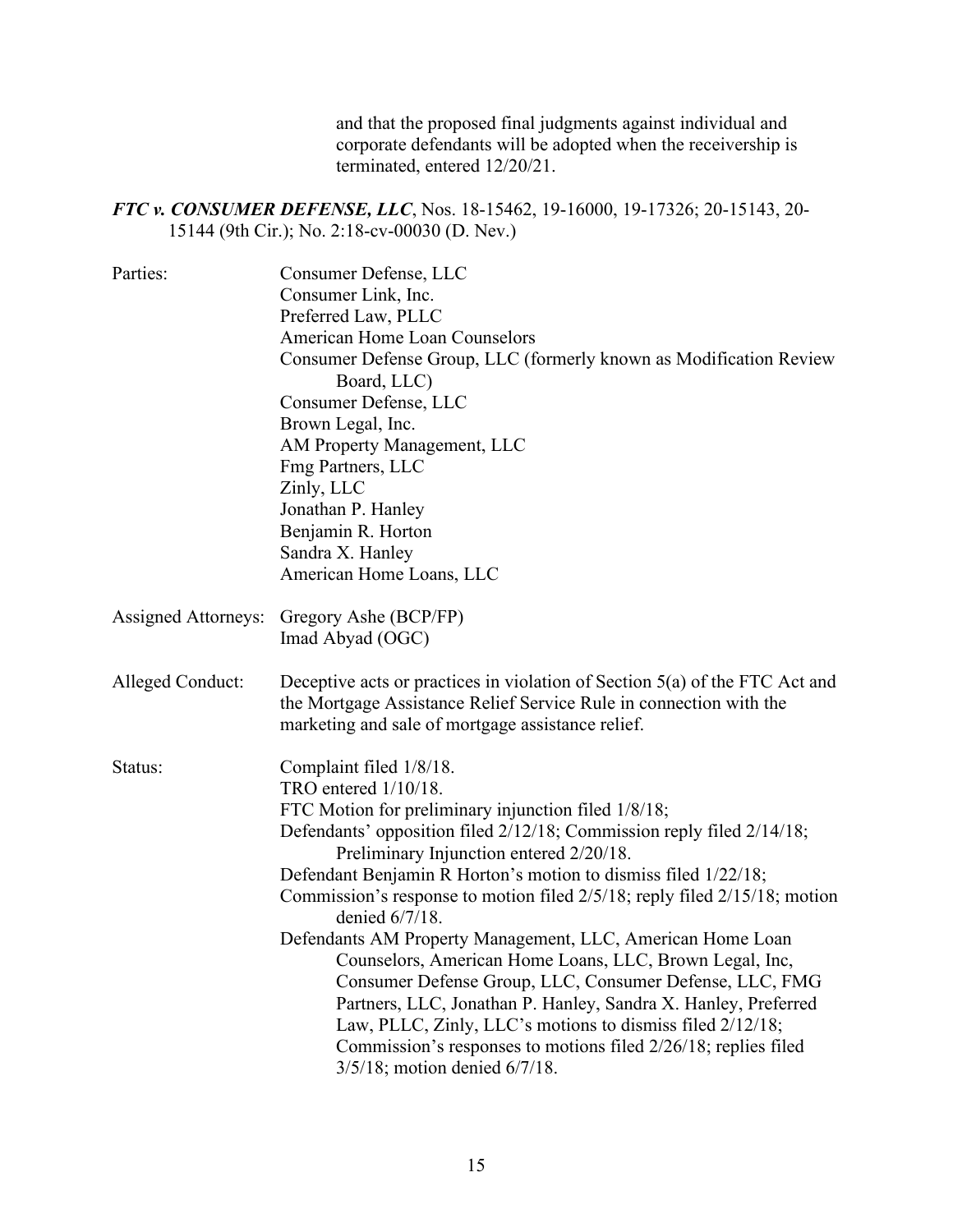- Notice of appeal to Ninth Circuit of preliminary injunction filed 03/21/18 (No. 18-15462). Appellants' opening brief filed 4/18/18; Commission's answering brief filed 5/16/18; reply brief filed  $6/6/18$ ; Oral argument held  $9/14/18$ . Decision by 9<sup>th</sup> Circuit affirming district court's entry of preliminary injunction entered 6/17/19.
- Receiver Thomas McNamara motion for order to sell Receivership property filed 4/18/18; Commission concurrence filed 4/30/18; Defendants' opposition filed 5/1/18; Receiver reply filed 5/8/18; Order granting motion entered 1/18/19.
- Stipulated final order for permanent injunction and monetary judgment as to defendant Benjamin Horton entered 6/5/18.
- Commission's motion for entry of clerk's default as to defendants Consumer Defense, LLC (Nevada) and Consumer Link, Inc. filed 8/7/18. Clerk's entry of default as to Consumer Defense, LLC (Nevada) and Consumer Link Inc. entered 1/28/19. Default vacated on 6/14/19.
- Defendant Hanley motion to vacate order granting Receiver's motion to sell property filed 1/28/19; Receiver opposition filed 1/31/19; Commission opposition filed 2/5/19; Order denying motion entered 4/30/19.
- Defendant Hanley notice of appeal to Ninth Circuit of order denying motion to vacate order granting Receiver's motion to sell property filed 5/10/19 (No. 19-16000); Ninth Circuit order dismissing appeal for failure to file fees entered 7/17/19.
- Commission's motion for default judgment against defendants Consumer Defense, LLC (Nevada) and Consumer Link, Inc. filed 5/7/19; Commission notice of withdrawal of motion filed 6/25/19.
- Commission motion for summary judgment filed 7/15/19; defendants' opposition filed 10/2/19; defendant Hanley's opposition filed 10/5/19; Commission reply brief filed 11/5/19.
- Order granting Commission motion for summary judgment entered 12/5/19.
- Receiver Thomas McNamara motion to approve sale of Park City condo filed 8/30/19; Commission concurrence filed 9/13/19; defendants' opposition filed 9/13/19; receiver's reply filed 9/20/19; order granting motion entered 10/9/19.
- Defendant Hanley's notice of appeal to Ninth Circuit of order granting receiver's motion for approval of sale of Park City condo filed 11/12/19 (No. 19-7326); Ninth Circuit order dismissing Hanley's appeal for failure to prosecute entered 3/20/20.
- Defendant Sandra Hanley's notice of appeal to Ninth Circuit of order granting summary judgment filed 2/3/20 (No. 20-15143).
- Defendant Jonathan Hanley's notice of appeal to Ninth Circuit of order granting summary judgment filed 2/3/20 (No. 20-15144).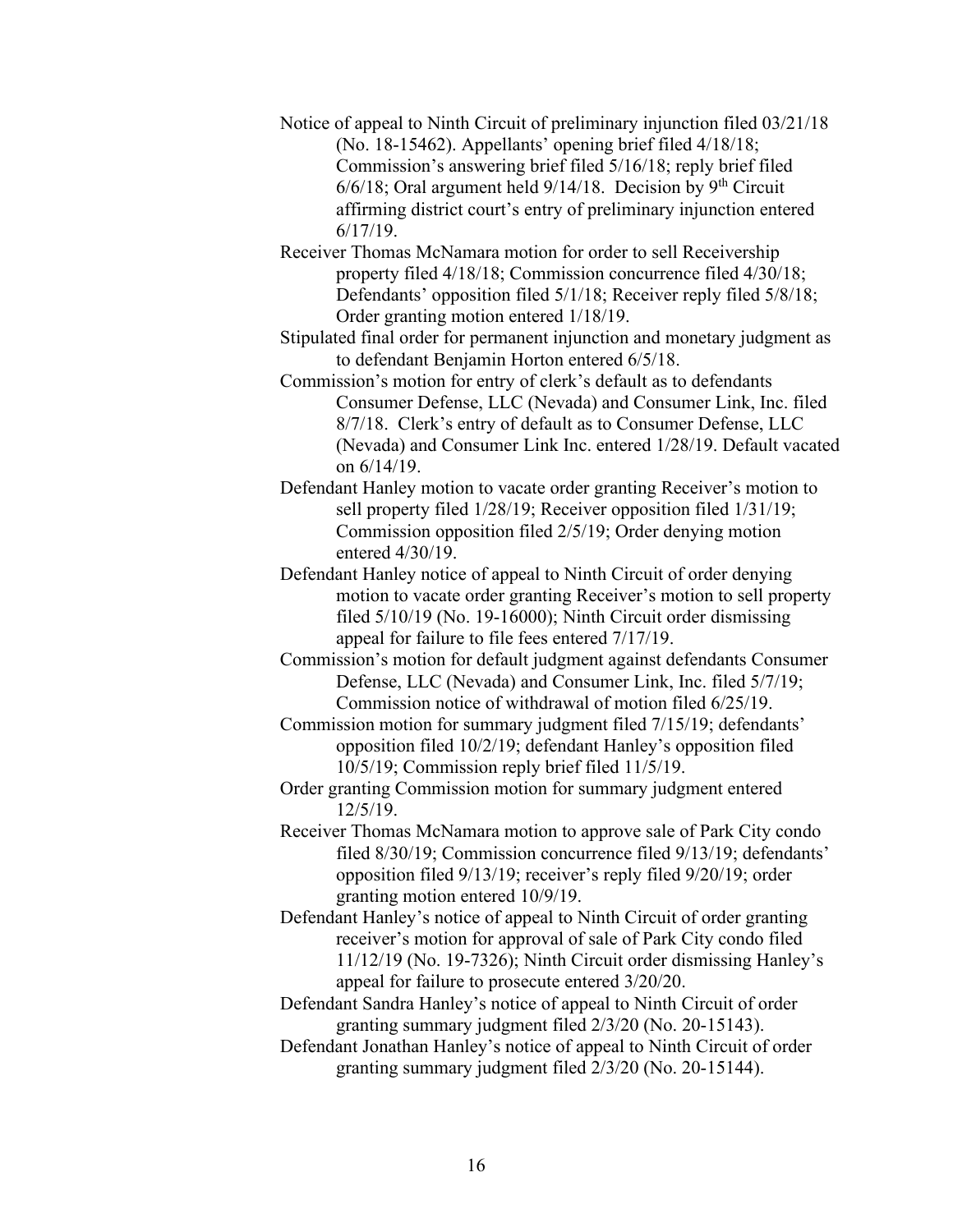Appellants Hanleys' opening briefs filed 6/23/21; FTC's response brief filed 8/23/21; Hanleys' reply brief filed 9/13/21.

*FTC v. COTTELLI*, No. 20-15717 (9th Cir.); No. 2:18-cv-00035 (D. Nev.)

| Parties:                   | Shad Cottelli, a/k/a Shad Applegate<br>EMP Media, Inc., also d/b/a MyEx.com<br>Aniello "Neil" Infante<br>State of Nevada (co-plaintiff)                                                |
|----------------------------|----------------------------------------------------------------------------------------------------------------------------------------------------------------------------------------|
| <b>Assigned Attorneys:</b> | Megan Cox (BCP/DPIP)<br>Mariel Goetz (OGC)                                                                                                                                             |
| Alleged Conduct:           | Unfair acts and practices in violation of Section $5(a)$ of the FTC Act, in<br>connection with the operation of the nonconsensual pornography (or<br>"revenge porn") website MyEx.com. |
| Status:                    | Complaint filed 1/9/18.<br>Order granting stipulated permanent injunction as to Defendant Aniello<br>Infante entered $1/10/18$ .                                                       |
|                            | Order granting motion for alternative service as to Shad Cottelli entered<br>$2/1/18$ .                                                                                                |
|                            | Clerk's entry of default as to EMP Media, Inc. and Shad Cottelli entered<br>$5/11/18$ .                                                                                                |
|                            | Plaintiffs' motion for default judgment filed 6/11/18.                                                                                                                                 |
|                            | Order granting motion for default judgment and permanent injunction and<br>other relief $6/15/18$ .                                                                                    |
|                            | Defendant Cottelli's motion to set aside the default judgment filed<br>3/13/20; Commission's opposition filed 3/27/20; order denying<br>motion entered 4/9/20.                         |
|                            | Notice of appeal by Cotelli filed 4/20/20.                                                                                                                                             |
|                            | Cotelli's opening brief filed 7/8/20; Commission's answering brief filed<br>9/23/20; Cotelli's reply brief filed 11/13/20.                                                             |
|                            | Oral argument held $3/9/21$ .                                                                                                                                                          |
|                            | Ninth Circuit opinion affirming default judgment against Shad Cottelli<br>issued 3/30/21.                                                                                              |
|                            | Defendant Cottelli's petition for panel rehearing filed 5/13/21; petition<br>denied 5/20/21.                                                                                           |
|                            | Defendant Cottelli's petition for rehearing en banc filed 6/28/21; petition<br>denied for untimeliness on 9/13/21.                                                                     |
|                            | FTC v. CREDIT BUREAU CENTER, LLC, No. 19-825 (S. Ct.); Nos. 21-2945, 21-2936, 18-<br>3310, 18-2847 (7th Cir.); No. 1:17-cv-00194 (N.D. Ill.)                                           |

Parties: Credit Bureau Center, LLC, f/k/a MyScore, LLC d/b/a efreescore.com, creditupdates.com, and freecreditnation.com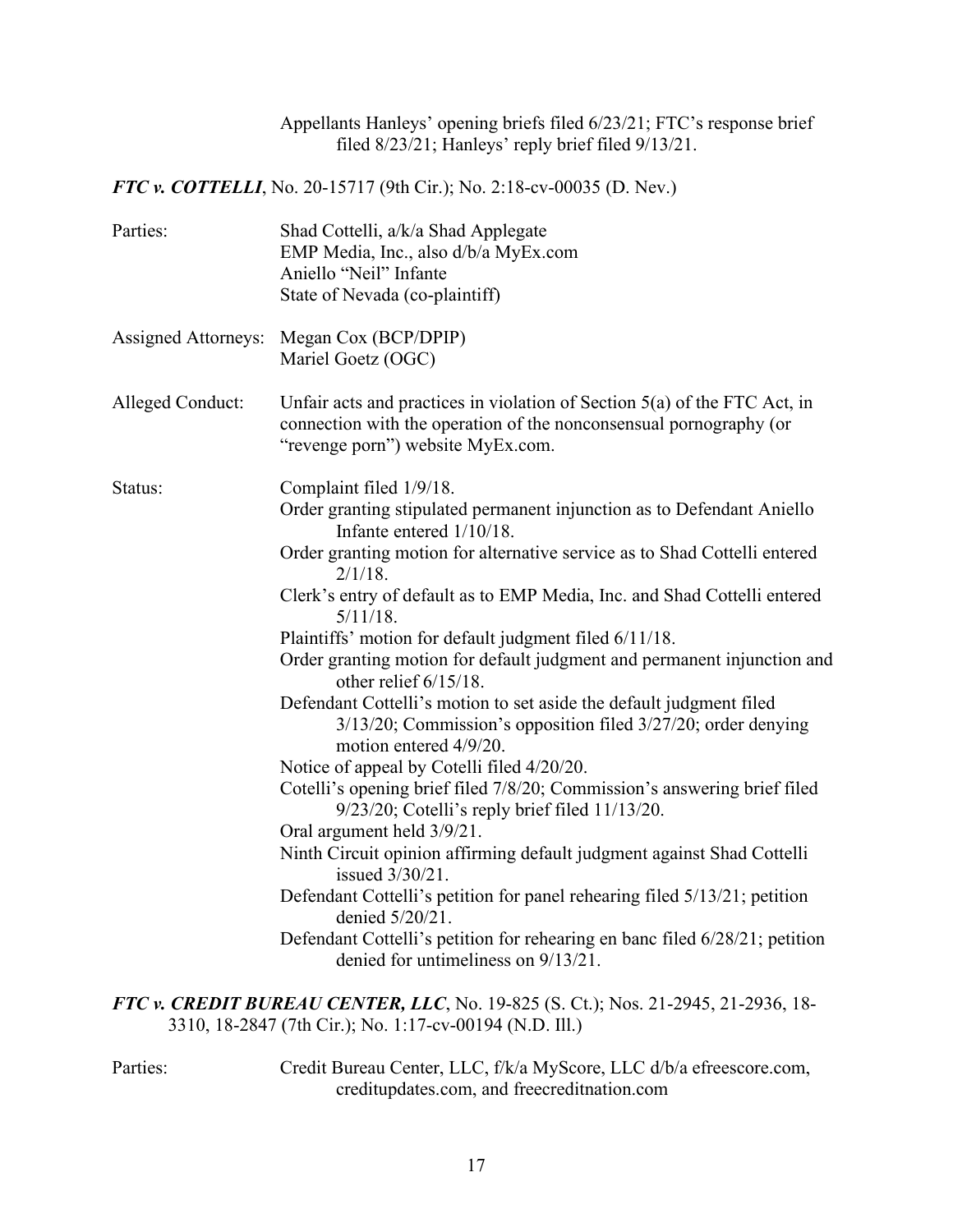|                            | Michael Brown<br>Danny Pierce<br>Andrew Lloyd                                                                                                                                                                                                                                                                                                                                                                                                                                                                                                                                                                                                                                                                                                                                                                                                                                                                                                                                                                                                                                                                                                                                                                                                                                                                                                                                                                                                                                                                                                                                                                                                                                                                                                                                                                                                                                                |
|----------------------------|----------------------------------------------------------------------------------------------------------------------------------------------------------------------------------------------------------------------------------------------------------------------------------------------------------------------------------------------------------------------------------------------------------------------------------------------------------------------------------------------------------------------------------------------------------------------------------------------------------------------------------------------------------------------------------------------------------------------------------------------------------------------------------------------------------------------------------------------------------------------------------------------------------------------------------------------------------------------------------------------------------------------------------------------------------------------------------------------------------------------------------------------------------------------------------------------------------------------------------------------------------------------------------------------------------------------------------------------------------------------------------------------------------------------------------------------------------------------------------------------------------------------------------------------------------------------------------------------------------------------------------------------------------------------------------------------------------------------------------------------------------------------------------------------------------------------------------------------------------------------------------------------|
| <b>Assigned Attorneys:</b> | Guy Ward (MWR)<br>Douglas McKenney<br>Michael Bergman (OGC)                                                                                                                                                                                                                                                                                                                                                                                                                                                                                                                                                                                                                                                                                                                                                                                                                                                                                                                                                                                                                                                                                                                                                                                                                                                                                                                                                                                                                                                                                                                                                                                                                                                                                                                                                                                                                                  |
| Alleged Conduct:           | Deceptive acts or practices in violation of Section $5(a)$ of the FTC Act,<br>the Restore Online Shoppers' Confidence Act, and the Fair Credit<br>Reporting Act in connection with the marketing of credit monitoring<br>services.                                                                                                                                                                                                                                                                                                                                                                                                                                                                                                                                                                                                                                                                                                                                                                                                                                                                                                                                                                                                                                                                                                                                                                                                                                                                                                                                                                                                                                                                                                                                                                                                                                                           |
| Status:                    | Complaint filed 1/10/17.<br>Ex parte TRO entered $1/11/17$ .<br>Stipulated preliminary injunction as to defendants Danny Pierce and<br>Andrew Lloyd entered 2/8/17.<br>Stipulated preliminary injunction as to defendants Michael Brown and<br>Credit Bureau Center entered 2/21/17.<br>Order finding defendant Michael Brown in civil contempt entered 6/28/17.<br>Stipulated order for permanent injunction and monetary judgment as to<br>defendants Danny Pierce and Andrew Lloyd entered 10/26/17.<br>Commission's motion for summary judgment against remaining<br>defendants Michael Brown and Credit Bureau Center, LLC filed<br>$3/2/18$ ; defendants' response filed $3/12/18$ ; order granting motion<br>for summary judgment entered 6/26/18.<br>Notice of appeal by defendants Michael Brown and Credit Bureau Center,<br>LLC filed $8/22/18$ .<br>Motion by defendants Michael Brown, Credit Bureau Center, LLC to stay<br>district court's final injunction pending appeal filed 8/31/18;<br>response in opposition filed 9/17/18; district court order granting<br>motion to stay in part, barring Commission from distributing funds<br>recovered to consumers pending conclusion of appeal, but<br>otherwise denying, entered 9/26/18.<br>Amended notice of appeal of post-judgment order denying defendants'<br>request to pay their attorneys from the receivership estate filed<br>$10/26/18$ .<br>Order consolidating appeals entered 11/16/18.<br>Appellants' brief filed 12/5/18.<br>Order denying defendants Michael Brown and Credit Bureau Center,<br>LLC's motion for stay of judgment pending appeal entered 1/8/19.<br>Commission's brief filed 3/12/19; appellants' reply brief filed 4/1/19.<br>Oral argument heard 4/17/19.<br>Order vacating the restitution award and affirming the judgment in other<br>respects entered by the Seventh Circuit 8/21/19. |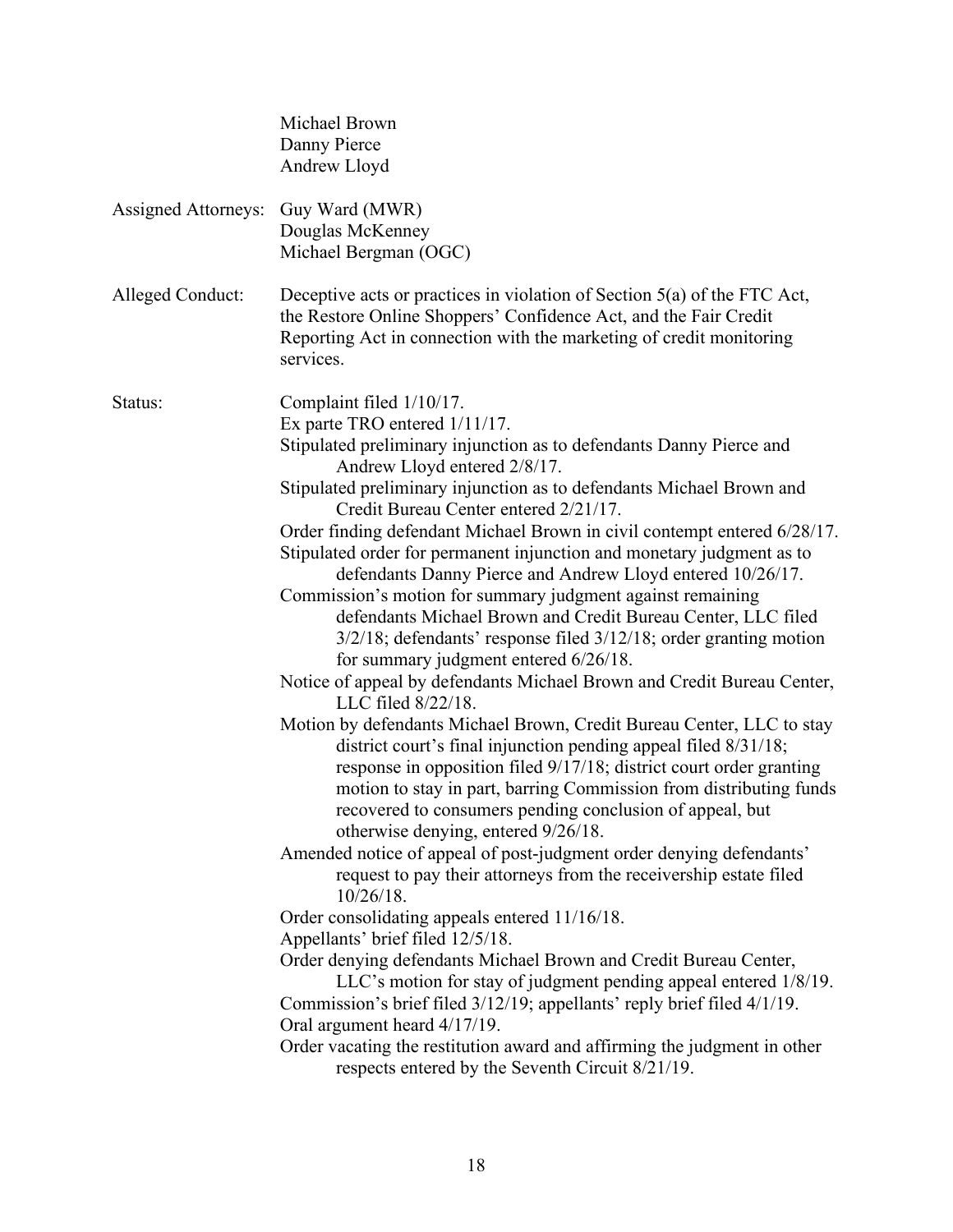| Commission's petition for writ of certiorari filed 12/19/19; Credit Bureau<br>Center's brief in opposition filed 4/14/20; Commission's reply<br>brief filed $4/28/20$ . |
|-------------------------------------------------------------------------------------------------------------------------------------------------------------------------|
| Case consolidated with AMG Capital Mgmt., LLC v. FTC 7/9/20;<br>consolidation voided and certiorari vacated 11/9/20.                                                    |
| Commission's petition for writ of certiorari denied 5/3/21.                                                                                                             |
| Commission's motion for amended judgment and other relief filed in<br>district court 5/6/21; defendants' response in opposition to motion                               |
| and counter-motion to enforce mandate filed 5/28/21;                                                                                                                    |
| Commission's reply in support of motion filed $6/11/21$ ;                                                                                                               |
| defendants' reply in support of counter-motion filed 6/17/21;<br>hearing on motions held $7/14/21$ .                                                                    |
| District court's opinion and order granting the FTC's motion and denying<br>defendants' countermotion entered 9/13/21; modified final<br>judgment entered 9/13/21.      |
| Notice of appeal of order granting FTC's motion to alter or amend its<br>judgment filed 10/22/21.                                                                       |
| Petition for writ of mandamus filed in Seventh Circuit 10/22/21; order<br>denying petition entered $10/27/21$                                                           |

# *FTC v. CRITICAL RESOLUTION MEDIATION, LLC,* No 1:20-cv-3932 (N.D. Ga.)

| Parties:         | Critical Resolution Mediation, LLC<br>Parliament Services, LLC                                                                             |
|------------------|--------------------------------------------------------------------------------------------------------------------------------------------|
|                  | Brian Charles McKenzie                                                                                                                     |
|                  | <b>Tracey Dottrice Warren</b>                                                                                                              |
|                  | Assigned Attorneys: Hans Christian Clausen (SER)<br>Robin L. Rock                                                                          |
| Alleged Conduct: | Deceptive and abusive debt-collection practices in violation of Section<br>5(a) of the FTC Act and the Fair Debt Collection Practices Act. |
| Status:          | Complaint filed 9/22/20.                                                                                                                   |
|                  | TRO entered 9/30/20.                                                                                                                       |
|                  | Preliminary injunction entered 11/10/20.                                                                                                   |
|                  | Commission's amended complaint filed 1/26/21.                                                                                              |
|                  | Stipulated preliminary injunction with asset freeze and other equitable<br>relief against Defendant Tracey Dottrice Warren entered 3/2/21. |
|                  | Joint motion for a 90-day stay of proceedings needed for settlement filed<br>$5/10/21$ ; motion granted $5/11/21$ .                        |
|                  | Stipulated permanent injunction and monetary judgment as to all<br>defendants entered 8/10/21.                                             |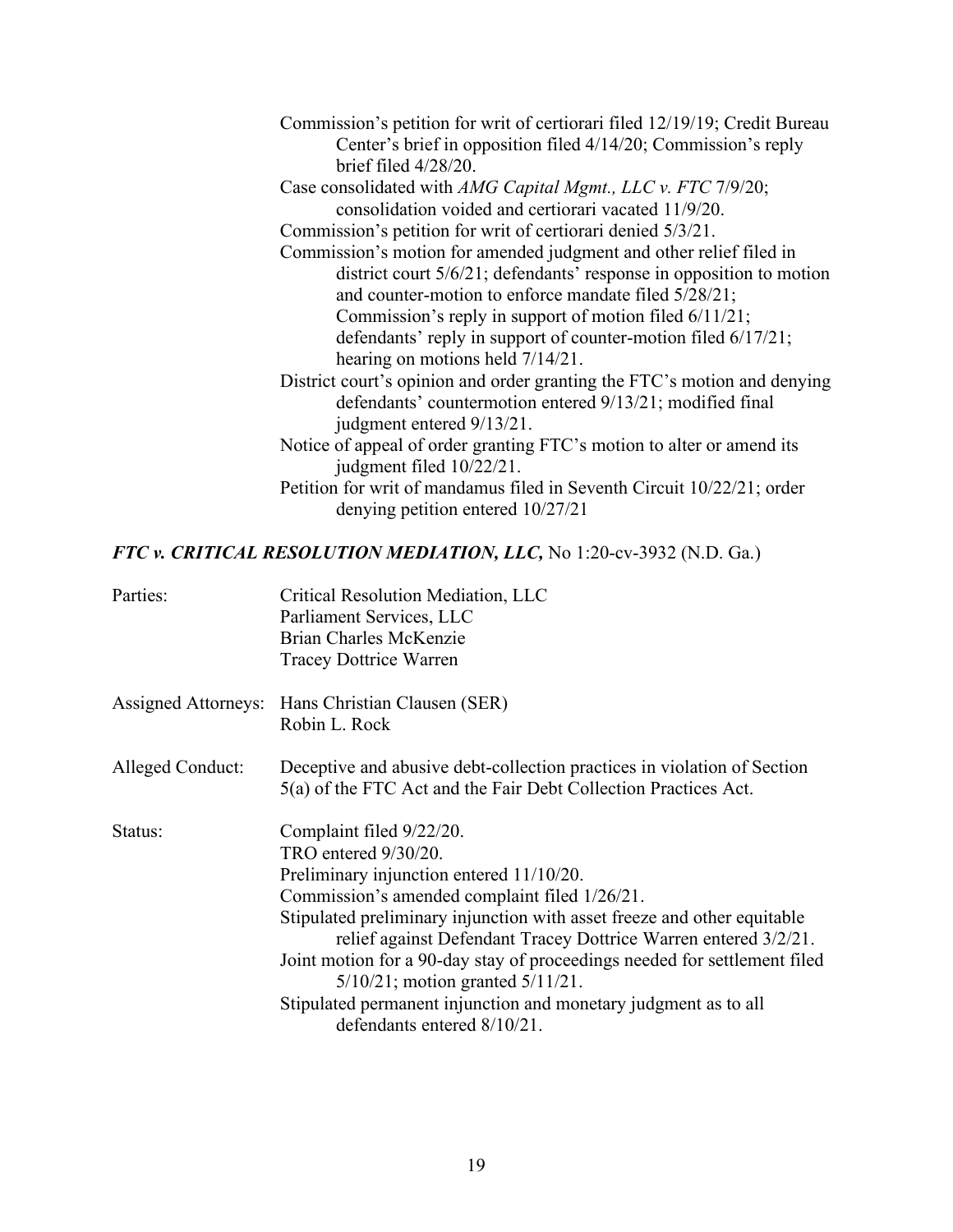# *FTC v. DIGITAL INCOME SYSTEM, INC.,* No 1:20-cv-24721 (S.D. Fla.)

| Parties:                               | Digital Income System, Inc.<br>Derek J. Foley<br>William Foley<br>Christopher B. Frye<br>Jennifer Hedrick<br>Kaitlyn Scott                                                                                                                                                                                                                                                                                                                                                                                                                                                                                                                                                                                                                                                                                                                                                                                                                                        |
|----------------------------------------|-------------------------------------------------------------------------------------------------------------------------------------------------------------------------------------------------------------------------------------------------------------------------------------------------------------------------------------------------------------------------------------------------------------------------------------------------------------------------------------------------------------------------------------------------------------------------------------------------------------------------------------------------------------------------------------------------------------------------------------------------------------------------------------------------------------------------------------------------------------------------------------------------------------------------------------------------------------------|
| Assigned Attorneys: Harold Kirtz (SER) | Lara Tumeh                                                                                                                                                                                                                                                                                                                                                                                                                                                                                                                                                                                                                                                                                                                                                                                                                                                                                                                                                        |
| Alleged Conduct:                       | Deceptive acts or practices in violation of Section 5(a) of the FTC Act and<br>the Business Opportunity Rule in connection with the marketing and sale<br>of a purported money-making opportunity.                                                                                                                                                                                                                                                                                                                                                                                                                                                                                                                                                                                                                                                                                                                                                                |
| Status:                                | Complaint filed 11/16/20.<br>TRO entered 11/17/20; TRO extended 12/02/20.<br>Stipulated preliminary injunction as to defendants Digital Income System,<br>Inc, Derek Foley, William Foley, Kaitlyn Scott, and Jennifer<br>Hedrick entered 12/18/20.<br>Preliminary injunction as to Christopher B. Frye entered 12/18/20.<br>Entry of default as to defendants Christopher B. Frye and Kaitlyn Scott<br>12/23/20.<br>Commission motion for default judgment filed 1/13/21; order granting<br>motion as to Defendants Christopher Brandon Frye and Kaitlyn<br>Scott entered 3/23/21.<br>Court mediator's mediation report and notice of settlement entered<br>$4/26/21$ .<br>Order administratively closing case entered 4/27/21.<br>Commission notice of settlement approval filed 5/26/21.<br>Stipulated orders for permanent injunction and monetary relief as to<br>Jennifer Hedrick, Digital Income System, Derek Foley, and<br>William Foley entered 7/1/21. |
|                                        | FTC v. DISRUPTION THEORY LLC, No. 3:20-cv-06919 (N.D. Cal.)                                                                                                                                                                                                                                                                                                                                                                                                                                                                                                                                                                                                                                                                                                                                                                                                                                                                                                       |
| Parties:                               | Disruption Theory LLC                                                                                                                                                                                                                                                                                                                                                                                                                                                                                                                                                                                                                                                                                                                                                                                                                                                                                                                                             |

| rafties. | DISTUPLION THEOTY LLU                     |
|----------|-------------------------------------------|
|          | Emergent Technologies LLC                 |
|          | Marc Grisham, a/k/a Mark Grisham          |
|          | Courtney Grisham, a/k/a Courtney Brooks   |
|          | Assigned Attorneys: N. Diana Chang (WRSF) |
|          | Sarah Schroeder                           |
|          | <b>Emily Burton</b>                       |
|          |                                           |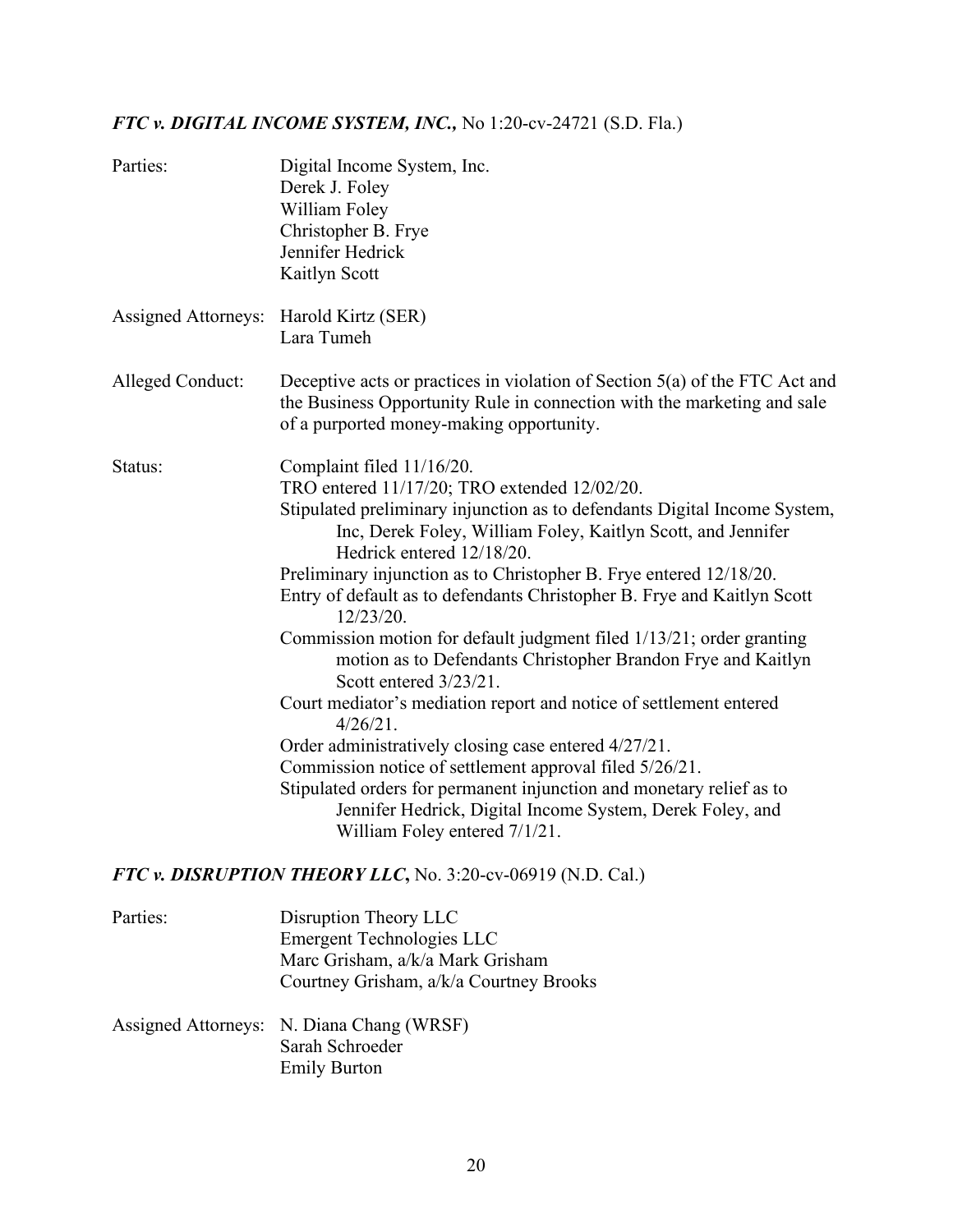| Alleged Conduct: | Deceptive acts or practices in violation of Section $5(a)$ of the FTC Act in<br>connection with the marketing and sale of nonexistent "unlimited"<br>minutes" inmate calling plans. |
|------------------|-------------------------------------------------------------------------------------------------------------------------------------------------------------------------------------|
| Status:          | Complaint filed 10/5/20.                                                                                                                                                            |
|                  | Ex parte TRO with asset freeze entered 10/6/20.                                                                                                                                     |
|                  | Commission stipulation with proposed order lifting asset freeze filed<br>5/4/21; stipulated order entered 5/6/21.                                                                   |
|                  | Commission motion for summary judgment as to Defendant Marc<br>Grisham filed 6/24/21.                                                                                               |
|                  | Commission motion for default judgment as to Defendants Disruption<br>Theory, LLC, and Courtney Grisham filed 6/24/21.                                                              |
|                  | Motion for default judgment as to other defendants granted 9/1/21.                                                                                                                  |
|                  | Stipulated settlement agreement and order for permanent injunction<br>against defendant Marc Grisham entered 10/14/21.                                                              |
|                  | FTC v. ECOLOGICAL FOX, LLC, Nos. 19-1925, 19-2387, 19-2204, 19-2306, 19-2387, 20-<br>1594, 20-2215, 21-1452 (4th Cir.); No. 1:18-cv-03309 (D. Md.)                                  |
| Parties:         | Ecological Fox, LLC                                                                                                                                                                 |

| Luke Chadwick                                                             |
|---------------------------------------------------------------------------|
| Andris Pukke a/k/a Marc Romeo a/k/a Andy Storm                            |
| Peter Baker                                                               |
| Global Property Alliance, Inc. d/b/a Sanctuary Bay, Sanctuary Belize, The |
| Reserve, Kanantik, Laguna Palms, Bamboo Springs, Eco Futures,             |
| Eco Futures Development, Eco Futures Belize, Sittee River                 |
| Wildlife Reserve, Buy Belize, Buy International                           |
| Sittee River Wildlife Reserve d/b/a Sanctuary Bay d/b/a Sanctuary Belize  |
| $d/b/a$ The Reserve                                                       |
| Buy Belize, Llc d/b/a Sanctuary Bay d/b/a Sanctuary Belize d/b/a The      |
| Reserve d/b/a Kanantik d/b/a Laguna Palms d/b/a Bamboo Springs            |
| Buy International, Inc. d/b/a Sanctuary Bay d/b/a Sanctuary Belize d/b/a  |
| The Reserve d/b/a Kanantik d/b/a Laguna Palms d/b/a Bamboo                |
| Springs                                                                   |
| Foundation Development Management Inc.                                    |
| Eco-Futures Development d/b/a Sanctuary Bay d/b/a Sanctuary Belize        |
| $d/b/a$ The Reserve                                                       |
| Eco-Futures Belize Limited d/b/a Sanctuary Bay d/b/a Sanctuary Belize     |
| d/b/a The Reserve                                                         |
| <b>Power Haus Marketing</b>                                               |
| Brandi Greenfield                                                         |
| <b>BG</b> Marketing, LLC                                                  |
| Prodigy Management Group, LLC                                             |
| John Usher                                                                |
| Rod Kazazi                                                                |
| Foundation Partners f/k/a Red Crane Advisors, Inc.                        |
|                                                                           |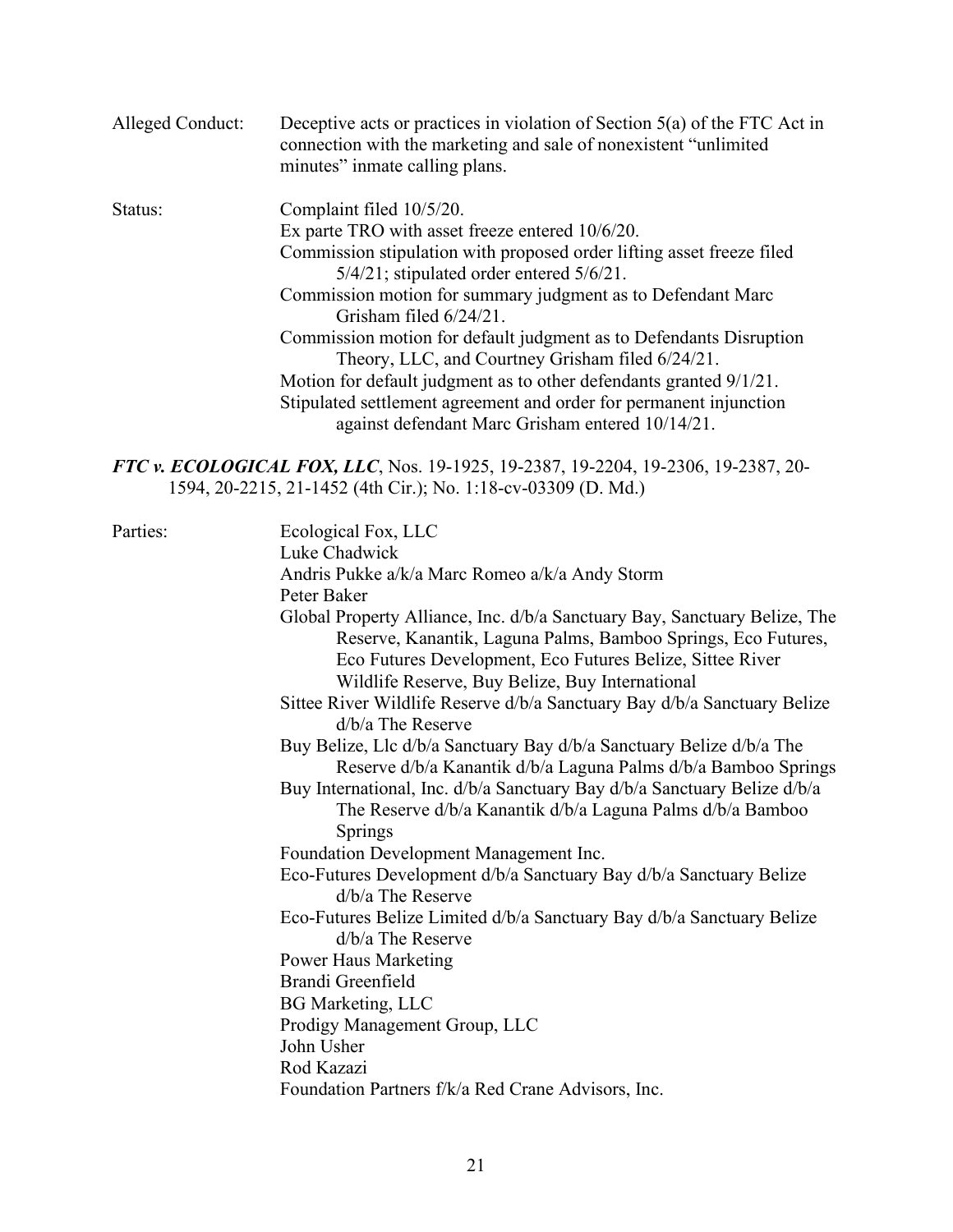|                            | Frank Costanzo a/k/a Frank Green a/k/a Frank Peerless Green a/k/a Frank<br>Connelly a/k/a Frank Connelly-Costanzo<br>Belize Real Estate Affiliates, LLC d/b/a Coldwell Banker Belize d/b/a                |
|----------------------------|-----------------------------------------------------------------------------------------------------------------------------------------------------------------------------------------------------------|
|                            | Coldwell Banker Southern Belize<br>Exotic Investor, LLC d/b/a Coldwell Banker Belize d/b/a Coldwell Banker<br>Southern Belize                                                                             |
|                            | Southern Blaze Realty, LLC d/b/a Coldwell Banker Belize d/b/a Coldwell<br><b>Banker Southern Belize</b>                                                                                                   |
|                            | Sanctuary Belize Property Owners' Association d/b/a The Reserve<br>Property Owners' Association                                                                                                           |
|                            | Atlantic International Bank, Ltd.<br>Angela Chittenden                                                                                                                                                    |
|                            | Beach Bunny Holdings, LLC<br>The Estate of John Pukke a/k/a The Estate of Janis Pukke a/k/a The Estate<br>of John Andris Pukke                                                                            |
|                            | John Vipulis                                                                                                                                                                                              |
|                            | Deborah Connelly<br>Newport Land Group, LLC a/k/a Laguna Palms a/k/a Sanctuary Belize<br>$a/k/a$ Bamboo Springs $a/k/a$ The Reserve<br>Michael Santos                                                     |
|                            |                                                                                                                                                                                                           |
| <b>Assigned Attorneys:</b> | Jonathan Cohen (BCP/ENF)<br>Amanda Kostner                                                                                                                                                                |
|                            | Benjamin Theisman<br>Elizabeth Averill                                                                                                                                                                    |
|                            | Khouryanna DiPrima<br>Theodore (Jack) Metzler (OGC)                                                                                                                                                       |
| Alleged Conduct:           | Deceptive acts or practices in violation of Section 5(a) of the FTC Act and<br>the Telemarketing Sales Rule in connection with the marketing and sale of<br>real estate investments and related services. |
| Status:                    | Complaint filed 10/31/18.<br>TRO entered $11/11/18$ .                                                                                                                                                     |
|                            | Motion for interim preliminary injunction filed 11/15/18; response in<br>opposition filed 11/16/18; reply filed 11/18/18.                                                                                 |
|                            | Order extending TRO, to remain in effect as an interim preliminary<br>injunction through the conclusion of a show cause hearing, entered<br>$11/20/18$ .                                                  |
|                            | Defendant Atlantic International Bank, LTD's motion to dismiss filed<br>12/14/18; response in opposition filed 1/22/19; defendant's<br>response filed $1/31/19$ .                                         |
|                            | Defendant Andris Pukke's motion to transfer case to the Central District<br>of California filed 12/14/18.                                                                                                 |
|                            | Notice of appeal from 11/20/18 order by defendant Atlantic National Bank<br>filed 12/19/18.                                                                                                               |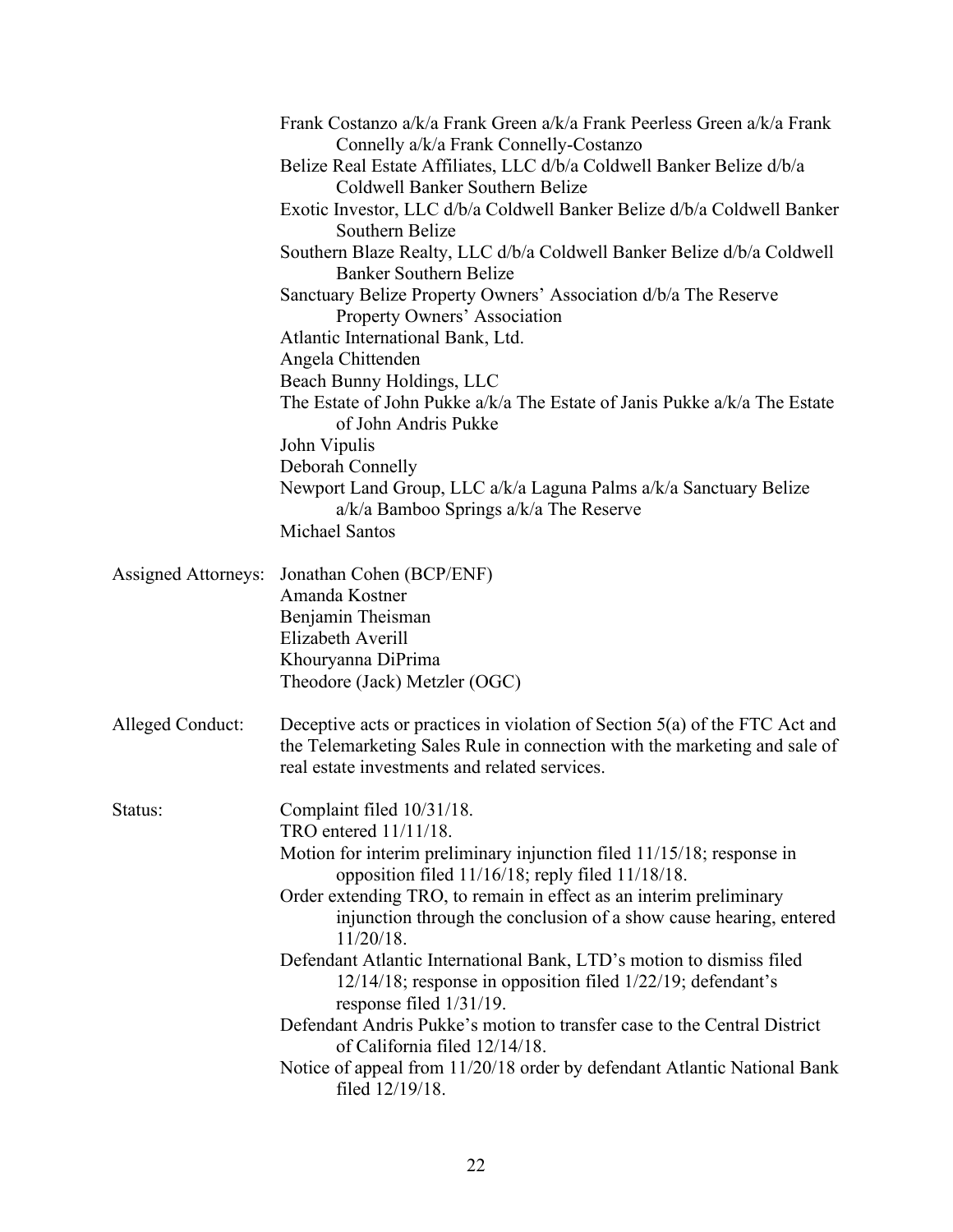Commission's amended complaint filed 1/15/19.

Order denying defendant Atlantic International Bank's motion to dismiss entered 2/1/19.

Order denying defendant Andris Pukke's motion to dismiss certain claims in the amended complaint entered 3/4/19.

Commission's motion to hold defendants John Vipulis, Peter Baker, Andris Pukke, and John Usher in contempt filed 3/5/19; response in opposition filed by defendant Peter Baker 3/7/19.

Preliminary injunction hearing held 3/11/19-3/22/19.

Motion to dismiss for failure to state a claim by defendant Michael Santos filed 3/18/19; Commission's response filed 4/1/19.

Order modifying interim preliminary injunction entered 3/28/19.

Order granting Commission's motion to stay proceedings as to defendants Frank Costanzo, Ecological Fox, LLC, and Deborah Connelly entered 4/4/19.

Motion to dismiss for lack of jurisdiction by defendant Atlantic International Bank, LTD filed 4/4/19; Commission's response filed 6/7/19.

Order denying defendant Anris Pukke's motion to dismiss entered 4/30/19.

Appellant Atlantic International Bank, LTD's (No. 19-1925) opening brief filed 5/14/19; Commission's response brief filed 6/12/19;

Commission's motion for stay of proceedings as to defendants Frank Costazno, Ecological Fox LLC, and Deborah Connelly filed 7/23/19; order granting motion entered 7/26/19.

Commission's proposed preliminary injunction filed 8/12/19; defendant Chadwick's opposition to proposed preliminary injunction filed 8/22/19; Commission's reply in support of preliminary injunction filed 9/3/19.

Defendant Chadwick's motion to dismiss for lack of jurisdiction filed 8/22/19; Commission's response to motion filed 8/27/19; order denying motion to dismiss entered 9/5/19.

Order extending stay of litigation against Atlantic International Bank entered 9/6/19.

Joint motion to dismiss Atlantic International Bank's appeal (No. 19- 1925) filed 9/10/19.

Stipulated order for permanent injunction and monetary judgment against defendant Atlantic International Bank entered 9/25/19.

Preliminary injunction as to defendants Andris Pukke, Peter Baker, Luke Chadwick, John Usher, Certain Corporate Defendants, and the estate of John Pukke entered 10/3/19.

Memorandum opinion and order addressing calculation of equitable monetary relief entered 10/17/19.

Order that defendants are not entitled to jury trials on the contempt motions entered 10/22/19.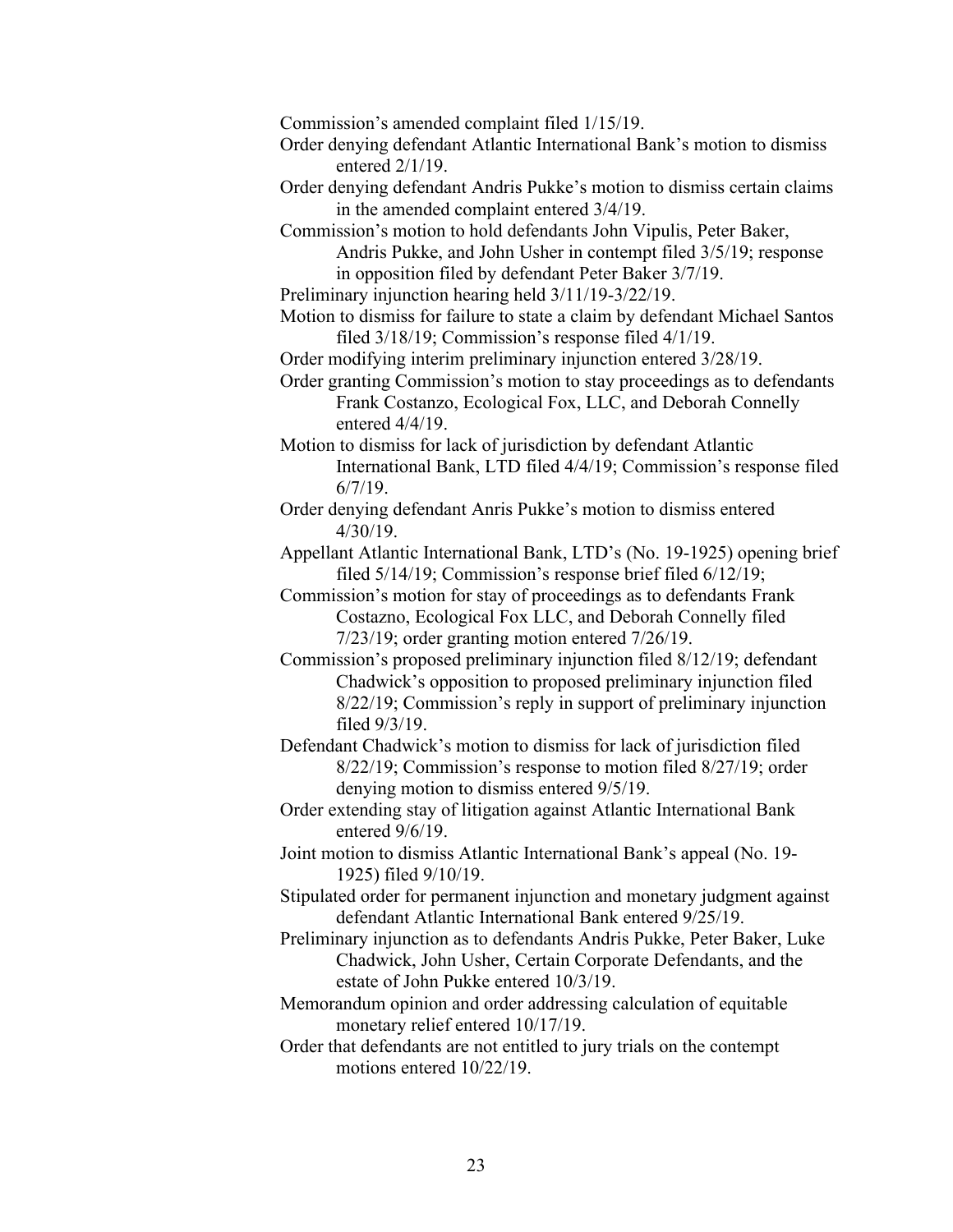| Notice of appeal of preliminary injunction by defendant Peter Baker (No. |  |  |
|--------------------------------------------------------------------------|--|--|
| 19-2306) filed $10/25/19$ .                                              |  |  |

Notice of appeal of preliminary injunction by defendant Andris Pukke (No. 19-2204) filed 10/29/19.

Notice of appeal of preliminary injunction by defendant Luke Chadwick (No. 19-2387) filed 12/2/19; order dismissing appeal for failure to prosecute entered 4/17/20.

Baker's opening brief filed 12/27/19; Pukke's opening brief filed 12/30/19; Commission's answering brief to Baker and Pukke appeals filed 2/3/20; opinion affirming preliminary injunction issued 2/24/20.

Stipulated final orders for permanent injunction and monetary judgment against Brandi Greenfield, BG Marketing LLC, Rod Kazazi, and Foundation Partners entered 1/4/20.

Stipulated final order against relief defendants Angela Chittenden and Beach Bunny Holdings LLC entered 1/10/20.

Bench trial held 1/21/20 through 2/12/20.

Order denying motion by Peter Baker to dismiss the case as sanction against FTC entered 4/22/20.

Notice of appeal by Peter Baker (No. 20-1594) filed 5/26/20.

Baker's opening brief filed 6/23/20; Commission's response brief filed 7/10/20.

Baker's appeal dismissed 9/28/20.

Notice of appeal (No. 20-2215) by Andris Pukke filed 11/9/20.

Final order for permanent injunction and monetary judgment against Defendants Andris Pukke, Peter Baker, and Luke Chadwick entered 1/13/21.

Final order of contempt against Defendants Andris Pukke, Peter Baker, and John Usher entered 1/13/21.

Amended final order for permanent injunction and monetary judgment entered 3/24/21.

Notices of appeal filed 4/20/21, 4/21/21, 4/29/21, 5/3/21, 5/14/21.

All appeals except Luke Chadwick's consolidated 5/18/21.

Appellants' motions for summary disposition filed 7/11/21; Commission's opposition filed 7/16/21; order deferring decision on motion entered 7/19/21.

Appellants' opening brief in consolidated appeals (No. 20-2215) filed 8/12/21; FTC's response brief filed 11/18/21; brief by Receiver filed 11/18/21; Appellants' reply brief filed 12/22/21. Due date for Chadwick's opening brief extended to 2/28/22.

## *FTC v. ELECTRONIC PAYMENT SOLUTIONS OF AMERICA, INC.*, No. 2:17-cv-02535 (D. Ariz.)

Parties: Electronic Payment Solutions of America, Inc. Electronic Payment Services, Inc.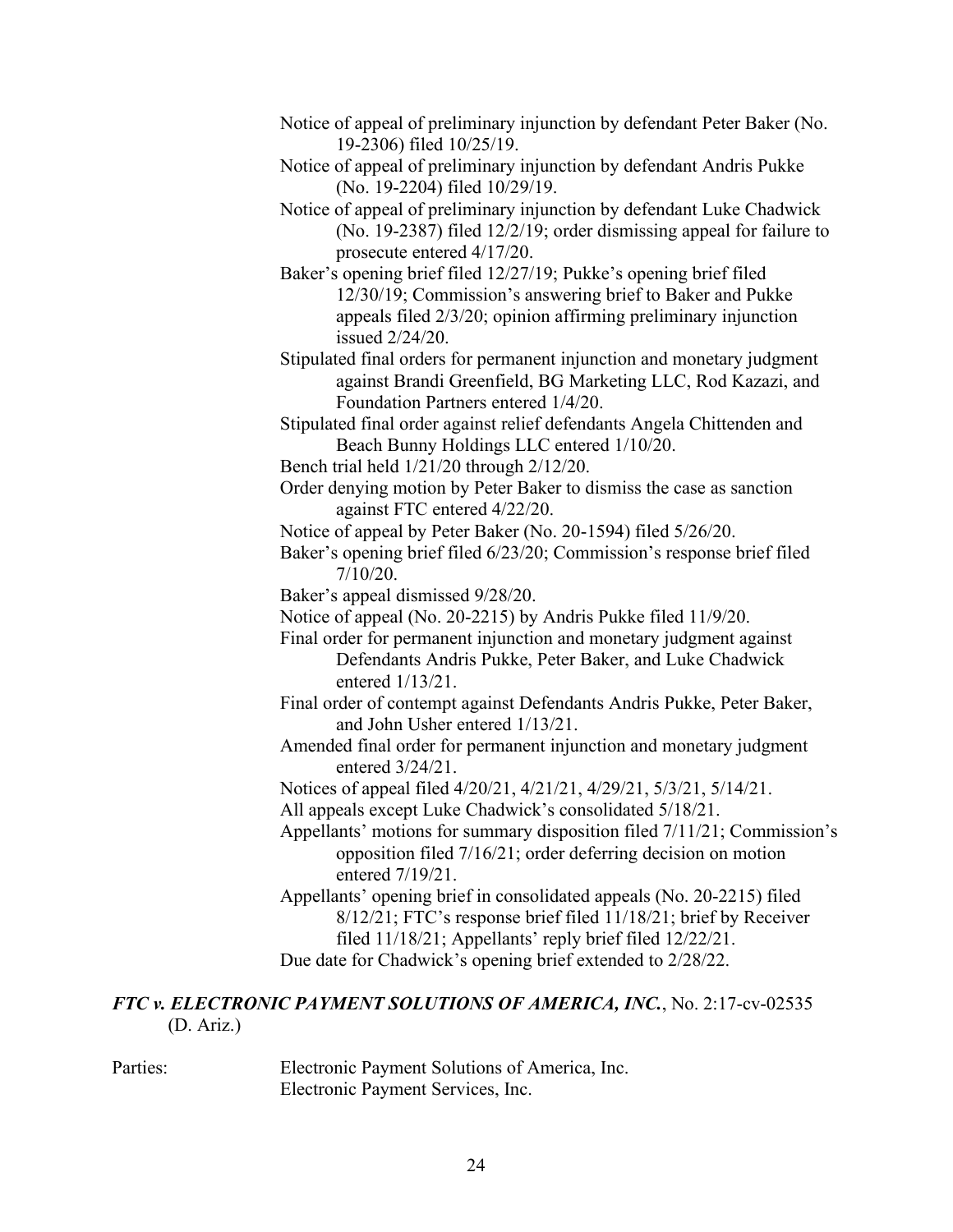|                     | KMA Merchant Services, LLC<br>Dynasty Merchants, LLC<br>Jay Wigdore<br>Michael Abelmesseh aka Michael Stewart<br>Nikolas Mihilli<br>Electronic Payment Systems, LLC<br>Electronic Payment Transfer, LLC<br>John Dorsey<br>Thomas McCann<br>Michael Peterson                                                                                                                                                                                                                                                                                                                                                                                                                                                                                                                                                                                                                                                                                                                                                                                                                                                                                                                                                                                                                                                                                                                                                                               |
|---------------------|-------------------------------------------------------------------------------------------------------------------------------------------------------------------------------------------------------------------------------------------------------------------------------------------------------------------------------------------------------------------------------------------------------------------------------------------------------------------------------------------------------------------------------------------------------------------------------------------------------------------------------------------------------------------------------------------------------------------------------------------------------------------------------------------------------------------------------------------------------------------------------------------------------------------------------------------------------------------------------------------------------------------------------------------------------------------------------------------------------------------------------------------------------------------------------------------------------------------------------------------------------------------------------------------------------------------------------------------------------------------------------------------------------------------------------------------|
| Assigned Attorneys: | James Evans (BCP/MP)<br>Jody Goodman<br><b>Bikram Bandy</b><br>Karen Hobbs<br>Michelle Chua                                                                                                                                                                                                                                                                                                                                                                                                                                                                                                                                                                                                                                                                                                                                                                                                                                                                                                                                                                                                                                                                                                                                                                                                                                                                                                                                               |
| Alleged Conduct:    | Deceptive acts or practices in violation of Section 5(a) of the FTC Act and<br>the FTC's Telemarketing Sales Rule in connection with telemarketing<br>scheme that told consumers they could earn thousands of dollars by<br>lending money to small businesses.                                                                                                                                                                                                                                                                                                                                                                                                                                                                                                                                                                                                                                                                                                                                                                                                                                                                                                                                                                                                                                                                                                                                                                            |
| Status:             | Complaint filed 7/28/17.<br>First amended complaint filed 3/9/18.<br>Stipulated order for permanent injunction and monetary judgment against<br>defendants KMA Merchant Services LLC and Michael<br>Abdelmesseh entered 6/13/18.<br>Stipulated order for permanent injunction and monetary judgment against<br>Dynasty Merchants, LLC and Nikolas Mihilli entered 1/9/19.<br>Motion to dismiss FTC's claim for monetary relief by Electronic Payment<br>Systems, LLC, and Electronic Payment Transfer, LLC filed<br>4/24/19; Commission's opposition filed 5/8/19; defendants' reply<br>filed 5/24/19; Motion denied 8/28/19.<br>Stipulated order for permanent injunction and monetary judgment against<br>Michael Peterson entered 8/28/19.<br>Motion to amend answer by Electronic Payment Systems, LLC, and<br>Electronic Payment Transfer, LLC filed 5/31/19; Commission's<br>opposition filed 6/14/19; defendants' reply filed 7/5/19; motion<br>denied 8/28/19.<br>Motion for judgment on the pleadings by John Dorsey and Thomas McCann<br>filed 6/11/19; Commission's opposition filed 6/25/19; defendants'<br>reply filed 7/12/19; motion denied 8/28/19.<br>Motion to reconsider or certify denial of motion to dismiss by Electronic<br>Payment Systems, LLC, and Electronic Payment Transfer, LLC filed<br>9/10/19; Commission's opposition filed 9/24/19; defendants' reply<br>filed $10/1/19$ ; motion denied $10/23/19$ . |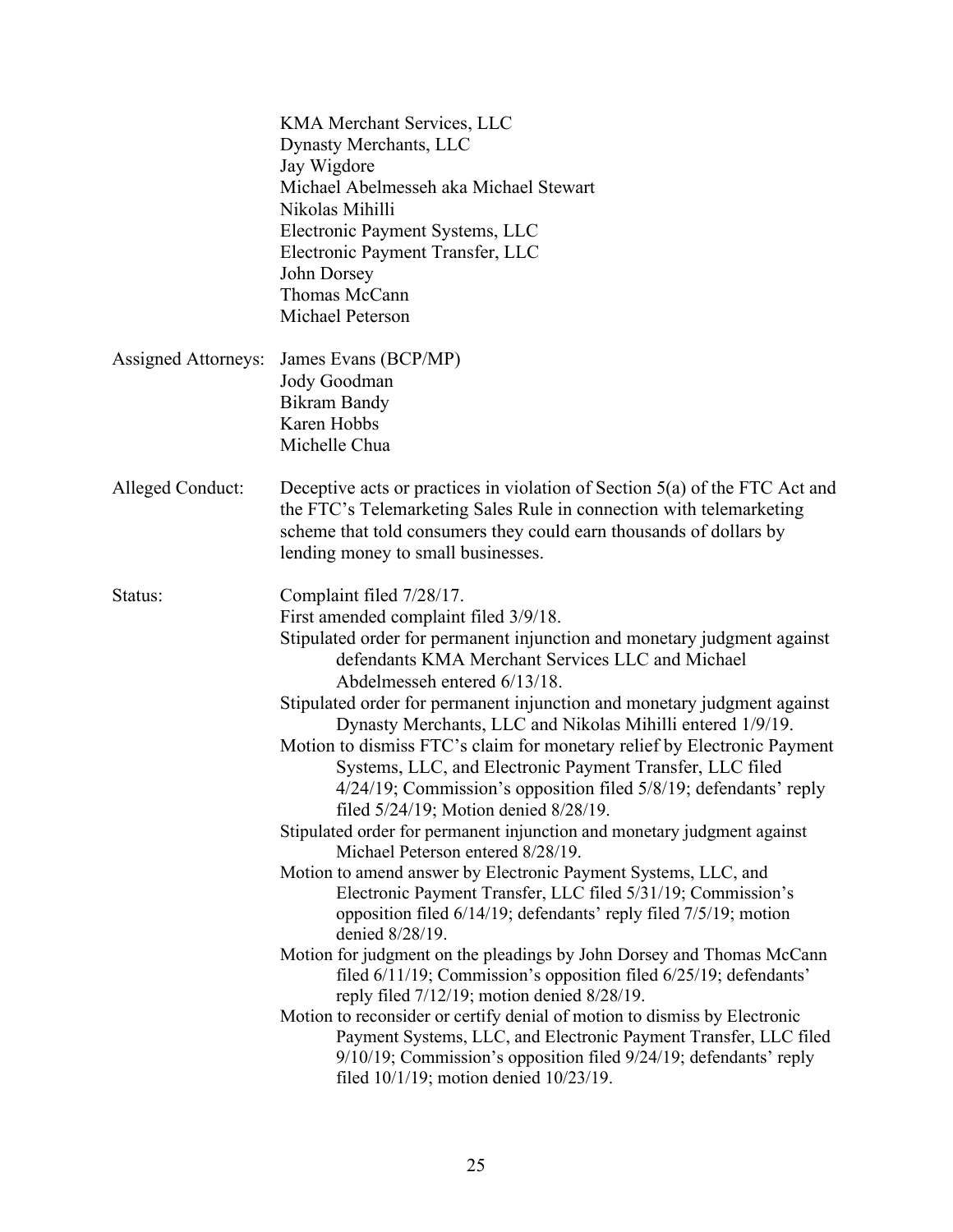- Motion for summary judgment by Electronic Payment Systems, LLC and Electronic Payment Transfer filed 3/18/20; FTC's opposition filed 4/16/20; reply filed 4/22/20; motion denied 8/31/20.
- Motion for summary judgment by John Dorsey and Thomas McCann filed 9/25/20; Commission's opposition filed 10/16/20; defendants' reply filed 11/10/20.
- Motion for summary judgment by the Commission filed 9/25/20; defendants' oppositions filed 11/25/20; Commission response filed 1/8/21
- Stipulated orders for permanent injunction and judgment against Defendants Electronic Payment Systems of America, Inc., Electronic Payment Services Inc., and Jay Wigdore entered 1/22/21.
- Motion for reconsideration of motion for judgment on the pleadings by Defendants John Dorsey and Thomas McCann filed 5/10/21.
- Order 1) denying defendants' motion to strike, 2) granting in part and denying in part the FTC's motion for summary judgment against Defendants Electronic Payment Systems LLC, Electronic Payment Transfer LLC, John Dorsey, and Thomas McCann, and entering judgment against these Defendants on Counts II and VI of the First Amended Complaint, 3) granting the FTC's motion to withdraw parts of motion for summary judgment regarding monetary relief, 4) denying a permanent injunction, 5) granting in part and denying in part Dorsey and McCann's motion for summary judgment, 6) dismissing without prejudice the FTC's claim for equitable monetary relief against Electronic Payment Systems LLC, Electronic Payment Transfer LLC, John Dorsey and Thomas McCann, and 7) denying Dorsey and McCann's motion for reconsideration of order on motion for judgment on the pleadings, entered 8/11/21.

#### *FTC v. ELEGANT SOLUTIONS, INC.*, Nos. 20-55766 (9th Cir.); 8:19-cv-01333 (C.D. Cal.)

| Parties:            | Elegant Solutions, Inc., d/b/a Federal Direct Group<br>Trend Capital Ltd., d/b/a Mission Hills Federal<br>Dark Island Industries, Inc., d/b/a Federal Direct Group, and f/k/a<br>Cosmopolitan Funding Inc.<br>Heritage Asset Management, Inc., d/b/a National Secure Processing<br>Tribune Management, Inc., d/b/a The Student Loan Group<br>Mazen Radwan<br>Rima Radwan<br>Labiba Velazquez<br>Dean Robbins<br>Imad Abyad (OGC) |
|---------------------|----------------------------------------------------------------------------------------------------------------------------------------------------------------------------------------------------------------------------------------------------------------------------------------------------------------------------------------------------------------------------------------------------------------------------------|
| Assigned Attorneys: | Michelle Grajales (BCP/FP)<br>Samuel Jacobson<br>John Jacobs<br>Imad Abyad (OGC)<br>Matthew Hoffman                                                                                                                                                                                                                                                                                                                              |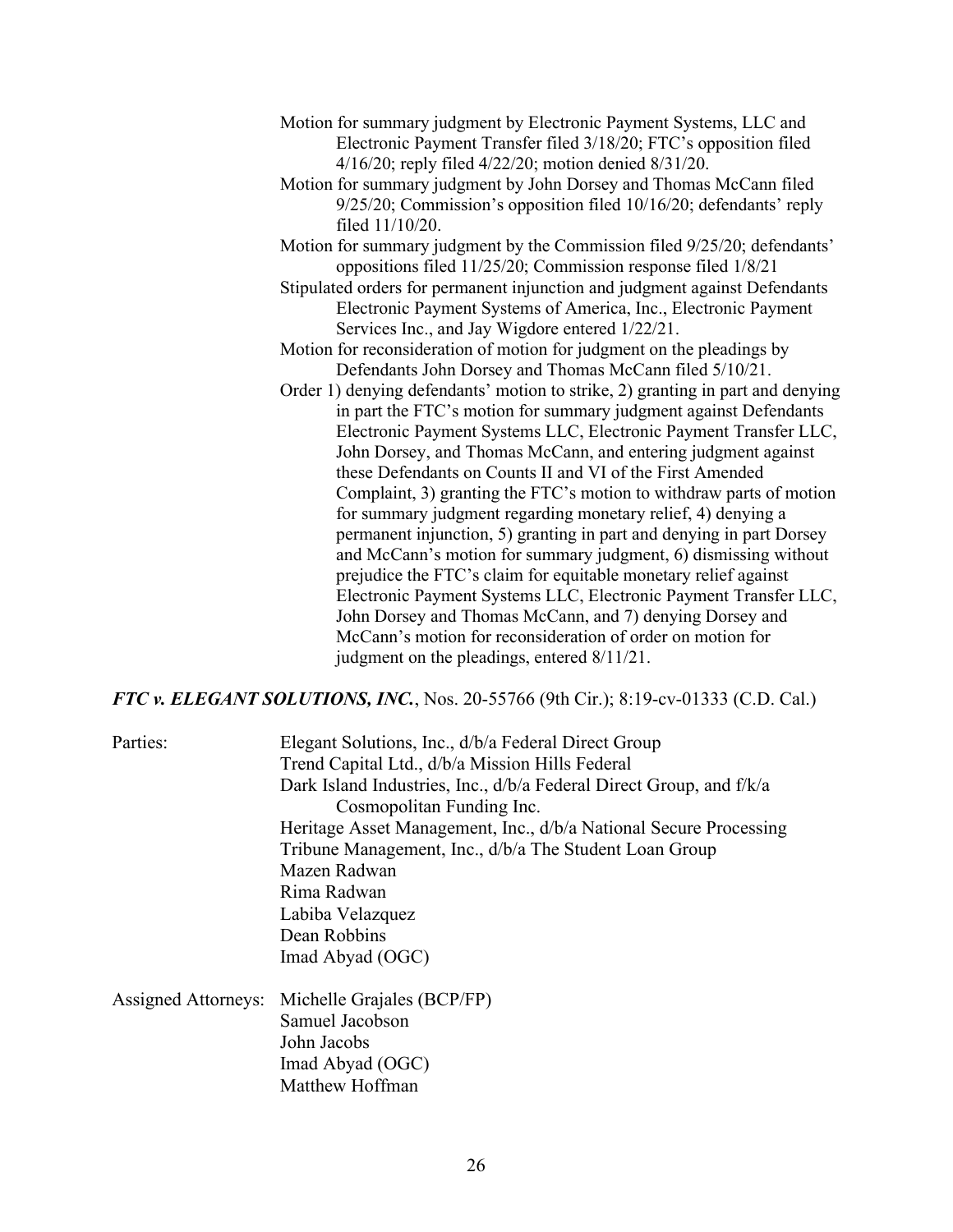| Alleged Conduct:           | Deceptive acts or practices in violation of Section 5 of the FTC Act and<br>the Telemarketing Sales Rule in connection with marketing and sale of<br>student loan debt relief services. |
|----------------------------|-----------------------------------------------------------------------------------------------------------------------------------------------------------------------------------------|
| Status:                    | Complaint filed 7/8/19.                                                                                                                                                                 |
|                            | Stipulated preliminary injunction entered 7/17/19.                                                                                                                                      |
|                            | Amended Complaint filed 8/27/19.                                                                                                                                                        |
|                            | Cross-motions for summary judgment by FTC and defendants filed                                                                                                                          |
|                            | 3/9/20; FTC's opposition to defendants' motion filed 3/30/20;                                                                                                                           |
|                            | defendants' opposition to FTC's motion filed 3/31/20; replies filed                                                                                                                     |
|                            | $4/6/20$ .                                                                                                                                                                              |
|                            | Order staying trial pending resolution of summary judgment motions<br>entered 5/29/20.                                                                                                  |
|                            | Defendants' notice of appeal filed 7/20/20.                                                                                                                                             |
|                            | Commission's motion to hold appeal in abeyance until after Supreme                                                                                                                      |
|                            | Court decides AMG filed 12/7/20; appellants' opposition filed                                                                                                                           |
|                            | 12/8/20.                                                                                                                                                                                |
|                            | Appellants' opening briefs filed 12/21/20.                                                                                                                                              |
|                            | Appellants' revised opening briefs filed 6/1/21.                                                                                                                                        |
|                            | FTC brief filed 7/30/21.                                                                                                                                                                |
|                            | Reply brief filed 8/19/21.                                                                                                                                                              |
|                            | Appellate oral argument heard 12/9/21.                                                                                                                                                  |
|                            | FTC v. ENDO PHARMACEUTICALS INC., No. 1:21-cv-00217 (D.D.C.)                                                                                                                            |
| Parties:                   | Endo Pharmaceuticals Inc.                                                                                                                                                               |
|                            | Endo International, plc                                                                                                                                                                 |
|                            | Impax Laboratories, LLC                                                                                                                                                                 |
|                            | Amneal Pharmaceuticals, Inc.                                                                                                                                                            |
| <b>Assigned Attorneys:</b> | James Weingarten (BC/Office of the Director)                                                                                                                                            |
|                            | $\text{Fric}$ $\text{Gergau}_2$ $(\text{RCM})$                                                                                                                                          |

| $\Delta$ ssigned $\Delta$ ttorneys. Games weingarten (DC/OTHee of the Director) |
|---------------------------------------------------------------------------------|
| Eric Sprague (BC/HC)                                                            |
| Kara Monahan                                                                    |
| Markus Meier                                                                    |
| Emma Dick                                                                       |
| Evan Cartagena                                                                  |
| Garth Huston                                                                    |
| Jamie Towey                                                                     |
|                                                                                 |

Alleged Conduct: Violations of Sections 1 and 2 of the Sherman Act and unfair methods of competition in violation of Section 5 of the FTC Act, in connection with an illegal agreement to eliminate competition in the oxymorphone market, a long-acting opioid used for the treatment of moderate to severe pain.

Status: Complaint filed  $1/25/21$ .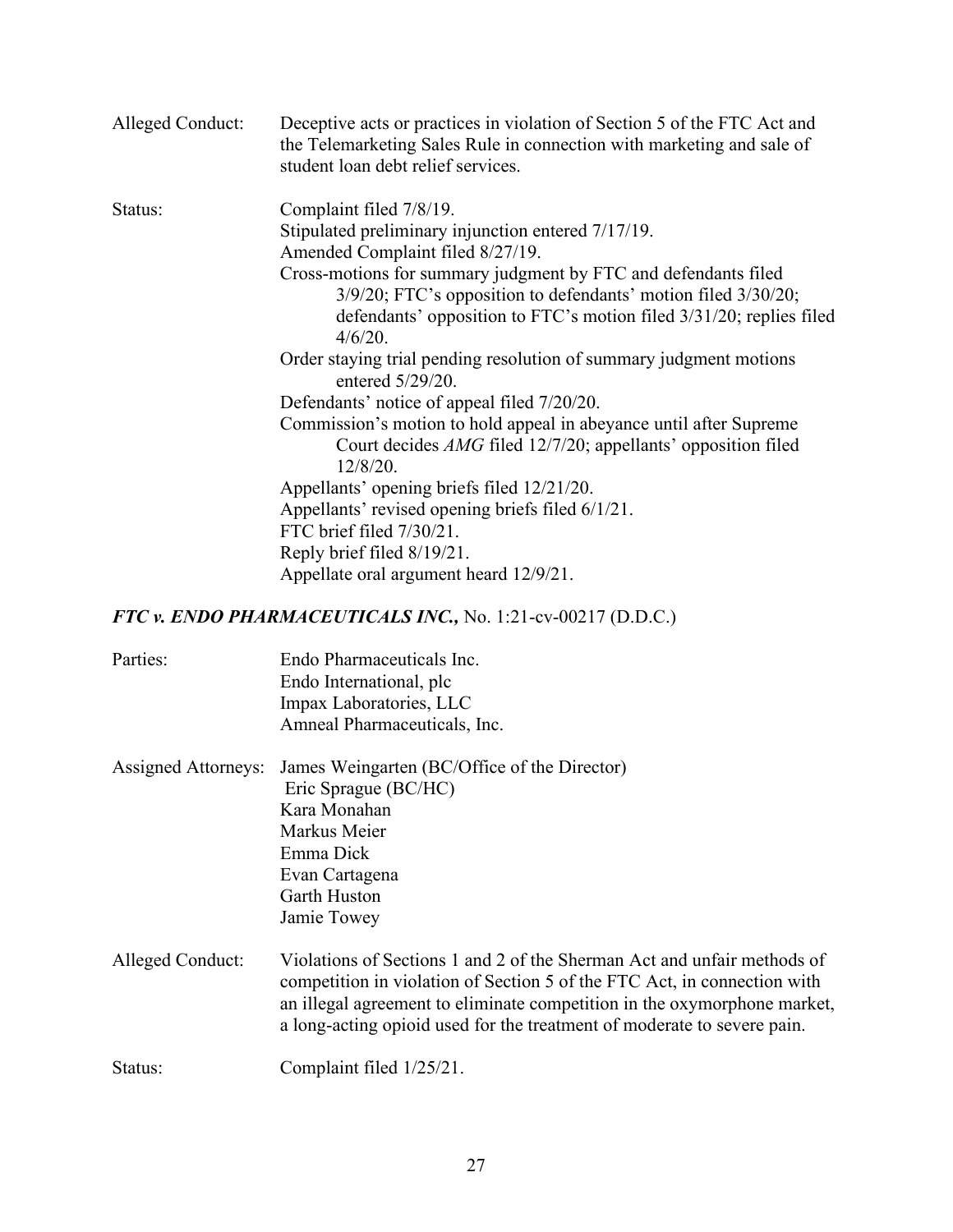Defendants' motions to dismiss filed 4/26/21; FTC opposition filed 6/10/21; Defendants' replies filed 7/02/21.

*FTC v. F9 ADVERTISING LLC*, No. 3:19-cv-01174 (D.P.R.)

| Parties:                   | F9 Advertising LLC<br>Gopalkrishna Pai<br>Ace Initiative Group, LLC<br>Connected AD Station LLC<br>Fastlane Sales, LLC<br><b>Hyper Marketing Solutions LLC</b><br>Media Redefined LLC<br>Primed Marketing LLC<br>Responsive Media LLC                                                                                                                                                                                    |
|----------------------------|--------------------------------------------------------------------------------------------------------------------------------------------------------------------------------------------------------------------------------------------------------------------------------------------------------------------------------------------------------------------------------------------------------------------------|
| <b>Assigned Attorneys:</b> | Michael Schaefer (BCP/ENF)<br>Gregory J. Madden                                                                                                                                                                                                                                                                                                                                                                          |
| Alleged Conduct:           | Deceptive acts or practices in violation of the Restore Online Shoppers'<br>Confidence Act in connection with "free trial" and negative option online<br>marketing.                                                                                                                                                                                                                                                      |
| Status:                    | Complaint filed 2/21/19.<br>Order granting Commission's motion for entry of default against<br>defendants Ace Initiative Group, LLC, Connected AD Station<br>LLC, Fastlane Sales LLC, Hyper Marketing Solutions, LLC,<br>Media Redefined, LLC, Primed Marketing, LLC, and Responsive<br>Media, LLC entered 3/25/19.<br>Order staying case pending the resolution of the ongoing criminal<br>proceedings entered 5/16/19. |
|                            | FTC v. FACEBOOK, INC., No. 1:20-cv-3590 (D.D.C.)                                                                                                                                                                                                                                                                                                                                                                         |
| Parties:                   | Facebook, Inc.                                                                                                                                                                                                                                                                                                                                                                                                           |
|                            | Assigned Attorneys: Daniel John Matheson (BC/Office of the Director)<br>David Owyang (BC/TED)<br>Eric Cochran<br>Gary London, Jr.<br>Krisha Cerilli<br>Maria DiMoscato<br>Mark Silvia                                                                                                                                                                                                                                    |

Michael Smith Noel Miller

Michael Mikawa

Owen Masters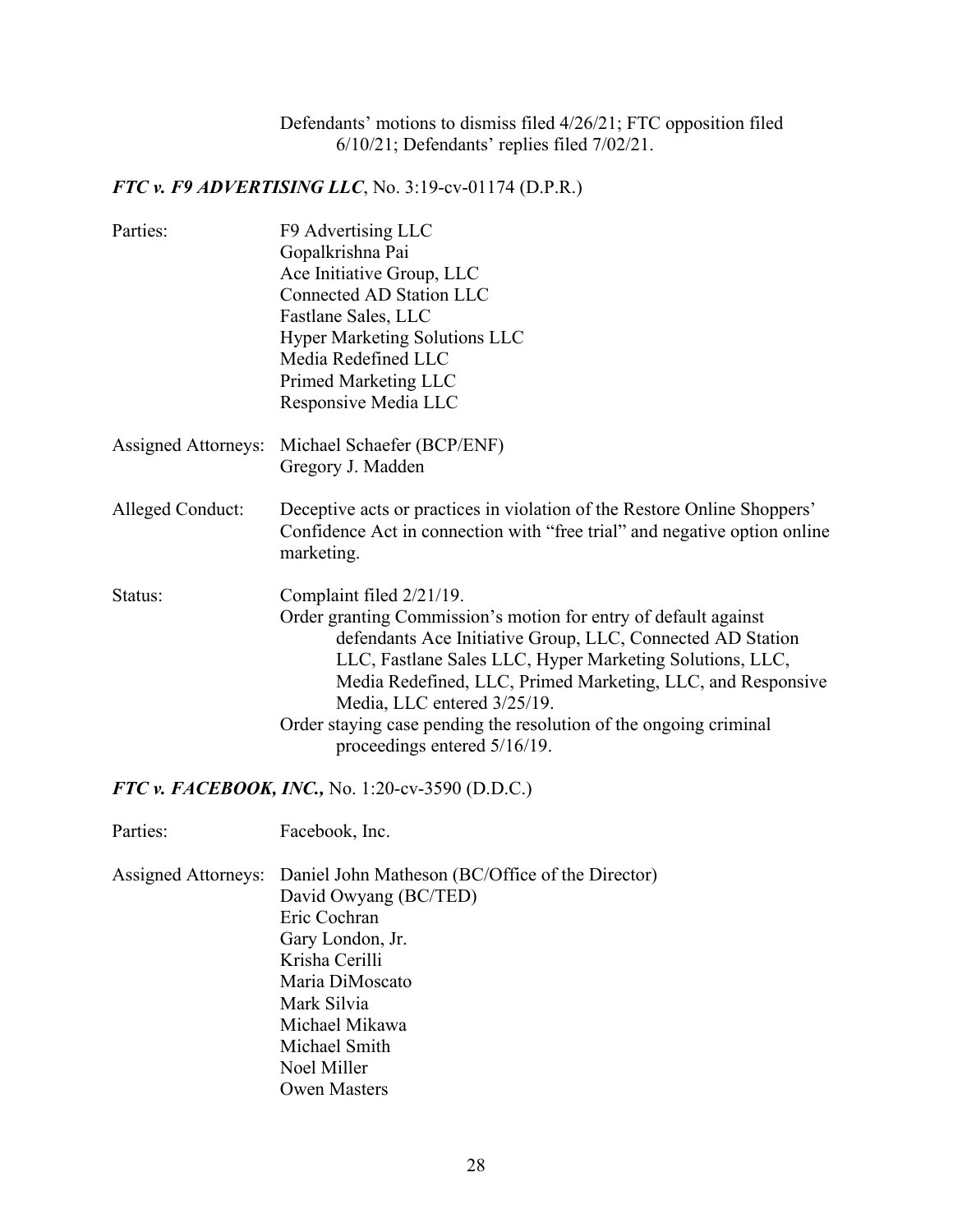|                  | Patricia Galvan<br>Rebecca Weinstein<br>Robert Zuver, Jr.<br>Sylvia Zhang                                                                                                                                                                                                                                                                                                                                  |
|------------------|------------------------------------------------------------------------------------------------------------------------------------------------------------------------------------------------------------------------------------------------------------------------------------------------------------------------------------------------------------------------------------------------------------|
| Alleged Conduct: | Unfair methods of competition in violation of Section 5 of the FTC Act in<br>connection with the illegal maintenance of a personal social networking<br>monopoly through a years-long course of anticompetitive conduct<br>including the acquisition of rivals and imposition of anticompetitive<br>conditions on third-party software developers' access to valuable<br>interconnections to its platform. |
| Status:          | Complaint filed 12/9/20.<br>Facebook motion to dismiss filed 3/10/21; Commission opposition filed<br>$4/7/21$ ; Facebook reply filed $4/21/21$ ; motion granted, order<br>dismissing without prejudice entered 6/28/21.<br>Amended complaint filed 8/19/21.<br>Facebook motion to dismiss FTC's amended complaint filed 10/4/21;<br>Commission opposition filed 11/17/21; Facebook reply filed<br>12/1/21. |

*FTC v. FLEETCOR TECHNOLOGIES, INC.*, No. 1:19-cv-05727 (N.D. Ga.)

| Parties:                   | FleetCor Technologies, Inc.<br>Ronald Clarke                                                                                                                                                                                                                                                                                                                                                                                                    |
|----------------------------|-------------------------------------------------------------------------------------------------------------------------------------------------------------------------------------------------------------------------------------------------------------------------------------------------------------------------------------------------------------------------------------------------------------------------------------------------|
| <b>Assigned Attorneys:</b> | Brittany Frassetto (BCP/FP)<br>Greg Madden                                                                                                                                                                                                                                                                                                                                                                                                      |
| Alleged Conduct:           | Deceptive and unfair acts or practices in violation of Section $5(a)$ of the<br>FTC Act in connection with the advertising, marketing, and offering of<br>commercial fuel card products.                                                                                                                                                                                                                                                        |
| Status:                    | Complaint filed 12/20/19.<br>Commission motion for summary judgment filed 4/16/21; Defendants'<br>cross motion for partial summary judgment and opposition to<br>Commission's motion filed 5/16/21; Commission response filed<br>$6/18/21$ .<br>Commission motion to stay pending resolution of administrative litigation<br>or dismiss without prejudice filed 8/13/21; Defendants' response<br>filed 8/27/21; Commission reply filed 9/10/21. |

# *FTC v. FRONTIER COMMUNICATIONS CORP.,* No. 2:21-cv-4155 (C.D. Cal.)

| Parties: | <b>Frontier Communications Corporation</b> |
|----------|--------------------------------------------|
|          | Frontier Communications Parent, Inc.       |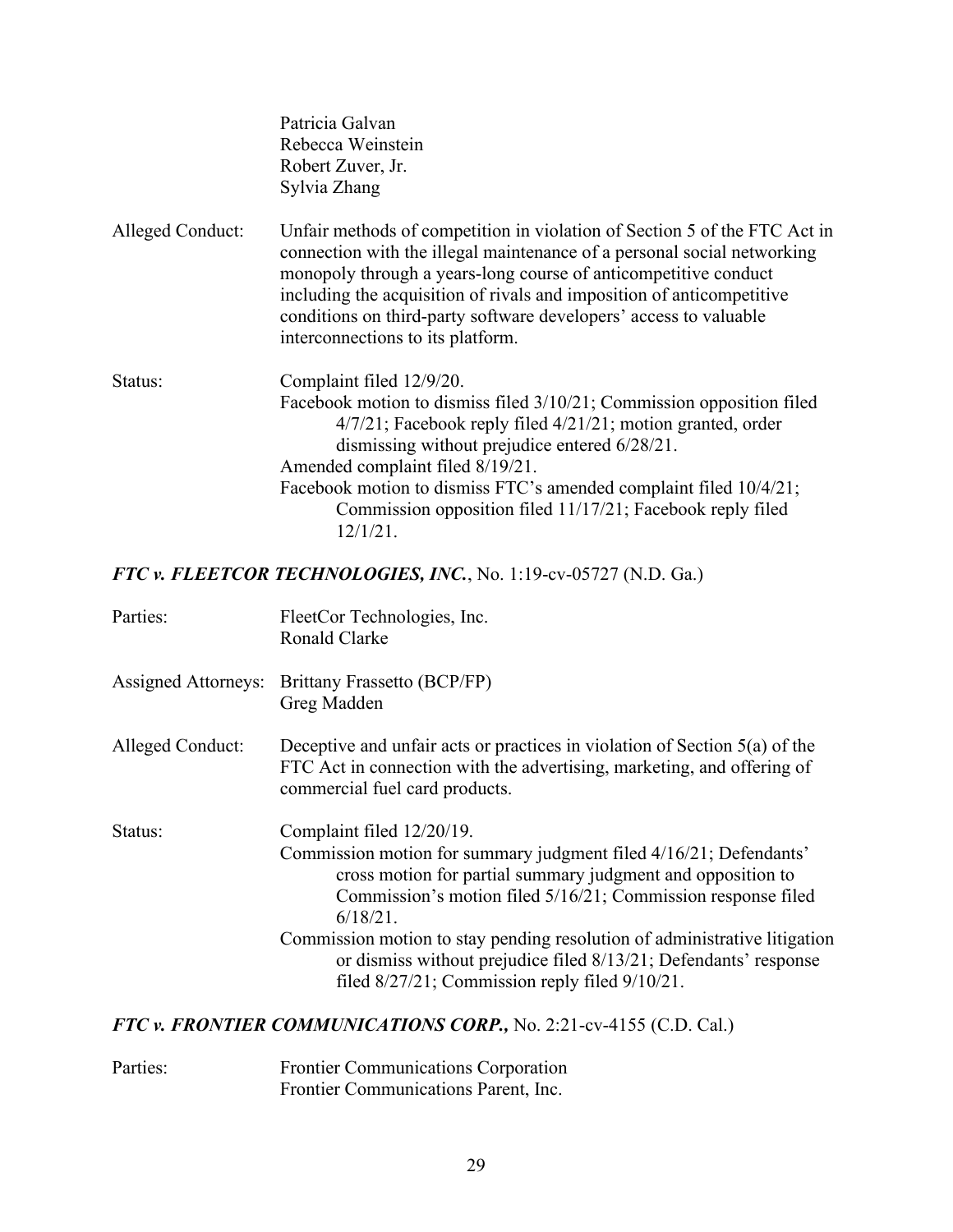|                            | Frontier Communications Intermediate, LLC<br>Frontier Communications Holdings, LLC<br>State California, (Co-Plaintiff)<br>States of Arizona, Florida, Indiana, Michigan, North Carolina, and<br>Wisconsin (dismissed Co-Plaintiffs)                                                                                                                                          |
|----------------------------|------------------------------------------------------------------------------------------------------------------------------------------------------------------------------------------------------------------------------------------------------------------------------------------------------------------------------------------------------------------------------|
| <b>Assigned Attorneys:</b> | Barbara Chun (WRLA)<br><b>Robert Quigley</b><br>Miles Freeman<br><b>Matthew Fine</b>                                                                                                                                                                                                                                                                                         |
| Alleged Conduct:           | Deceptive and unfair acts or practices in violation of Section 5 of the FTC<br>Act in connection with the advertising and sale of Internet service plans<br>that failed to reach speeds promised to consumers.                                                                                                                                                               |
| Status:                    | Complaint filed 5/19/21.<br>Motion to dismiss the complaint by defendants filed 7/20/21; plaintiffs'<br>consolidated opposition filed 8/13/21; defendants' reply filed<br>$8/30/21$ .<br>Order denying in part and granting in part defendants' motion to dismiss,<br>dismissing all state claims except California's for lack of personal<br>jurisdiction, entered 10/4/21. |

# *FTC v. F&G INTERNATIONAL GROUP HOLDINGS, LLC.,* No. 6:20-cv-73 (S.D. Ga.)

| Parties:            | F&G International Group Holdings, LLC.<br>FG International, LLC.<br>J. Glenn Davis                                                                                                                                                                                                                                                        |
|---------------------|-------------------------------------------------------------------------------------------------------------------------------------------------------------------------------------------------------------------------------------------------------------------------------------------------------------------------------------------|
| Assigned Attorneys: | Anna Burns (SER)<br>Brian Martin Welke (BCP/ENF)<br>Philip Brown<br>Alejandro Rosenberg                                                                                                                                                                                                                                                   |
| Alleged Conduct:    | Deceptive acts or practices in violation of Section $5(a)$ of the FTC Act in<br>connection with false or unsubstantiated R-value claims about their<br>architectural coating products.                                                                                                                                                    |
| Status:             | Complaint filed 7/28/20.<br>Commission motion for sanctions for spoliation filed 2/24/21; Defendants'<br>response filed 3/12/21; Commission reply filed 3/26/21.<br>Commission's motion for summary judgment against all Defendants<br>filed $10/5/2021$ ; Defendants' opposition filed $10/26/21$ ;<br>Commission's reply filed 11/9/21. |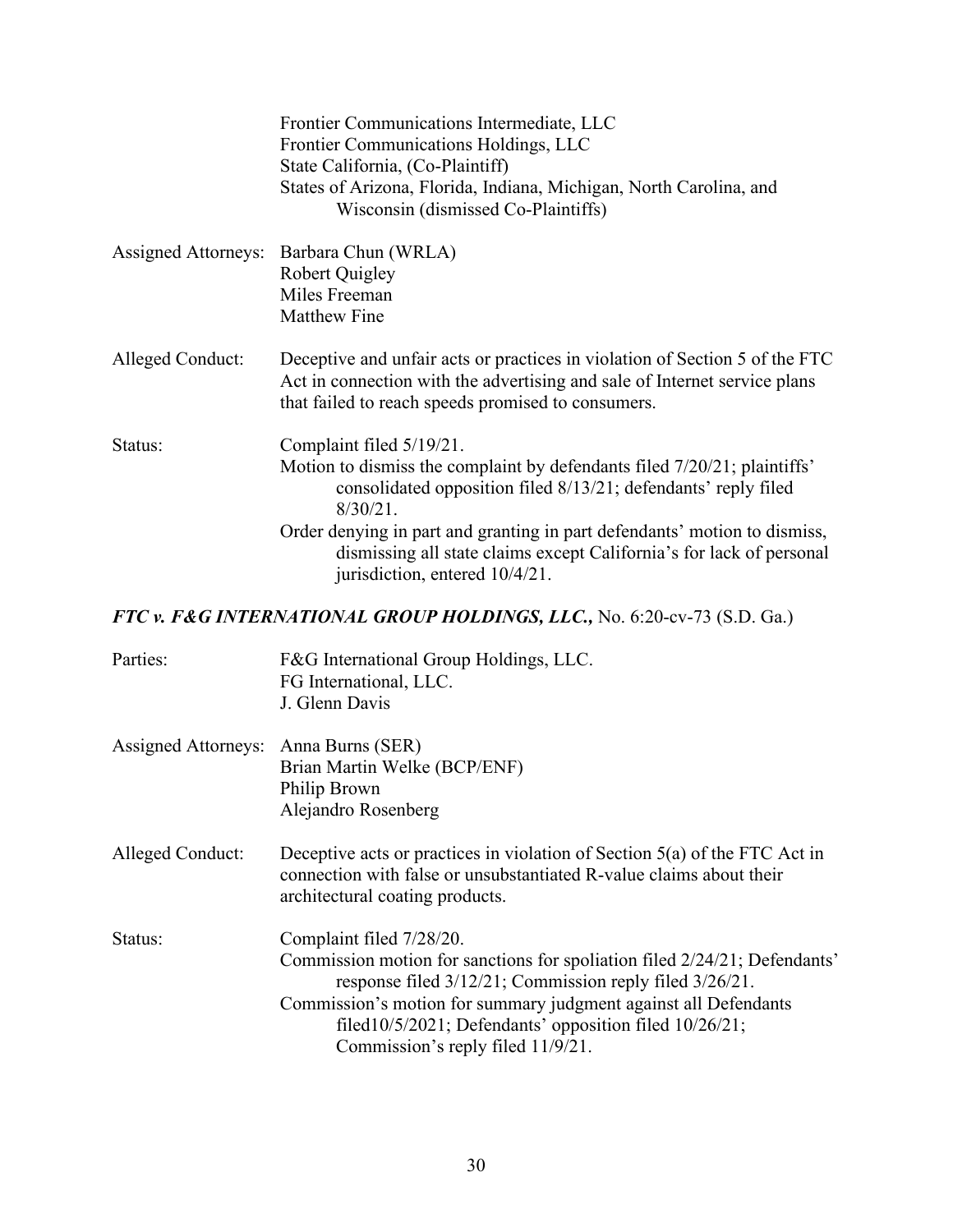Defendants' motion to dismiss or, in the alternative, motion for summary judgment on FTC's claims for equitable monetary relief filed 10/15/2021; Commission's opposition filed 10/20/21.

*FTC v. GDP NETWORK, LLC.*, No. 6:20-cv-1192 (M.D. Fla.)

| Parties:                   | GDP Network, LLC<br>G & G Success, LLC<br>G & N Squared, LLC<br>Gino De Paz<br>Grace De Paz<br>Shabana Khublal<br>State of Florida (Plaintiff)                                                                                                                                                                                                                                                                                                                                                                                                                                                                                                                                                                                                         |
|----------------------------|--------------------------------------------------------------------------------------------------------------------------------------------------------------------------------------------------------------------------------------------------------------------------------------------------------------------------------------------------------------------------------------------------------------------------------------------------------------------------------------------------------------------------------------------------------------------------------------------------------------------------------------------------------------------------------------------------------------------------------------------------------|
| <b>Assigned Attorneys:</b> | Audrey Austin (MWR)<br>Samantha Colleen Gordon<br>William Joseph Hodor<br>Roberto Menjivar                                                                                                                                                                                                                                                                                                                                                                                                                                                                                                                                                                                                                                                             |
| Alleged Conduct:           | Deceptive and unfair acts or practices in violation of Section $5(a)$ of the<br>FTC Act and the FTC's Telemarketing Sales Rule in connection with an<br>alleged sham credit card interest rate reduction operation.                                                                                                                                                                                                                                                                                                                                                                                                                                                                                                                                    |
| Status:                    | Complaint filed 7/6/20.<br>TRO entered 7/10/20.<br>Preliminary injunction with asset freeze entered 8/14/20.<br>Clerk's entry of default as to G & G Success LLC, G & N Squared LLC,<br>and GDP Network LLC entered 10/1/20.<br>Commission motion for entry of stipulated order for permanent injunction<br>and monetary judgment against Defendants Gino De Paz and Grace<br>De Paz filed 6/14/21.<br>Motion for default judgment against remaining defendants filed 8/27/21;<br>magistrate judge report and recommendation that the district court<br>enter FTC's proposed order against defaulting defendants entered<br>$11/3/21$ .<br>Final order for permanent injunction and monetary relief against<br>individual defendants entered 11/24/21. |
|                            | $\alpha$ EITEL $\alpha$ if International information $\Box$                                                                                                                                                                                                                                                                                                                                                                                                                                                                                                                                                                                                                                                                                            |

*FTC v. GOLDEN SUNRISE NUTRACEUTICAL, INC.,* No. 1:20-AT-00540 (E.D. Cal.)

Parties: Golden Sunrise Nutraceutical, Inc. Golden Sunrise Pharmaceutical, Inc. Huu Tieu Stephen Meis

Assigned Attorneys: Edward Hynes (SWR)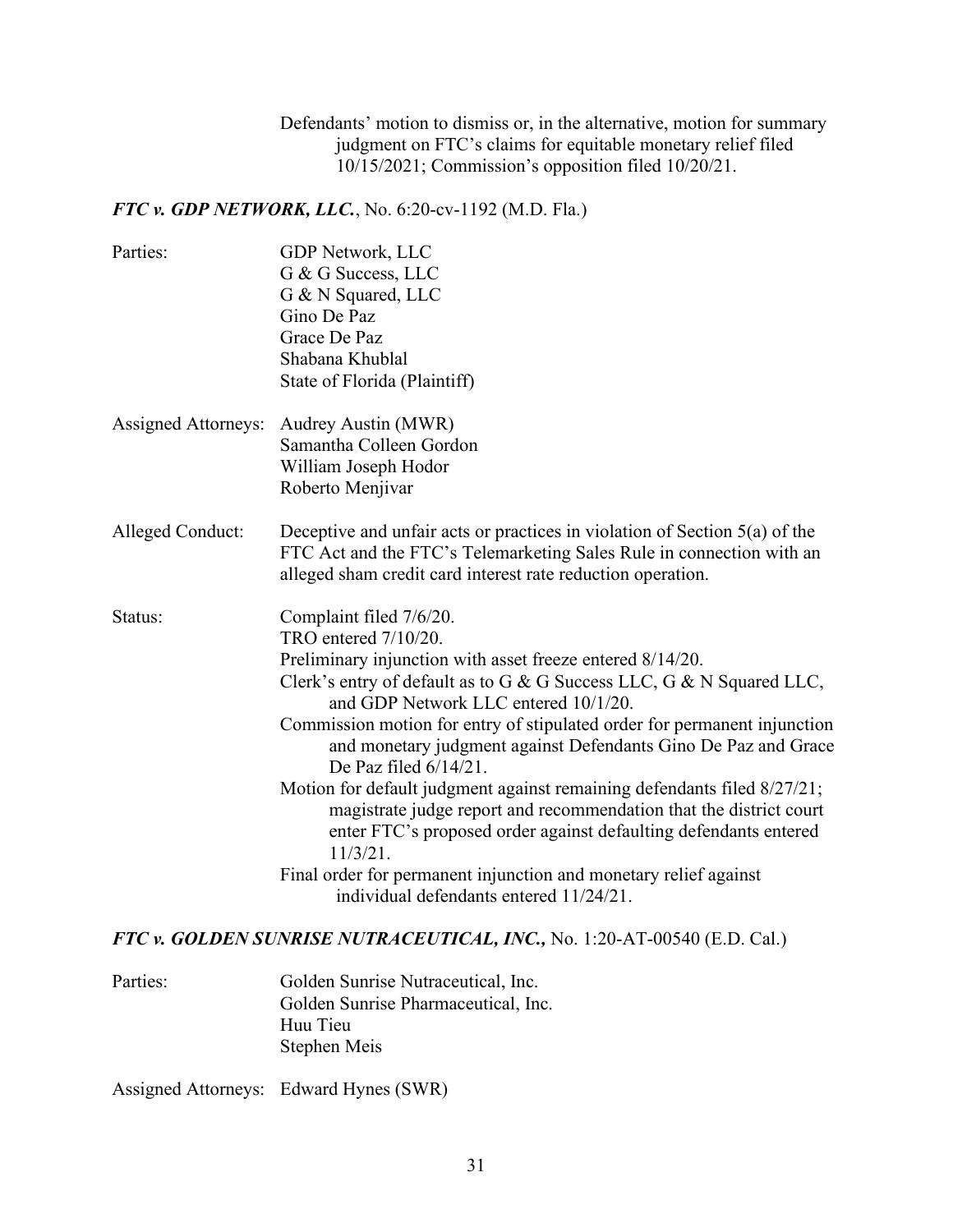|                  | Reid Tepfer                                                                                                                                                                                                                                                                                                                                                                                  |
|------------------|----------------------------------------------------------------------------------------------------------------------------------------------------------------------------------------------------------------------------------------------------------------------------------------------------------------------------------------------------------------------------------------------|
| Alleged Conduct: | Deceptive acts and practices in violation of Sections $5(a)$ and 12 of the<br>FTC Act in connection with the marketing and sale of purported COVID-<br>19, cancer, and Parkinson's disease treatments.                                                                                                                                                                                       |
| Status:          | Complaint filed 07/30/20.<br>TRO entered 08/05/20.<br>Stipulated preliminary injunctions entered 08/27/20.<br>Stipulated order for permanent injunction and monetary judgment as to<br>Defendant Stephen Meis entered 6/11/21.<br>Motion for summary judgment as to defendants Golden Sunrise<br>Nutraceutical, Inc., Golden Sunrise Pharmaceutical, Inc., and Huu<br>Tieu filed $10/1/21$ . |

#### *FTC v. HORNBEAM SPECIAL SITUATIONS, LLC*, No. 1:17-cv-03094 (N.D. Ga.)

Parties: Hornbeam Special Situations, LLC Cardinal Points Holdings, LLC Cardinal Points Management, LLC d/b/a Clear Compass Digital Group Gyroscope Management Holdings, LLC EDebitPay, LLC Platinum Online Group, LLC d/b/a Premier Membership Clubs Clickxchange Media, LLC iStream Financial Services, Inc. Jerry L. Robinson Earl G. Robinson James McCarter Keith Merrill Mark Ward Dale Paul Cleveland William R. Wilson Kris Axberg Richard Joachim Chet Andrews Patricia Brandmeier Robinson [executor of estate of Jerry L. Robinson]

Assigned Attorneys: R. Michael Waller (BCP/ENF) Korin Felix Elizabeth J. Averill Omolara Joseney Reenah L. Kim Hong Park Amanda C. Basta Kimberly L. Nelson Anna M. Burns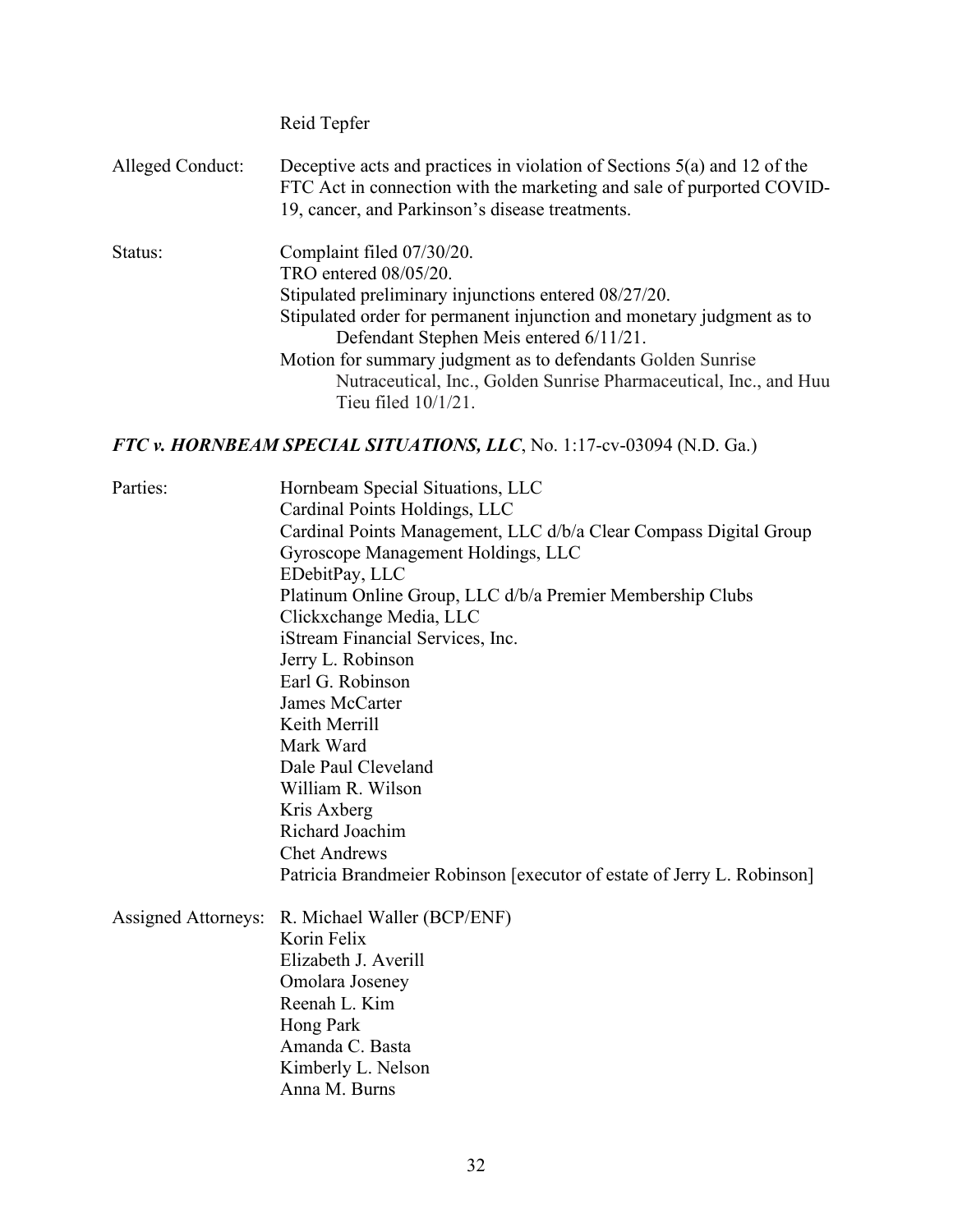| <b>Alleged Conduct:</b> | Deceptive acts or practices in violation of Section $5(a)$ of the FTC Act,<br>Section 4 of Restore Online Shoppers' Confidence Act, and the FTC's<br>Telemarketing Sales Rule in connection with the marketing of various<br>products or services, including memberships in online discount clubs, to<br>consumers seeking payday, cash advance, or other subprime loans.                                                                                                                                          |
|-------------------------|--------------------------------------------------------------------------------------------------------------------------------------------------------------------------------------------------------------------------------------------------------------------------------------------------------------------------------------------------------------------------------------------------------------------------------------------------------------------------------------------------------------------|
| Status:                 | Complaint filed 8/15/17.<br>Consent motion to stay case for 90 days as to defendant Keith Merrill filed<br>$10/6/17$ ; order granting stay entered $10/11/17$ .                                                                                                                                                                                                                                                                                                                                                    |
|                         | Consent motion to stay case and suspend filing obligations upon the death<br>of defendant Jerry L. Robinson filed 11/15/17; order granting<br>consent motion entered 11/21/17.                                                                                                                                                                                                                                                                                                                                     |
|                         | Motions to dismiss by defendants Mark Ward, Dale Paul Cleveland,<br>EDebitPay, LLC, William Wilson, Kris Axberg, Richard Joachim,<br>iStream Financial Services, Inc, and Earl Robinson filed 2/9/18;<br>response in opposition $2/23/18$ ; opinion and order denying motion<br>entered $4/16/18$ .                                                                                                                                                                                                                |
|                         | Motion to dismiss by defendant by Patricia Brandmeier Robinson filed<br>$3/22/18$ ; response in opposition $4/5/18$ ; order denying motion<br>entered $4/16/18$ .                                                                                                                                                                                                                                                                                                                                                  |
|                         | Motion to dismiss complaint for lack of subject matter jurisdiction by<br>defendants Chet Andrews, Kris Axberg, Dale Paul Cleveland,<br>EDebitPay, LLC, Richard Joachim, James McCarter, Earl G.<br>Robinson, Patricia Brandmeier Robinson, Mark Ward, William R.<br>Wilson, iStream Financial Services, Inc. filed 4/20/18;<br>Commission's opposition filed 5/4/18; reply filed 5/11/18; order<br>denying motion, but ordering supplemental briefing on part of the<br>court's 4/16/18 opinion, entered 7/11/18. |
|                         | Defendants' response to court's 7/11/18 request for supplemental briefing<br>filed 7/23/18; Commission's response to court's request filed<br>$7/30/18$ .                                                                                                                                                                                                                                                                                                                                                          |
|                         | Order vacating part of court's 4/16/18 opinion and granting Commission<br>leave to file an amended complaint entered 10/15/18.<br>Amended complaint filed 11/5/18.                                                                                                                                                                                                                                                                                                                                                 |
|                         | Motions to dismiss for failure to state a claim by defendants iStream<br>Financial Services, Inc, Chet Andrews, Patricia Brandmeier<br>Robinson, Dale Paul Cleveland, EDebitPay, LLC, William Wilson,<br>James McCarter, Mark Ward, and Earl Robinson filed 11/15/18;<br>Commission's opposition filed 12/13/18; defendants' reply filed<br>$2/8/19$ ; order denying motions to dismiss entered $2/12/19$ .                                                                                                        |
|                         | Order granting Defendants' request for leave to file an interlocutory<br>appeal entered 7/24/19.                                                                                                                                                                                                                                                                                                                                                                                                                   |
|                         | Order of 11th Circuit denying petition to appeal entered 11/20/19.<br>Defendants' motion to stay pending the Supreme Court's decision in AMG<br>Capital Mgmt., LLC v. FTC filed 7/20/20; Commission's                                                                                                                                                                                                                                                                                                              |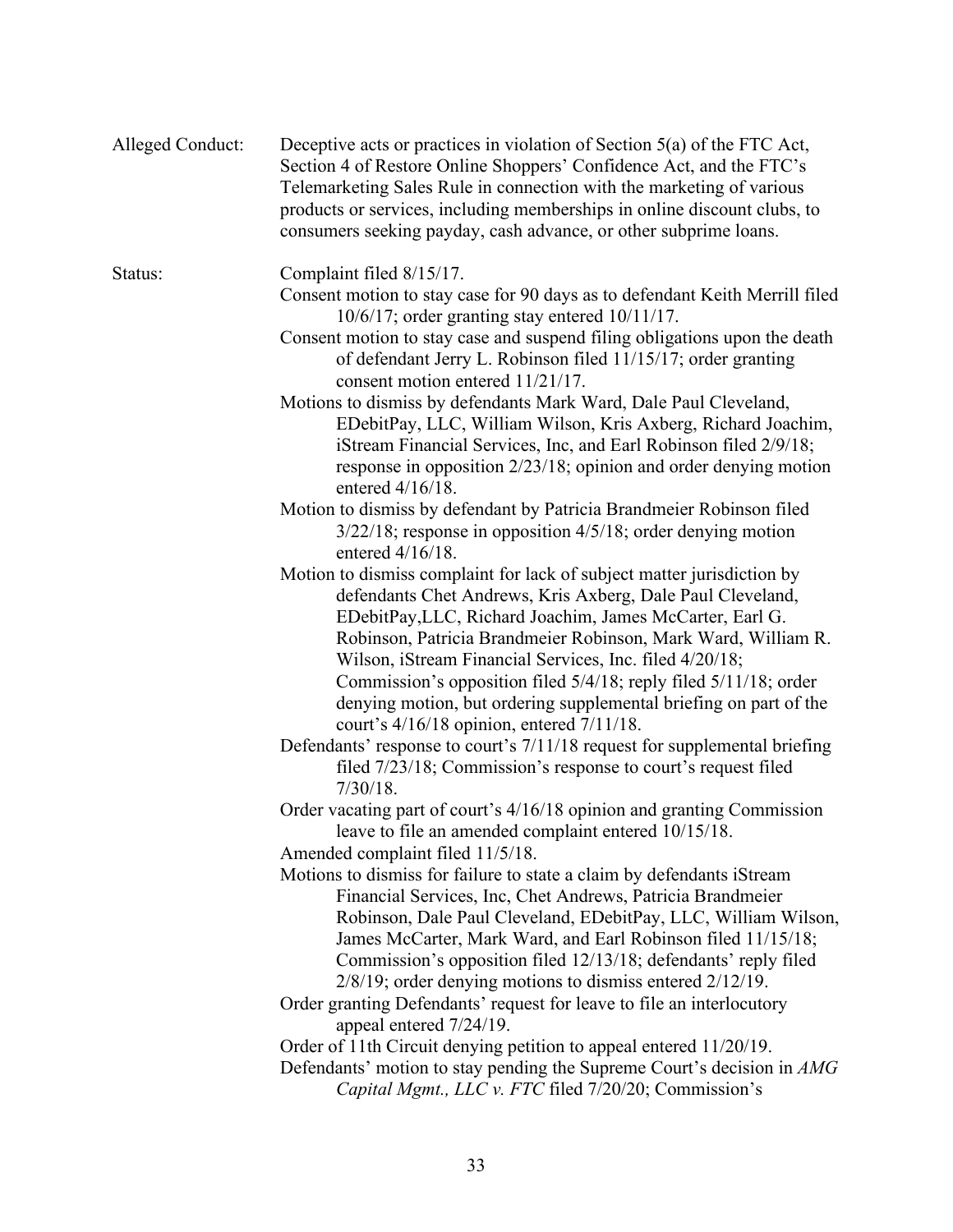opposition filed 8/3/20; defendants' reply filed 8/10/20; order denying motion to stay entered 9/10/20.

Commission motions for summary judgment as to Defendants EDebitPay LLC, Dale Paul Cleveland, William Wilson, Earl Robinson, Patricia Brandmeier Robinson, James McCarter, Mark Ward, iStream Financial Services Inc., Kris Axberg, Richard Joachim, and Guadalupe Andrews filed 2/8/21; Defendants' oppositions filed 4/8/21; Commission replies filed 5/20/21.

Motion for summary judgment by Defendants Kris Axberg, Richard Joachim, and iStream Financial Services, Inc. filed 6/17/21.

- Pending motions for summary judgment terminated without prejudice 6/21/21.
- Cross-motions for summary judgment by Commission and Defendants filed 8/10/21; oppositions filed 10/29/21; replies filed 12/3/21; opposition by defendant Earl G. Robinson filed 12/13/21.
- Unopposed motion to stay resolution of motions as to defendants iStream Financial Services, Inc., Kris Axberg, and Richard Joachim pending finalization of settlement filed 12/15/21.

#### *FTC v. INMATE MAGAZINE SERVICE, INC.,* No. 3:21-cv-00294 (N.D. Fla.)

| Parties:         | Inmate Magazine Services, Inc.<br>318 Florida<br>318 Wyoming<br>Inmate Magazine Services of NA, LLC<br>Inmate Magazine Plus.com of NA, LLC<br>Roy Snowden<br>Florida Office of the Attorney General (Co-Plaintiff)                                                                                                                                                                                                                                                                                                       |
|------------------|--------------------------------------------------------------------------------------------------------------------------------------------------------------------------------------------------------------------------------------------------------------------------------------------------------------------------------------------------------------------------------------------------------------------------------------------------------------------------------------------------------------------------|
|                  | Assigned Attorneys: Margaret Burgess (SER)                                                                                                                                                                                                                                                                                                                                                                                                                                                                               |
| Alleged Conduct: | Deceptive acts or practices in violation of Section $5(a)$ of the FTC Act and<br>the Mail Order Rule in connection with the marketing, sale, and<br>distribution of magazine subscription services to incarcerated consumers<br>and their families.                                                                                                                                                                                                                                                                      |
| Status:          | Complaint filed 2/16/21.<br>TRO with asset freeze and appointment of a temporary receiver entered<br>$2/22/21$ .<br>Stipulated preliminary injunction with asset freeze and other equitable<br>relief as to defendant Roy Snowden entered 3/3/21.<br>Clerk's entry of default as to corporate defendants entered 5/11/21.<br>Order staying the case pending approval of settlement entered 7/9/21.<br>Final judgment granting a permanent injunction and monetary relief as to<br>corporate defendants entered 10/26/21. |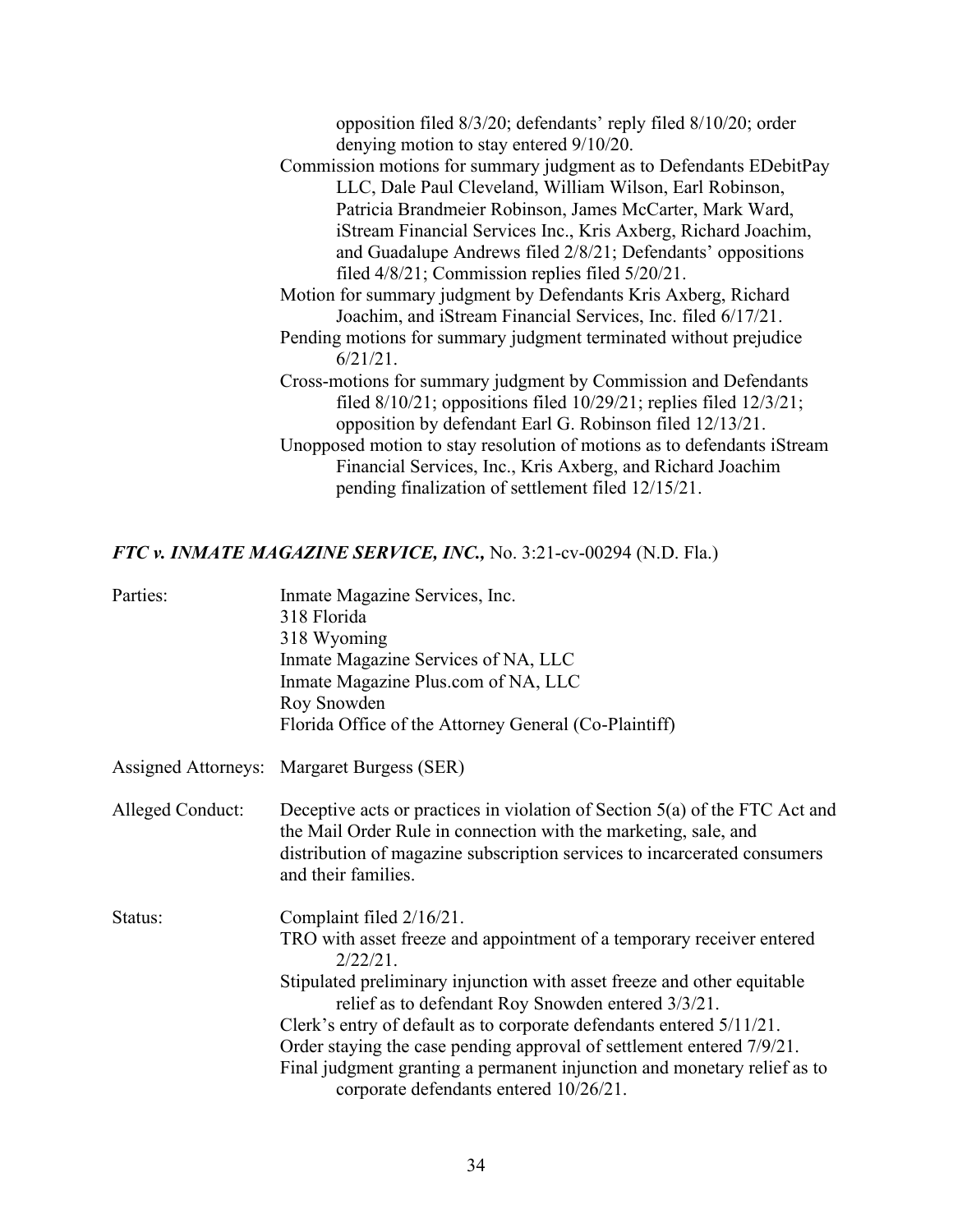Order closing case entered 10/28/21.

# *FTC v. INNOVATIVE DESIGNS, INC.*, Nos. 20-3379 (3d Cir.); 2:16-cv-01669 (W.D. Pa.)

| Parties:                   | Innovative Designs, Inc.                                                                                                                                                                                                                                                                                                                                                                                                                                                                                                                                                                                                                                                                                                                                                                           |
|----------------------------|----------------------------------------------------------------------------------------------------------------------------------------------------------------------------------------------------------------------------------------------------------------------------------------------------------------------------------------------------------------------------------------------------------------------------------------------------------------------------------------------------------------------------------------------------------------------------------------------------------------------------------------------------------------------------------------------------------------------------------------------------------------------------------------------------|
| <b>Assigned Attorneys:</b> | Alejandro Rosenberg (BCP/ENF)<br>Katherine Johnson<br>Imad Abyad (OGC)<br>Michael D. Bergman                                                                                                                                                                                                                                                                                                                                                                                                                                                                                                                                                                                                                                                                                                       |
| Alleged Conduct:           | Deceptive acts or practices in violation of Section $5(a)$ of the FTC Act in<br>connection with the advertising of Insultex House Wrap.                                                                                                                                                                                                                                                                                                                                                                                                                                                                                                                                                                                                                                                            |
| Status:                    | Complaint filed 11/3/16.<br>Bench trial held from 7/29/19 to 7/30/19.<br>Motion for judgment on partial findings by defendant filed 3/27/20;<br>Commission's response filed 4/17/20; telephonic hearing on<br>motion for judgment on partial findings held 5/1/20.<br>Order granting defendant's motion for judgment on partial findings<br>entered 9/24/20.<br>Commission's notice of appeal filed 11/23/20.<br>Commission's opening brief filed 2/8/21; Appellee's opening brief filed<br>$3/23/21$ ; Commission's reply filed $4/13/21$ .<br>Oral argument held 7/8/21.<br>Opinion of the Third Circuit affirming district court's order filed 7/22/21.<br>Defendant's application for attorney's fees and expenses under EAJA filed<br>$11/19/21$ ; Commission's opposition filed $12/16/21$ . |

*FTC v. LEAD EXPRESS, INC.,* No. 2:20-cv-00840 (D. Nev.)

| Parties: | Lead Express Inc.                                                       |
|----------|-------------------------------------------------------------------------|
|          | Camel Coins, Inc.                                                       |
|          | Sea Mirror Inc.                                                         |
|          | Naito Corp.                                                             |
|          | Kotobuki Marketing, Inc.                                                |
|          | Ebisu Marketing, Inc.                                                   |
|          | Hotei Marketing, Inc.                                                   |
|          | Daikoku Marketing, Inc.                                                 |
|          | La Posta Tribal Lending Enterprise d/b/a Harvest Moon Financial, Gentle |
|          | Breeze Online, and Green Stream Lending                                 |
|          | Takehisa Naito                                                          |
|          | Keishi Ikeda                                                            |
|          | Assigned Attorneys: Gregory Ashe (BCP/FP)                               |
|          | Helen Clark                                                             |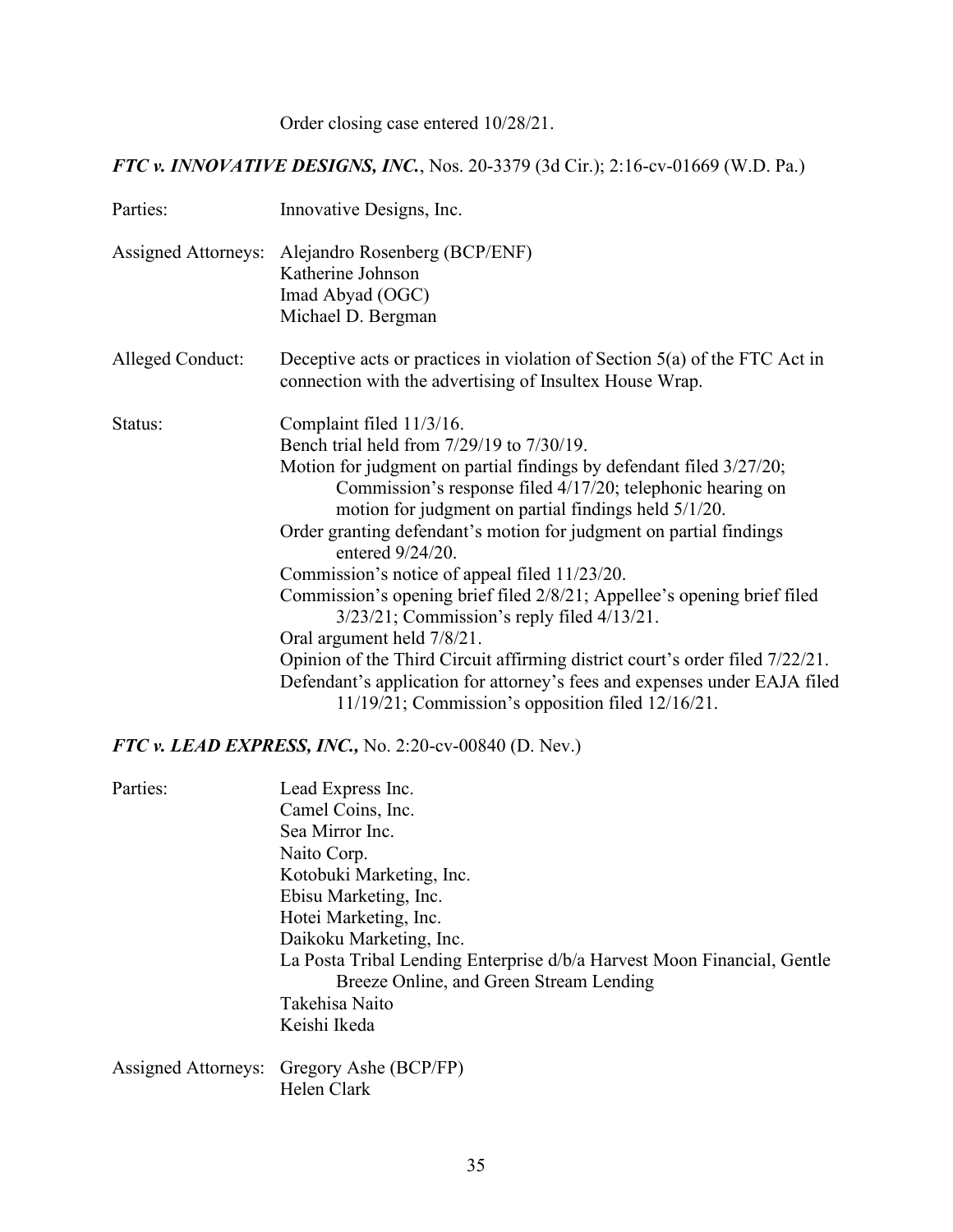|                  | Rufus Jenkins (BCP/DLTA)                                                                                                                                                                                                                                                      |
|------------------|-------------------------------------------------------------------------------------------------------------------------------------------------------------------------------------------------------------------------------------------------------------------------------|
| Alleged Conduct: | Deceptive acts or practices in violation of Section 5 of the FTC Act, the<br>Telemarketing Sales Rule, Truth in Lending Act, and Electronic Fund<br>Transfer Act in connection with the offering and extension of credit in the<br>form of high-fee short-term "payday" loans |
| Status:          | Complaint filed 5/11/20.                                                                                                                                                                                                                                                      |
|                  | Stipulated preliminary injunctions entered 6/19/20.                                                                                                                                                                                                                           |
|                  | Joint motion to stay case to consider settlement with defendants Lead                                                                                                                                                                                                         |
|                  | Express, Camel Coins, Sea Mirror, Naito Corp., Kotobuki                                                                                                                                                                                                                       |
|                  | Marketing, Ebisu Marketing, Hotei Marketing, Daikoku                                                                                                                                                                                                                          |
|                  | Marketing, Takehisa Naito, and Keishi Ikeda filed 10/20/20; order                                                                                                                                                                                                             |
|                  | granting stay entered 10/20/20.                                                                                                                                                                                                                                               |
|                  | Commission' motion for default judgment against Defendant La Posta                                                                                                                                                                                                            |
|                  | Tribal Lending Enterprise filed 11/20/20; defendant's opposition                                                                                                                                                                                                              |
|                  | filed $12/2/20$ ; Commission's reply filed $12/9/20$ .                                                                                                                                                                                                                        |
|                  | Stipulated order for permanent injunction as to defendants Lead Express,                                                                                                                                                                                                      |
|                  | Camel Coins, Sea Mirror, Naito Corp., Kotobuki Marketing, Ebisu                                                                                                                                                                                                               |
|                  | Marketing, Hotei Marketing, Daikoku Marketing, Takehisa Naito,                                                                                                                                                                                                                |
|                  | and Keishi Ikeda entered 4/1/21.                                                                                                                                                                                                                                              |
|                  | Order granting default judgment, directing final judgment against La Posta<br>Tribal Lending Enterprise, entered 9/13/21.                                                                                                                                                     |

*FTC v. LENDING CLUB CORP.*, No. 3:18-cv-02454 (N.D. Cal.)

| Parties:         | Lending Club Corporation d/b/a Lending Club                                                                                                                                                                                                                                                                                                                                                                                                                                                                            |
|------------------|------------------------------------------------------------------------------------------------------------------------------------------------------------------------------------------------------------------------------------------------------------------------------------------------------------------------------------------------------------------------------------------------------------------------------------------------------------------------------------------------------------------------|
|                  | Assigned Attorneys: Katharine Roller (BCP/FP)<br>Matthew Wilshire<br>Helen Clark                                                                                                                                                                                                                                                                                                                                                                                                                                       |
| Alleged Conduct: | Deceptive and unfair acts or practices in violation of Section $5(a)$ of the<br>FTC Act and the Privacy of Consumer Financial Information Rule in<br>connection with the advertising, promotion, and sale of unsecured loans.                                                                                                                                                                                                                                                                                          |
| Status:          | Complaint filed 4/25/18.<br>Motion to dismiss complaint filed 6/18/18; response in opposition filed<br>$7/18/18$ ; reply in support of motion filed $8/1/18$ ; order granting<br>motion in part and denying in part entered 10/3/18.<br>First amended complaint filed 10/22/18.<br>Cross-motions for summary judgment filed 2/27/20; oppositions filed<br>$3/26/20$ ; replies filed $4/16/20$ .<br>Order granting in part and denying in part FTC's and defendant's motions<br>for summary judgment entered $6/1/20$ . |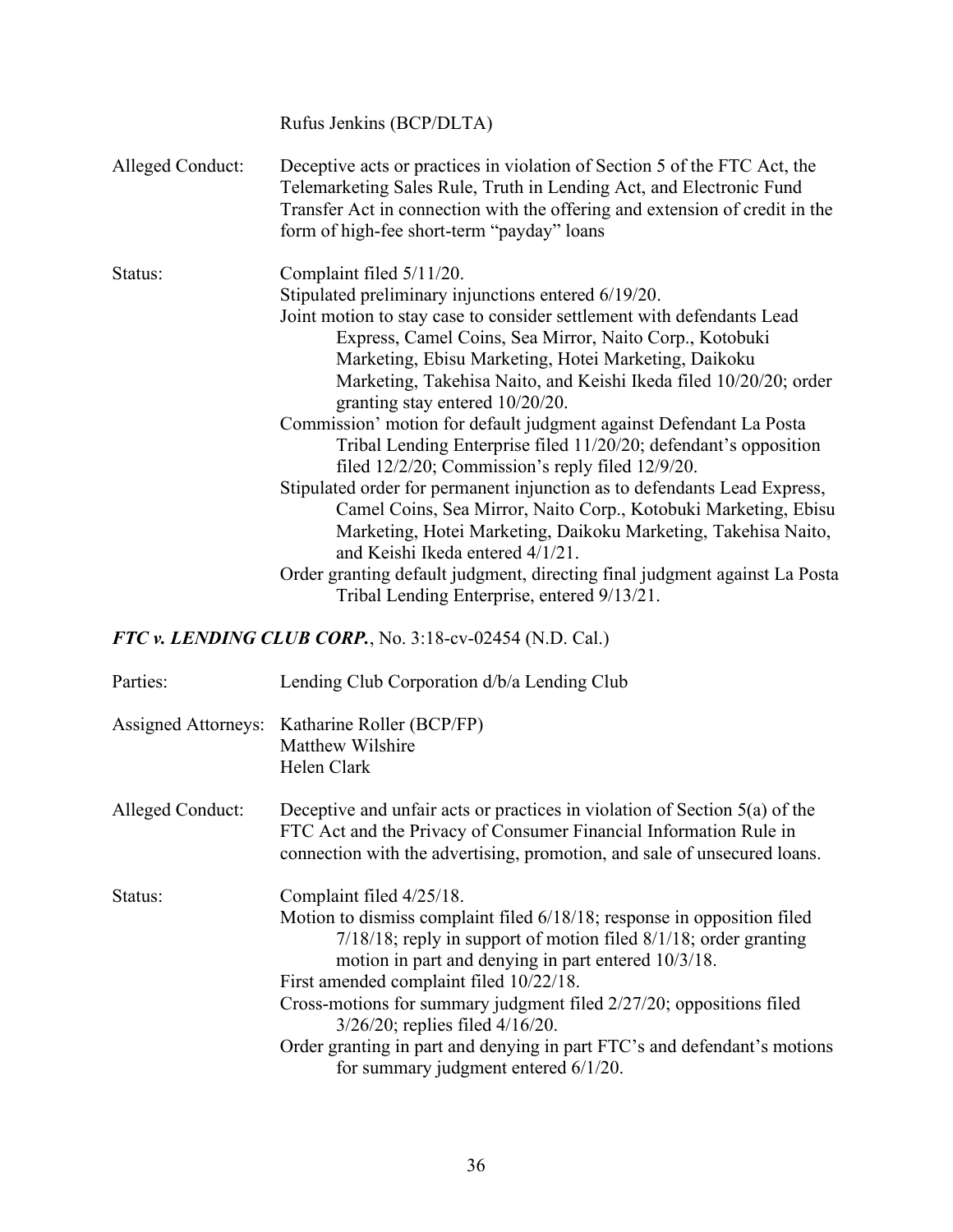Case stay pending Supreme Court's resolution of *AMG Capital Mgmt. v FTC* entered 8/21/20*.* Case stay lifted 4/28/21. Stipulated order striking the Commission's prayer for equitable monetary relief entered 5/14/21. Joint motion to enter stipulated order for permanent injunction and monetary judgment of \$18 million filed  $7/14/21$ . Stipulated final order entered 7/19/21.

### *FTC v. LIFE MANAGEMENT SERVICES OF ORANGE COUNTY, INC.*, No. 19-14248 (11th Cir.); No. 6:16-cv-00982 (M.D. Fla.)

| Parties:                   | Life Management Services of Orange County, Inc.                             |
|----------------------------|-----------------------------------------------------------------------------|
|                            | Loyal Financial and Credit Services LLC d/b/a FOC Credit and Reward         |
|                            | Services                                                                    |
|                            | <b>IVD Recovery LLC</b>                                                     |
|                            | <b>KWP Services LLC</b>                                                     |
|                            | <b>KWP Services of Florida LLC</b>                                          |
|                            | LPSOFFLA LLC                                                                |
|                            | LPSOFFLORIDA LLC                                                            |
|                            | PW&F Consultants of Florida LLC                                             |
|                            | <b>UAD Secure Services LLC</b>                                              |
|                            | <b>UAD Secure Service of Florida LLC</b>                                    |
|                            | <b>URB</b> Management LLC                                                   |
|                            | <b>YCC Solutions LLC</b>                                                    |
|                            | <b>YFP Solutions LLC</b>                                                    |
|                            | Kevin Guice                                                                 |
|                            | Chase Jackowski                                                             |
|                            | Linda McNealy                                                               |
|                            | Clarence Wahl a/k/a Harry Wahl                                              |
|                            | Karen Wahl                                                                  |
|                            | Robert Guice (Relief Defendant)                                             |
|                            | Timothy Woods (Relief Defendant)                                            |
|                            | State of Florida (Plaintiff)                                                |
| <b>Assigned Attorneys:</b> | Tejasvi Srimushnam (BCP/MP)                                                 |
|                            | Joshua Doan                                                                 |
|                            | Michael Bergman (OGC)                                                       |
|                            |                                                                             |
| Alleged Conduct:           | Deceptive acts and practices in violation of Section $5(a)$ of the FTC Act, |
|                            | the Telemarketing Sales Rule, and the Florida Deceptive and Unfair Trade    |
|                            | Practices Act in connection with the sale of debt relief services.          |
| Status:                    | Complaint filed 6/7/16.                                                     |
|                            | Stipulated preliminary injunction entered 6/30/16.                          |
|                            | Motion for summary judgment as to defendant Kevin Guice filed 5/1/17;       |
|                            |                                                                             |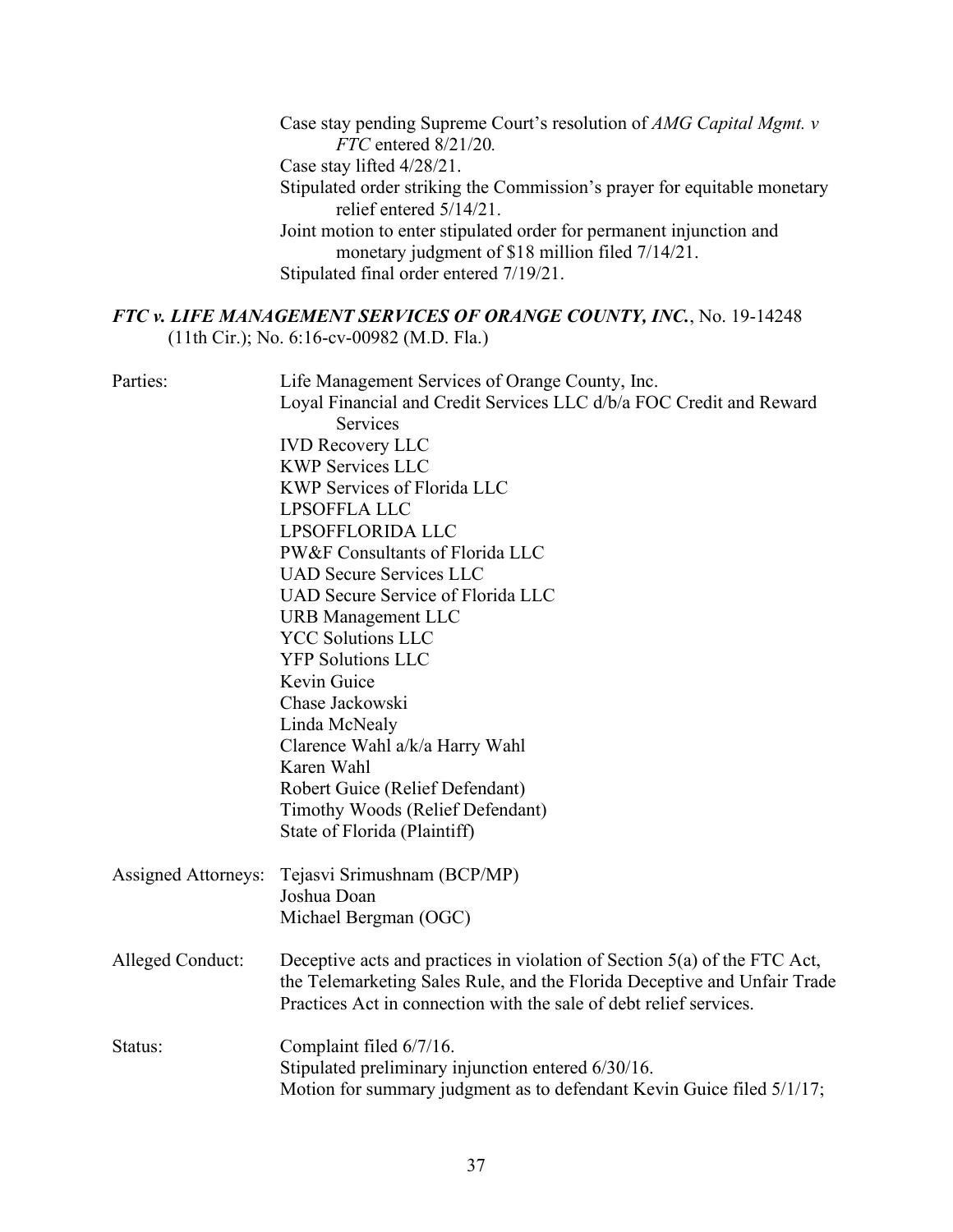opposition filed 5/30/17; Commission's reply filed 6/14/17; order granting summary judgment and permanent injunction entered 12/7/18.

- Notice of stipulated proposed orders for permanent injunction and monetary judgment against all defendants except Kevin Guice filed  $9/1/17$ .
- Order for permanent injunction and monetary relief against Kevin Guice entered 12/7/18.
- Order granting summary judgment, with permanent injunction and monetary relief, against Kevin Guice entered 12/10/18.
- Motion to Alter or Amend Judgment against Kevin Guice filed on 01/8/19.Stipulated final orders against defendants Chase Jackowski, Linda McNealy, Clarence Wahl, Karen Wahl, and corporate defendants Life Management Services of Orange County, LLC, Loyal Financial & Credit Services, LLC, IVD Recovery, LLC, KWP Services, LLC, KWP Services of Florida LLC, LPSOFFLA LLC, LPSOFFLORIDA L.L.C., PW&F Consultants of Florida LLC, UAD Secure Services LLC, UAD Secure Service of FL LLC, URB Management, LLC, YCC Solutions LLC, and YFP Solutions LLC entered 4/23/19. Stipulated final orders against relief defendants Robert Guice and Timothy Woods entered 4/23/19.
- Order denying motion to alter or amend judgement against Kevin Guice entered 9/24/19.
- Notice of appeal of final judgment by Kevin Guice filed 10/24/19. Appellant Kevin Guice's opening brief filed 2/22/21; Commission's brief filed 4/19/21.

*FTC v. MAIL TREE INC.*, No. 0:15-cv-61034 (S.D. Fla.)

Parties: Awards Research Consultant, LLC John Leon MCP Marketing Activities, LLC d/b/a Magellan Mail and Magellan Marketing Mail Tree Inc. Mailpro Americas Corp. Masterpiece Marketing, LLC d/b/a Affiliated Opportunities Group d/b/a Corporate Accounting Authority d/b/a Dispatch Notifications Services d/b/a Information Reporting Group d/b/a Priority Information Exchange Michael McKay Co. Matthew Pisoni Serena Pisoni Marcus Pradel Victor Ramirez Romeria Global, LLC d/b/a Lowenstein Varick and Nagel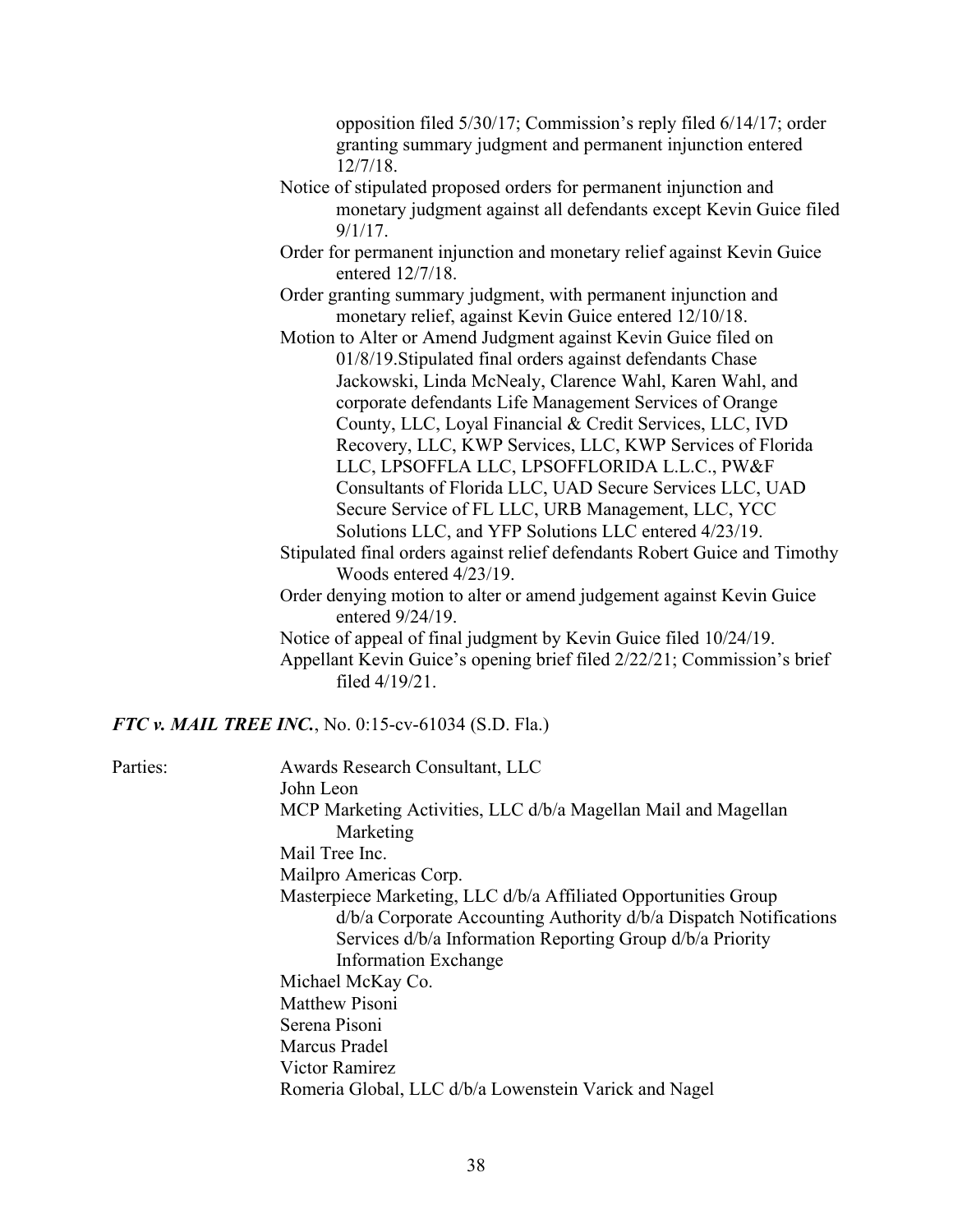|                                      | Spin Mail, Inc.<br>Supreme Media, LLC<br>Trans National Concepts, Inc.<br>Vernier Holdings, Inc.                                                                                                                                                                                                                                                                                                                                                                                                                                   |
|--------------------------------------|------------------------------------------------------------------------------------------------------------------------------------------------------------------------------------------------------------------------------------------------------------------------------------------------------------------------------------------------------------------------------------------------------------------------------------------------------------------------------------------------------------------------------------|
| <b>Assigned Attorneys:</b>           | Guy Ward (MWR)<br>Douglas McKenney                                                                                                                                                                                                                                                                                                                                                                                                                                                                                                 |
| Alleged Conduct:                     | Deceptive acts or practices in violation of Section $5(a)$ of the FTC Act in<br>connection with sweepstakes scam.                                                                                                                                                                                                                                                                                                                                                                                                                  |
| Status:                              | Complaint filed 5/18/15.<br>Ex parte TRO entered 5/19/15.<br>Preliminary injunction against all defendants except Marcus Pradel and<br>Trans National Concepts entered 6/12/15.<br>Stipulated preliminary injunction as to defendants Marcus Pradel and<br>Trans National Concepts entered 6/12/15.<br>Order staying case entered 6/12/15.<br>Unopposed motion for specific relief from asset freeze filed 10/4/19; order<br>granting motion entered 10/7/19.<br>Commission status report on status of criminal case filed 3/1/21. |
|                                      | FTC v. MONETA MANAGEMENT, LLC, No. 9:21-cv-81139 (S.D. Fla.)                                                                                                                                                                                                                                                                                                                                                                                                                                                                       |
| Parties:                             | Moneta Management, LLC<br>Moneta Management, Inc.<br>Michael Todd Greene                                                                                                                                                                                                                                                                                                                                                                                                                                                           |
| Assigned Attorneys: Lara Tumeh (SER) |                                                                                                                                                                                                                                                                                                                                                                                                                                                                                                                                    |
| <b>Alleged Conduct:</b>              | Deceptive acts or practices in violation of Section 5(a) of the FTC Act and<br>the Telemarketing Sales Rule in connection with the use of payment-<br>processing services to aid a criminal student debt relief scam.                                                                                                                                                                                                                                                                                                              |

Status: Complaint filed 6/29/21. Joint motion for entry of stipulated order for permanent injunction and monetary judgment filed 6/29/21. Stipulated order for permanent injunction and monetary judgment entered 7/8/21 Final judgment in favor of FTC entered 7/8/21.

### *FTC v. NATIONAL LANDMARK LOGISTICS, LLC,* No. 0:20-cv-2592 (D.S.C.)

| Parties: | National Landmark Logistics, LLC                  |
|----------|---------------------------------------------------|
|          | National Landmark Service of United Recovery, LLC |
|          | Liberty Solutions & Associates, LLC               |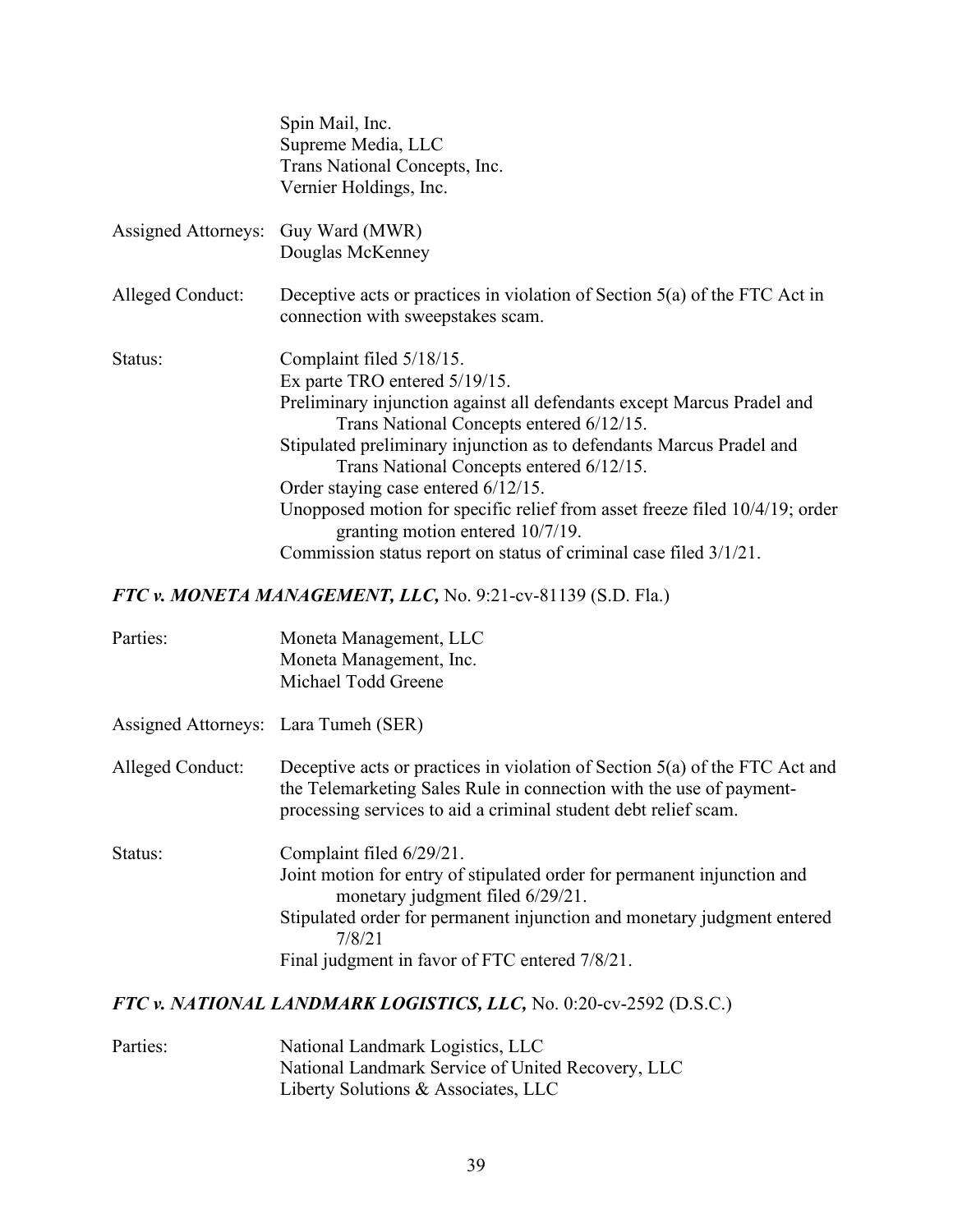|                  | LSA Processing System, LLC                                                                                                                                                                                   |
|------------------|--------------------------------------------------------------------------------------------------------------------------------------------------------------------------------------------------------------|
|                  | Silverlake Landmark Recovery Group, LLC                                                                                                                                                                      |
|                  | Jean Cellent aka Jean-Pierre Cellent                                                                                                                                                                         |
|                  | James Dennison                                                                                                                                                                                               |
|                  | Eric Dennison                                                                                                                                                                                                |
|                  |                                                                                                                                                                                                              |
|                  | Associated Attorneys: Gregory Ashe (BCP/FP)                                                                                                                                                                  |
|                  | Marguerite Moeller                                                                                                                                                                                           |
|                  | Michael Goldstein                                                                                                                                                                                            |
|                  |                                                                                                                                                                                                              |
| Alleged Conduct: | Deceptive acts or practices in violation of Section 5(a) of the FTC Act and<br>the Fair Debt Collection Practices Act in connection with debt collection<br>operation.                                       |
|                  |                                                                                                                                                                                                              |
| Status:          | Complaint filed 7/13/20.                                                                                                                                                                                     |
|                  | TRO entered 7/17/20.                                                                                                                                                                                         |
|                  | Stipulated preliminary injunction as to defendants Liberty Solutions &<br>Associates, LSA Processing System, James Dennison, and Eric<br>Dennison entered 8/25/20.                                           |
|                  | Stipulated preliminary injunction as to defendants National Landmark<br>Logistics, National Landmark Service of United Recovery,<br>Silverlake Landmark Recovery Group, and Jean Cellent entered<br>10/8/20. |
|                  | Joint motion to stay case to consider settlement with defendants Liberty                                                                                                                                     |
|                  | Solutions & Associates, LSA Processing System, James Dennison,<br>and Eric Dennison filed 11/16/20; order granting stay entered<br>11/19/20.                                                                 |
|                  | Stipulated permanent injunction and monetary judgment as to Defendants<br>James Dennison, Eric Dennison, Liberty Solutions & Associates,<br>and LSA Processing Systems entered 2/9/21.                       |
|                  | Stipulated permanent injunction and monetary judgment as to the National<br>Landmark Defendants entered 9/30/21.                                                                                             |
| $Ga.$ )          | FTC v. NATIONAL UROLOGICAL GROUP, INC., Nos. 10-125; 19-1445 (S. Ct); Nos. 21-<br>14161, 17-15695, 14-13131, 14-13972, 09-10617 (11th Cir.); No. 1:04-cv-03294 (N.D.                                         |

Parties: National Urological Group, Inc., d/b/a Warner Laboratories National Institute for Clinical Weight Loss, Inc. Hi-Tech Pharmaceuticals, Inc. Jared Wheat Thomasz Holda Michael Howell Stephen Smith Terrill Mark Wright, M.D.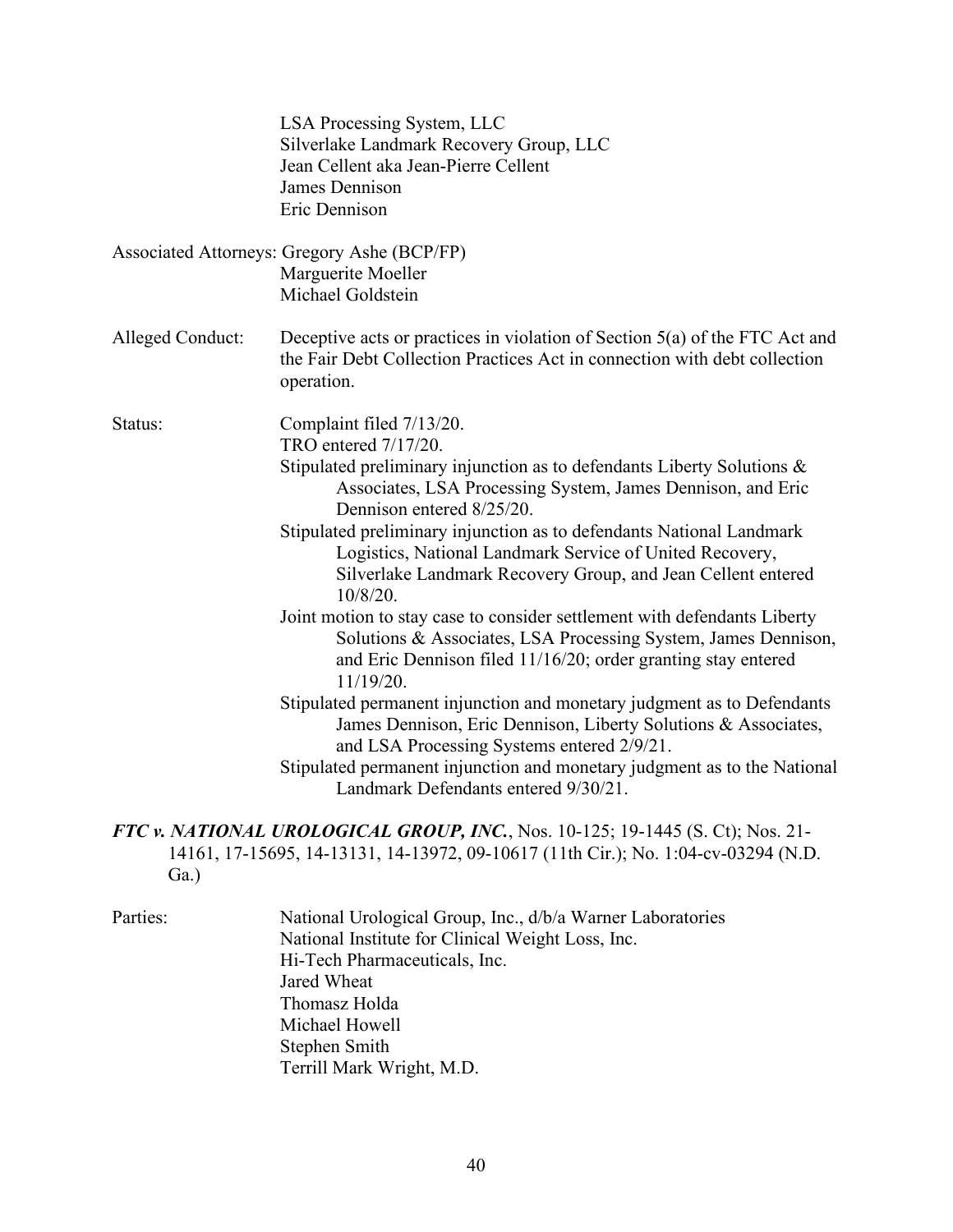| <b>Assigned Attorneys:</b> | Tawana E. Davis (BCP/AP)<br><b>Edward Glennon</b><br>Mary Johnson<br>Jack Metzler (OGC)<br>Amanda Basta (BCP/ENF)<br>Evan Mendelson                                                                                                                                                                                                     |
|----------------------------|-----------------------------------------------------------------------------------------------------------------------------------------------------------------------------------------------------------------------------------------------------------------------------------------------------------------------------------------|
| Alleged Conduct:           | Deceptive practices in violation of Sections 5 and 12 of the FTC Act in<br>connection with the sale of a purported weight loss product.                                                                                                                                                                                                 |
| Status:                    | Complaint filed 11/10/04.<br>Final judgment entered 12/16/08.<br>Notice of appeal filed 2/4/09.<br>Opinion affirming district court order entered 12/15/09.<br>Petition for rehearing en banc filed 1/29/10; order denying petition entered<br>$4/26/10$ .<br>Appellant's petition for a writ of certiorari filed 7/23/10; Commission's |
|                            | opposition filed 9/24/10; appellant's petition denied 11/1/10.<br>Commission's motion to hold defendants Hi-Tech Pharmaceuticals,<br>Stephen Smith and Jared Wright in contempt filed 11/1/11;<br>defendant's opposition filed 12/2/11.<br>Commission's motion to hold defendant Terrill Mark Wright in contempt<br>filed $3/21/12$ .   |
|                            | Order to show cause why defendants Wright, Hi-Tech Pharmaceuticals,<br>Stephen Smith, and Jared Wright should not be held in contempt<br>entered $5/11/12$ ; response filed $11/13/12$ .<br>Motion for contempt judgment filed 10/22/12; defendants' response filed                                                                     |
|                            | $2/14/12$ ; Commission's reply brief filed $1/10/13$ .<br>Order finding defendants liable for contempt and ordering further<br>proceedings on remedy entered 8/8/13.<br>Trial on contempt remedies held on $1/21/14 - 1/24/14$ .                                                                                                        |
|                            | Order holding defendants liable for contempt and directing compensatory<br>sanctions to redress consumers entered 5/14/14.                                                                                                                                                                                                              |
|                            | Defendants' notices of appeal filed 7/11/14 and 7/14/14.<br>Order by district court imposing coercive contempt sanction and directing<br>that defendants Jared Wheat and Stephen Smith be incarcerated<br>until they comply with product recall entered 9/2/14.                                                                         |
|                            | Petition for mandamus by defendants Wheat and Smith seeking to<br>overturn coercive contempt order filed 9/4/14; denied 9/4/14.                                                                                                                                                                                                         |
|                            | Notice of appeal from coercive contempt order and emergency motion for<br>a stay by defendants Wheat and Smith filed 9/4/14; Commission's<br>opposition filed 9/5/14; motion for stay denied 9/5/14; motion to<br>voluntarily dismiss appeal filed 9/8/14; appeal no. 14-13972<br>dismissed 10/15/14.                                   |
|                            | Motion to purge contempt defendants of contempt filed 9/26/14;<br>Commission's opposition filed 9/26/14.                                                                                                                                                                                                                                |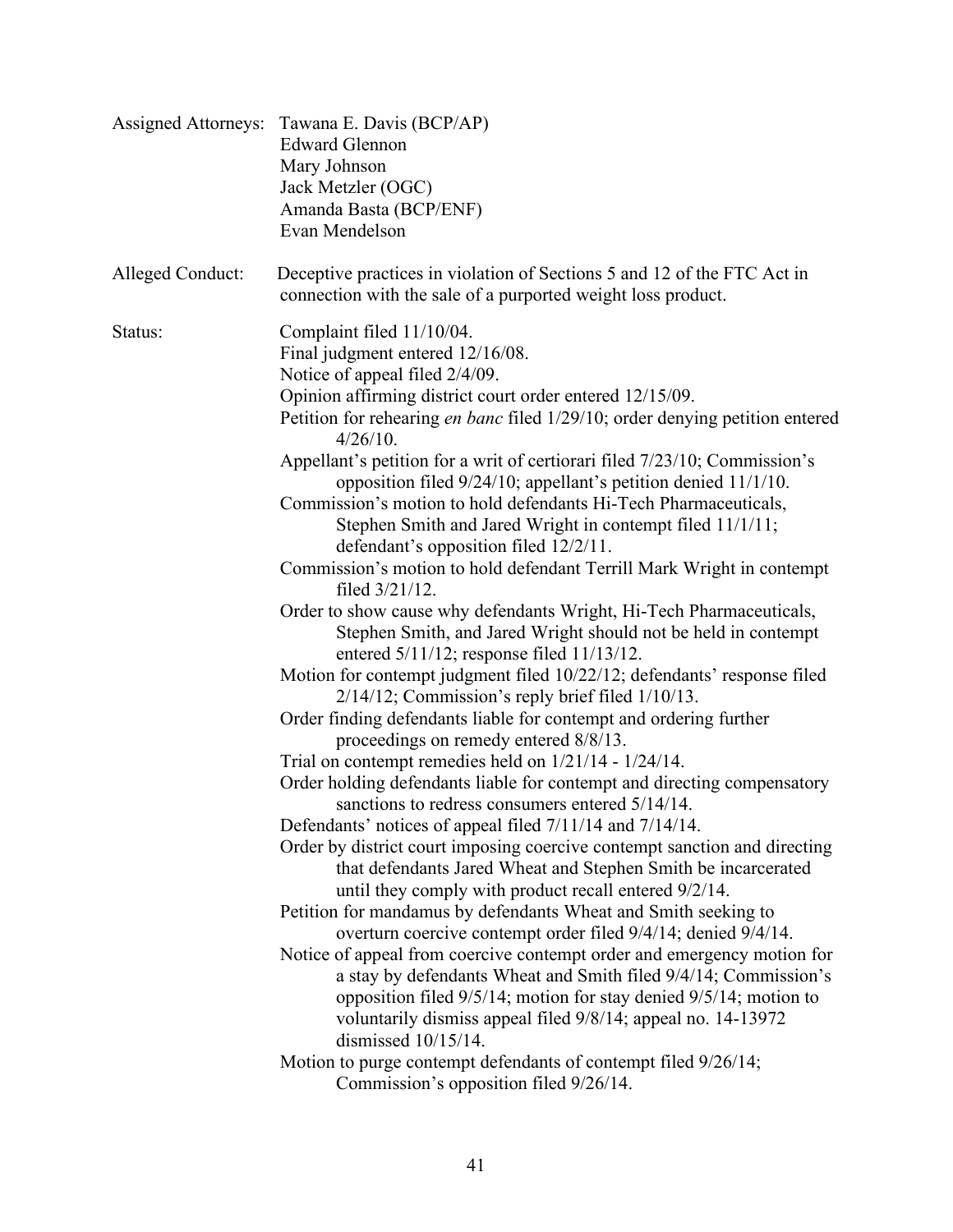- Second motion to purge contempt defendants or release contempt defendants pending determination of less restrictive mean to purge contempt filed 10/16/14; Commission's response filed 1/13/15; granted 1/20/15.
- Motion to stay execution of judgment pending appeal entered 10/30/14; denied 1/23/15.
- Appellants' briefs (No. 14-13131) filed 10/30/14.
- Order that the US Marshal's Service release Jared Wheat and Stephen Smith from incarceration entered 11/10/14.
- Commission's answering brief (No. 14-13131) filed 1/9/15; appellants' reply briefs filed 2/17/15.
- Oral argument in Eleventh Circuit held 4/17/15.
- Opinion vacating district court's judgment of contempt and remanding case to district court for further proceedings entered 5/5/15.
- Commission's motion for clarification filed 6/4/15; Hi-Tech Pharmaceuticals response filed 6/18/15.
- Commission's motion for entry of contempt judgement relating to Hi-Tech Pharmaceuticals, Inc., Jared Wheat, and Stephen Smith's violation of section VI and motion for compensatory sanctions filed 8/20/15; opposition filed 10/9/15; Commission's reply filed 10/26/15; order denying motion with leave to refile entered 11/4/15.

Contempt hearing held 3/27/17 - 4/7/17.

- Final judgment against defendants Hi-Tech Pharmaceuticals, Inc., Jared Wheat, and Stephen Smith, and Terrill Mark Wright entered 10/31/17.
- Defendants Hi-Tech Pharmaceuticals, Inc., Stephen Smith and Jared Wheat's notice of appeal filed 12/21/17; appellants' briefs filed 3/30/18; Commission's answering brief filed 6/14/18; reply briefs filed 7/30/18.
- Oral argument held 7/26/19.
- Opinion affirming district court judgment entered 9/18/19.
- Appellants' petition for rehearing en banc filed 11/1/19; denied 1/29/20.
- Appellant Hi-Tech Pharmaceuticals' petition for writ of certiorari filed 6/26/20; certiorari denied 11/2/20.
- Motion for relief from judgment by Defendants Hi-Tech Pharmaceuticals, Inc. and Jared Wheat filed 5/13/21; Commission's opposition filed 5/26/21; Defendants' reply filed 6/9/21; motion denied 9/30/21.
- Notice of appeal filed by Hi-Tech Pharmaceuticals, Stephen Smith, and Jared Wheat filed 11/22/21.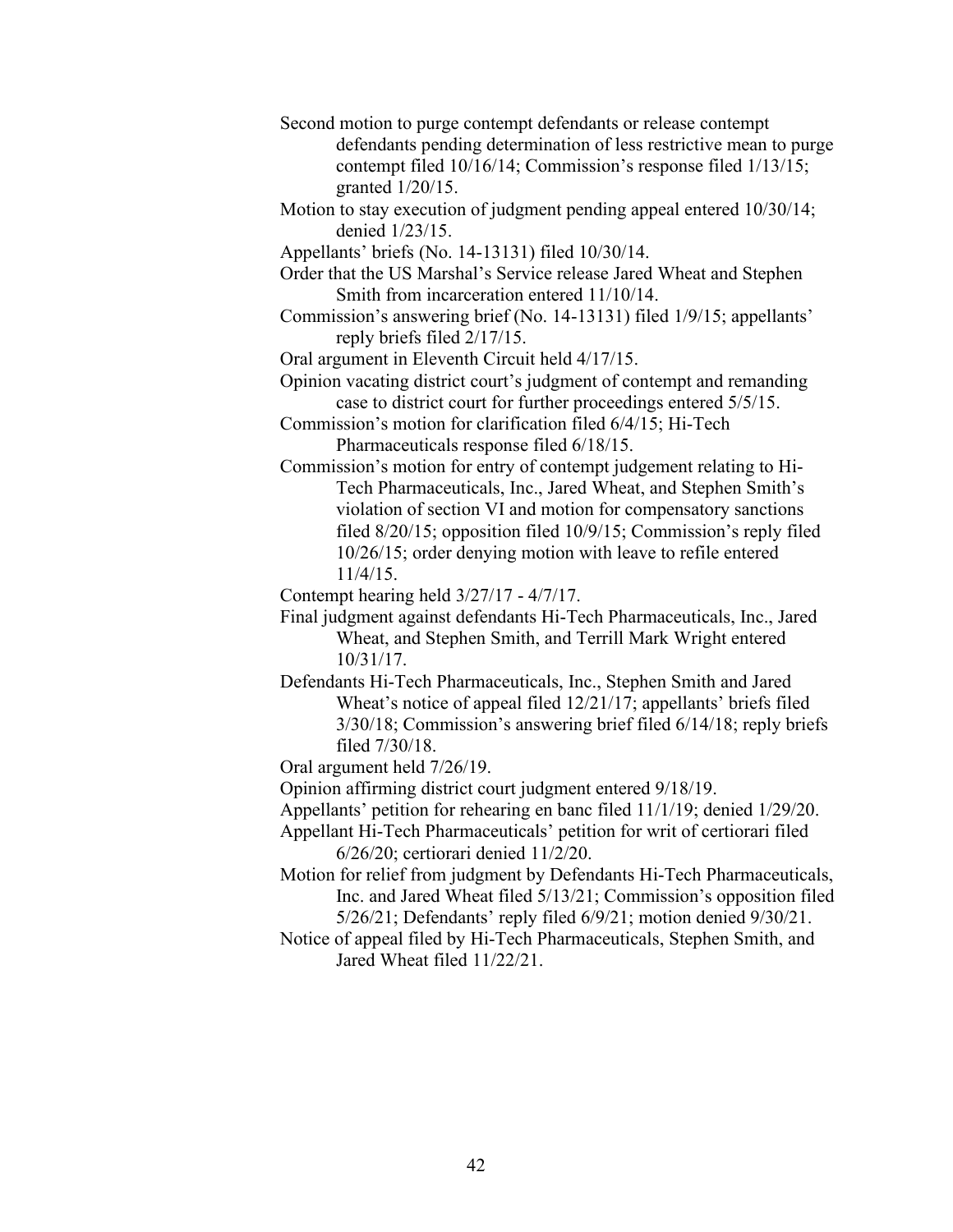# *FTC v. NEORA LLC*, No. 3:19-cv-19699 (D. N.J.); No. 3:20-cv-01979 (N.D. Tex.)

| Parties:                   | Neora LLC, f/k/a Nerium International, LLC<br>Jeffrey Olson<br>Signum Biosciences, Inc.<br>Signum Nutralogix                                                                                                                                                                                                                                                                                                                                                                                                                                                                                                                                                                                                                                                                                                           |
|----------------------------|------------------------------------------------------------------------------------------------------------------------------------------------------------------------------------------------------------------------------------------------------------------------------------------------------------------------------------------------------------------------------------------------------------------------------------------------------------------------------------------------------------------------------------------------------------------------------------------------------------------------------------------------------------------------------------------------------------------------------------------------------------------------------------------------------------------------|
| <b>Assigned Attorneys:</b> | Guy Ward (MWR)<br>Katharine Roller<br>David O'Toole<br>Douglas McKenney                                                                                                                                                                                                                                                                                                                                                                                                                                                                                                                                                                                                                                                                                                                                                |
| Alleged Conduct:           | Deceptive acts and practices in violation of Section $5(a)$ and 12 of the FTC<br>Act in connection with advertising, promoting, and distributing a<br>nutritional supplement.                                                                                                                                                                                                                                                                                                                                                                                                                                                                                                                                                                                                                                          |
| Status:                    | Complaint filed 11/1/19.<br>Stipulated order for permanent injunction as to Defendants Signum<br>Biosciences Inc. and Signum Nutralogix entered 11/15/19.<br>Defendants Neroa LLC and Jeffrey Olson's motion to dismiss filed<br>12/11/19; Commission's opposition filed 12/23/19; defendants<br>reply filed 12/30/19.<br>Order granting defendants' motion to transfer case to the U.S. District<br>Court for the Northern District of Texas entered 7/27/20.<br>Defendants Neora LLC and Jeffrey Olson's motion for judgment on the<br>pleadings filed 5/17/21; Commission response filed 6/7/21;<br>Defendant's response filed 6/21/21.<br>Order granting defendants' motion for judgment on the pleadings with<br>respect to FTC's claim for monetary relief, but denied in all other<br>respects, entered 8/2/21. |
|                            | FTC v. NETFORCE SEMINARS, No. 2:00-cv-02260 (D. Ariz.)                                                                                                                                                                                                                                                                                                                                                                                                                                                                                                                                                                                                                                                                                                                                                                 |
| Parties:                   | <b>Netforce Seminars</b><br><b>Scott Harris</b><br>Thomas Socca<br>J.D. Noland<br>Richard Slaback<br>Darin Epps<br><b>Edward Lamont</b>                                                                                                                                                                                                                                                                                                                                                                                                                                                                                                                                                                                                                                                                                |
|                            | Associated Attorneys: Evan Mendelson (BCP/ENF)<br>Jonathan Ware                                                                                                                                                                                                                                                                                                                                                                                                                                                                                                                                                                                                                                                                                                                                                        |
| Alleged Conduct:           | Contempt action for violations of a 2002 permanent injunction in                                                                                                                                                                                                                                                                                                                                                                                                                                                                                                                                                                                                                                                                                                                                                       |

connection with a pyramid scheme.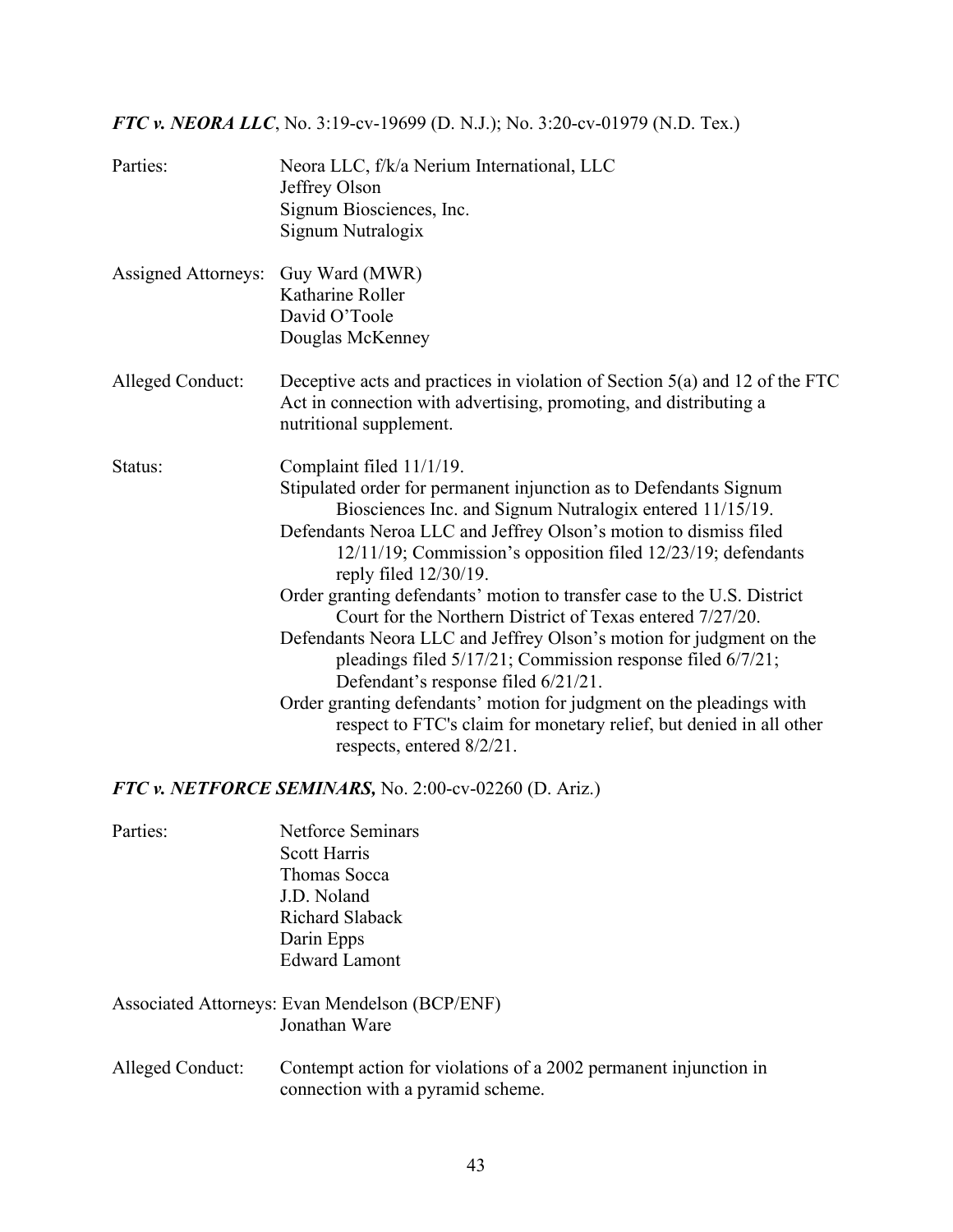| Motion for an order to show cause why James D. Noland, Jr., Success by<br>Media Holdings Inc., and Success by Media LLC should not be<br>held in contempt filed 1/17/20; Defendant J.D. Nolan response<br>filed 2/20/20; Commission's reply filed 2/27/20.<br>Motion for order to show cause why Scott Harris and Thomas Sacca<br>should not be held in contempt filed 4/10/20; Defendants'<br>responses filed 6/15/20; Commission's reply filed 6/22/20.<br>Order granting motions to show cause in part and denying in part (court<br>will address FTC's request for civil contempt sanctions after it<br>resolves FTC's request for a permanent injunction in $FTC$ v.<br><i>Noland</i> ) entered 7/6/20.<br>Commission motion for sanctions for contempt against Defendants James<br>D. Noland Jr., Scott Harris, Thomas Sacca, Success by Media,<br>LLC, and Success by Media Holdings Inc. filed 6/23/21; motion<br>granted $7/2/21$ .<br><b>FTC v. JAMES NOLAND</b> , Nos. 21-15767, 21-16679 (9th Cir.); No. 2:20-cv-00047 (D. Ariz.)<br>Parties:<br>James D. Noland, Jr.<br>Lina Noland<br>Scott A. Harris<br>Thomas G. Sacca, Jr.<br>Success by Media Holdings Incorporated Success by Media d/b/a Success<br>by Health<br>Success by Media, LLC, d/b/a Success by Health<br>Thomas G. Sacca<br><b>Assigned Attorneys:</b><br>Evan Michael Mendelson (BCP/ENF)<br>Jonathan Wesley Ware<br>Mark Hegedus (OGC)<br>Imad Abyad<br>Deceptive acts or practices in violation of Section 5(a) of the FTC Act, the<br>Merchandise Rule, and the Cooling-Off Rule, in connection with a<br>pyramid scheme.<br>Complaint filed 1/8/20.<br>Status:<br>TRO with asset freeze entered 1/8/20.<br>Amended complaint for permanent injunction filed 1/17/20.<br>TRO as to Thomas G. Sacca entered 1/17/20.<br>Preliminary injunction hearing held 2/12/20.<br>Preliminary injunction entered 2/27/20. | Status:          | Stipulated final judgment and order for permanent injunction against<br>J.D. Noland entered 7/2/02. |
|--------------------------------------------------------------------------------------------------------------------------------------------------------------------------------------------------------------------------------------------------------------------------------------------------------------------------------------------------------------------------------------------------------------------------------------------------------------------------------------------------------------------------------------------------------------------------------------------------------------------------------------------------------------------------------------------------------------------------------------------------------------------------------------------------------------------------------------------------------------------------------------------------------------------------------------------------------------------------------------------------------------------------------------------------------------------------------------------------------------------------------------------------------------------------------------------------------------------------------------------------------------------------------------------------------------------------------------------------------------------------------------------------------------------------------------------------------------------------------------------------------------------------------------------------------------------------------------------------------------------------------------------------------------------------------------------------------------------------------------------------------------------------------------------------------------------------------------------------------------------------------------------------|------------------|-----------------------------------------------------------------------------------------------------|
|                                                                                                                                                                                                                                                                                                                                                                                                                                                                                                                                                                                                                                                                                                                                                                                                                                                                                                                                                                                                                                                                                                                                                                                                                                                                                                                                                                                                                                                                                                                                                                                                                                                                                                                                                                                                                                                                                                  |                  |                                                                                                     |
|                                                                                                                                                                                                                                                                                                                                                                                                                                                                                                                                                                                                                                                                                                                                                                                                                                                                                                                                                                                                                                                                                                                                                                                                                                                                                                                                                                                                                                                                                                                                                                                                                                                                                                                                                                                                                                                                                                  |                  |                                                                                                     |
|                                                                                                                                                                                                                                                                                                                                                                                                                                                                                                                                                                                                                                                                                                                                                                                                                                                                                                                                                                                                                                                                                                                                                                                                                                                                                                                                                                                                                                                                                                                                                                                                                                                                                                                                                                                                                                                                                                  |                  |                                                                                                     |
|                                                                                                                                                                                                                                                                                                                                                                                                                                                                                                                                                                                                                                                                                                                                                                                                                                                                                                                                                                                                                                                                                                                                                                                                                                                                                                                                                                                                                                                                                                                                                                                                                                                                                                                                                                                                                                                                                                  |                  |                                                                                                     |
|                                                                                                                                                                                                                                                                                                                                                                                                                                                                                                                                                                                                                                                                                                                                                                                                                                                                                                                                                                                                                                                                                                                                                                                                                                                                                                                                                                                                                                                                                                                                                                                                                                                                                                                                                                                                                                                                                                  |                  |                                                                                                     |
|                                                                                                                                                                                                                                                                                                                                                                                                                                                                                                                                                                                                                                                                                                                                                                                                                                                                                                                                                                                                                                                                                                                                                                                                                                                                                                                                                                                                                                                                                                                                                                                                                                                                                                                                                                                                                                                                                                  |                  |                                                                                                     |
|                                                                                                                                                                                                                                                                                                                                                                                                                                                                                                                                                                                                                                                                                                                                                                                                                                                                                                                                                                                                                                                                                                                                                                                                                                                                                                                                                                                                                                                                                                                                                                                                                                                                                                                                                                                                                                                                                                  |                  |                                                                                                     |
|                                                                                                                                                                                                                                                                                                                                                                                                                                                                                                                                                                                                                                                                                                                                                                                                                                                                                                                                                                                                                                                                                                                                                                                                                                                                                                                                                                                                                                                                                                                                                                                                                                                                                                                                                                                                                                                                                                  |                  |                                                                                                     |
|                                                                                                                                                                                                                                                                                                                                                                                                                                                                                                                                                                                                                                                                                                                                                                                                                                                                                                                                                                                                                                                                                                                                                                                                                                                                                                                                                                                                                                                                                                                                                                                                                                                                                                                                                                                                                                                                                                  |                  |                                                                                                     |
|                                                                                                                                                                                                                                                                                                                                                                                                                                                                                                                                                                                                                                                                                                                                                                                                                                                                                                                                                                                                                                                                                                                                                                                                                                                                                                                                                                                                                                                                                                                                                                                                                                                                                                                                                                                                                                                                                                  |                  |                                                                                                     |
|                                                                                                                                                                                                                                                                                                                                                                                                                                                                                                                                                                                                                                                                                                                                                                                                                                                                                                                                                                                                                                                                                                                                                                                                                                                                                                                                                                                                                                                                                                                                                                                                                                                                                                                                                                                                                                                                                                  |                  |                                                                                                     |
|                                                                                                                                                                                                                                                                                                                                                                                                                                                                                                                                                                                                                                                                                                                                                                                                                                                                                                                                                                                                                                                                                                                                                                                                                                                                                                                                                                                                                                                                                                                                                                                                                                                                                                                                                                                                                                                                                                  |                  |                                                                                                     |
|                                                                                                                                                                                                                                                                                                                                                                                                                                                                                                                                                                                                                                                                                                                                                                                                                                                                                                                                                                                                                                                                                                                                                                                                                                                                                                                                                                                                                                                                                                                                                                                                                                                                                                                                                                                                                                                                                                  |                  |                                                                                                     |
|                                                                                                                                                                                                                                                                                                                                                                                                                                                                                                                                                                                                                                                                                                                                                                                                                                                                                                                                                                                                                                                                                                                                                                                                                                                                                                                                                                                                                                                                                                                                                                                                                                                                                                                                                                                                                                                                                                  |                  |                                                                                                     |
|                                                                                                                                                                                                                                                                                                                                                                                                                                                                                                                                                                                                                                                                                                                                                                                                                                                                                                                                                                                                                                                                                                                                                                                                                                                                                                                                                                                                                                                                                                                                                                                                                                                                                                                                                                                                                                                                                                  |                  |                                                                                                     |
|                                                                                                                                                                                                                                                                                                                                                                                                                                                                                                                                                                                                                                                                                                                                                                                                                                                                                                                                                                                                                                                                                                                                                                                                                                                                                                                                                                                                                                                                                                                                                                                                                                                                                                                                                                                                                                                                                                  |                  |                                                                                                     |
|                                                                                                                                                                                                                                                                                                                                                                                                                                                                                                                                                                                                                                                                                                                                                                                                                                                                                                                                                                                                                                                                                                                                                                                                                                                                                                                                                                                                                                                                                                                                                                                                                                                                                                                                                                                                                                                                                                  |                  |                                                                                                     |
|                                                                                                                                                                                                                                                                                                                                                                                                                                                                                                                                                                                                                                                                                                                                                                                                                                                                                                                                                                                                                                                                                                                                                                                                                                                                                                                                                                                                                                                                                                                                                                                                                                                                                                                                                                                                                                                                                                  |                  |                                                                                                     |
|                                                                                                                                                                                                                                                                                                                                                                                                                                                                                                                                                                                                                                                                                                                                                                                                                                                                                                                                                                                                                                                                                                                                                                                                                                                                                                                                                                                                                                                                                                                                                                                                                                                                                                                                                                                                                                                                                                  |                  |                                                                                                     |
|                                                                                                                                                                                                                                                                                                                                                                                                                                                                                                                                                                                                                                                                                                                                                                                                                                                                                                                                                                                                                                                                                                                                                                                                                                                                                                                                                                                                                                                                                                                                                                                                                                                                                                                                                                                                                                                                                                  |                  |                                                                                                     |
|                                                                                                                                                                                                                                                                                                                                                                                                                                                                                                                                                                                                                                                                                                                                                                                                                                                                                                                                                                                                                                                                                                                                                                                                                                                                                                                                                                                                                                                                                                                                                                                                                                                                                                                                                                                                                                                                                                  |                  |                                                                                                     |
|                                                                                                                                                                                                                                                                                                                                                                                                                                                                                                                                                                                                                                                                                                                                                                                                                                                                                                                                                                                                                                                                                                                                                                                                                                                                                                                                                                                                                                                                                                                                                                                                                                                                                                                                                                                                                                                                                                  |                  |                                                                                                     |
|                                                                                                                                                                                                                                                                                                                                                                                                                                                                                                                                                                                                                                                                                                                                                                                                                                                                                                                                                                                                                                                                                                                                                                                                                                                                                                                                                                                                                                                                                                                                                                                                                                                                                                                                                                                                                                                                                                  |                  |                                                                                                     |
|                                                                                                                                                                                                                                                                                                                                                                                                                                                                                                                                                                                                                                                                                                                                                                                                                                                                                                                                                                                                                                                                                                                                                                                                                                                                                                                                                                                                                                                                                                                                                                                                                                                                                                                                                                                                                                                                                                  |                  |                                                                                                     |
|                                                                                                                                                                                                                                                                                                                                                                                                                                                                                                                                                                                                                                                                                                                                                                                                                                                                                                                                                                                                                                                                                                                                                                                                                                                                                                                                                                                                                                                                                                                                                                                                                                                                                                                                                                                                                                                                                                  |                  |                                                                                                     |
|                                                                                                                                                                                                                                                                                                                                                                                                                                                                                                                                                                                                                                                                                                                                                                                                                                                                                                                                                                                                                                                                                                                                                                                                                                                                                                                                                                                                                                                                                                                                                                                                                                                                                                                                                                                                                                                                                                  |                  |                                                                                                     |
|                                                                                                                                                                                                                                                                                                                                                                                                                                                                                                                                                                                                                                                                                                                                                                                                                                                                                                                                                                                                                                                                                                                                                                                                                                                                                                                                                                                                                                                                                                                                                                                                                                                                                                                                                                                                                                                                                                  |                  |                                                                                                     |
|                                                                                                                                                                                                                                                                                                                                                                                                                                                                                                                                                                                                                                                                                                                                                                                                                                                                                                                                                                                                                                                                                                                                                                                                                                                                                                                                                                                                                                                                                                                                                                                                                                                                                                                                                                                                                                                                                                  |                  |                                                                                                     |
|                                                                                                                                                                                                                                                                                                                                                                                                                                                                                                                                                                                                                                                                                                                                                                                                                                                                                                                                                                                                                                                                                                                                                                                                                                                                                                                                                                                                                                                                                                                                                                                                                                                                                                                                                                                                                                                                                                  |                  |                                                                                                     |
|                                                                                                                                                                                                                                                                                                                                                                                                                                                                                                                                                                                                                                                                                                                                                                                                                                                                                                                                                                                                                                                                                                                                                                                                                                                                                                                                                                                                                                                                                                                                                                                                                                                                                                                                                                                                                                                                                                  |                  |                                                                                                     |
|                                                                                                                                                                                                                                                                                                                                                                                                                                                                                                                                                                                                                                                                                                                                                                                                                                                                                                                                                                                                                                                                                                                                                                                                                                                                                                                                                                                                                                                                                                                                                                                                                                                                                                                                                                                                                                                                                                  | Alleged Conduct: |                                                                                                     |
|                                                                                                                                                                                                                                                                                                                                                                                                                                                                                                                                                                                                                                                                                                                                                                                                                                                                                                                                                                                                                                                                                                                                                                                                                                                                                                                                                                                                                                                                                                                                                                                                                                                                                                                                                                                                                                                                                                  |                  |                                                                                                     |
|                                                                                                                                                                                                                                                                                                                                                                                                                                                                                                                                                                                                                                                                                                                                                                                                                                                                                                                                                                                                                                                                                                                                                                                                                                                                                                                                                                                                                                                                                                                                                                                                                                                                                                                                                                                                                                                                                                  |                  |                                                                                                     |
|                                                                                                                                                                                                                                                                                                                                                                                                                                                                                                                                                                                                                                                                                                                                                                                                                                                                                                                                                                                                                                                                                                                                                                                                                                                                                                                                                                                                                                                                                                                                                                                                                                                                                                                                                                                                                                                                                                  |                  |                                                                                                     |
|                                                                                                                                                                                                                                                                                                                                                                                                                                                                                                                                                                                                                                                                                                                                                                                                                                                                                                                                                                                                                                                                                                                                                                                                                                                                                                                                                                                                                                                                                                                                                                                                                                                                                                                                                                                                                                                                                                  |                  |                                                                                                     |
|                                                                                                                                                                                                                                                                                                                                                                                                                                                                                                                                                                                                                                                                                                                                                                                                                                                                                                                                                                                                                                                                                                                                                                                                                                                                                                                                                                                                                                                                                                                                                                                                                                                                                                                                                                                                                                                                                                  |                  |                                                                                                     |
|                                                                                                                                                                                                                                                                                                                                                                                                                                                                                                                                                                                                                                                                                                                                                                                                                                                                                                                                                                                                                                                                                                                                                                                                                                                                                                                                                                                                                                                                                                                                                                                                                                                                                                                                                                                                                                                                                                  |                  |                                                                                                     |
|                                                                                                                                                                                                                                                                                                                                                                                                                                                                                                                                                                                                                                                                                                                                                                                                                                                                                                                                                                                                                                                                                                                                                                                                                                                                                                                                                                                                                                                                                                                                                                                                                                                                                                                                                                                                                                                                                                  |                  |                                                                                                     |
|                                                                                                                                                                                                                                                                                                                                                                                                                                                                                                                                                                                                                                                                                                                                                                                                                                                                                                                                                                                                                                                                                                                                                                                                                                                                                                                                                                                                                                                                                                                                                                                                                                                                                                                                                                                                                                                                                                  |                  |                                                                                                     |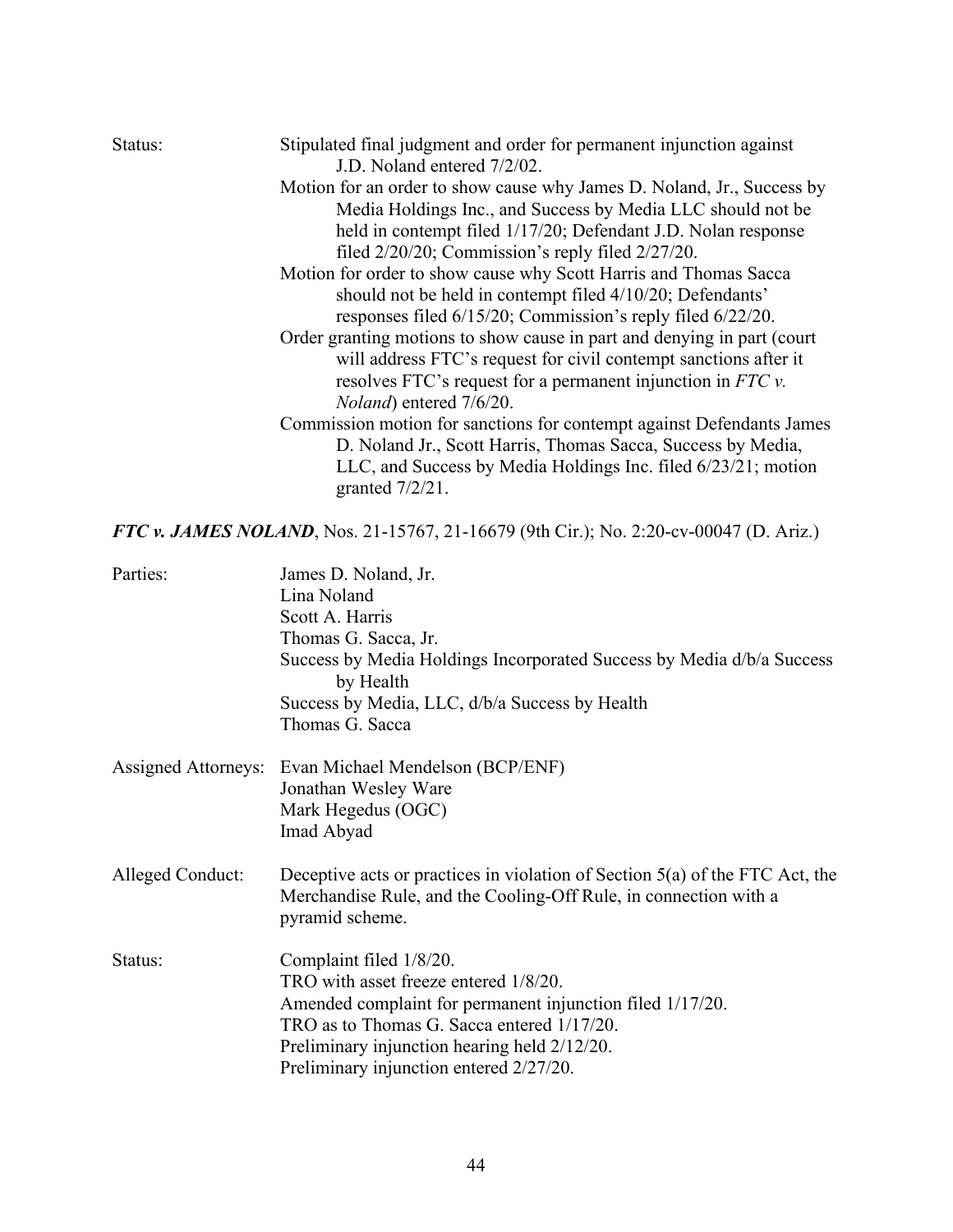- Defendants' motion to dismiss case or compel joinder of parties filed 7/28/20; Commission's opposition filed 7/31/20; reply filed 8/7/20; order denying motion entered 9/21/20.
- Defendants' motion to dissolve or modify the preliminary injunction filed 9/7/20; Commission's opposition filed 9/21/20; reply filed 9/28/20; order denying motion entered 10/27/20.
- Defendants' motion to stay pending the Supreme Court's decisions in *Credit Bureau Center* and *AMG Capital Mgmt* filed 10/21/20; Commission's opposition filed 11/4/20; reply filed 11/12/20; order denying stay entered 12/3/20.
- Motion for sanctions against individual defendants for intentional spoliation of evidence filed 1/28/21; Defendants' opposition filed 2/19/21; Commission's reply filed 2/25/21.
- Motion for summary judgment as to liability filed 3/12/21; Defendants' opposition filed 5/3/21; Commission's reply filed 6/28/21.
- Order denying motion to intervene by Success by Health affiliates entered 4/1/21; notice of appeal by would-be intervenors filed 4/19/21; appellants' motion for voluntary dismissal of appeal granted 7/23/21.
- Motion for preliminary injunction with asset freeze and receivership filed 5/18/21; Defendants' opposition filed 6/11/21; Commission's reply filed 6/16/21.
- Commission's motion for summary judgment as to monetary remedies filed 6/23/21; defendants' opposition filed 8/6/21; Commission's reply filed 8/16/21.
- Motion to dissolve the preliminary injunction order and stay or dismiss 13(b) proceedings by individual defendants filed 7/30/21; Commission's opposition filed 8/6/21; defendants' reply filed 8/13/21.
- FTC motion for sanctions for intentional spoliation of evidence granted 8/30/21.
- Order granting FTC's motion for summary judgment on liability entered 9/9/21.
- Order granting FTC motion for preliminary injunction with asset freeze and receivership, and denying individual defendants' motion to dissolve preliminary injunction and stay or dismiss 13(b) proceedings, entered 9/23/21.
- Notice of appeal of preliminary injunction order and denial of motion to dismiss by individual defendants filed 10/8/21.
- Order denying FTC motion for summary judgment on remedies entered 11/23/21.
- Motion for voluntary dismissal of appeal granted 12/14/21.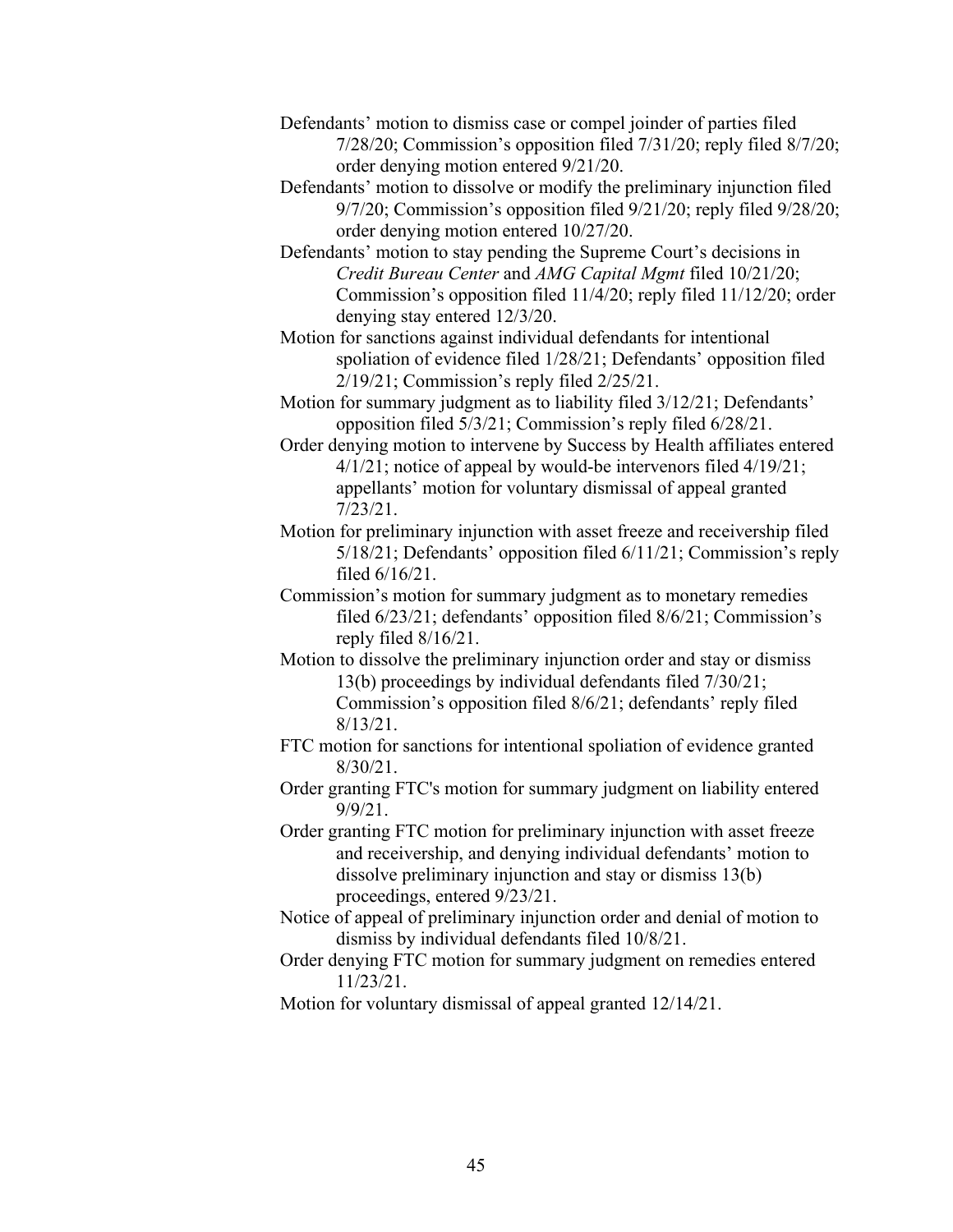# *FTC v. NUDGE LLC*, No. 2:19-cv-00867 (D. Utah)

| Parties:                   | Nudge LLC                                                                                             |
|----------------------------|-------------------------------------------------------------------------------------------------------|
|                            | Response Marketing Group, d/b/a 3 Day Real Estate Training, Abundance                                 |
|                            | Edu, LLC, Affluence Edu, LLC, American Money Tour, Cash                                               |
|                            | Flow EDU, Clark EDU, LLC, Edge 2 Real Estate, Evtech Media                                            |
|                            | North, Flip for Life, Flipping For Life, Income Events, Insider's                                     |
|                            | Financial Education, LLC, Leading Financial Education, LLC,                                           |
|                            | Onwealth, Power Flip, Prosper Live, Property Education, LLC,                                          |
|                            | Renovate To Rent, Simple Real Estate Training, Smart Flip, Snap                                       |
|                            | Flip, US Education Advance, Vintage Flip, Visionary Events,                                           |
|                            | Wealth Tribe, Women's Empowerment, Yancey Events, Yancey,                                             |
|                            | LLC, and Your Real Estate Today                                                                       |
|                            | <b>BuyPD</b>                                                                                          |
|                            | Brandon B. Lewis                                                                                      |
|                            | Ryan C. Poelman                                                                                       |
|                            | Phillip W. Smith                                                                                      |
|                            | Shawn L. Finnegan                                                                                     |
|                            | Clint R. Sanderson                                                                                    |
|                            | Dean Graziosi                                                                                         |
|                            | <b>Scott Yancey</b>                                                                                   |
|                            | Utah Division of Consumer Protection (Co-Plaintiff)                                                   |
| <b>Assigned Attorneys:</b> | Darren Lubetzky (NER)                                                                                 |
|                            | <b>Brian Lasky</b>                                                                                    |
|                            | Christopher Miller                                                                                    |
|                            | Savvas Diacosavvas                                                                                    |
| Alleged Conduct:           | Deceptive acts and practices in violation of Section $5(a)$ of the FTC Act,                           |
|                            | and the Telemarketing Sales Rule in connection with a real estate                                     |
|                            | investment training scheme.                                                                           |
| Status:                    | Complaint filed 11/5/19.                                                                              |
|                            | Order granting TRO in part entered 12/19/19.                                                          |
|                            | Defendants' motion to dismiss filed 11/19/19; Commission's opposition                                 |
|                            | filed 12/2/19; defendants' reply filed 12/11/19; Commission's sur-                                    |
|                            | reply filed 12/18/19; order denying in part motion to dismiss                                         |
|                            | entered 12/31/19.                                                                                     |
|                            | Stipulated preliminary injunction entered 12/19/19.                                                   |
|                            | Defendants' motion to stay proceedings pending Supreme Court review of                                |
|                            | availability of monetary relief under Section 13(b) of the FTC Act                                    |
|                            | filed 12/30/19; Commission's opposition filed 1/13/20; reply filed<br>1/27/20; motion denied 3/25/20. |
|                            | Defendants' motion to stay pending the Supreme Court's decisions in                                   |
|                            | Credit Bureau Center and AMG Capital Mgmt filed 7/20/20;                                              |
|                            | Commission's opposition filed 8/3/20; reply filed 8/17/20.                                            |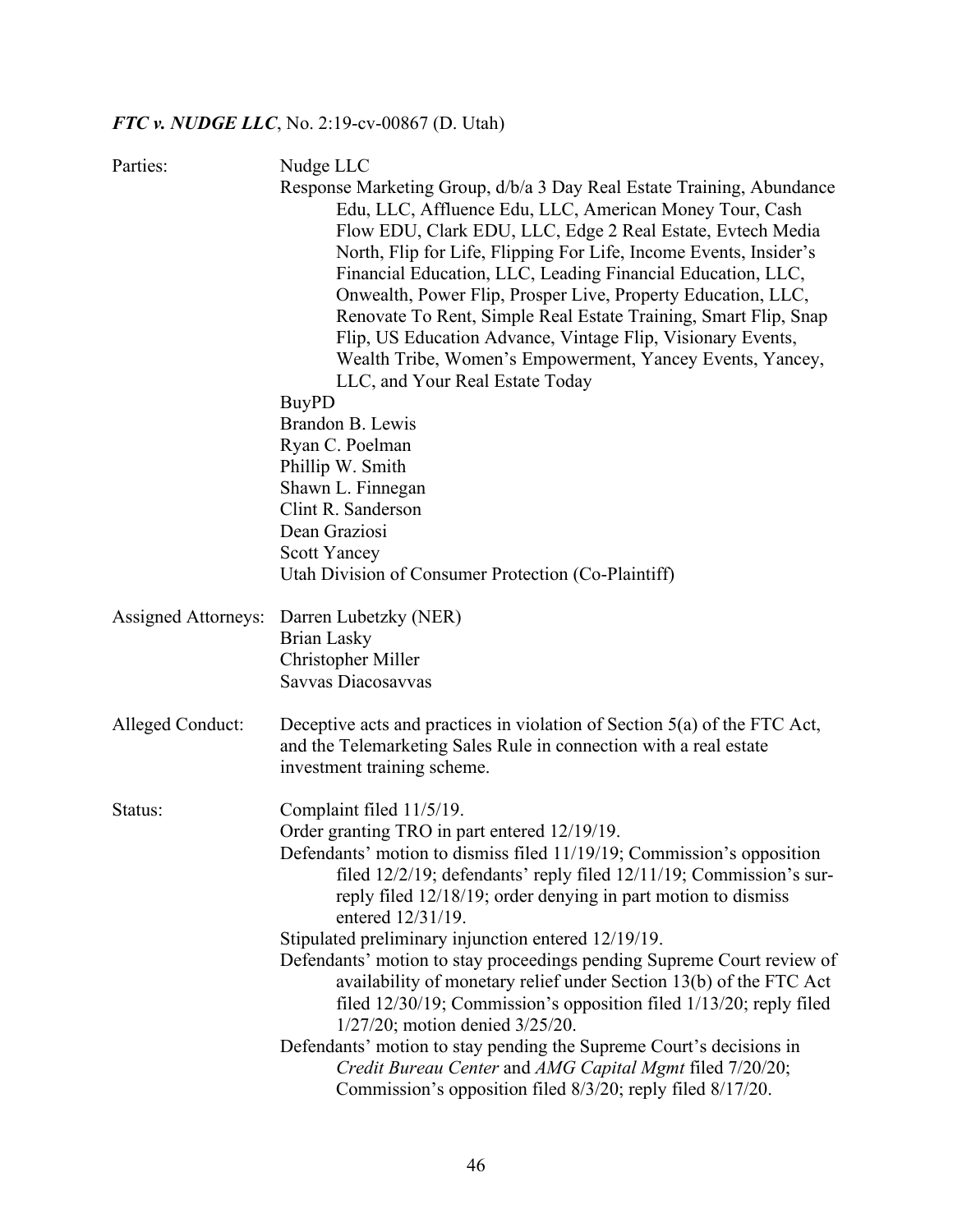- Amended complaint adding new defendants Dean Graziosi and Scott Yancey filed 11/18/20.
- Motion for partial summary judgment by Utah Division of Consumer Protection filed 12/21/20; opposition and cross-motion for partial summary judgment by Defendants BuyPD, Shawn Finnegan, Brandon Lewis, Nudge LLC, Ryan Poelman, Response Marketing Group, Clint Sanderson, and Phillip Smith filed 1/25/21; Utah's reply filed 2/8/21; Defendants' additional reply filed 3/4/21.
- Third party complaint in intervention for declaratory relief against all defendants by American Estate and Trust DBO Erryl Sloan IRA, Erryl Sloan, E&R Enterprise, Rosemary Sloan, American Estate and Trust FBO Rosemary Sloan IRA filed 12/22/20.
- Motion to dismiss for failure to state a claim by Defendants Dean Graziosi and Scott Yancey filed 1/19/21; Commission opposition filed 2/16/21; Defendants' reply filed 3/2/21.
- Motion for partial summary judgment on availability of monetary relief by Defendants BuyPD, Shawn Finnegan, Brandon Lewis, Nudge LLC, Ryan Poelman, Response Marketing Group, Clint Sanderson, and Phillip Smith filed 5/5/21; Commission opposition filed 6/2/21; Defendants' reply filed 6/16/21.
- Hearing held on 7/9/21.
- Order denying cross-motions for partial summary judgment on Utah's claim entered 7/9/21.
- Memorandum decision and order denying motion to dismiss for failure to state a claim entered 7/26/21.
- Order granting Defendants' motion for partial summary judgment on monetary relief entered 9/15/21.
- Cross-motions for summary judgment filed 10/18/21; oppositions filed 11/23 and 11/24/21; replies filed 12/15/21.

*FTC v. ON POINT GLOBAL LLC*, Nos. 20-10790, 20-11615 (11th Cir.); No. 1:19-cv-25046 (S.D. Fla.)

| Parties: | On Point Global LLC, also d/b/a On Point                           |
|----------|--------------------------------------------------------------------|
|          | On Point Employment LLC                                            |
|          | On Point Guides LLC, f/k/a Rogue Media Services LLC                |
|          | DG DMV LLC                                                         |
|          | On Point Domains LLC                                               |
|          | Final Draft Media LLC                                              |
|          | Waltham Technologies LLC                                           |
|          | Cambridge Media Series LLC, f/k/a License America Media Series LLC |
|          | Issue Based Media LLC                                              |
|          | Bella Vista Media LTD, also d/b/a BV Media                         |
|          | Carganet S.A., also d/b/a G8 Labs                                  |
|          | Dragon Global LLC                                                  |
|          | Dragon Global Management LLC                                       |
|          |                                                                    |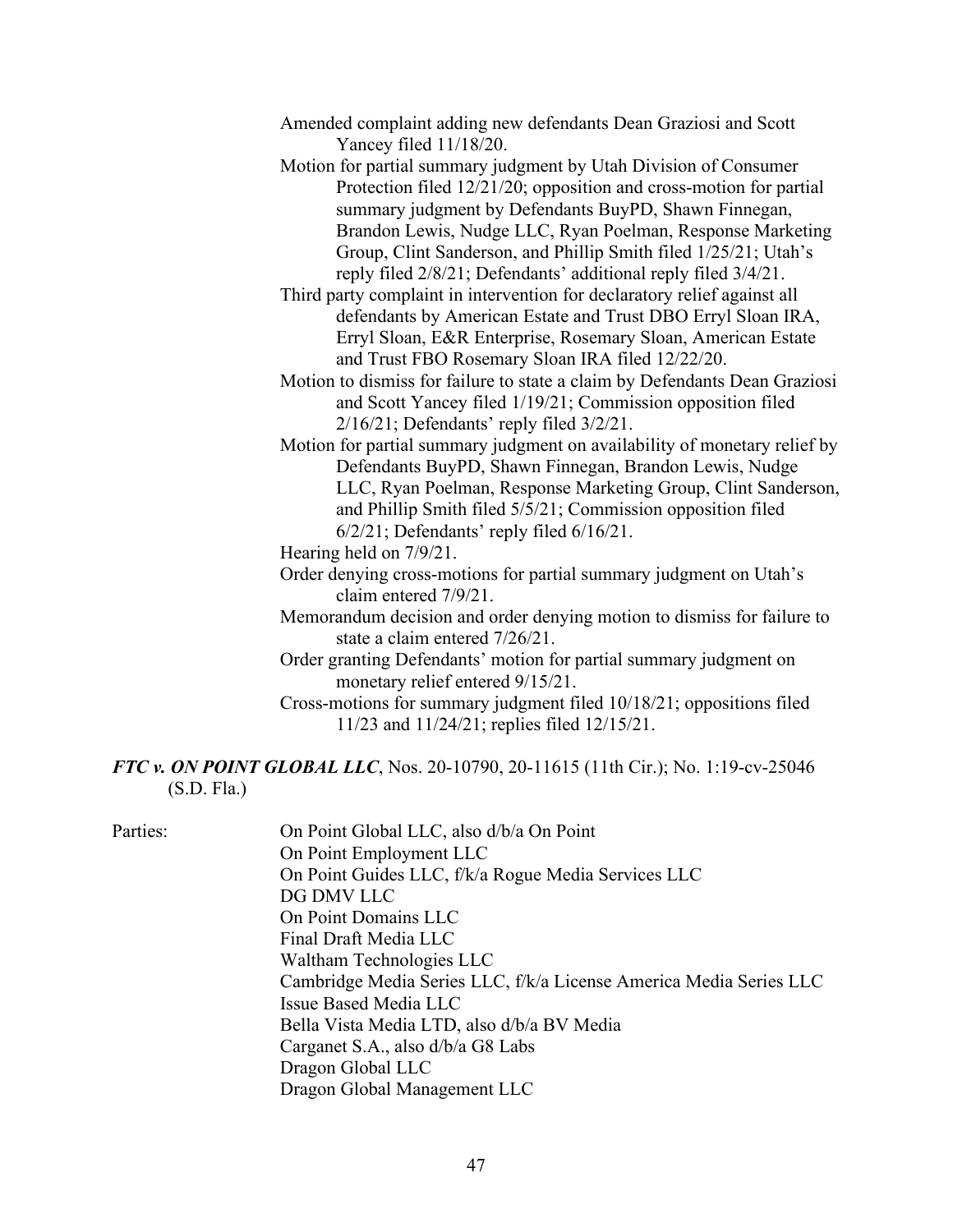Dragon Global Holdings LLC Direct Market LLC Bluebird Media LLC Borat Media LLC Bring Back the Magic Media LLC Chametz Media LLC Chelsea Media LLC Coinstar Media LLC Domain Development Studios LLC Domain Dividends Media LLC Eagle Media LLC Falcon Media LLC GNR Media LLC Island Media LLC Leatherback Media Group LLC Macau Media LLC CEG Media LLC, f/k/a Matzoh Media LLC MBL Media LTD. Inc. Orange and Blue Media LLC Orange Grove Media LLC Panther Media LLC Pirate Media LLC Pivot Media Group LLC PJ Groove Media LLC Sandman Media Group LLC Shadow Media LLC Skylar Media LLC Slayer Billing LLC Spartacus Media LLC Very Busy Media LLC Wasabi Media LLC Yamazaki Media LLC Bronco Family Holdings LP, a/k/a Bronco Holdings Family LP Bal Family LP Cardozo Holdings LLC 714 Media Ltd. MAC Media Ltd. On Point Capital Partners LLC License America Management LLC License America Holdings LLC Blackbird Media LLC Burton Katz Brent Levison Robert Zangrillo Arlene Mahon Elisha Rothman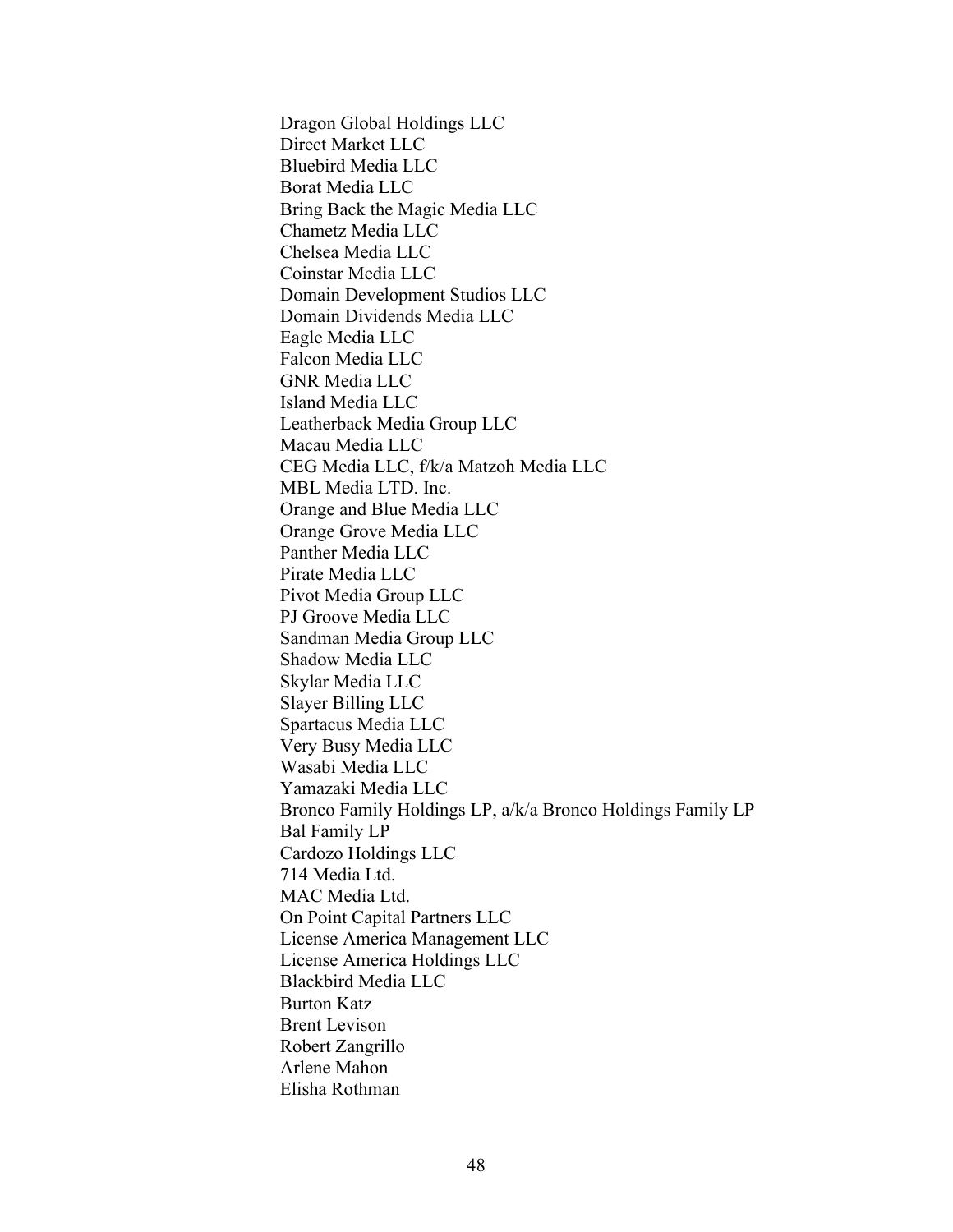|                            | Christopher Sherman                                                                                                                                                                                                                                                                                                                                                                                                                                                                                                                                                                                                                                                                                                                                                                                                                                                                                                                                                                                                                                                                                                                                                                                                                                                                                                                                                                                                                                                                                                                                                                                                                                                                                                                                                                                                                                                                                                                                                 |
|----------------------------|---------------------------------------------------------------------------------------------------------------------------------------------------------------------------------------------------------------------------------------------------------------------------------------------------------------------------------------------------------------------------------------------------------------------------------------------------------------------------------------------------------------------------------------------------------------------------------------------------------------------------------------------------------------------------------------------------------------------------------------------------------------------------------------------------------------------------------------------------------------------------------------------------------------------------------------------------------------------------------------------------------------------------------------------------------------------------------------------------------------------------------------------------------------------------------------------------------------------------------------------------------------------------------------------------------------------------------------------------------------------------------------------------------------------------------------------------------------------------------------------------------------------------------------------------------------------------------------------------------------------------------------------------------------------------------------------------------------------------------------------------------------------------------------------------------------------------------------------------------------------------------------------------------------------------------------------------------------------|
| <b>Assigned Attorneys:</b> | Sarah Waldrop (BCP/ENF)<br>Sana Chaudhry<br>Christopher Erickson<br>Nicholas Cartier<br>Brad Grossman (OGC)                                                                                                                                                                                                                                                                                                                                                                                                                                                                                                                                                                                                                                                                                                                                                                                                                                                                                                                                                                                                                                                                                                                                                                                                                                                                                                                                                                                                                                                                                                                                                                                                                                                                                                                                                                                                                                                         |
| Alleged Conduct:           | Deceptive acts or practices in violation of Section $5(a)$ of the FTC Act in<br>connection with an online marketing scheme that falsely offered<br>consumers government services but provided only useless "guides."                                                                                                                                                                                                                                                                                                                                                                                                                                                                                                                                                                                                                                                                                                                                                                                                                                                                                                                                                                                                                                                                                                                                                                                                                                                                                                                                                                                                                                                                                                                                                                                                                                                                                                                                                |
| Status:                    | Complaint filed 12/19/19.<br>Ex parte TRO entered 12/13/19.<br>Preliminary injunction entered 1/14/20.<br>Notices of appeal from preliminary injunction (appeal No. 20-10790) filed<br>2/26/20 and 2/28/20.<br>Order denying defendants' motion to stay asset freeze pending appeal of<br>preliminary injunction entered 3/20/20.<br>Appellants' motion for stay of asset freeze pending appeal filed 3/30/20;<br>Commission's opposition filed 4/9/20; reply filed 4/16/20;<br>Eleventh Circuit order denying stay entered 4/28/20.<br>Order by district court denying Robert Zangrillo's motion for relief from<br>asset freeze entered 4/8/20.<br>Notice of interlocutory appeal from order denying relief from asset freeze<br>by Zangrillo (appeal No. 20-11615) filed $4/27/20$ .<br>Appellants' opening briefs in No. 20-10790 filed 4/7/20; Commission's<br>answering brief filed 6/8/20; appellants' reply briefs filed 7/9/20;<br>receivership entities' motion to adopt portions of individual<br>appellants' brief filed 7/13/20; Commission's response filed<br>7/23/20; receivership entities' reply filed 7/30/20.<br>Zangrillo's opening appeal brief in No. 20-11615 filed 6/8/20;<br>Commission's answering brief filed 7/22/20; Zangrillo's reply<br>brief filed $8/12/20$ .<br>Commission's motion to file supplemental brief in No. 20-10790<br>addressing Supreme Court's decision in Liu v. SEC filed 8/10/20;<br>motion granted 10/16/20; appellants' responding supplemental<br>briefs filed 10/30/20.<br>Order by district court modifying preliminary injunction as to Dragon<br>Global Management entered 9/28/20.<br>Eleventh Circuit order granting joint motion to dismiss appeal No. 20-<br>11615 entered 2/19/21.<br>Motion in district court for modification of the preliminary injunction to<br>lift asset freeze as to individual defendants Burton Katz, Brent<br>Levison, Arlene Mahon, Elisha Rothman, Christopher Sherman, |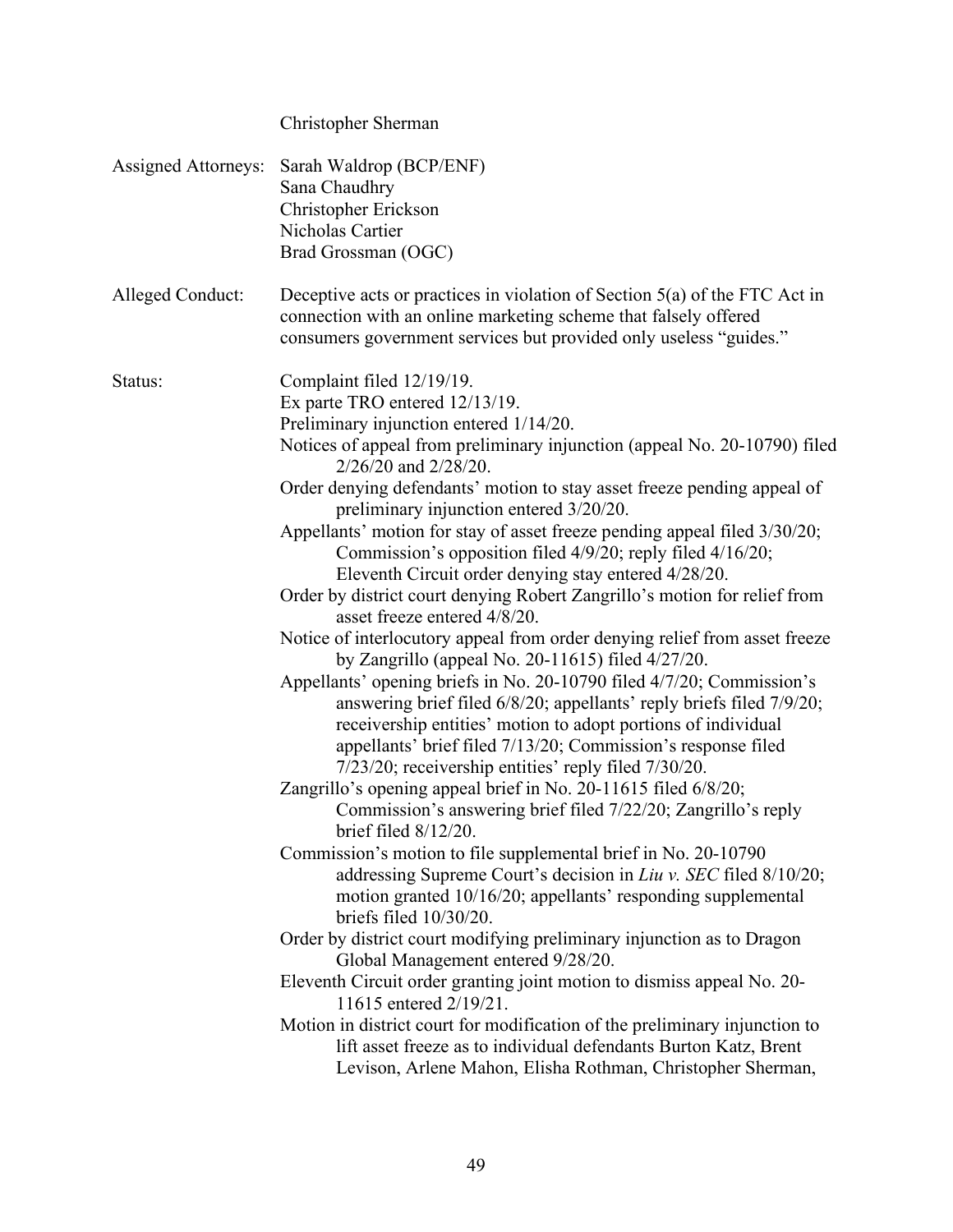and Robert Zangrillo filed 4/23/21; Commission's opposition filed 5/7/21; defendants' reply filed 5/14/21.

- Defendants' motion for partial summary judgment on unavailability of monetary relief under Section 13(b) following Supreme Court's *AMG* decision filed 5/24/21; Commission's opposition filed 6/14/21; defendants' reply filed 6/21/21.
- Motions for summary judgment by 1) Dragon Global Defendants, On Point Capital Partners, and Robert Zangrillo, and 2) Arlene Mahon filed 6/7/21; Commission's opposition filed 6/28/21; replies filed 7/12/21.
- Commission's motion for summary judgment filed 6/7/2 and refiled 7/9/21; defendants' opposition filed 7/23/21; Commission's reply filed 8/6/21.
- Eleventh Circuit order granting motion by appellants other than Zangrillo and his companies to dismiss appeal (No. 20-10790) entered 7/14/21.

Oral argument in Zangrillo's appeal held 7/22/21.

- Second motion to dissolve asset freeze and wind up receivership by Defendants Burton Katz, Brent Levison, Eli Rothman, Christopher Sherman, and associated Corporate Defendants filed 7/15/21; Commission's opposition filed 7/26//21; reply filed 8/2/21.
- Order granting defendant's motion for partial summary judgment on unavailability of monetary relief under Section 13(b), denying relief from the asset freeze as to contempt defendants in *FTC v. Acquinity Interactive*, No. 0:14-cv-60166 (S.D. Fla.), and releasing other defendants from the asset freeze entered 8/13/21.
- Order granting in part and denying in part cross-motions for summary judgment, holding that summary judgment is appropriately entered in favor of the FTC as to 1) Burton Katz, Brent Levison, and associated Corporate Defendants, and 2) the Dragon Global Defendants, including permanent injunction, entered 9/29/21.
- Stipulated order for permanent injunction against Arlene Mahon entered 10/18/21.
- Eleventh Circuit opinion vacating asset freeze against Robert Zangrillo and his companies but upholding behavioral restrictions in the preliminary injunction entered 11/4/21; opinion corrected 12/21/21.

Bench trial held 11/3/21-11/10/21.

Verdict and order following bench trial and amended permanent injunction entered 11/16/21.

### *FTC v. ONE OR MORE UNKNOWN PARTIES DECEIVING CONSUMERS,* No. 5:20-cv-2494 (N.D. Ohio)

Parties: One or more unknown parties deceiving consumers into making purchases through www.cleanyos.com | www.arlysol.com | www.broclea.com |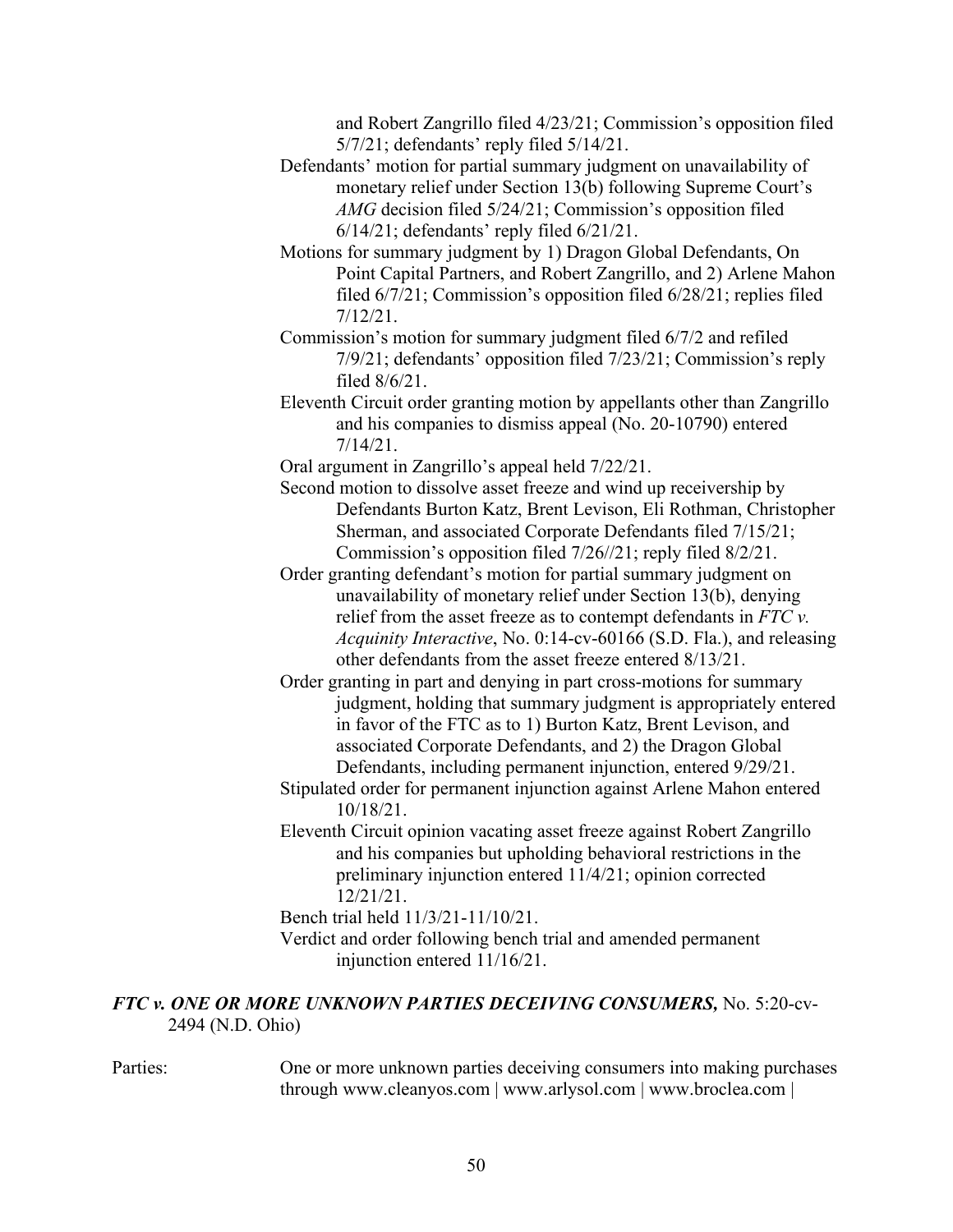|                  | www.cadclea.com   www.cleancate.com   www.cleankler.com  <br>www.cleanula.com   www.clean-sale.com   www.clean-sell.com  <br>www.clorox-sale.com   www.clorox-sales.com   www.cloroxstore.com  <br>www.crlysol.com   www.elysol.com   www.littletoke.com  <br>www.lybclean.com   www.lysoiclean.com   www.lysol-clean.com  <br>www.lysol-cleaners.com   www.lysol-free.com   www.lysolsales.com  <br>www.lysolservicebest.com   www.lysol-sell.com   www.lysol-wipe.com  <br>www.thaclean.com |
|------------------|-----------------------------------------------------------------------------------------------------------------------------------------------------------------------------------------------------------------------------------------------------------------------------------------------------------------------------------------------------------------------------------------------------------------------------------------------------------------------------------------------|
|                  | Assigned Attorneys: Harris Senturia (ECR)<br>Adrienne Watson<br>Fil de Banate                                                                                                                                                                                                                                                                                                                                                                                                                 |
| Alleged Conduct: | Deceptive acts or practices in violation of Section $5(a)$ and $45(a)$ of the<br>FTC Act in connection with counterfeit websites purporting to sell Clorox<br>and Lysol cleaning and disinfecting products.                                                                                                                                                                                                                                                                                   |
| Status:          | Complaint filed 11/4/20.<br>TRO entered 11/05/20.<br>Preliminary injunction entered 11/19/20.                                                                                                                                                                                                                                                                                                                                                                                                 |

*FTC ET AL. v. PEYROUX ET AL.,* No. 1:21-cv-3329 (N.D. Ga.)

| Parties:                   | Steven D. Peyroux<br>Brent J. Detelich<br>Regenerative Medicine Institute of America, LLC<br>Physicians Business Solutions, LLC<br>Superior Healthcare, LLC |
|----------------------------|-------------------------------------------------------------------------------------------------------------------------------------------------------------|
| <b>Assigned Attorneys:</b> | Amber Lee (BCP/AP)<br>Elizabeth Nach<br>Robert Van Someren Greve                                                                                            |
| Alleged Conduct:           | Deceptive marketing acts and practices in connection with marketing<br>claims about efficacy of stem cell therapy for various orthopedic ailments.          |
| Status:                    | Complaint filed 8/16/21.<br>Clerk's entry of default as to Regenerative Medicine Institute of America<br>and Superior Healthcare entered 11/5/21.           |

*FTC v. PUBLISHERS BUSINESS SERVICES, INC.*, No. 19-507 (S. Ct.); Nos. 17-15600; 11- 17270 (9th Cir.); No. 2:08-cv-00620 (D. Nev.)

Parties: Publishers Business Services, Inc. Ed Dantuma Enterprises, Inc. d/b/a Publishers Direct Services d/b/a Publishers Business Services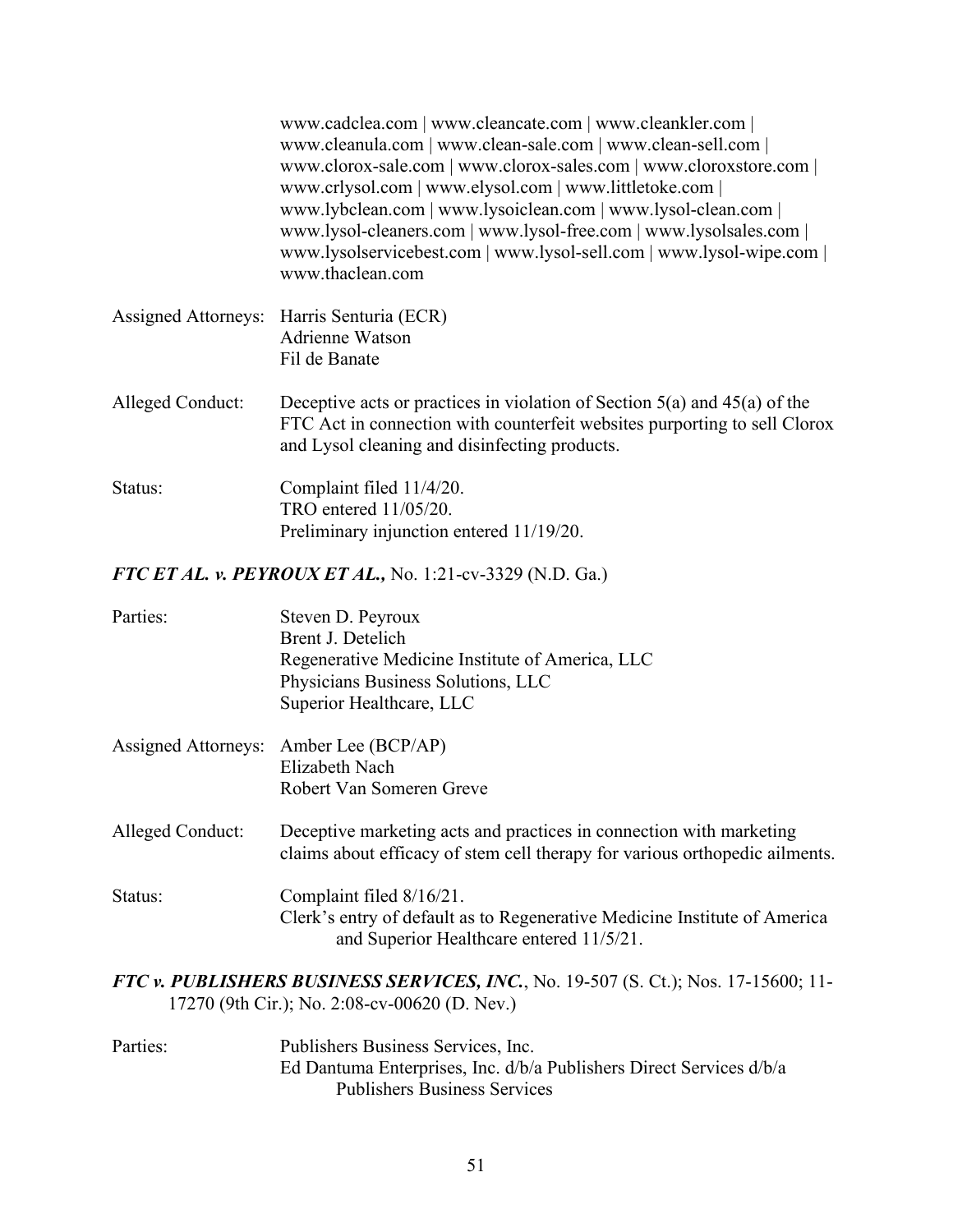|                            | Persis Dantuma<br>Brenda Dantuma Schang<br>Dries Dantuma<br>Dirk Dantuma<br>Jeffrey Dantuma<br><b>Edward Fred Dantuma</b>                                                                                                                                                                                                                                                                                                                                                                                                                                                                                                                                                                                                                                                                                                                                                                                                                                                                                                                                                                                                                                                                                                                                                                                                                                                                                                                                                                                                                                                                                                                                                                                                                                                                                                                             |
|----------------------------|-------------------------------------------------------------------------------------------------------------------------------------------------------------------------------------------------------------------------------------------------------------------------------------------------------------------------------------------------------------------------------------------------------------------------------------------------------------------------------------------------------------------------------------------------------------------------------------------------------------------------------------------------------------------------------------------------------------------------------------------------------------------------------------------------------------------------------------------------------------------------------------------------------------------------------------------------------------------------------------------------------------------------------------------------------------------------------------------------------------------------------------------------------------------------------------------------------------------------------------------------------------------------------------------------------------------------------------------------------------------------------------------------------------------------------------------------------------------------------------------------------------------------------------------------------------------------------------------------------------------------------------------------------------------------------------------------------------------------------------------------------------------------------------------------------------------------------------------------------|
| <b>Assigned Attorneys:</b> | Faye Chen Barnouw (WRLA)<br>Maricela Segura<br>Mariel Goetz (OGC)                                                                                                                                                                                                                                                                                                                                                                                                                                                                                                                                                                                                                                                                                                                                                                                                                                                                                                                                                                                                                                                                                                                                                                                                                                                                                                                                                                                                                                                                                                                                                                                                                                                                                                                                                                                     |
| Alleged Conduct:           | Deceptive acts and practices in violation of section $5(a)$ and the<br>Telemarketing Sales Rule in connection with the marketing and sale of<br>magazine subscriptions.                                                                                                                                                                                                                                                                                                                                                                                                                                                                                                                                                                                                                                                                                                                                                                                                                                                                                                                                                                                                                                                                                                                                                                                                                                                                                                                                                                                                                                                                                                                                                                                                                                                                               |
| Status:                    | Complaint filed 5/14/08.<br>Amended complaint filed 2/5/09.<br>Commission's motion for summary judgment filed 7/31/09; opposition<br>filed 11/23/09; reply filed 12/7/09.<br>Order granting the Commission's motion for summary judgment entered<br>$4/7/10$ .<br>Order for permanent injunction as to all defendants entered 4/7/10.<br>Commission's opening brief on the issue of damages filed 4/20/10.<br>Final judgment as to all defendants entered 7/25/11.<br>Commission's opening brief filed 2/13/12; defendants' answering brief<br>filed $4/13/12$ ; reply brief filed $5/11/12$ .<br>Memorandum disposition remanding case to district court entered 9/19/13.<br>Petition for writ of certiorari filed 2/27/14.<br>Petition for writ of certiorari denied 6/9/14.<br>Commission's motion for monetary judgment filed 5/31/16; defendants'<br>brief on damages filed 7/19/16; Commission's reply filed 8/9/16.<br>Order granting Commission's motion for judgment entered 3/2/17.<br>Notice of appeal filed 3/31/17.<br>Appellants' opening brief filed 8/30/17; Commission's answering brief<br>filed $10/30/17$ ; reply brief filed $12/20/17$ .<br>Oral argument held 8/15/18.<br>Opinion affirming judgment of the district court entered 8/31/18.<br>Appellants' petition for rehearing filed 10/15/18; Commission's<br>opposition filed 12/20/18.<br>Order denying appellants' petition for rehearing en banc entered 6/19/19.<br>Petition for writ of certiorari filed 10/18/19; Commission's brief in<br>opposition filed 12/13/19; reply brief filed 12/23/19; supplemental<br>brief of petitioners filed 6/30/20.<br>Writ of certiorari granted and order remanding to the Ninth Circuit in light<br>of the Court's ruling in AMG entered 5/3/21.<br>Ninth Circuit opinion affirming the district court's permanent injunction, |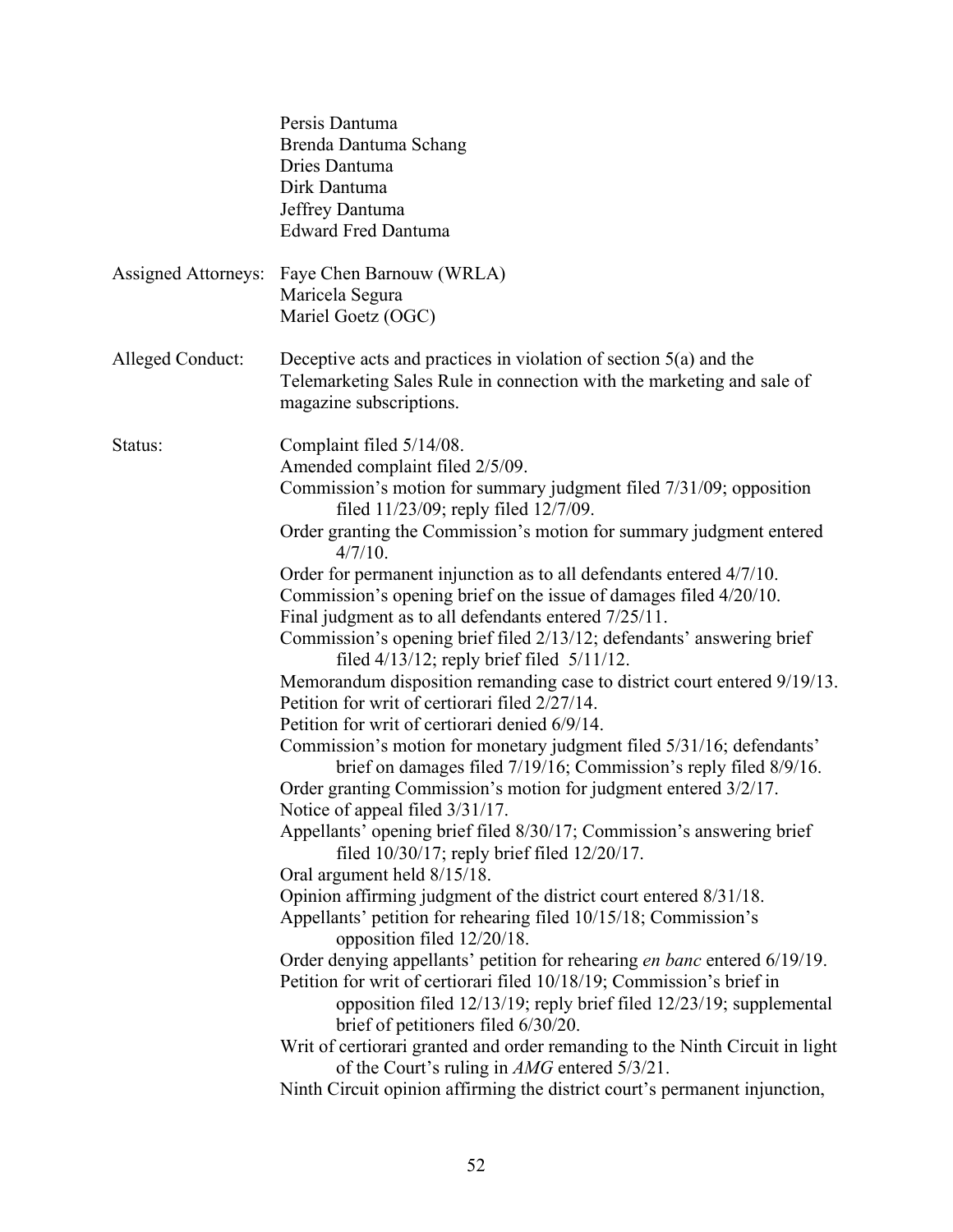vacating the awarded monetary judgment for equitable relief under 13(b), and remanding for further proceedings to determine if further relief is warranted, entered 6/10/21

### *FTC v. QUINCY BIOSCIENCE HOLDING CO., INC.*, No. 17-3745 (2d Cir.); No. 17-3791 (2d Cir.); No. 1:17-cv-00124 (S.D.N.Y.)

| Parties:                   | Quincy Bioscience Holding Company, Inc.<br>Quincy Bioscience, LLC<br>Prevagen, Inc. d/b/a Sugar River Supplements<br>Quincy Bioscience Manufacturing, LLC<br>Mark Underwood<br>State of New York (Plaintiff)                                                                                                                                                                                                                                                                                                                                                                                                                                                                                                                                                                                                                                                                                                                                                                                                                                                                                                                                                                                                                                                                                                                                       |
|----------------------------|----------------------------------------------------------------------------------------------------------------------------------------------------------------------------------------------------------------------------------------------------------------------------------------------------------------------------------------------------------------------------------------------------------------------------------------------------------------------------------------------------------------------------------------------------------------------------------------------------------------------------------------------------------------------------------------------------------------------------------------------------------------------------------------------------------------------------------------------------------------------------------------------------------------------------------------------------------------------------------------------------------------------------------------------------------------------------------------------------------------------------------------------------------------------------------------------------------------------------------------------------------------------------------------------------------------------------------------------------|
| <b>Assigned Attorneys:</b> | Annette Soberats (BCP/AP)<br><b>Edward Glennon</b><br><b>Andrew Wone</b><br>Bradley D. Grossman (OGC)                                                                                                                                                                                                                                                                                                                                                                                                                                                                                                                                                                                                                                                                                                                                                                                                                                                                                                                                                                                                                                                                                                                                                                                                                                              |
| Alleged Conduct:           | Deceptive acts and practices in violation of Sections $5(a)$ and 12 of the<br>FTC Act, the New York Executive Law, and the New York General<br>Business Law, in connection with the marketing of defendants' purported<br>memory improvement supplement, Prevagen.                                                                                                                                                                                                                                                                                                                                                                                                                                                                                                                                                                                                                                                                                                                                                                                                                                                                                                                                                                                                                                                                                 |
| Status:                    | Complaint filed 1/9/17.<br>Motion to dismiss for failure to state a claim filed 4/6/17; Commission's<br>opposition filed 4/25/17; reply filed 5/5/17; order granting motion<br>entered 9/29/17.<br>Commission's notice of appeal filed 11/21/17.<br>Commission's opening brief filed 2/28/18; appellees' brief filed 5/30/18;<br>Commission's reply filed 6/13/18; appellees' corrected brief filed<br>6/15/18; Commission's corrected brief filed 7/17/18.<br>Oral argument held 2/8/19.<br>Order vacating the judgment of the District Court and remanding the case<br>for further proceedings entered $2/21/19$ .<br>Corporate defendants' supplemental brief on motions to dismiss filed<br>$6/17/19$ ; individual defendants' supplemental brief on motions to<br>dismiss filed 6/18/19; Commission's opposition to corporate<br>defendants' motions filed 7/1/19; Commission's opposition to<br>individual defendants' motions filed 7/2/19.<br>Order denying motion to dismiss with respect to the validity of the FTC's<br>quorum and as to claims against individual defendant Mark<br>Underwood but granting motion to dismiss as to the claims against<br>individual defendant Michael Beaman entered 7/24/19.<br>Order granting in part and denying in part Plaintiffs' motion to strike eight<br>affirmative defenses entered 3/2/20. |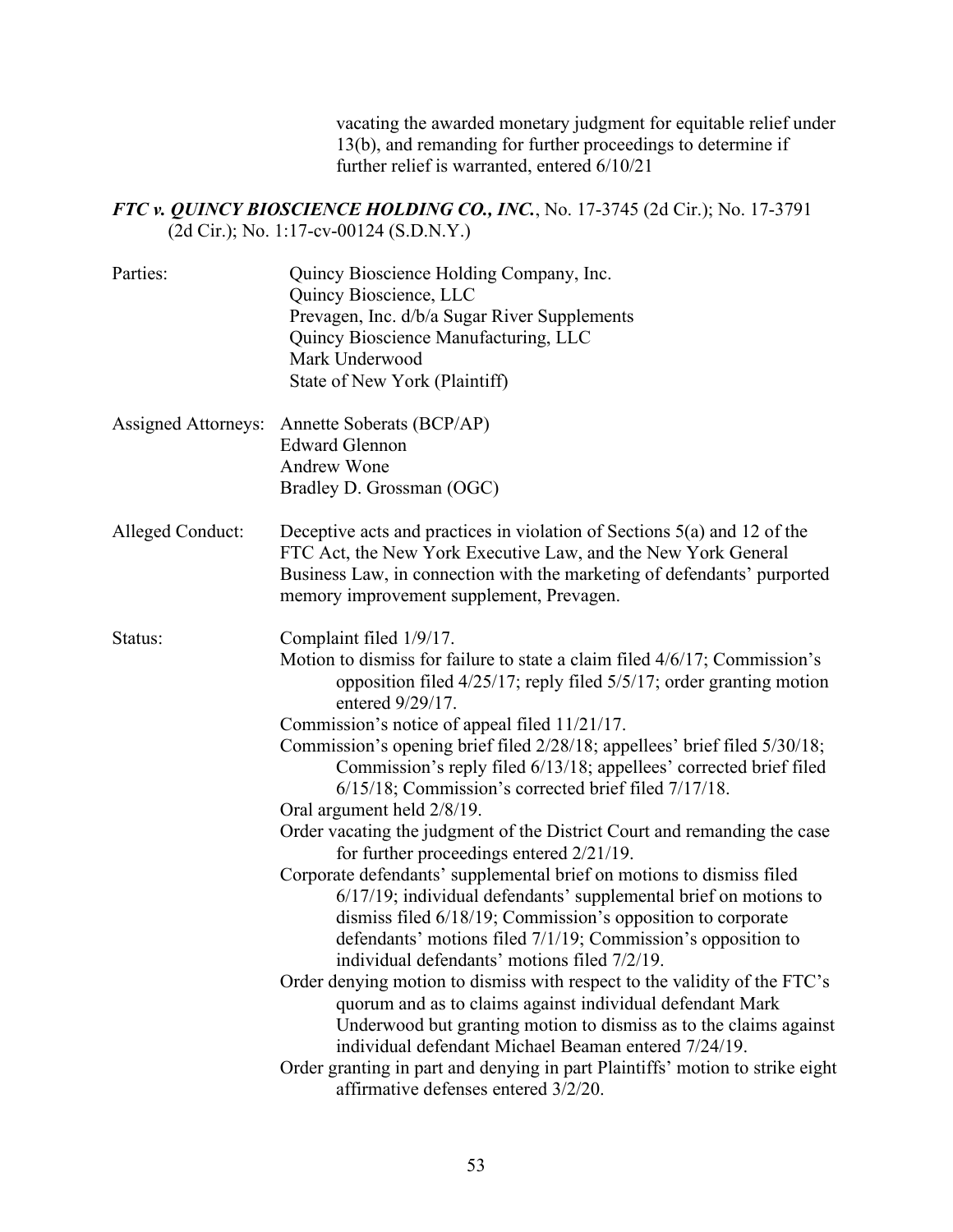# Order granting defendants a jury trial entered 4/26/21.

*FTC v. QYK Brands, LLC,* No. 8:20-cv-1431 (C.D. Cal.)

| Parties:                   | QYK Brands, LLC d/b/a Glowwy<br>DRJSNATURAL, LLC<br>Theo Pharmaceuticals, Inc.<br>EASII, Inc.<br>Rakesh Tammabattula<br>Jacqueline Nguyen                                                                                                                                                                                                                                                                                  |
|----------------------------|----------------------------------------------------------------------------------------------------------------------------------------------------------------------------------------------------------------------------------------------------------------------------------------------------------------------------------------------------------------------------------------------------------------------------|
| <b>Assigned Attorneys:</b> | Katherine Johnson (BCP/ENF)<br>Kristy Tillman<br>Delilah Vinzon (WR-LA)                                                                                                                                                                                                                                                                                                                                                    |
| Alleged Conduct:           | Deceptive acts or practices in violation of Sections $5(a)$ and 12 of the FTC<br>Act in connection with the sale and marketing of face masks, sanitizer, and<br>other personal protective equipment related to the coronavirus pandemic.                                                                                                                                                                                   |
| Status:                    | Complaint filed 8/4/20.<br>Stipulated TRO entered 8/9/20.<br>Stipulated preliminary injunction entered 8/26/20.<br>Amended complaint adding new defendants Theo Pharmaceuticals, Inc.<br>and EASII, Inc. filed 5/19/21.<br>Defendants' motion to dismiss case filed 6/23/21; Commission's<br>opposition filed 11/12/21; defendants' reply filed 11/19/21.<br>Order denying defendants' motion to dismiss entered 11/30/21. |
|                            | FTC v. RAGINGBULL.COM, LLC, No. 1:20-cv-3538 (D. Md.)                                                                                                                                                                                                                                                                                                                                                                      |

| Parties:         | Ragingbull.com, LLC f/k/a Lighthouse Media, LLC                               |
|------------------|-------------------------------------------------------------------------------|
|                  | Jeffrey M. Bishop                                                             |
|                  | Kyle W. Dennis                                                                |
|                  | Jason Bond                                                                    |
|                  | MFA Holdings Corp.                                                            |
|                  | Jason Bond, LLC                                                               |
|                  | Winston Corp.                                                                 |
|                  | Winston Research, Inc.                                                        |
|                  | Sherwood Ventures, LLC                                                        |
|                  | Assigned Attorneys: Colleen Robbins (BCP/MP)                                  |
|                  | <b>Gordon Sommers</b>                                                         |
|                  | Laura Basford                                                                 |
|                  | Sung Kim                                                                      |
| Alleged Conduct: | Deceptive acts or practices in violation of Section $5(a)$ of the FTC Act and |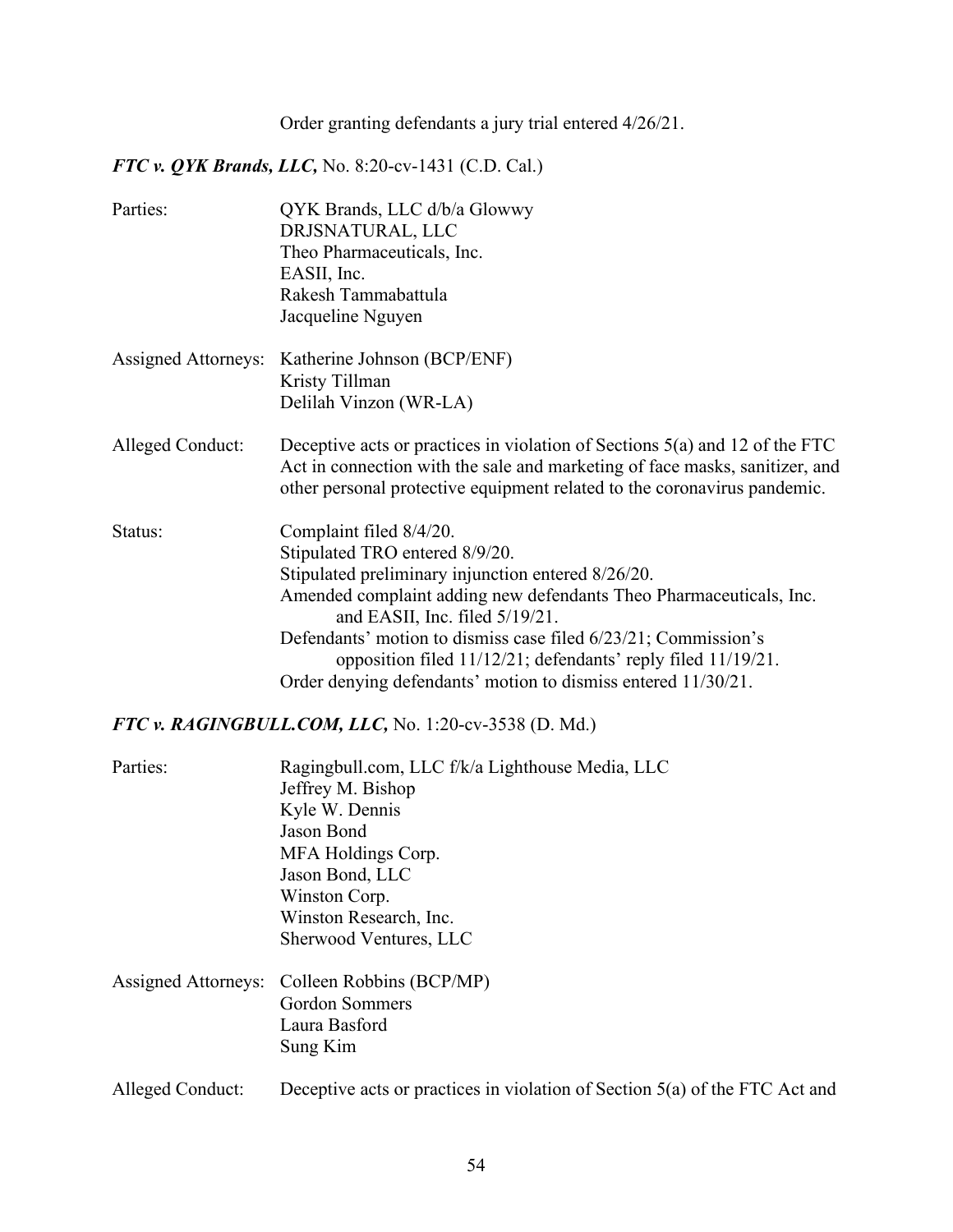|         | the Restore Online Shoppers' Confidence Act in connection with the<br>marketing and sale of online services related to stock and options trading.                                                                                                        |
|---------|----------------------------------------------------------------------------------------------------------------------------------------------------------------------------------------------------------------------------------------------------------|
| Status: | Complaint filed 12/7/20.                                                                                                                                                                                                                                 |
|         | TRO and order to show cause why a preliminary injunction should not<br>issue entered 12/8/20.                                                                                                                                                            |
|         | Defendants' response to order to show cause filed 1/13/21; Commission<br>reply filed $1/27/21$ ; hearing held $3/19/21$                                                                                                                                  |
|         | Amended complaint filed 2/4/21.                                                                                                                                                                                                                          |
|         | Motion to dismiss by Defendants Jason Bond, LLC, and Sherwood                                                                                                                                                                                            |
|         | Ventures, LLC filed 4/16/21; motion to dismiss for failure to state                                                                                                                                                                                      |
|         | a claim and strike request for monetary relief by Defendants Kyle                                                                                                                                                                                        |
|         | W. Dennis, Winston Corp., and Winston Research Inc. filed                                                                                                                                                                                                |
|         | 4/16/21; Commission opposition filed 5/18/21; Defendant Kyle                                                                                                                                                                                             |
|         | Dennis's reply filed 6/1/21.                                                                                                                                                                                                                             |
|         | Notice of voluntary dismissal as to Defendants Winston Corp., and                                                                                                                                                                                        |
|         | Winston Research Inc. filed 5/18/21; order of dismissal entered<br>$5/18/21$ .                                                                                                                                                                           |
|         | Commission motion to amend complaint filed 6/11/21; Defendant Kyle<br>Dennis's opposition filed 6/25/21; opposition by Jeffrey M.<br>Bishop, Jason Bond, LLC, RagingBull.com, LLC, and Sherwood<br>Ventures, LLC filed 7/02/21; FTC reply filed 7/15/21. |
|         | Motion to intervene by Stripe, Inc. filed 12/20/21.                                                                                                                                                                                                      |

*FTC v. SIMPLE HEALTH PLANS, LLC*, Nos. 19-10840, 19-11932, 21-13116 (11th Cir.), No. 18-cv-62593 (S.D. Fla.)

| Parties:            | Simple Health Plans, LLC                                          |
|---------------------|-------------------------------------------------------------------|
|                     | Health Benefits One LLC d/b/a Health Benefits Center d/b/a Simple |
|                     | Health d/b/a Simple Health Plans d/b/a Simple Insurance d/b/a     |
|                     | Simple Insurance Plans d/b/a Simple Auto d/b/a Simple Home        |
|                     | d/b/a Simple Home Plans d/b/a Simple Care d/b/a Simple Life       |
|                     | d/b/a National Dental Savings                                     |
|                     | Health Center Management LLC                                      |
|                     | Innovative Customer Care LLC                                      |
|                     | Simple Insurance Leads LLC d/b/a Health Insurance Services        |
|                     | Senior Benefits One LLC                                           |
|                     | Steven J. Dorfman                                                 |
| Assigned Attorneys: | Elizabeth Scott (MWR)                                             |
|                     | James Davis                                                       |
|                     | Joannie Wei                                                       |
|                     | Kenneth Hawkins                                                   |
|                     | Roberto Menjivar                                                  |
|                     | Nathaniel Al-Najjar                                               |
|                     | Brad Grossman (OGC)                                               |
|                     |                                                                   |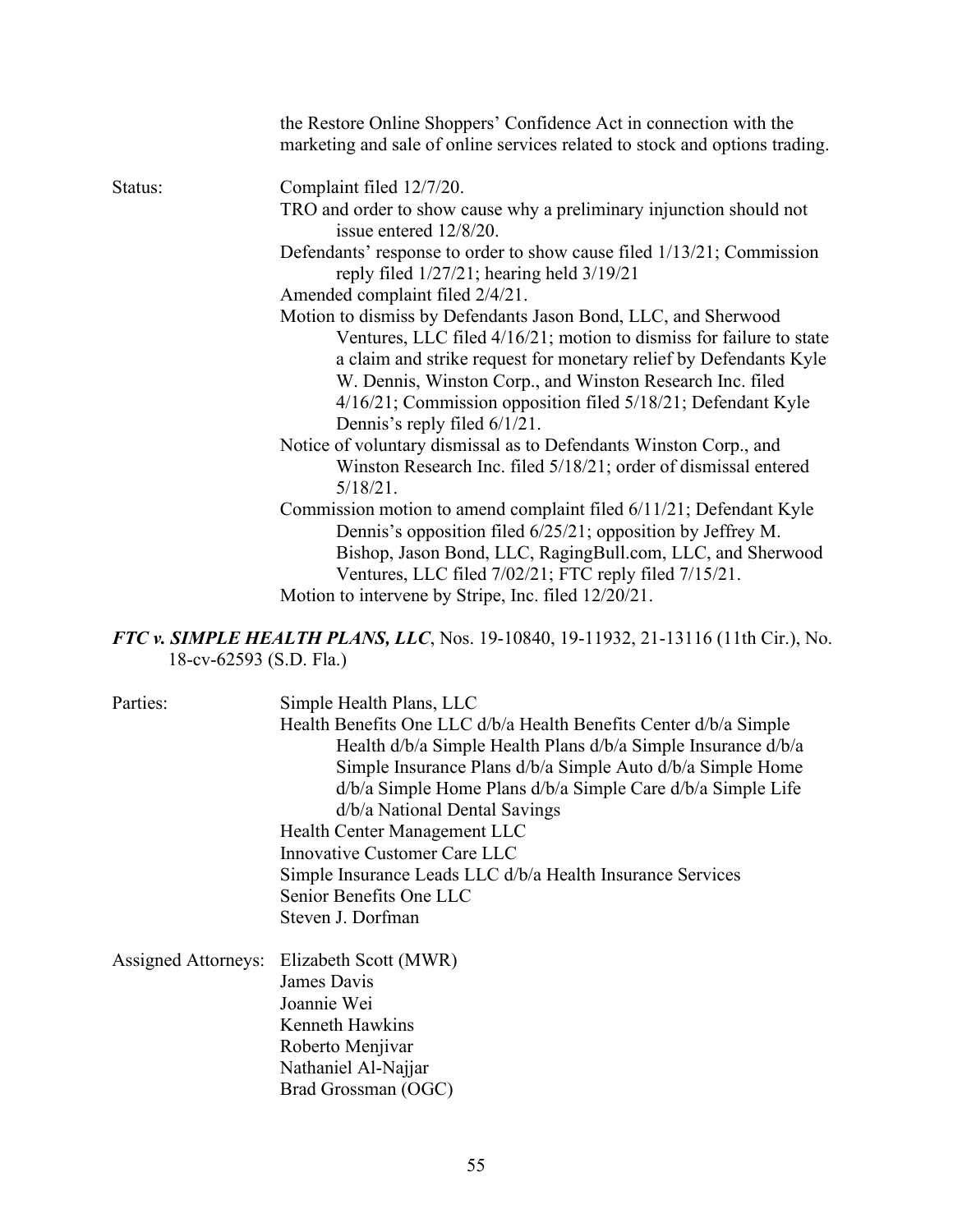|                  | Matthew Hoffman                                                                                                                                                                                                                                                                                                                                                                                                                                                                                                                                                                                                                                                                                                                                                                                                                                                                                                                                                                                                                                                                                                                                                                                                                                                                                                                                                                                                                                                                                                                                                                                                                                                                                                                                                                                                                                                                                                                                                                                                                                                                                                                                         |
|------------------|---------------------------------------------------------------------------------------------------------------------------------------------------------------------------------------------------------------------------------------------------------------------------------------------------------------------------------------------------------------------------------------------------------------------------------------------------------------------------------------------------------------------------------------------------------------------------------------------------------------------------------------------------------------------------------------------------------------------------------------------------------------------------------------------------------------------------------------------------------------------------------------------------------------------------------------------------------------------------------------------------------------------------------------------------------------------------------------------------------------------------------------------------------------------------------------------------------------------------------------------------------------------------------------------------------------------------------------------------------------------------------------------------------------------------------------------------------------------------------------------------------------------------------------------------------------------------------------------------------------------------------------------------------------------------------------------------------------------------------------------------------------------------------------------------------------------------------------------------------------------------------------------------------------------------------------------------------------------------------------------------------------------------------------------------------------------------------------------------------------------------------------------------------|
| Alleged Conduct: | Deceptive acts or practices in violation of Section 5(a) of the FTC Act and<br>FTC's Telemarketing Sales Rule in connection with the sale and<br>marketing of limited benefit insurance plans and medical discount<br>memberships.                                                                                                                                                                                                                                                                                                                                                                                                                                                                                                                                                                                                                                                                                                                                                                                                                                                                                                                                                                                                                                                                                                                                                                                                                                                                                                                                                                                                                                                                                                                                                                                                                                                                                                                                                                                                                                                                                                                      |
| Status:          | Complaint filed 10/29/18<br>TRO entered 10/31/18; order extending TRO entered 12/21/18.<br>Notice of appeal by defendant Steven J. Dorfman as to order on motion for<br>temporary restraining order, order on motion to appoint receiver,<br>order on motions for order to show cause, and order on motion to<br>strike filed $3/4/19$ .<br>Order of dismissal from USCA for lack of jurisdiction entered 4/16/19.<br>Preliminary injunction hearing held 4/16/19.<br>Preliminary injunction entered 5/14/19.<br>Notice of appeal of preliminary injunction filed 5/15/19.<br>Order by district court denying defendants' motion to stay proceedings<br>pending appeal entered 5/31/19.<br>Order by 11 <sup>th</sup> Circuit denying appellant Steven Dorfman's motion to stay<br>lower court proceedings entered 6/11/19.<br>Defendant Steven Dorfman's motion to dissolve preliminary injunction<br>filed $6/4/19$ ; Commission's opposition filed $6/17/19$ .<br>Appellant Steven Dorfman's opening brief filed 5/24; Commission's brief<br>filed $7/24/19$ ; Dorfman's reply brief filed $8/14/19$ .<br>Amended complaint filed 10/31/19.<br>Motion to dismiss amended complaint filed 12/16/19; Commission's<br>response filed 12/30/19; Dorfman's response filed 1/6/20; motion<br>granted in part $6/15/20$ .<br>Eleventh Circuit opinion affirming district court's preliminary injunction<br>against Steven Dorfman entered 2/5/20.<br>Preliminary injunction as to Candida Girouard entered 4/2/20.<br>Second amended complaint filed 6/23/20.<br>Defendants' motion to stay pending the Supreme Court's decisions in<br>Credit Bureau Center and AMG Capital Mgmt filed 7/10/20;<br>Commission's opposition filed 7/17/20; order denying stay entered<br>$8/3/20$ .<br>Motion to dismiss second amended complaint by Steven Dorfman and<br>Candida Girouard filed 7/15/20; Commission's opposition filed<br>7/29/20; reply filed 8/5/20, order denying motion to dismiss<br>entered 10/19/20.<br>Commission motion for summary judgment filed 1/15/21; Steven<br>Dorfman's opposition filed 2/12/21; Commission's reply filed<br>$2/16/21$ . |
|                  |                                                                                                                                                                                                                                                                                                                                                                                                                                                                                                                                                                                                                                                                                                                                                                                                                                                                                                                                                                                                                                                                                                                                                                                                                                                                                                                                                                                                                                                                                                                                                                                                                                                                                                                                                                                                                                                                                                                                                                                                                                                                                                                                                         |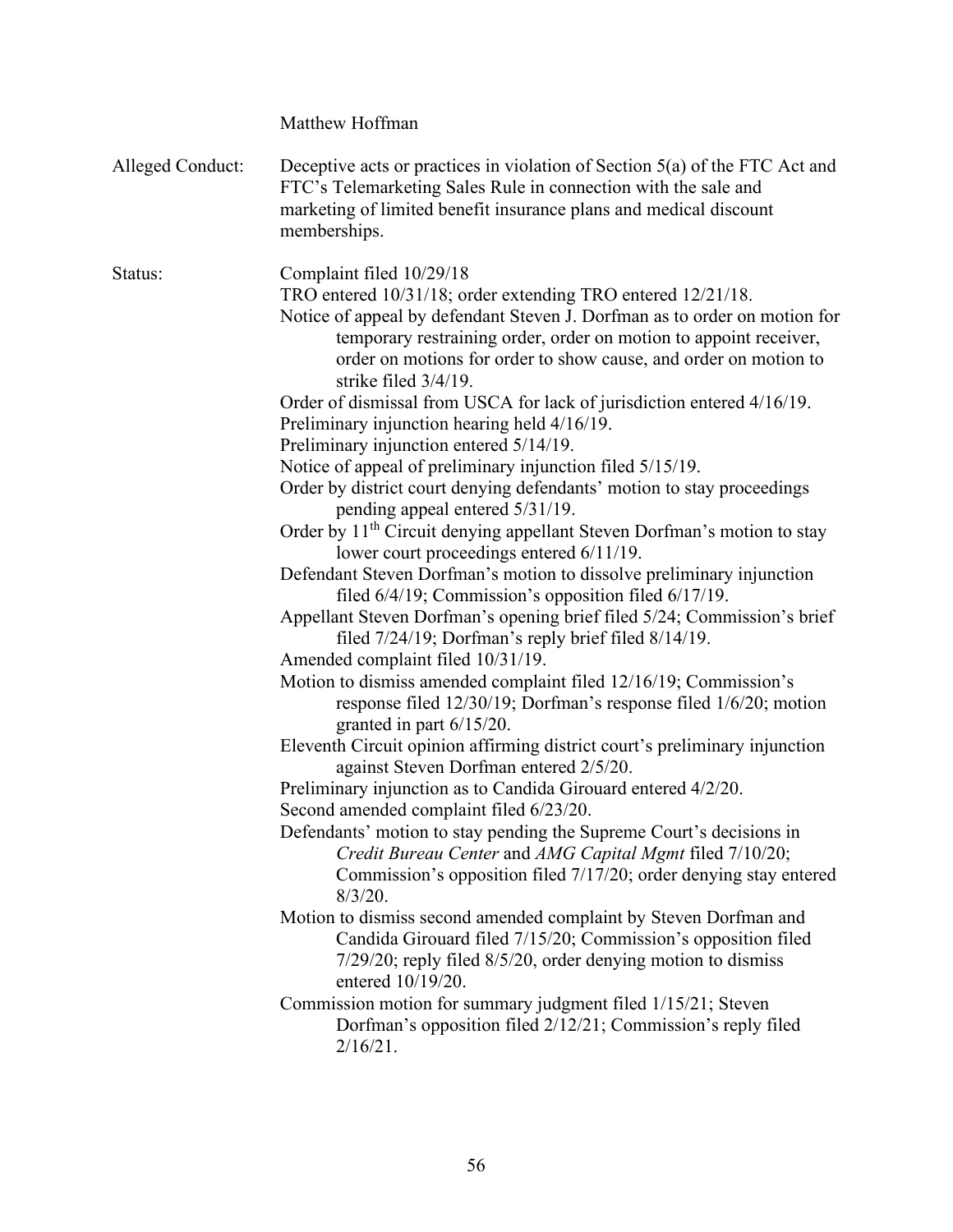Defendant Steven Dorfman's motion for summary judgment filed 1/15/21; Commission's opposition filed 2/12/21; Steven Dorfman's reply filed 2/16/21. Defendant Steven Dorfman's emergency motion to dissolve preliminary injunction filed 4/22/21; Commission opposition filed 4/30/21; Dorfman's reply filed 5/3/21; Commission supplemental brief filed 6/10/21; Dorfman's supplemental brief filed 6/10/21. Order denying Dorman's emergency motion to dissolve preliminary injunction entered 9/5/21. Stipulated order for permanent injunction and suspended monetary judgment as to defendant Candida Girouard entered 9/8/21. Notice of appeal from order denying motion to dissolve preliminary injunction filed 9/10/21. Dorfman opening brief filed 11/24/21. FTC brief due 1/26/22.

### *FTC v. SPM THERMO-SHIELD, INC.,* No. 2:20-cv-542 (M.D. Fla.)

| Parties:            | SPM Thermo-Shield, Inc.<br>Peter J. Spiska<br>George P. Spiska                                                                                                                                                                                                                                                                                                                                                                                |
|---------------------|-----------------------------------------------------------------------------------------------------------------------------------------------------------------------------------------------------------------------------------------------------------------------------------------------------------------------------------------------------------------------------------------------------------------------------------------------|
| Assigned Attorneys: | Joshua Millard (BCP/ENF)<br>Kristy Tillman                                                                                                                                                                                                                                                                                                                                                                                                    |
| Alleged Conduct:    | Deceptive acts or practices in violation of Section $5(a)$ of the FTC Act in<br>connection with false or unsubstantiated R-value and energy savings<br>claims about their architectural coating products.                                                                                                                                                                                                                                     |
| Status:             | Complaint filed 7/28/20.<br>Defendants' motion to dismiss filed 10/5/20; Commission's opposition<br>filed 10/19/20; order denying defendants' motion entered 11/6/20.<br>Motion to dismiss by Defendants filed 5/14/21; Commission's opposition<br>filed $5/24/21$ ; order granting motion in part as to request for<br>equitable monetary relief and denying in all other respects entered<br>$5/27/21$ .<br>Amended complaint filed 6/2/21. |

## *FTC v. STUDENT ADVOCATES TEAM, LLC*, No. 8:19-cv-01728 (C.D. Cal.)

| Parties: | Student Advocates Team, LLC                            |
|----------|--------------------------------------------------------|
|          | Progress Advocates Group, LLC, d/b/a Student Advocates |
|          | Student Advocates Group, LLC                           |
|          | Assurance Solution Services, LLC                       |
|          | <b>Bradley Jason Hunt</b>                              |
|          | Sean Quincy Lucero                                     |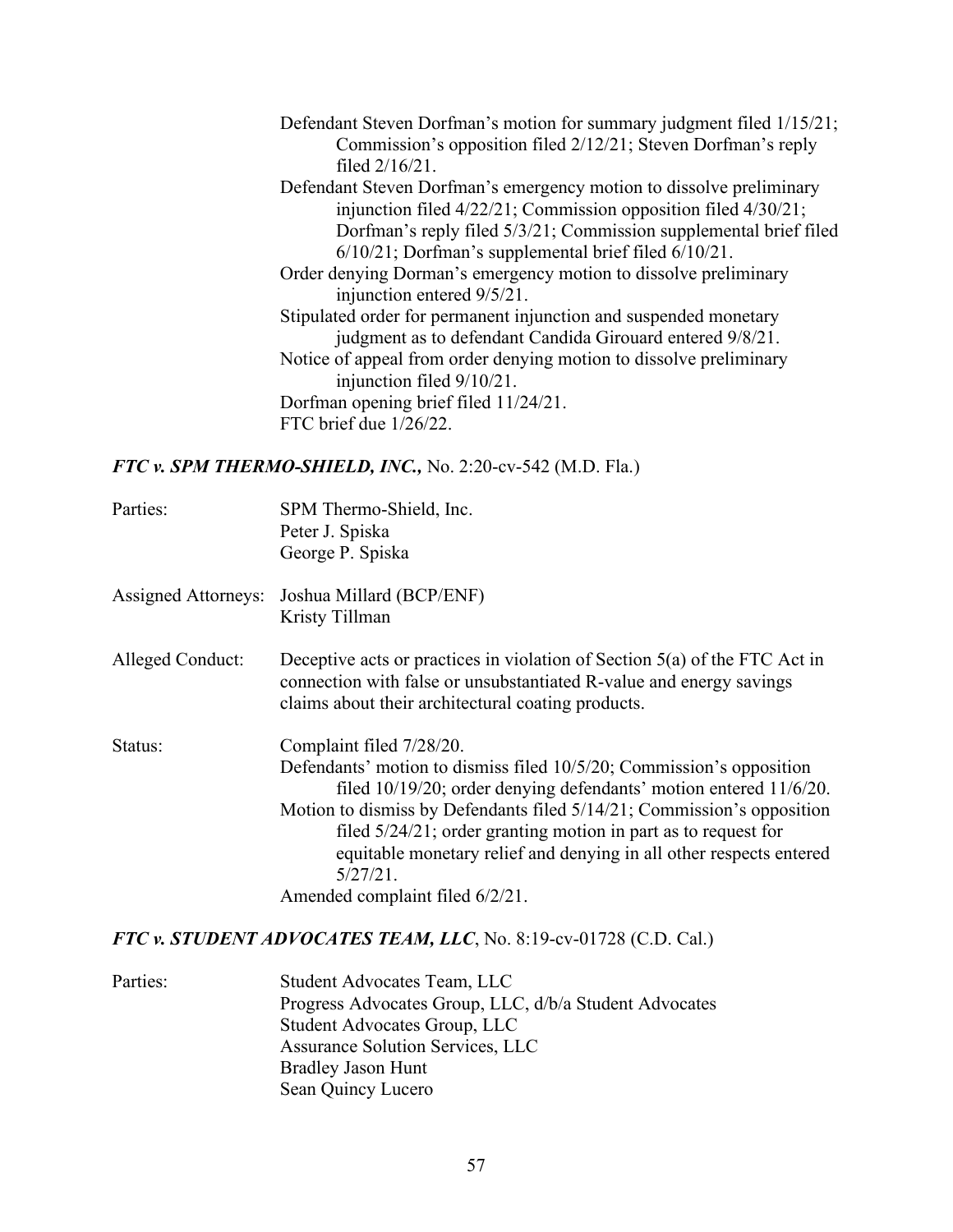|                                                              | Equitable Acceptance Corp.                                                                                                                                                                                                                                                                                                                                                                                                                                                                                                                                                                                                                                                                                                                                                                                                                                                                                                                                        |  |
|--------------------------------------------------------------|-------------------------------------------------------------------------------------------------------------------------------------------------------------------------------------------------------------------------------------------------------------------------------------------------------------------------------------------------------------------------------------------------------------------------------------------------------------------------------------------------------------------------------------------------------------------------------------------------------------------------------------------------------------------------------------------------------------------------------------------------------------------------------------------------------------------------------------------------------------------------------------------------------------------------------------------------------------------|--|
| <b>Assigned Attorneys:</b>                                   | John Jacobs (WR-LA)<br>Delilah Vinzon<br>Maricela Segura                                                                                                                                                                                                                                                                                                                                                                                                                                                                                                                                                                                                                                                                                                                                                                                                                                                                                                          |  |
| Nature of Action:                                            | Deceptive acts or practices in violation of Section 5(a) of the FTC Act, the<br>Telemarketing Sales Rule, and the Truth in lending Act and its<br>implementing Regulation Z, in connection with marketing, promotion,<br>offering for sale, sale, and extension of credit for the purchase of student<br>loan debt relief services.                                                                                                                                                                                                                                                                                                                                                                                                                                                                                                                                                                                                                               |  |
| Status:                                                      | Complaint filed 9/11/19.<br>Stipulated order for permanent injunction, monetary relief and final<br>judgment as to Equitable Acceptance Corporation entered 9/12/19.<br>Default entered by the clerk against corporate defendants on 10/23/19.<br>Motion to dismiss by defendants Bradley Jason Hunt and Sean Quincy<br>Lucero filed 10/18/19; Commission's opposition filed 10/28/19;<br>defendants' reply in support filed 11/4/19; order denying motion<br>entered 12/18/19.<br>FTC's motion to strike affirmative defenses filed 2/14/20; order striking<br>Defendants' affirmative defenses entered 4/8/20.<br>Stipulated order staying case pending Commission review of proposed<br>settlement entered $3/11/21$ .<br>Proposed stipulated orders of permanent injunctions, monetary relief, and<br>final judgment as to all remaining Defendants filed 5/17/21.<br>Stipulated orders and final judgment as to remaining Defendants entered<br>$10/21/21$ . |  |
| FTC v. SUPERGOODDEALS.COM, INC., No. 1:20-cv-3027 (E.D.N.Y.) |                                                                                                                                                                                                                                                                                                                                                                                                                                                                                                                                                                                                                                                                                                                                                                                                                                                                                                                                                                   |  |
| Parties:                                                     | SuperGoodDeals.com, Inc.<br>Kevin J. Lipsitz<br>U.S. Attorney's Office, Eastern District of New York (Intervenor)                                                                                                                                                                                                                                                                                                                                                                                                                                                                                                                                                                                                                                                                                                                                                                                                                                                 |  |
| <b>Assigned Attorneys:</b>                                   | Brian Martin Welke (BCP/ENF)<br>Evan Mendelson<br>Savvas Socrates Diacosavvas                                                                                                                                                                                                                                                                                                                                                                                                                                                                                                                                                                                                                                                                                                                                                                                                                                                                                     |  |
| Alleged Conduct:                                             | Deceptive acts or practices in violation of Section $5(a)$ of the FTC Act in<br>connection with the advertising of facemasks and other personal protective<br>equipment.                                                                                                                                                                                                                                                                                                                                                                                                                                                                                                                                                                                                                                                                                                                                                                                          |  |

Status: Complaint filed 7/8/20.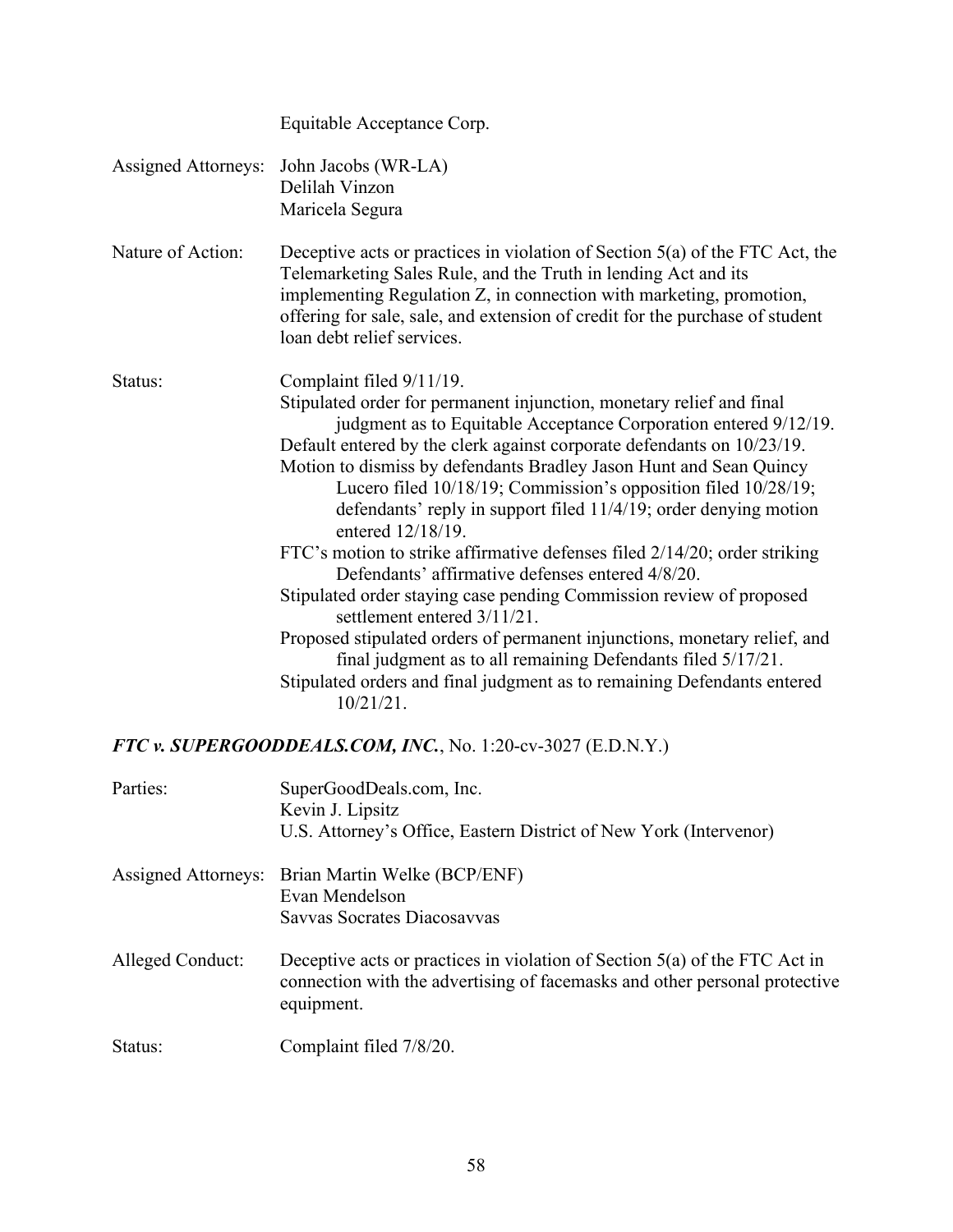Unopposed motion by U.S. Attorney's Office to intervene and to stay case during pendency of parallel criminal case filed 9/15/20; motion granted 9/18/20. Status report by FTC filed 10/26/21.

*FTC v. SUPERIOR PRODUCTS INTERNATIONAL II, INC.,* No. 2:20-cv-2366 (D. Kans.)

| Parties:                   | Superior Products International II, Inc.<br>Joseph E. Pitchett                                                                                                                                                                                                                                                                                                                                                                                                                                                                                                                                                                      |
|----------------------------|-------------------------------------------------------------------------------------------------------------------------------------------------------------------------------------------------------------------------------------------------------------------------------------------------------------------------------------------------------------------------------------------------------------------------------------------------------------------------------------------------------------------------------------------------------------------------------------------------------------------------------------|
| <b>Assigned Attorneys:</b> | Adrienne Lighten (BCP/ENF)<br>Jonathan Ware<br>Jon Fleenor                                                                                                                                                                                                                                                                                                                                                                                                                                                                                                                                                                          |
| Alleged Conduct:           | Deceptive acts or practices in violation of Section $5(a)$ of the FTC Act in<br>connection with false or unsubstantiated R-value and energy savings<br>claims about their architectural coating products.                                                                                                                                                                                                                                                                                                                                                                                                                           |
| Status:                    | Complaint filed 7/28/20.<br>Defendants' answer filed 9/28/20.<br>Commission's motion to strike affirmative defense filed 10/19/20;<br>defendants' response filed 11/2/20; Commission's reply filed<br>11/16/20; order granting commission's motion to strike<br>defendants' affirmative defense entered 12/18/20.<br>Commission's notice of change in law and withdrawal of request for<br>equitable monetary relief filed 5/10/21.<br>Motion for leave to file amended complaint filed 6/22/21; Defendants'<br>response filed 7/6/21; FTC's reply filed 7/20/21; motion granted<br>$8/27/21$ .<br>Amended complaint filed 8/30/21. |
|                            | FTC v. SUPERTHERM, INC., No. 3:20-cv-8190 (D. Ariz.)                                                                                                                                                                                                                                                                                                                                                                                                                                                                                                                                                                                |
| Parties:                   | SuperTherm, Inc.<br>Roberto Guerra<br>Susana Guerra                                                                                                                                                                                                                                                                                                                                                                                                                                                                                                                                                                                 |
|                            | Assigned Attorneys: Jonathan Wesley Ware (BCP/ENF)<br>Michelle Schaefer                                                                                                                                                                                                                                                                                                                                                                                                                                                                                                                                                             |
| Alleged Conduct:           | Deceptive acts or practices in violation of Section $5(a)$ of the FTC Act in<br>connection with false or unsubstantiated R-value claims about their<br>architectural coating products.                                                                                                                                                                                                                                                                                                                                                                                                                                              |
| Status:                    | Complaint filed 7/28/20.<br>Clerk's entry of default as to all defendants entered 9/11/20.                                                                                                                                                                                                                                                                                                                                                                                                                                                                                                                                          |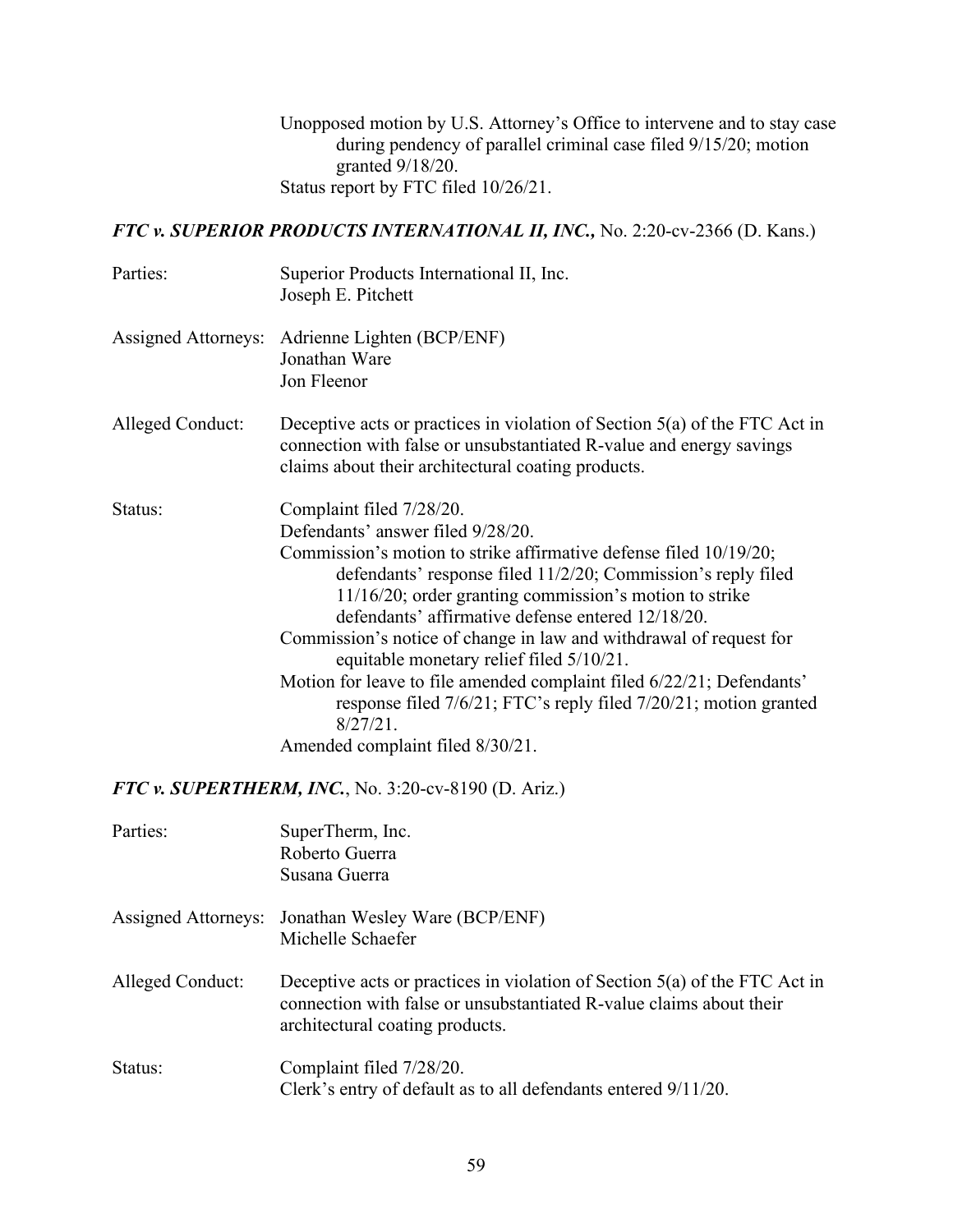Order for Commission to show cause why case should not be dismissed for failure to prosecute entered 1/8/21; Commission response filed 1/22/21. Motion for default judgment against all Defendants filed 3/26/21; Commission supplemental brief filed 4/26/21. Order granting FTC's motion for default judgment entered 8/5/21. Judgment and permanent injunction against all Defendants entered 8/5/21.

*FTC v. SURESCRIPTS, LLC*, No. 1:19-cv-01080 (D.D.C.)

| Parties:                   | Surescripts, LLC                                                                                                                                                                                                                                                                                                                                                                                                                                                                                                                                                                                             |
|----------------------------|--------------------------------------------------------------------------------------------------------------------------------------------------------------------------------------------------------------------------------------------------------------------------------------------------------------------------------------------------------------------------------------------------------------------------------------------------------------------------------------------------------------------------------------------------------------------------------------------------------------|
| <b>Assigned Attorneys:</b> | Bradley Albert (BC/HC)<br>Markus Meier<br>David B. Schwartz<br>Joseph P. Mathias<br>Tanya O'Neil<br>Daniel Matheson<br>Jordy Hur<br><b>Timothy Grayson</b><br>Nicholas Leefer                                                                                                                                                                                                                                                                                                                                                                                                                                |
| Alleged Conduct:           | Unfair methods of competition in violation of Section $5(a)$ of the FTC Act,<br>in connection with the defendants' anticompetitive scheme to maintain its<br>monopolies in markets for electronic prescription routing and eligibility.                                                                                                                                                                                                                                                                                                                                                                      |
| Status:                    | Complaint filed 4/17/19.<br>Surescripts' motion to dismiss for lack of jurisdiction filed 7/12/19;<br>Commission's opposition to motion filed 8/23/19; reply to motion<br>filed 9/13/19; order denying motion to dismiss entered 1/17/20.<br>Motion to amend order denying Surescripts' motion to dismiss to certify<br>two aspects of the order for interlocutory appeal filed 3/6/20;<br>Commission's opposition filed 3/27/20; reply filed 4/10/20; motion<br>denied 5/21/20.<br>Stipulated order dismissing without prejudice the Commission's request<br>for equitable monetary relief entered 5/17/21. |
|                            | FTC v. TATE'S AUTO CENTER, No. 3:18-cv-008176 (D. Ariz.)                                                                                                                                                                                                                                                                                                                                                                                                                                                                                                                                                     |
| Parties:                   | Tate's Auto Center of Winslow Inc.<br>Tates Automotive Inc.<br>Tate Ford Lincoln Mercury Inc. d/b/a Tate's Auto Center                                                                                                                                                                                                                                                                                                                                                                                                                                                                                       |

Tate's Auto Center of Gallup Inc. Richard Berry

Linda Tate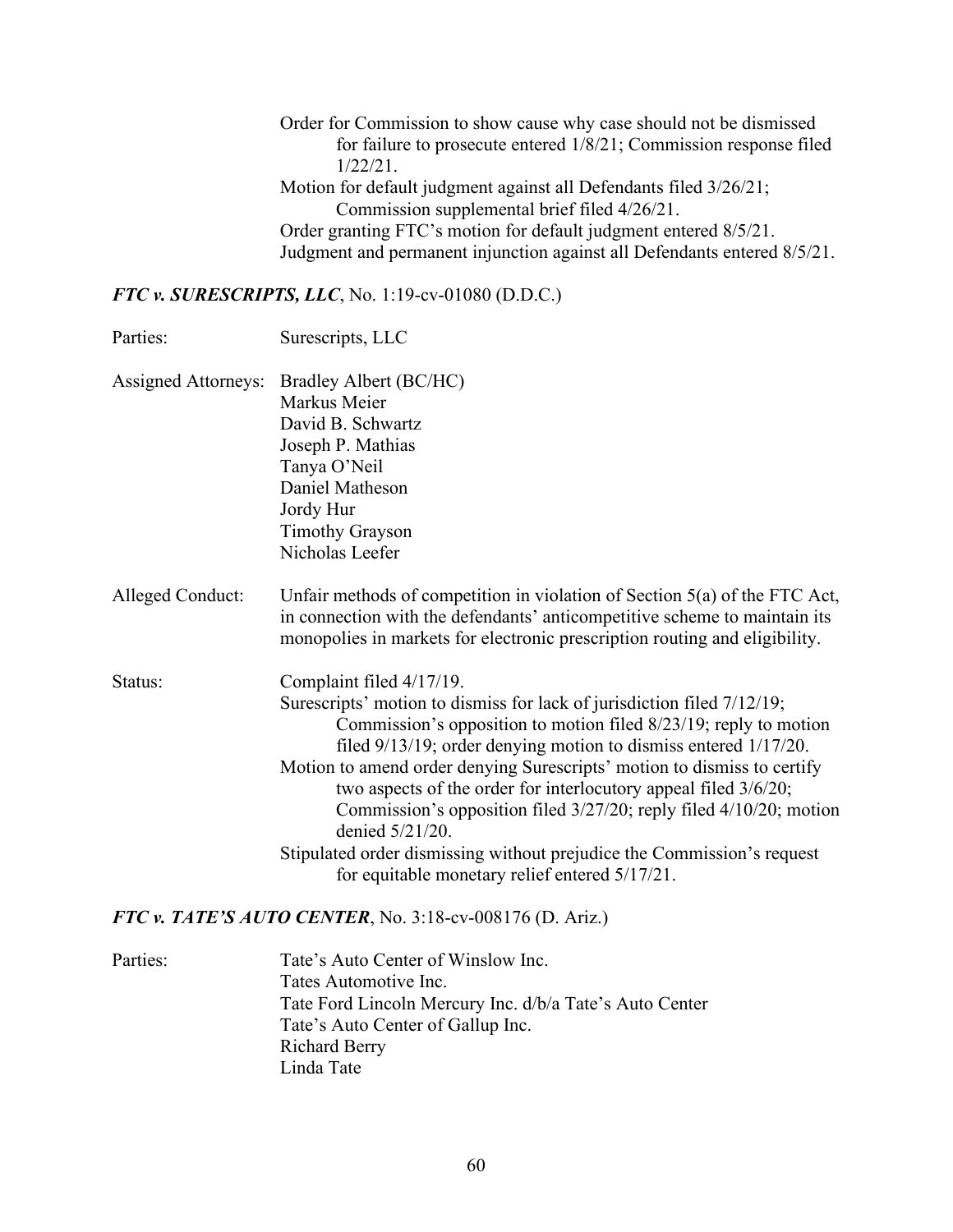| <b>Assigned Attorneys:</b> | Gregory Ashe (BCP/FP)<br>Naomi Takagi<br>Dan Hanks<br>Francis Conlon                                                                                                                                                                                                                                                                                                                                                                                                                                                                                                                                                                                                                                                                                                                                                                                 |
|----------------------------|------------------------------------------------------------------------------------------------------------------------------------------------------------------------------------------------------------------------------------------------------------------------------------------------------------------------------------------------------------------------------------------------------------------------------------------------------------------------------------------------------------------------------------------------------------------------------------------------------------------------------------------------------------------------------------------------------------------------------------------------------------------------------------------------------------------------------------------------------|
| Alleged Conduct:           | Deceptive acts or practices in violation of Section 5 of the FTC Act and<br>the Truth in Lending Act and its implementing regulations in connection<br>with the marketing, sale, and financing of motor vehicles.                                                                                                                                                                                                                                                                                                                                                                                                                                                                                                                                                                                                                                    |
| Status:                    | Complaint filed 7/31/18.<br>Defendant's notice of filing bankruptcy filed 3/19/19; Commission's<br>response filed $3/27/19$ .<br>Commission's motion for summary judgment as to individual defendant<br>Richard Berry and relief defendant Linda Tate filled 3/24/20;<br>defendants' opposition filed 5/22/20; Commission's reply filed<br>$6/11/20$ .<br>Stipulated order for permanent injunction and monetary judgment as to<br>four corporate defendants entered 8/18/20.<br>Commission motion for summary judgment granted in part and denied in<br>part 2/5/21.<br>Order granting joint stipulation to stay case pending Commission review<br>of settlement agreement entered 4/23/21.<br>Order dismissing Linda Tate entered 7/26/21<br>Stipulated order for permanent injunction and monetary relief as to<br>Richard Berry entered 7/30/21. |
|                            | FTC v. UNIVERSAL GUARDIAN ACCEPTANCE LLC ET AL. No. 2:21-cv-8260 (C.D. Cal.)                                                                                                                                                                                                                                                                                                                                                                                                                                                                                                                                                                                                                                                                                                                                                                         |
|                            |                                                                                                                                                                                                                                                                                                                                                                                                                                                                                                                                                                                                                                                                                                                                                                                                                                                      |

| Parties:            | Universal Guardian Acceptance, LLC<br>Universal Account Servicing, LLC                                                                                                                     |
|---------------------|--------------------------------------------------------------------------------------------------------------------------------------------------------------------------------------------|
| Assigned Attorneys: | John Jacobs (WR-LA)<br>Andrew S. Hudson (BCP/MP)<br>Suzanne Barth                                                                                                                          |
| Alleged Conduct:    | Deceptive acts or practices in violation of section $5(a)$ of the FTC Act in<br>connection with expensive and often ineffective investment trainings from<br>Online Trading Academy (OTA). |
| Status:             | Complaint filed 10/19/21.<br>Stipulated order for permanent injunction and judgment entered 10/22/21.                                                                                      |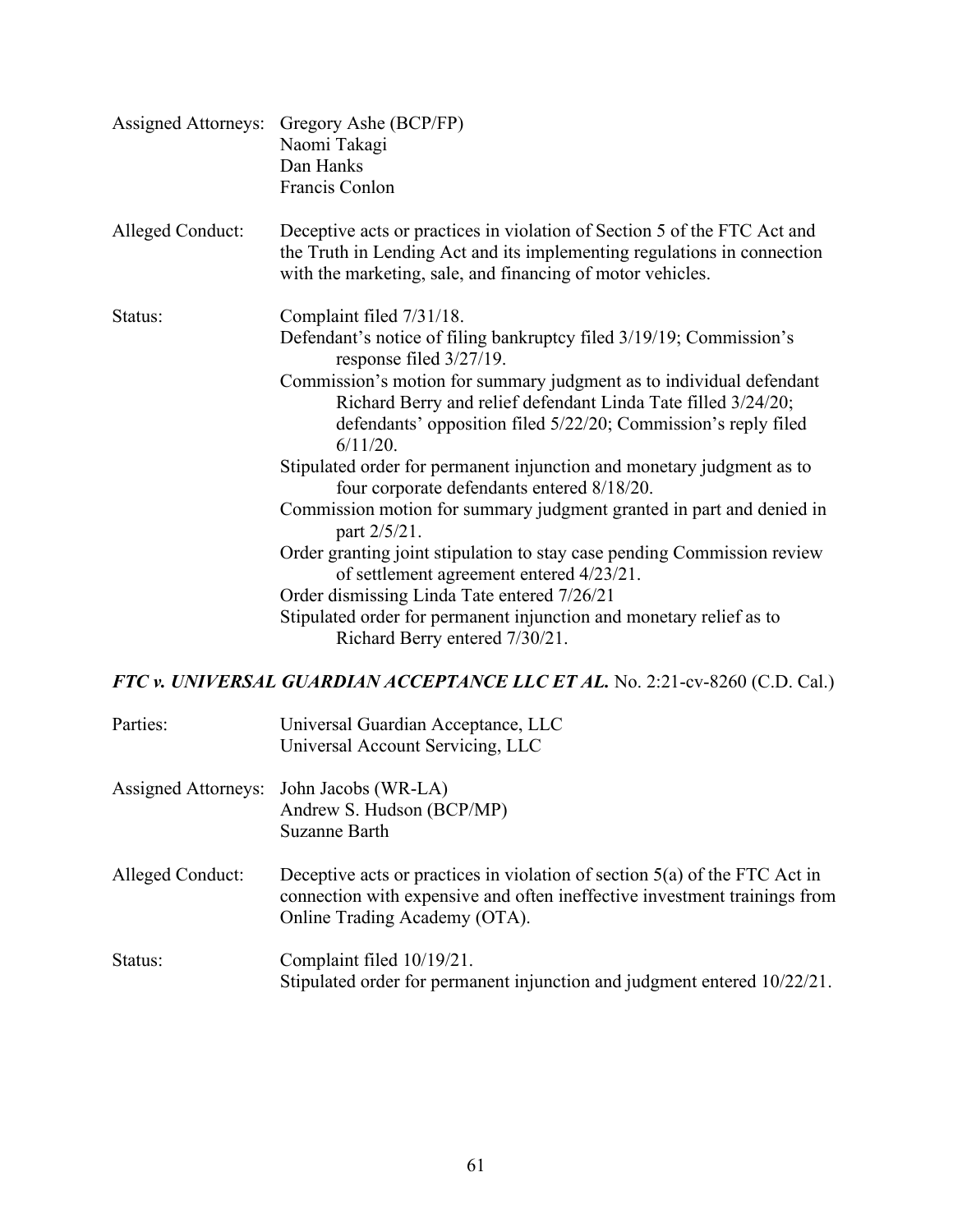# *FTC v. VYERA PHARMACEUTICALS, LLC,* No. 1:20-cv-00706 (S.D.N.Y.)

| Parties:            | Vyera Pharmaceuticals, LLC<br>Phoenixus AG<br>Kevin Mulleady<br>Martin Shkreli<br>State of New York (Co-Plaintiff)<br>State of California (Co-Plaintiff)<br>State of Illinois (Co-Plaintiff)<br>State of North Carolina (Co-Plaintiff)<br>State of Ohio (Co-Plaintiff)<br>Commonwealth of Pennsylvania (Co-Plaintiff)<br>Commonwealth of Virginia (Co-Plaintiff)                                                          |
|---------------------|---------------------------------------------------------------------------------------------------------------------------------------------------------------------------------------------------------------------------------------------------------------------------------------------------------------------------------------------------------------------------------------------------------------------------|
| Assigned Attorneys: | Markus H. Meier (BC/HC)<br>Bradley A. Albert<br><b>Armine Black</b><br>Daniel W. Butrymowicz<br>Leah Hubinger<br>Lauren Peay<br>Neal Perlman<br>Maren Haneberg<br>James Weingarten (BC/Office of the Director)                                                                                                                                                                                                            |
| Alleged Conduct:    | Violations of Sections 1 and 2 of the Sherman Act and unfair methods of<br>competition in violation of Section 5 of the FTC Act, in connection with<br>scheme to maintain a monopoly for the life-saving drug, Daraprim.                                                                                                                                                                                                  |
| Status:             | Complaint filed 1/27/20.<br>Amended complaint adding six state plaintiffs filed 4/14/20.<br>Defendants' motions to dismiss filed 5/22/20; FTC's opposition to<br>defendants' motions to dismiss filed 7/6/20; defendants' replies<br>filed $7/27/20$ ; order denying the motions to dismiss entered<br>8/18/20.<br>Commission letter motion for spoliation sanctions against Defendants filed                             |
|                     | 5/17/21; defendants' responses filed 5/21/21; order imposing<br>sanctions entered $6/1/21$ .<br>Order dismissing Commission's prayer for equitable monetary relief<br>entered $6/2/21$ .<br>Stipulated order for permanent injunction and equitable monetary relief<br>against Phoenixus AG, Vyera Pharmaceuticals, LLC, and Kevin<br>Mulledy entered 12/7/21.<br>Trial against Martin Shkreli held 12/10/21 to 12/22/21. |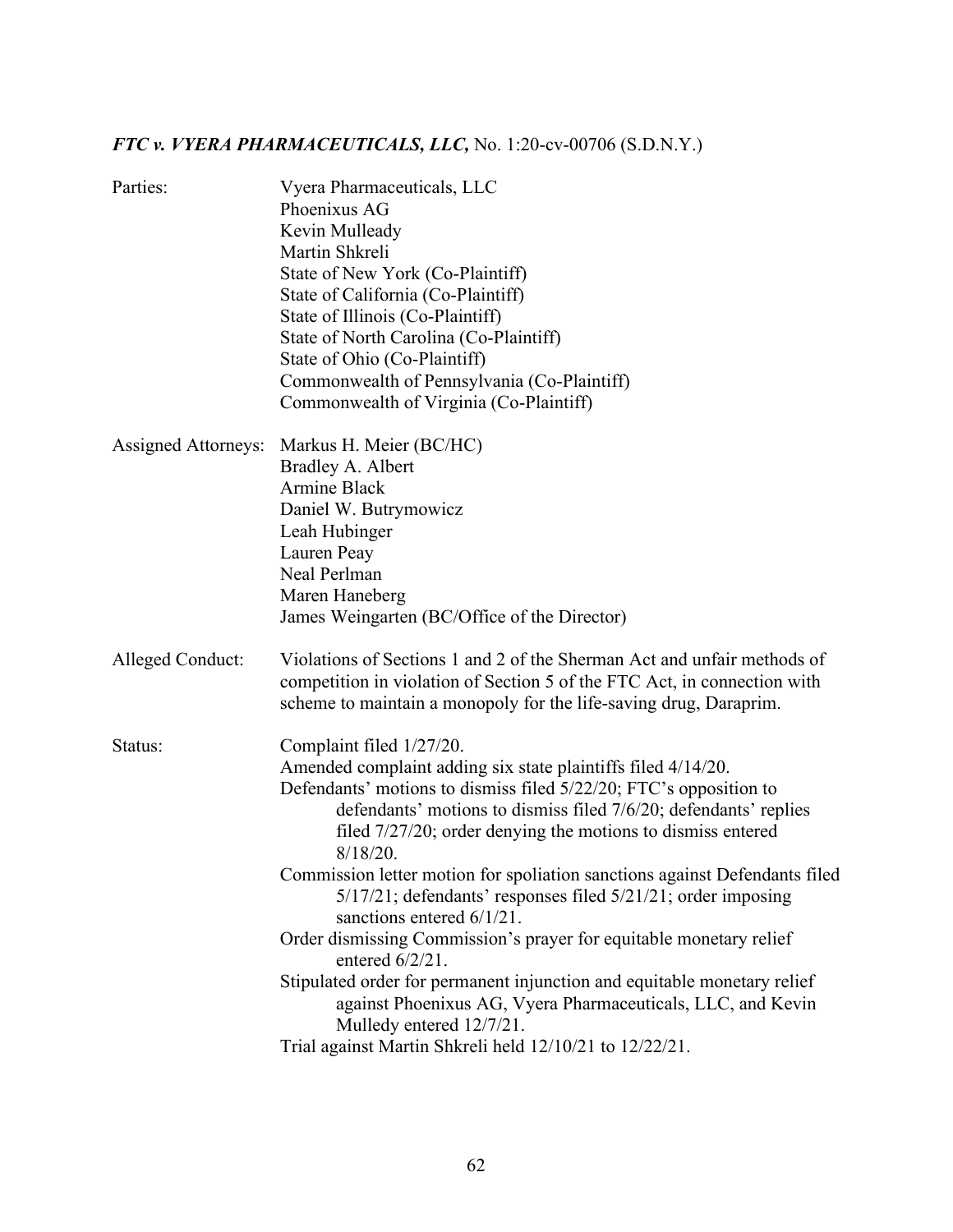## *FTC v. ZAAPPAAZ, LLC,* No. 4:20-cv-2717 (S.D. Tex.)

| Parties:            | Zaappaaz, LLC<br>Azim Makanojiya                                                                                                                                                                                                                                           |
|---------------------|----------------------------------------------------------------------------------------------------------------------------------------------------------------------------------------------------------------------------------------------------------------------------|
| Assigned Attorneys: | Anne Collesano (BCP/ENF)<br>Adrienne Lighten<br>Michele Schaefer<br>James Elliott (SER)                                                                                                                                                                                    |
| Alleged Conduct:    | Deceptive acts or practices in violation of Section $5(a)$ of the FTC Act in<br>connection with the failure to deliver on promises to quickly ship products<br>like face masks, sanitizer, and other personal protective equipment related<br>to the coronavirus pandemic. |
| Status:             | Complaint filed 8/4/20.<br>Stipulated preliminary injunction entered 8/8/20.                                                                                                                                                                                               |

### *FTC v. ZYCAL BIOCEUTICALS HEALTHCARE COMPANY, INC.,* No. 4:20-cv-10249 (D. Mass.)

| Parties:                   | Zycal Bioceuticals Healthcare Company, Inc.<br>James J. Scaffidi<br>Excellent Marketing Results, Inc.<br>Michael McGahee                                                                                                                                                                                                                                                                                                                                                                                                                                                                                                                                                                                                   |
|----------------------------|----------------------------------------------------------------------------------------------------------------------------------------------------------------------------------------------------------------------------------------------------------------------------------------------------------------------------------------------------------------------------------------------------------------------------------------------------------------------------------------------------------------------------------------------------------------------------------------------------------------------------------------------------------------------------------------------------------------------------|
| <b>Assigned Attorneys:</b> | Mary L. Johnson (BCP/AP)<br>Edwin Rodriguez<br><b>Brady Williams</b>                                                                                                                                                                                                                                                                                                                                                                                                                                                                                                                                                                                                                                                       |
| Alleged Conduct:           | Deceptive acts or practices in violation of Sections $5(a)$ and 12 of the FTC<br>Act in connection with the marketing of purported joint pain relief<br>products.                                                                                                                                                                                                                                                                                                                                                                                                                                                                                                                                                          |
| Status:                    | Complaint filed 2/10/20.<br>Stipulated order for permanent injunction and monetary judgment against<br>Excellent Marketing Results and Michael McGahee entered<br>2/19/20.<br>FTC's motion to strike Zycal defendants' affirmative defenses and<br>crossclaim filed 4/30/20; EMR defendants' motion to dismiss<br>crossclaim for failure to state a claim filed 5/22/20; Zycal<br>defendants' consolidated opposition filed 6/12/20; Commission's<br>reply filed 6/25/20; EMR defendants' reply filed 6/26/20; Zycal<br>defendants' surreply filed 7/2/20; hearing on motions held<br>11/23/20; order granting in part and denying in part FTC's motion<br>to strike affirmative defenses and crossclaim, and granting EMR |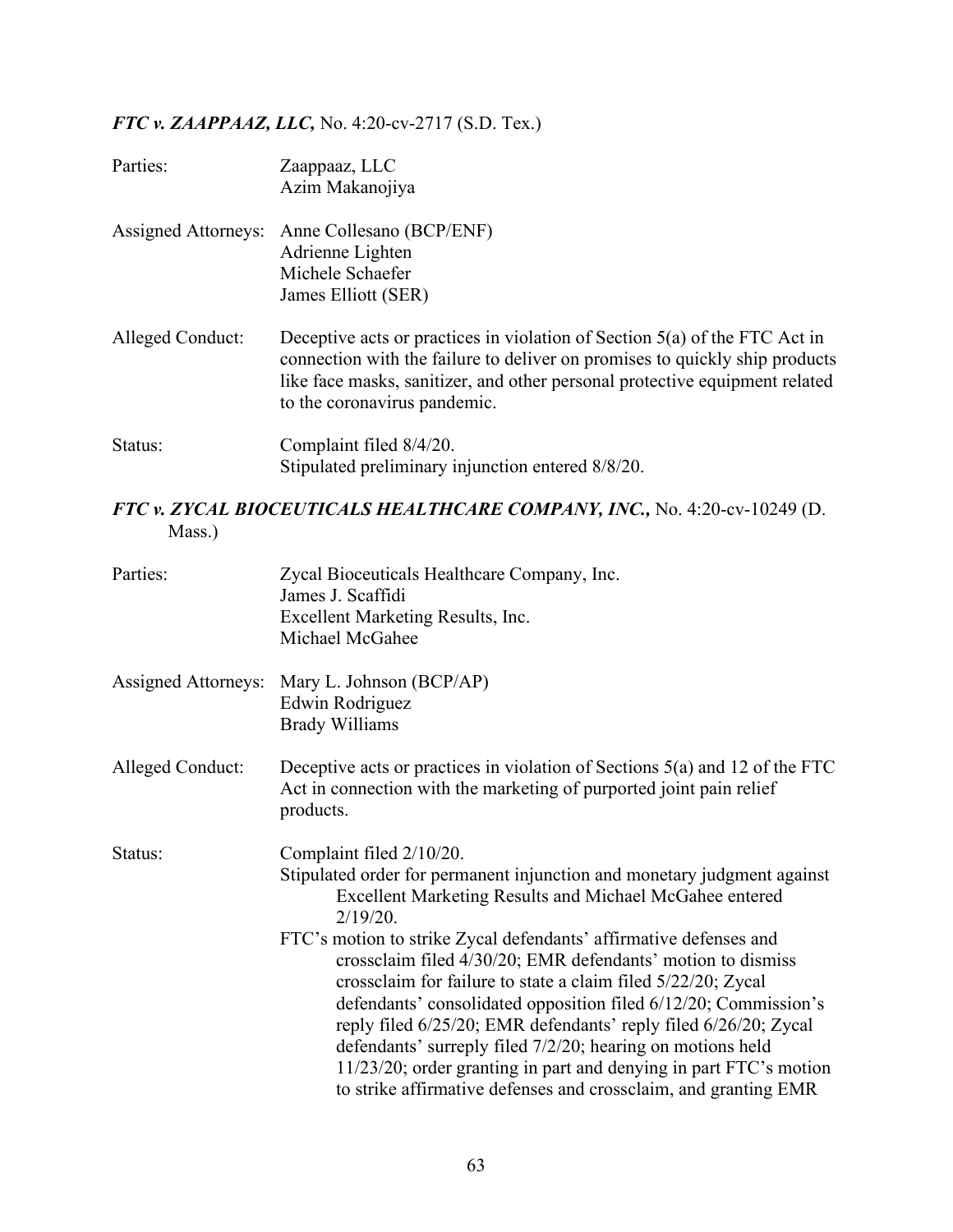defendants' motion to dismiss crossclaim, entered 3/16/21. ZyCal motion for partial judgment on the pleadings filed 5/25/21; FTC's response filed 6/7/21; ZyCal reply filed 6/14/21; FTC's surreply filed 6/24/21; hearing on motion held 9/3/21; order denying Zycal's motion entered 9/3/21

#### **CIVIL PENALTY AND ENFORCEMENT CASES[\\*](#page-66-0)**

#### **(A)Consumer Protection**

#### *FTC v. DAY PACER LLC*, No. 1:19-cv-01984 (N.D. Ill.)

| Parties:                   | Day Pacer LLC, f/k/a College Criteria LLC, d/b/a Edutrek, EdSoup,<br>Our School Search, College Info and Degree Spots<br>Edutrek L.L.C. d/b/a EdSoup<br>Raymond Fitzgerald<br>Ian Fitzgerald<br>David Cumming                                                                                                                                                                                                                                |
|----------------------------|----------------------------------------------------------------------------------------------------------------------------------------------------------------------------------------------------------------------------------------------------------------------------------------------------------------------------------------------------------------------------------------------------------------------------------------------|
| <b>Assigned Attorneys:</b> | Adam Wesolowski (BCP/FP)<br>Mark Glassman<br>Patrick Roy<br>William Joseph Hodor                                                                                                                                                                                                                                                                                                                                                             |
| <b>Alleged Conduct:</b>    | Violations of the Telemarketing Sales Rule in connection with unsolicited<br>calls about educational programs to consumers who submitted their<br>contact information to websites promising help with job searches, public<br>benefits, and other unrelated programs.                                                                                                                                                                        |
| Status:                    | Complaint filed 3/22/19.<br>Status hearing held 6/10/19.<br>Order striking two of defendants' affirmative defenses entered 2/28/20.<br>FTC's motion for summary judgment filed 8/2/21; Defendants' cross-<br>motions for summary judgment and oppositions to FTC's motion<br>filed $10/1/21$ ; amended cross-motions and oppositions filed<br>10/8/21; FTC reply in support of its motion and opposition to<br>cross-motions filed 12/10/21. |

#### *UNITED STATES OF AMERICAN v. EVIRONMENTAL SAFETY INT'L,* No. 2:21-cv-13350 (D.N.J.)

Parties: Environmental Safety International, Inc. Joseph Carney

<span id="page-66-0"></span><sup>\*</sup> Includes all suits in which civil penalties are sought; consumer redress, injunctions, and ancillary equitable relief may also be sought.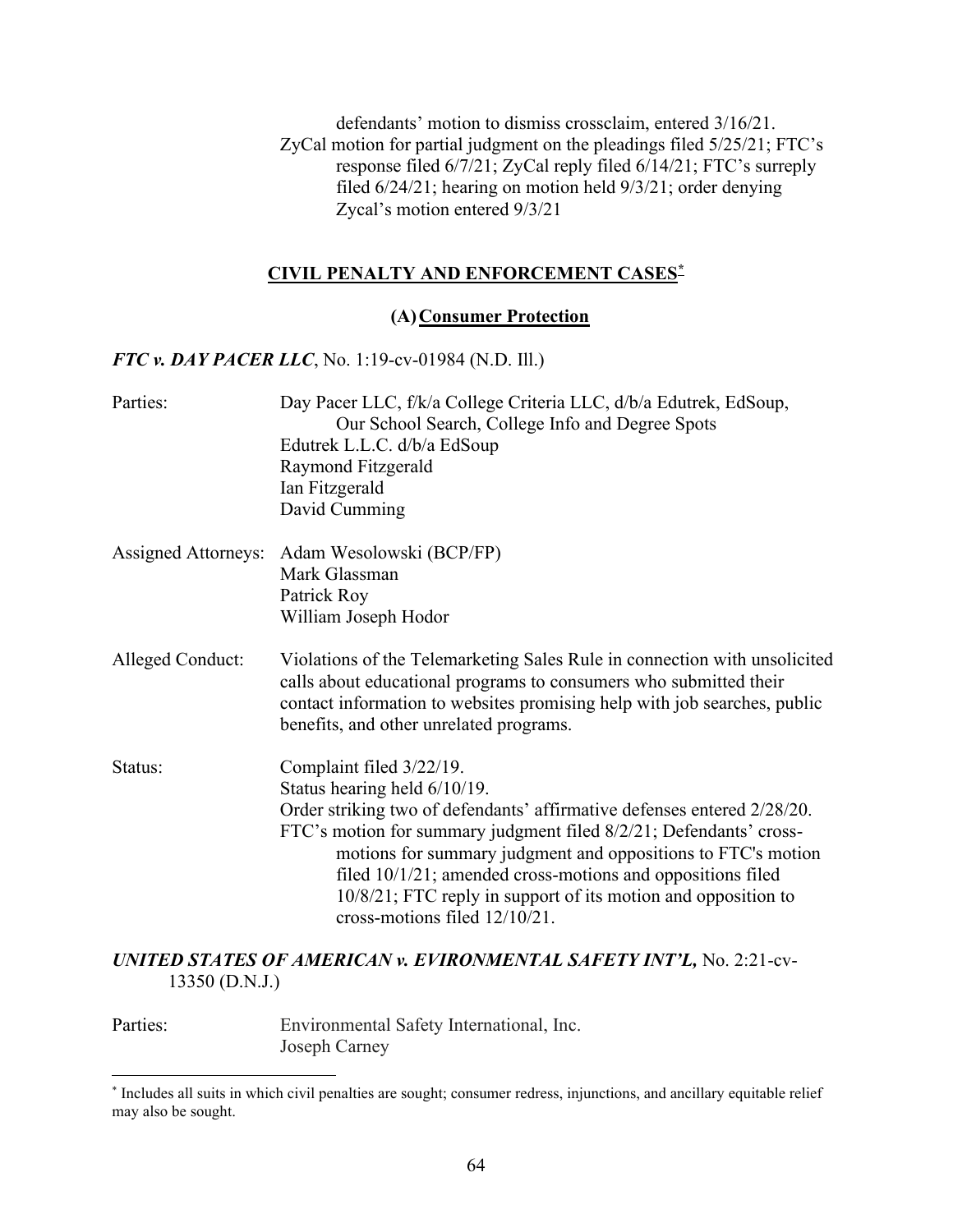|                            | Sean Carney<br><b>Raymond Carney</b>                                                                                                                                                                                                                                                                       |
|----------------------------|------------------------------------------------------------------------------------------------------------------------------------------------------------------------------------------------------------------------------------------------------------------------------------------------------------|
| <b>Assigned Attorneys:</b> | Zachary Cowan (DOJ)<br>Amy Hocevar (ECR)                                                                                                                                                                                                                                                                   |
| Alleged Conduct:           | Violations of Section 5 and the Telemarketing and Consumer Fraud and<br>Abuse Prevention Act in connection with illegal robocalls to consumers.                                                                                                                                                            |
| Status:                    | Complaint filed 7/6/21.<br>Stipulated orders for permanent injunction and civil penalty judgment<br>entered 7/15/21.                                                                                                                                                                                       |
|                            | FTC v. GRAND BAHAMA CRUISE LINE, LLC, No. 6:20-cv-00052 (M.D. Fla.)                                                                                                                                                                                                                                        |
| Parties:                   | Grand Bahama Cruise Line, LLC<br><b>Ultimate Vacation Group, LLC</b><br>Tropical Accommodations LLC<br>VSC, LLC<br>Cabb Group, LLC<br>Florida V.S.C. Inc.<br>Jonathan Blake Curtis<br>Anthony DiGiacomo<br>Christopher A. Cotroneo<br>Christina R. Peterson<br>Robert J. Peterson II                       |
| <b>Assigned Attorneys:</b> | Christopher E. Brown (BCP/MP)<br>Jody Goodman                                                                                                                                                                                                                                                              |
| Alleged Conduct:           | Violations of Section 5(a) of the FTC Act and the FTC's Telemarketing<br>Sales Rule in connection with the operation of a telemarketing campaign<br>offering "free" cruise vacations that initiated illegal robocalls, calls to<br>numbers on the Do-Not-Call registry, and calls with spoofed caller IDs. |

Status: Complaint filed  $1/10/20$ . Stipulated final order for permanent injunction and monetary judgment as to defendants Cabb Group, LLC, Christina R. Peterson, and Robert J. Peterson II entered 1/15/20. Stipulated final order for permanent injunction and monetary judgment as to defendant Christopher A. Cotroneo entered 1/15/20. Order granting motion to stay proceedings pending Commission's approval of settlement entered 2/2/21; order lifting stay as to nonsettling defendants entered 4/27/21. Stipulated order for permanent injunction and monetary judgment entered

10/21/21.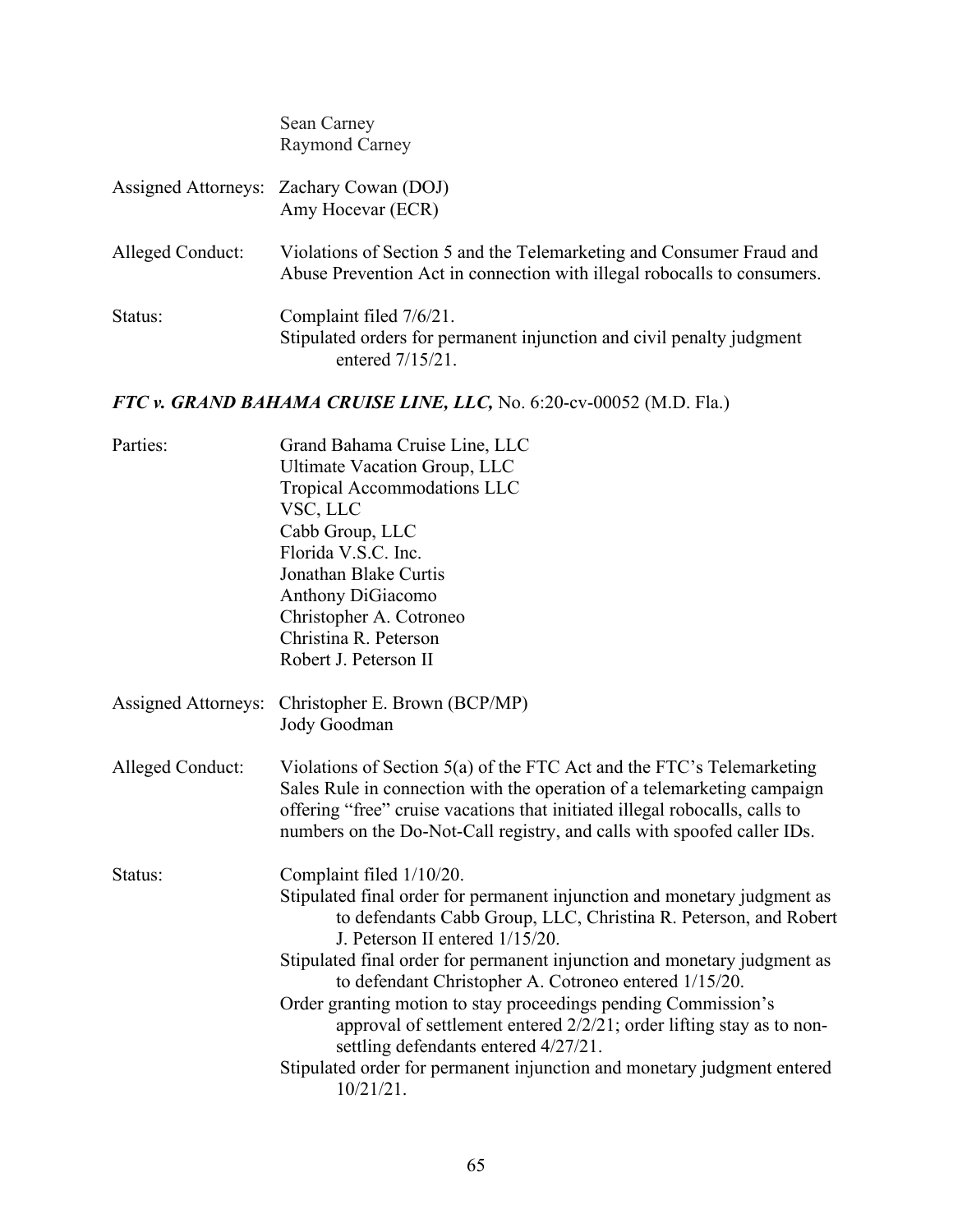## *UNITED STATES OF AMERICA v. KUUHUUB INC. ET AL.,* No. 1:21-cv-1758 (D.D.C.)

| Parties:         | Kuuhuub, Inc.<br>Kuu Hubb Oy<br>Recolor Oy                                                                                                                                              |
|------------------|-----------------------------------------------------------------------------------------------------------------------------------------------------------------------------------------|
|                  | Assigned Attorneys: Marcus Smith (DOJ)<br>Evan Rose (WR-SF)                                                                                                                             |
| Alleged Conduct: | Violations of the Children's Online Privacy Protection Act Rule in<br>connection with collection and disclosure of personal information about<br>children who used a coloring book app. |
| Status:          | Complaint filed 6/30/21.<br>Stipulated order for permanent injunction and civil penalty judgment<br>entered $7/21/21$ .                                                                 |

*FTC v. MATCH GROUP, INC.*, No. 3:19-cv-02281 (N.D. Texas)

| Parties:                              | Match Group, Inc.                                                                                                                                                                                                                                                                                                                                                         |
|---------------------------------------|---------------------------------------------------------------------------------------------------------------------------------------------------------------------------------------------------------------------------------------------------------------------------------------------------------------------------------------------------------------------------|
| Assigned Attorneys: Reid Tepfer (SWR) | Hasan Aijaz<br>Matthew Wilshire<br>Sarah Zuckerman                                                                                                                                                                                                                                                                                                                        |
| Alleged Conduct:                      | Deceptive acts and practices in violation of section $5(a)$ in connection with<br>the defendant's online dating service.                                                                                                                                                                                                                                                  |
| Status:                               | Complaint filed 9/25/19.<br>Defendant's motion to dismiss for failure to state a claim filed $10/17/19$ ;<br>Commission's response filed 11/5/19; defendant's reply filed<br>$11/19/19$ .<br>Order staying case pending a ruling on Match Group's motion to dismiss<br>entered 4/22/20.                                                                                   |
|                                       | Order staying case pending Supreme Court decision in FTC v. Credit<br>Bureau Center entered 10/9/20.<br>Joint status report on the effects of $AMG$ filed $6/7/21$ .<br>Order asking for FTC brief clarifying "equitable relief" that is sought for<br>Counts I and II in the complaint entered 12/16/21.<br>FTC brief clarifying equitable relief sought filed 12/27/21. |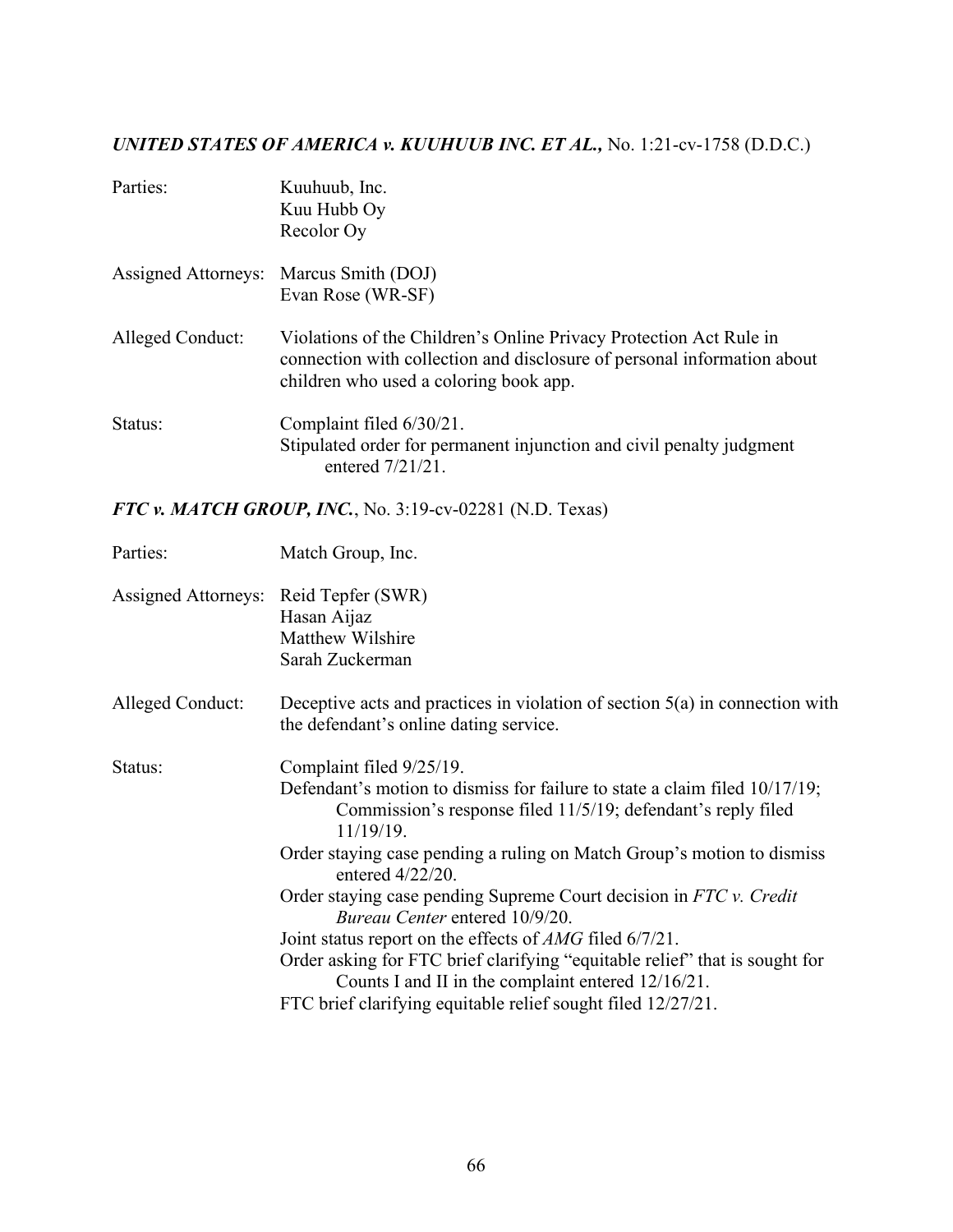# *UNITED STATES v. MYLIFE.COM, INC.,* No. 2:20-cv-6692 (C.D. Cal.)

| Parties:                                                                  | MyLife.com, Inc.<br>Jeffrey Tinsley                                                                                                                                                                                                                                                                                                                                                                                                                                                                                                                                                                     |  |
|---------------------------------------------------------------------------|---------------------------------------------------------------------------------------------------------------------------------------------------------------------------------------------------------------------------------------------------------------------------------------------------------------------------------------------------------------------------------------------------------------------------------------------------------------------------------------------------------------------------------------------------------------------------------------------------------|--|
| <b>Assigned Attorneys:</b>                                                | Lisa Hsiao (DOJ/CPB)<br>Zachary Dietert<br>Patrick Raymond Runkle<br>Jamie Hine (BCP/DPIP)<br>Andria Arias<br><b>Whitney Moore</b>                                                                                                                                                                                                                                                                                                                                                                                                                                                                      |  |
| Alleged Conduct:                                                          | Deceptive acts and practices in violation of Section 5 of the FTC Act, the<br>Restore Online Shoppers' Confidence Act, the Telemarketing Sales Rule,<br>and the Fair Credit Reporting Act in connection with "teaser background<br>reports" that often falsely claimed to include information about arrest,<br>criminal, and sex offender records, as well as misleading billing and<br>marketing practices.                                                                                                                                                                                            |  |
| Status:                                                                   | Complaint filed 7/27/20.<br>Defendants' motions to dismiss filed 9/29/20; motions striken 9/30/20.<br>Defendants' motions to dismiss refiled 10/1/20; United States' opposition<br>filed $10/19/20$ ; defendants' reply filed $10/26/20$ ; motions to<br>dismiss denied 11/6/20.<br>Stipulated order to dismiss FTC's claims for equitable monetary relief<br>under $13(b)$ entered $8/5/21$ .<br>Cross-motions for summary judgment filed 8/23/21; oppositions filed<br>8/30/21; replies filed 9/3/21.<br>Stipulated order for permanent injunction and equitable monetary relief<br>entered 12/15/21. |  |
| <b>UNITED STATES v. ERIC ANTHONY NEPUTE, No. 4:21-cv-00437 (E.D. Mo.)</b> |                                                                                                                                                                                                                                                                                                                                                                                                                                                                                                                                                                                                         |  |
| Parties:                                                                  | Eric Anthony Nepute<br>Quickwork LLC d/b/a Wellness Warrior                                                                                                                                                                                                                                                                                                                                                                                                                                                                                                                                             |  |
| <b>Assigned Attorneys:</b>                                                | Ben Cornfeld (DOJ/CPB)<br><b>Brandon Robers</b><br>Kristin Williams (BCP/AP)<br>Mary Johnson<br><b>Brady Williams</b>                                                                                                                                                                                                                                                                                                                                                                                                                                                                                   |  |
| Alleged Conduct:                                                          | Violations of the COVID-19 Consumer Protection Act, and Sections 5 and<br>12 of the FTC Act, in connection with false or unsubstantiated claims that<br>dietary supplements containing vitamin D and zinc treat or prevent<br>COVID-19, and are as good or better than available COVID-19 vaccines                                                                                                                                                                                                                                                                                                      |  |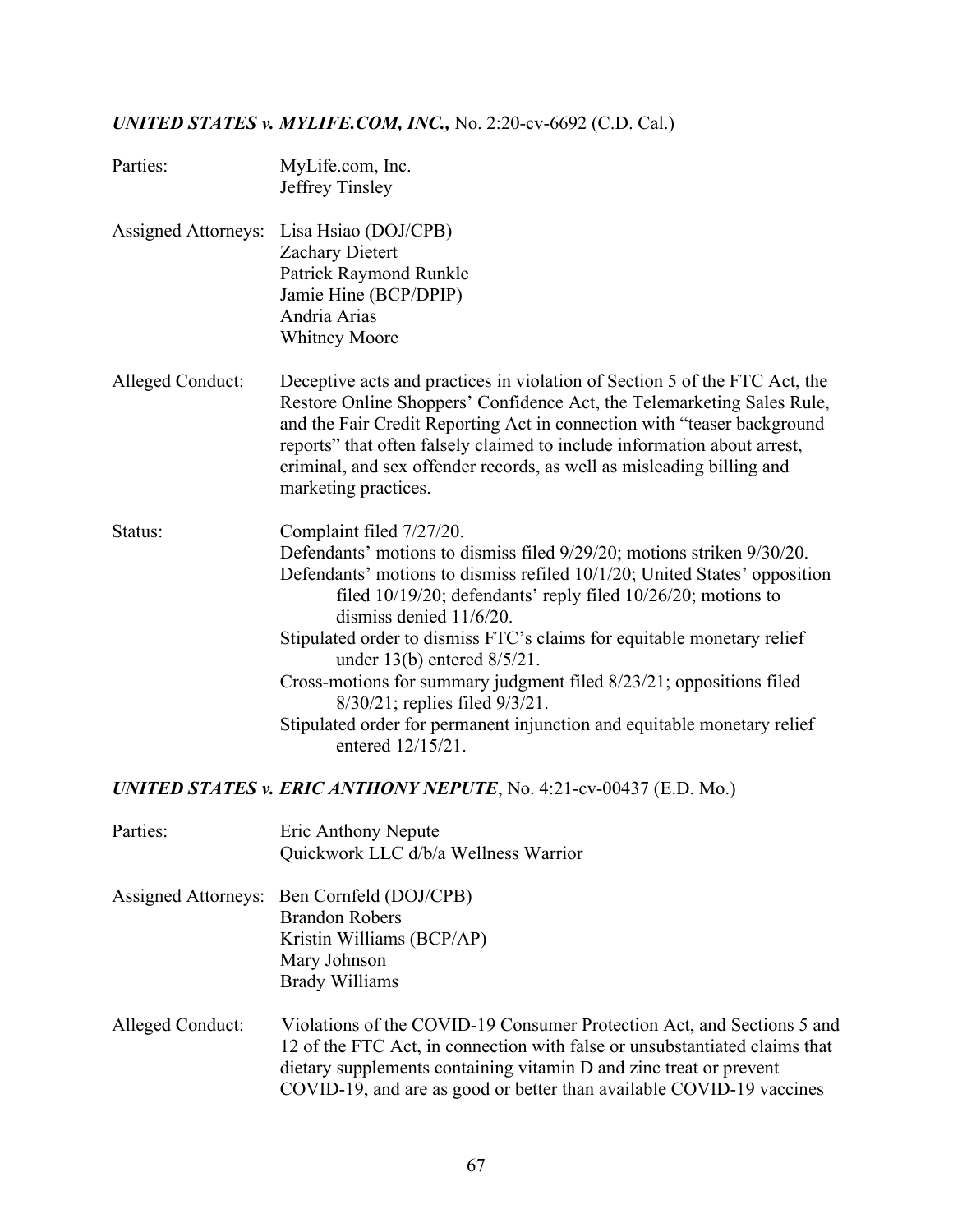|                                                                                    | at treating or preventing the virus.                                                                                                                                                                                                                                                                                                                                                                                                                   |  |
|------------------------------------------------------------------------------------|--------------------------------------------------------------------------------------------------------------------------------------------------------------------------------------------------------------------------------------------------------------------------------------------------------------------------------------------------------------------------------------------------------------------------------------------------------|--|
| Status:                                                                            | Complaint filed 4/15/21.<br>Stipulated preliminary injunction entered 5/5/21.<br>Defendant Nepute's motion to dismiss and motion for sanctions filed<br>6/3/21; United States' opposition filed 6/17/21; Defendant<br>Quickwork's partial joinder of Nepute's motion to dismiss filed<br>6/18/21; Defendant Nepute reply filed 6/28/21; Defendant<br>Quickwork's partial joinder of Nepute's reply filed 6/28/21.<br>Motion to dismiss denied 12/8/21. |  |
| UNITED STATES OF AMERICA v. OPENX TECHNOLOGIES, No. 2:21-cv-9693 (C.D.<br>$Cal.$ ) |                                                                                                                                                                                                                                                                                                                                                                                                                                                        |  |
| Parties:                                                                           | OpenX Technologies, Inc.                                                                                                                                                                                                                                                                                                                                                                                                                               |  |
|                                                                                    | Assigned Attorneys: Zachary A. Dietert (DOJ/CPB)<br>David G. Crockett, Jr.<br>Sarah Choi (BC/DPIP)                                                                                                                                                                                                                                                                                                                                                     |  |
| Alleged Conduct:                                                                   | Unfair and deceptive acts or practices in violation of Section $5(a)$ of the<br>FTC Act and the Children's Online Privacy Protection Act of 1998<br>("COPPA").                                                                                                                                                                                                                                                                                         |  |
| Status:                                                                            | Complaint filed 12/15/20.<br>Stipulated order for permanent injunction and civil penalty judgment<br>entered 12/27/21.                                                                                                                                                                                                                                                                                                                                 |  |
| FTC v. RCG ADVANCES LLC, Nos. 5:21-cv-343, 1:20-cv-04432 (S.D.N.Y.)                |                                                                                                                                                                                                                                                                                                                                                                                                                                                        |  |
| Parties:                                                                           | RCG Advances, LLC, f/k/a Richmond Capital Group LLC, d/b/a Viceroy<br>Capital Funding and Ram Capital Funding<br>Ram Capital Funding LLC<br>Robert L. Giardina<br>Tzvi Reich<br>Jonathan Braun                                                                                                                                                                                                                                                         |  |
| <b>Assigned Attorneys:</b>                                                         | Marguerite Moeller (BCP/FP)<br>Gregory Ashe<br>Julia Heald<br>Elizabeth Kwok                                                                                                                                                                                                                                                                                                                                                                           |  |
| Alleged Conduct:                                                                   | Unfair and deceptive acts or practices in violation of Section $5(a)$ of the<br>FTC Act and the Gramm-Leach-Bliley Act in connection with the<br>marketing, offering, and collecting of small business financing.                                                                                                                                                                                                                                      |  |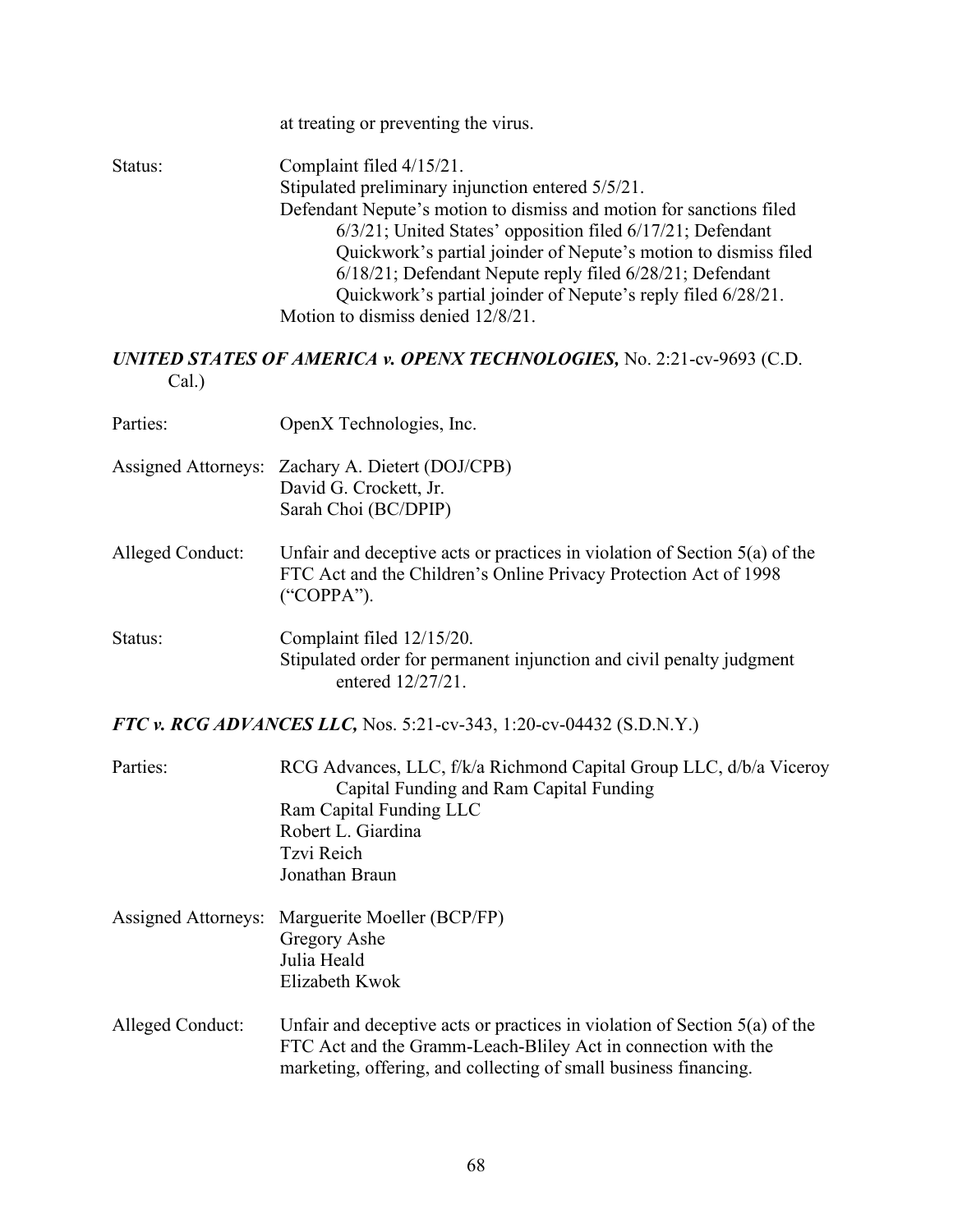| Status:                                                       | Complaint filed 6/10/20.<br>Ram Capital Funding, LLC and Tzvi Reich's motion to dismiss filed<br>8/10/20; motion denied 8/13/20.<br>Robert L. Giardina's motion to dismiss filed 8/21/20; motion denied<br>$10/30/20$ .<br>First amended complaint for civil penalties, permanent injunction,<br>monetary relief, and other relief filed 6/10/21.<br>FTC motion to strike affirmative defenses filed 7/8/21; Defendants'<br>opposition filed 8/6/21; court denied motion 8/18/21.<br>Order granting consent motion to stay case for 120 days to consider<br>settlement agreement as to Defendants Ram Capital Funding LLC<br>and Tzvi Reich entered 10/5/21. |  |
|---------------------------------------------------------------|--------------------------------------------------------------------------------------------------------------------------------------------------------------------------------------------------------------------------------------------------------------------------------------------------------------------------------------------------------------------------------------------------------------------------------------------------------------------------------------------------------------------------------------------------------------------------------------------------------------------------------------------------------------|--|
| FTC v. ROMERO, No. 5:21-cv-343 (M.D. Fla.)                    |                                                                                                                                                                                                                                                                                                                                                                                                                                                                                                                                                                                                                                                              |  |
| Parties:                                                      | Frank Romero d/b/a Trend Deploy                                                                                                                                                                                                                                                                                                                                                                                                                                                                                                                                                                                                                              |  |
| <b>Assigned Attorneys:</b>                                    | Michael Mora (BCP/ENF)<br>Christopher Erickson                                                                                                                                                                                                                                                                                                                                                                                                                                                                                                                                                                                                               |  |
| Alleged Conduct:                                              | Violations of Sections 5(a) and 12 of the FTC Act, the Mail Order Rule,<br>and the COVID-19 Consumer Protection Act in connection with the<br>marketing and sale of personal protective equipment during the COVID-<br>19 pandemic.                                                                                                                                                                                                                                                                                                                                                                                                                          |  |
| Status:                                                       | Complaint filed 6/29/21.<br>Motion to dismiss complaint by Frank Romero filed 8/30/21; FTC<br>opposition filed 9/20/21; Romero's reply filed 10/19/21.                                                                                                                                                                                                                                                                                                                                                                                                                                                                                                       |  |
| UNITED STATES v. XLEAR, INC., No. 2:21-cv-00640-RJS (D. Utah) |                                                                                                                                                                                                                                                                                                                                                                                                                                                                                                                                                                                                                                                              |  |

| Parties:                   | Xlear, Inc.<br>Nathan Jones                                                                                                                                                                           |
|----------------------------|-------------------------------------------------------------------------------------------------------------------------------------------------------------------------------------------------------|
| <b>Assigned Attorneys:</b> | Noah Katzen (DOJ/CPB)<br>Alison Crovetto<br>Keith Fentonmiller (BCP/AP)<br>Courtney Estep                                                                                                             |
| Alleged Conduct:           | Violations of the COVID-19 Consumer Protection Act and Sections 5 and<br>12 of the FTC Act in connection with false or unsubstantiated claims that<br>X lear nasal spray treats or prevents COVID-19. |
| Status:                    | Complaint filed 10/28/21.                                                                                                                                                                             |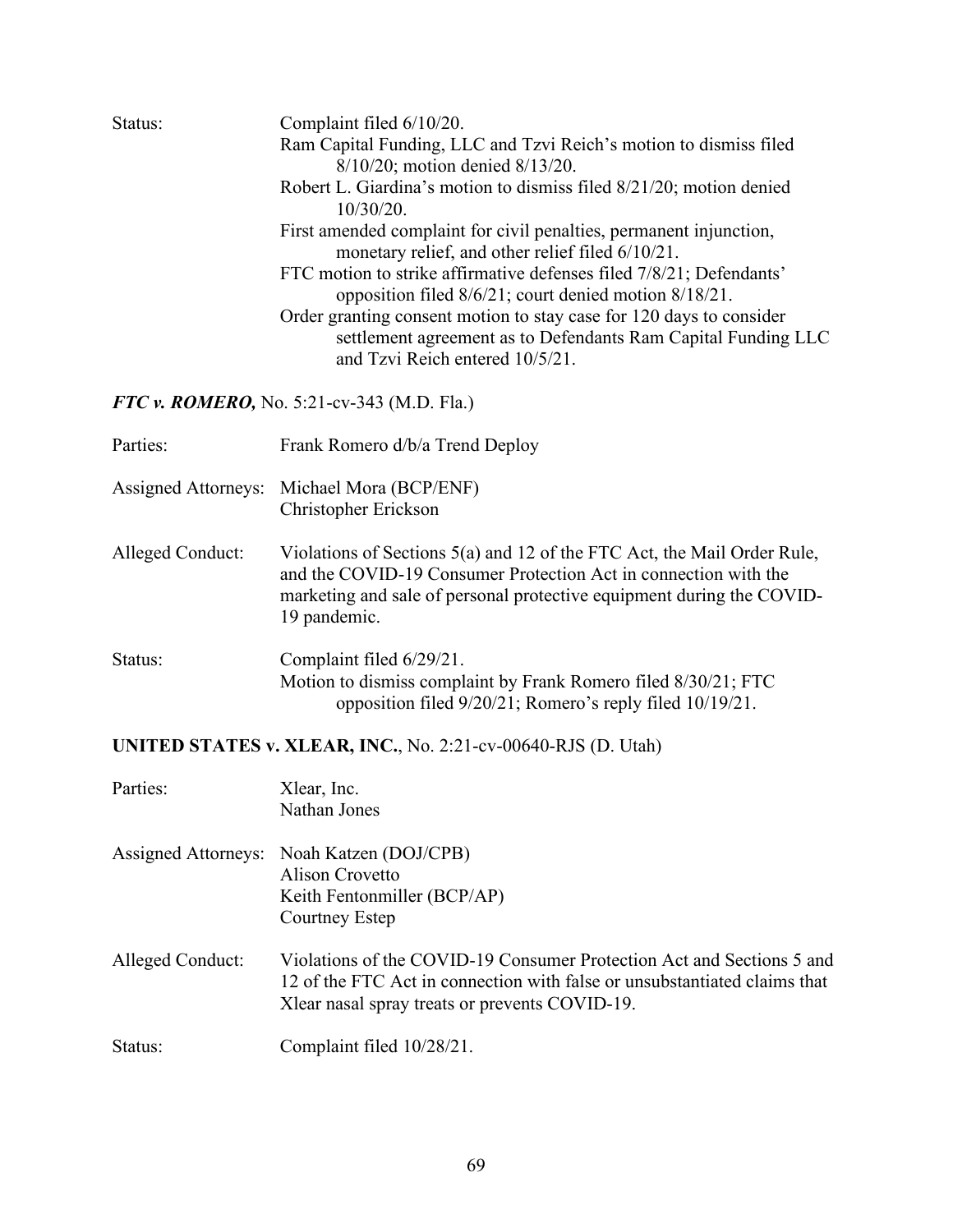# *FTC v. ZURIXX LLC*, No. 2:19-cv-00713 (D. Utah)

| Parties:                   | Zurixx, LLC                                                                        |  |  |
|----------------------------|------------------------------------------------------------------------------------|--|--|
|                            | Brand Management Holdings, LLC                                                     |  |  |
|                            | CAC Investment Ventures, LLC (Puerto Rico)                                         |  |  |
|                            | CAC Investment Ventures, LLC (Utah)                                                |  |  |
|                            | Carlson Development Group, LLC (Utah)                                              |  |  |
|                            | Carlson Development Group, LLC (Puerto Rico)                                       |  |  |
|                            | CJ Seminar Holdings, LLC                                                           |  |  |
|                            | Dorado Marketing and Management, LLC                                               |  |  |
|                            | JSS Investment Ventures, LLC                                                       |  |  |
|                            | <b>JSS Trust</b>                                                                   |  |  |
|                            | Zurixx Financial, LLC (Utah)                                                       |  |  |
|                            | Zurixx Financial, LLC (Puerto Rico)                                                |  |  |
|                            | Cristopher A. Cannon                                                               |  |  |
|                            | James M. Carlson                                                                   |  |  |
|                            | Jeffrey D. Spangler                                                                |  |  |
|                            | Gerald D. Spangler                                                                 |  |  |
|                            | Stephenie J. Spangler (relief defendant)                                           |  |  |
|                            | Utah Division of Consumer Protection (co-plaintiff)                                |  |  |
| <b>Assigned Attorneys:</b> | Collot Guerard (BCP/MP)                                                            |  |  |
|                            | Joshua Doan                                                                        |  |  |
|                            | Amanda Grier                                                                       |  |  |
|                            | <b>Thomas Harris</b>                                                               |  |  |
|                            |                                                                                    |  |  |
| Alleged Conduct:           | Deceptive acts or practices in violation of Section 5(a) of the FTC, the           |  |  |
|                            | Consumer Review Fairness Act, the Telemarketing Sales Rule, as well as             |  |  |
|                            | the Utah Consumer Sales Practices Act and the Utah Business Opportunity            |  |  |
|                            | Disclosure Act in connection with the marketing and sale of real estate            |  |  |
|                            | investment products and services.                                                  |  |  |
| Status:                    | Complaint filed 9/30/19.                                                           |  |  |
|                            | TRO entered 10/1/19.                                                               |  |  |
|                            | Preliminary injunction entered 11/1/19.                                            |  |  |
|                            | Defendants' motion for partial dismissal filed 11/19/19; Commission's              |  |  |
|                            | opposition file 12/17/19; defendants' reply filed 12/31/19.                        |  |  |
|                            | Order denying defendants' motion to dismiss entered 2/26/20.                       |  |  |
|                            | Defendants' motion for interlocutory appeal and partial dismissal filed            |  |  |
|                            | 3/11/20; Commission's opposition filed 3/25/20; defendants' reply<br>filed 4/8/20. |  |  |
|                            | Order denying defendants' motion for interlocutory appeal and partial              |  |  |
|                            | dismissal entered 4/28/20.                                                         |  |  |
|                            | Amended complaint filed 5/12/20.                                                   |  |  |
|                            | Defendants' motion to dismiss filed 8/17/20; Commission's opposition               |  |  |
|                            | filed 9/14/20; defendants' reply filed 9/28/20.                                    |  |  |
|                            | Order denying defendants' motion to dismiss, to stay discovery, and for            |  |  |
|                            |                                                                                    |  |  |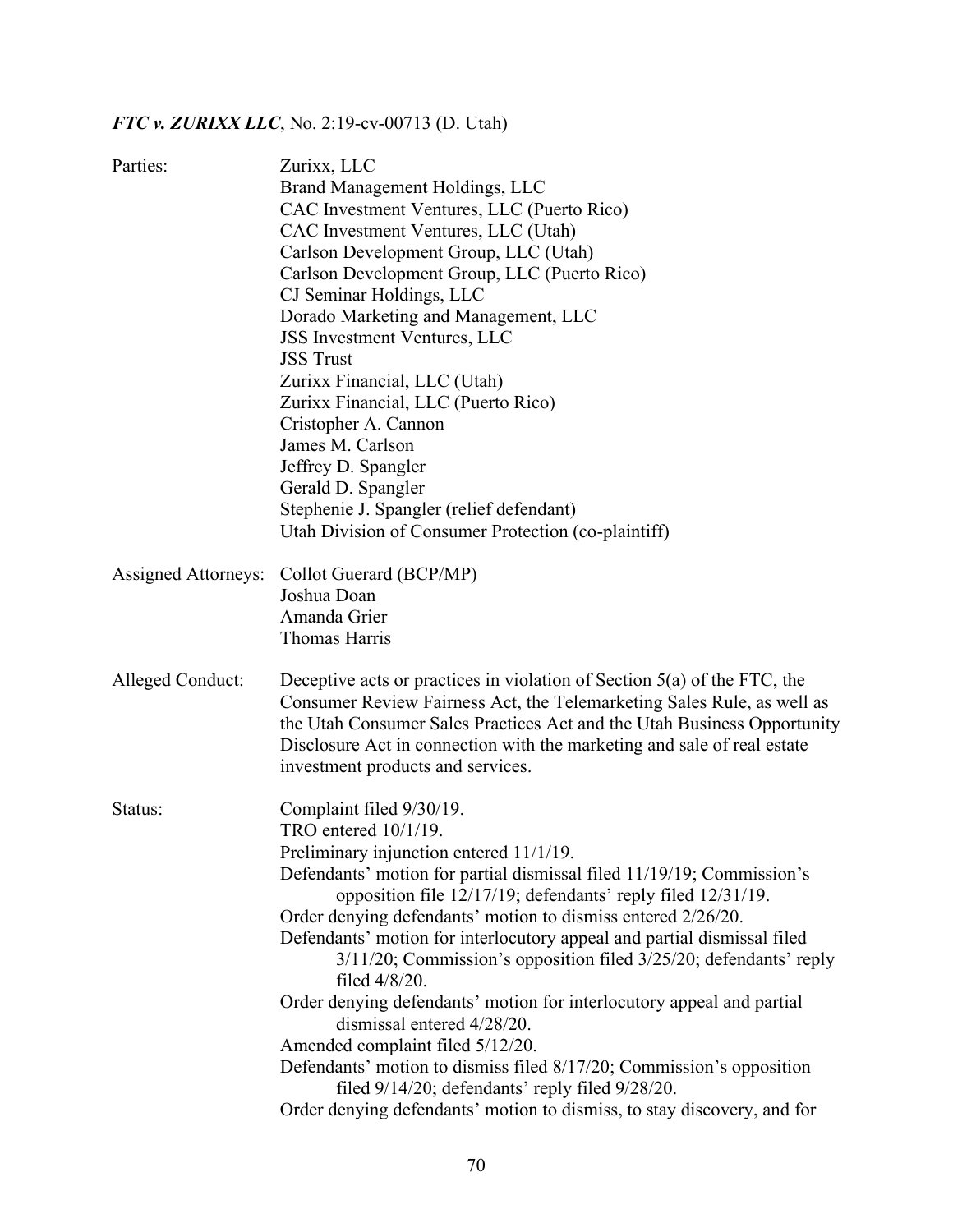relief from the preliminary injunction entered 11/24/20. Amended complaint filed 2/12/21.

- Motion to intervene by Annelise Agee, Byron Aldrink, Brian Banks, Joshua Jackson, Polar Prutaseranee, and Jeanne Rietzke filed 5/11/21; Commission opposition filed 6/7/21; movants' reply filed 6/28/21.
- Motion for partial summary judgment by Defendants Brand Management Holdings, CAC Investment Ventures, CAC Investment Ventures Utah, CJ Seminar Holdings, Christopher Cannon, James Carlson, Carlson Development Group Puerto Rico, Carlson Development Group Utah, Dorado Marketing and Management, Jeffrey Spangler, Zurixx, Zurixx Financial Puerto Rico, and Zurixx Financial Utah filed 5/12/21; Commission opposition filed 6/9/21; Defendants' reply filed 6/23/21.
- Motion for partial summary judgment by Defendants JSS Investment Ventures, JSS Trust, Gerald Spangler, and Stephanie Spangler filed 5/28/21; Commission opposition filed 6/9/21; Defendants' reply filed 6/29/21.
- Motion for summary judgment by relief defendant Stephanie Spangler filed 5/28/21; Commission opposition file 6/25/21; Stephanie Spangler reply filed 7/9/21.
- Memorandum decision and order granting receiver's second motion for order holding Efron Dorado, S.E. and David Efron in contempt of court and for civil sanctions entered 11/08/21.
- Order granting in part and denying in part defendant's motion to modify preliminary injunction order, granting partial summary judgment as to relief under Section 13(b) and BODA, and denying relief defendant Stephanie Spangler's motion for summary judgment entered 11/08/21; clarification order entered 11/23/21.
- Notice of appeal as to order granting receiver's second motion for order holding Efron Dorado, S.E. and David Efron in contempt of court and for civil sanctions filed 11/17/21.
- Amended stipulated preliminary injunction entered 12/01/21.
- Order granting stipulation of all parties to stay the case for 60 days to permit Commissioners to vote on the proposed final settlement agreement entered 12/16/21.

#### **(B) Competition**

#### *UNITED STATES OF AMERICA v. BIGLARI HOLDINGS, INC.,* 1:21-cv-03331 (D.D.C.)

- Parties: Biglari Holdings, Inc.
- Assigned Attorneys: Kenneth Libby (BC/Compliance) Kelly Horne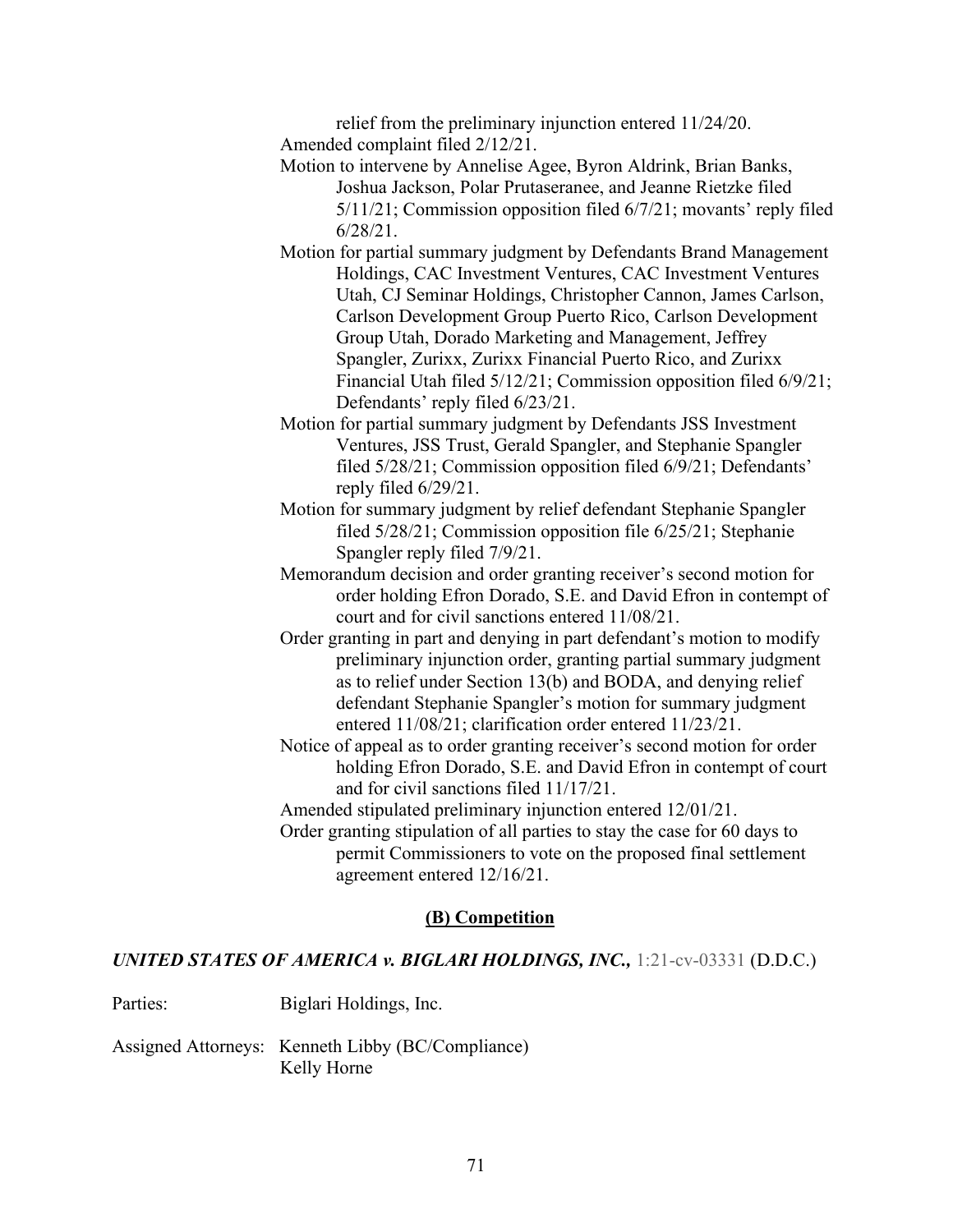| Alleged Conduct: | Violations of the notice and waiting period requirements of the Hart-Scott- |
|------------------|-----------------------------------------------------------------------------|
|                  | Rodino Act with respect to the acquisition of shares of Cracker Barrel Old  |
|                  | Country Store, Inc.                                                         |

Status: Complaint filed  $12/22/21$ .

*UNITED STATES OF AMERICA v. FAIRBANK,* No. 1:21-cv-02325 (D.D.C.)

| Parties:         | Richard D. Fairbank                                                                                                                                                        |  |
|------------------|----------------------------------------------------------------------------------------------------------------------------------------------------------------------------|--|
|                  | Assigned Attorneys: Kenneth Libby (BC/Compliance)<br>Kelly Horne                                                                                                           |  |
| Alleged Conduct: | Violation of the notice and waiting period requirements of the Hart-Scott-<br>Rodino Act with respect to the acquisition of voting securities of Capital<br>One Financial. |  |
| Status:          | Complaint filed 9/2/21.<br>Order for stipulated final judgment entered 12/20/21.                                                                                           |  |

*UNITED STATES OF AMERICA v. WERNER,* No. 1:21-cv-3332 (D.D.C.)

| Parties:         | Clarence L. Werner                                                                                                                                                                 |
|------------------|------------------------------------------------------------------------------------------------------------------------------------------------------------------------------------|
|                  | Assigned Attorneys: Kenneth Libby (BC/Compliance)<br>Kelly Horne                                                                                                                   |
| Alleged Conduct: | Violations of the notice and waiting period requirements of the Hart-Scott-<br>Rodino Act with respect to the exercise of options to acquire shares of<br>Werner Enterprises, Inc. |
| Status:          | Complaint filed 12/22/21.                                                                                                                                                          |

## **SUBPOENA AND CID ENFORCEMENT PROCEEDINGS**

*FTC v. BROPHY,* No. 1:21-mc-122 (D.D.C)

| Parties:          | Justin Brophy                                                           |  |  |
|-------------------|-------------------------------------------------------------------------|--|--|
|                   | Assigned Attorneys: Matthew Hoffman (OGC)                               |  |  |
| Nature of Action: | Petition to enforce subpoena issue in Part 3 administrative proceeding. |  |  |
| Status:           | Petition filed 9/24/21.<br>Order to show cause entered 9/29/21          |  |  |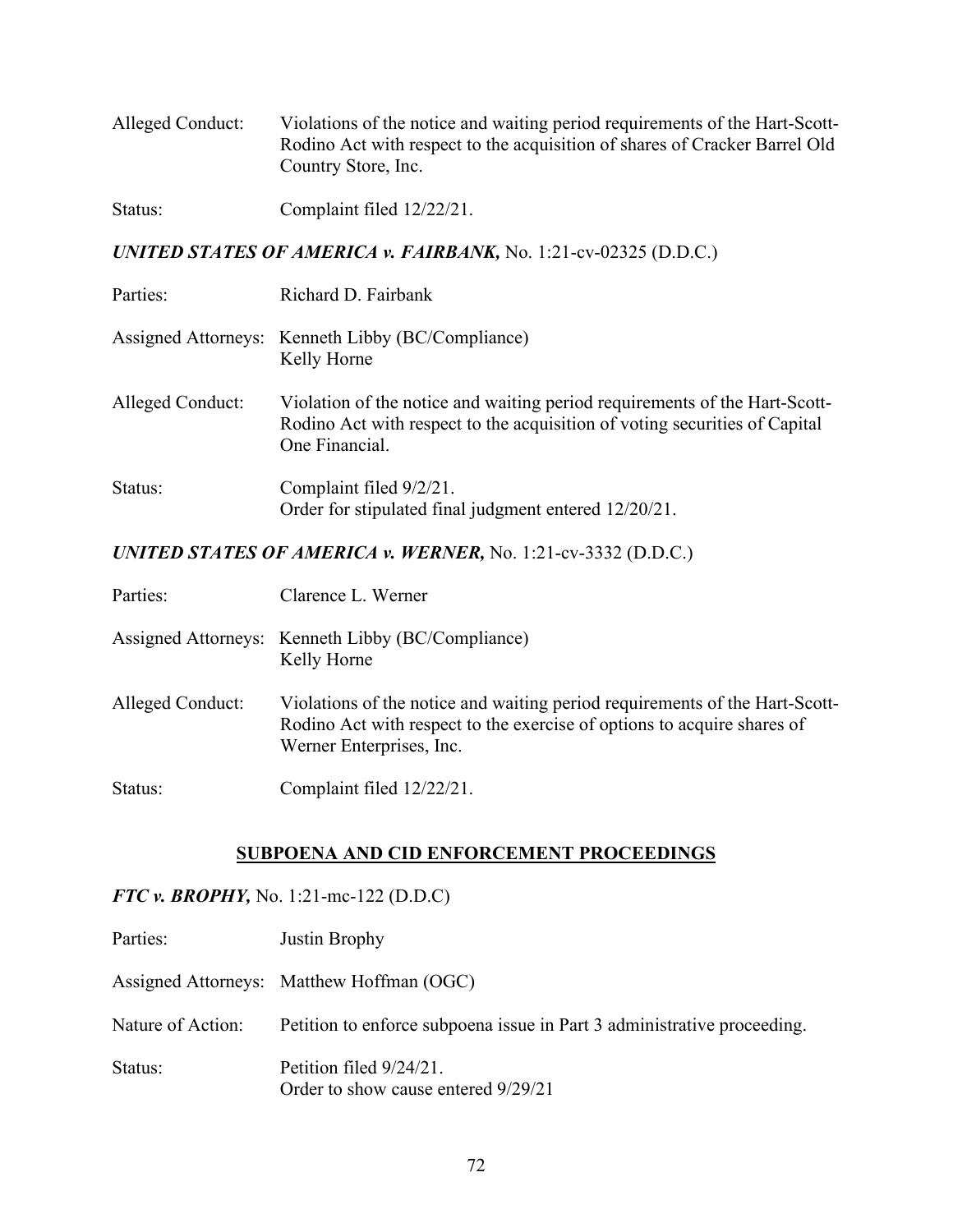Notice of voluntary dismissal by FTC due to respondent's compliance with subpoena filed 10/20/21; case dismissed 10/20/21.

*FTC v. CARIS LIFE SCIENCES,* No. 1:21-mc-00115 (D.D.C.)

| Parties:          | Caris Life Sciences, Inc.                                                                                                                 |  |  |
|-------------------|-------------------------------------------------------------------------------------------------------------------------------------------|--|--|
|                   | Assigned Attorneys: Michael Bergman (OGC)                                                                                                 |  |  |
| Nature of Action: | Petition to enforce subpoenas issued in Part 3 administrative proceeding.                                                                 |  |  |
| Status:           | Petition filed 9/30/21.<br>Order to show cause entered 10/5/21<br>Response to petition filed 11/10/21; Commission's reply filed 11/16/21. |  |  |

*FTC v. DELTRACON INC.,* No. 8:21-mc-00025 (C.D. Ca.)

Assigned Attorneys: Sharah Shifley (NWR) Miles Freeman (WRLA)

Nature of Action: Petition to enforce a CID.

Status: Petition filed  $7/16/21$ . Order to show cause issued 8/25/21. Notice regarding completeness of Deltracon's CID response filed 11/9/21. Case administratively closed 11/10/21.

*FTC v. DUNHAM'S ATHLEISURE CORP.,* No. 5:21-mc-50981 (E.D. Mich.)

| Parties:          | Dunham's Athleisure Corporation                                                                                                                                                |  |  |
|-------------------|--------------------------------------------------------------------------------------------------------------------------------------------------------------------------------|--|--|
|                   | Assigned Attorneys: Michael Bergman (OGC)<br>Michele Arington                                                                                                                  |  |  |
| Nature of Action: | Petition to enforce a CID.                                                                                                                                                     |  |  |
| Status:           | Petition filed 7/19/21.<br>Order for respondent to show cause entered 7/21/21.<br>Response to petition filed 8/12/21.<br>Stipulation and order to enforce CID entered 8/19/21. |  |  |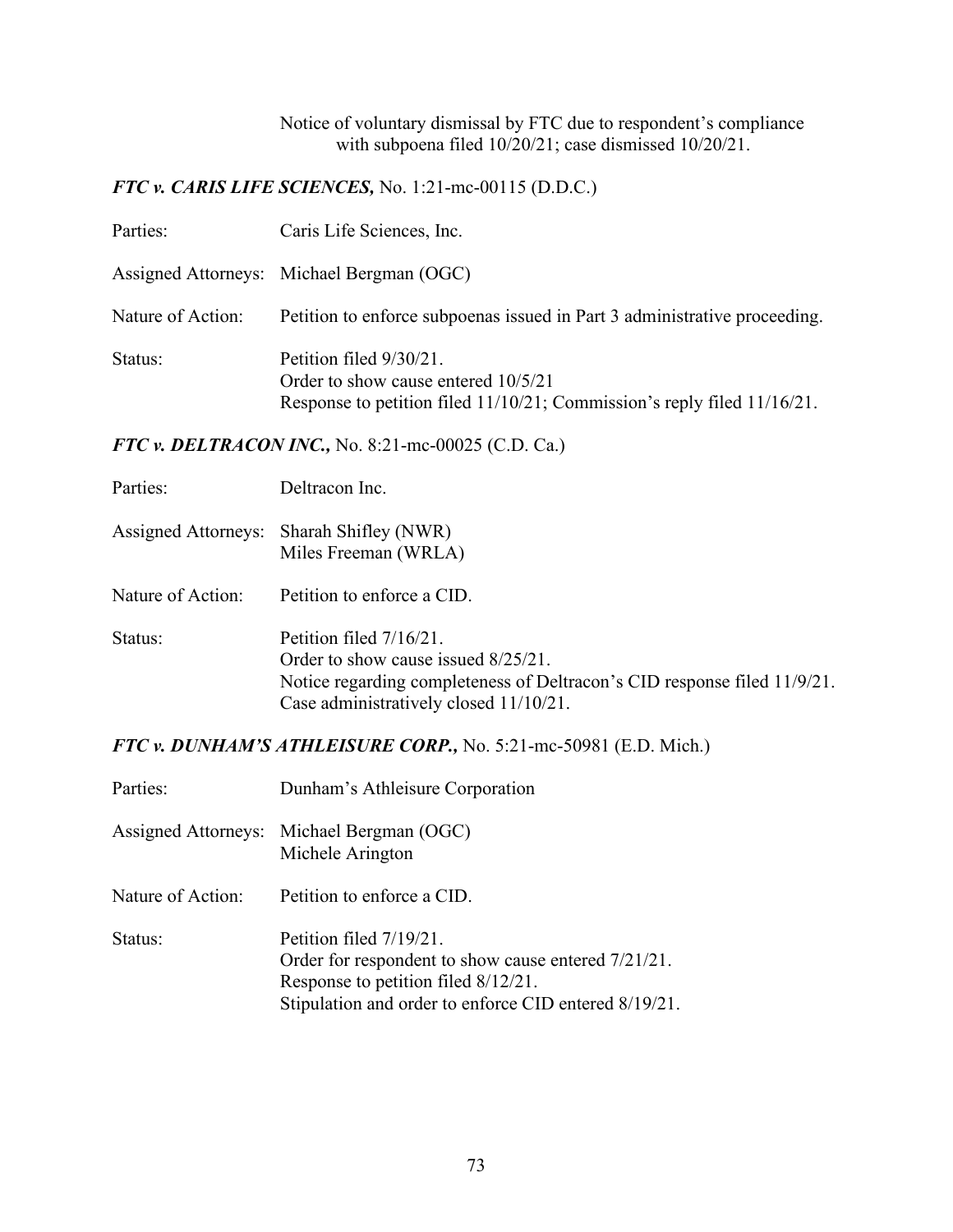*FTC v. NETLATITUDE INC.,* No. 4:21-mc-1300 (S.D. Tex.)

| Parties:                   | Netlatitude, Inc.                                                                                                                                                                                                                                                                                                                                                                                                                                                                                                                                                     |  |  |
|----------------------------|-----------------------------------------------------------------------------------------------------------------------------------------------------------------------------------------------------------------------------------------------------------------------------------------------------------------------------------------------------------------------------------------------------------------------------------------------------------------------------------------------------------------------------------------------------------------------|--|--|
| <b>Assigned Attorneys:</b> | Miles Freeman (WR-LA)<br>James Elliot (SWR)                                                                                                                                                                                                                                                                                                                                                                                                                                                                                                                           |  |  |
| Nature of Action:          | Petition to enforce a CID.                                                                                                                                                                                                                                                                                                                                                                                                                                                                                                                                            |  |  |
| Status:                    | Petition filed 5/28/21.                                                                                                                                                                                                                                                                                                                                                                                                                                                                                                                                               |  |  |
|                            | FTC v. NEXWAY, INC., No. 1:21-mc-145 (D.D.C)                                                                                                                                                                                                                                                                                                                                                                                                                                                                                                                          |  |  |
| Parties:                   | Nexway, Inc.                                                                                                                                                                                                                                                                                                                                                                                                                                                                                                                                                          |  |  |
| <b>Assigned Attorneys:</b> | Joseph Brooke Jr. (BC/MP)<br><b>Russell Deitch</b>                                                                                                                                                                                                                                                                                                                                                                                                                                                                                                                    |  |  |
| Nature of Action:          | Petition to enforce a CID.                                                                                                                                                                                                                                                                                                                                                                                                                                                                                                                                            |  |  |
| Status:                    | Petition filed 11/17/21.<br>Order to show cause entered 12/06/21.                                                                                                                                                                                                                                                                                                                                                                                                                                                                                                     |  |  |
|                            | FTC v. PLATINUM PLUS PRINTING, LLC, No. 1:21-mc-00092 (D.D.C.)                                                                                                                                                                                                                                                                                                                                                                                                                                                                                                        |  |  |
| Parties:                   | Platinum Plus Printing, LLC                                                                                                                                                                                                                                                                                                                                                                                                                                                                                                                                           |  |  |
|                            | Assigned Attorneys: Burke Kappler (OGC)<br>Michele Arington                                                                                                                                                                                                                                                                                                                                                                                                                                                                                                           |  |  |
| Nature of Action:          | Petition to enforce a CID                                                                                                                                                                                                                                                                                                                                                                                                                                                                                                                                             |  |  |
| Status:                    | Petition filed 6/24/21.<br>Show cause order entered 7/1/21.<br>Opposition to FTC petition filed 7/15/21; FTC reply filed 7/22/21.<br>Telephonic hearing held 7/23/21.<br>Order granting the FTC petition to enforce subpoena entered 8/03/21.<br>Motion for contempt by the FTC filed 9/16/21.<br>Show cause order entered 9/17/21.<br>Respone by Platinum Plus filed 10/15/21; FTC reply filed 10/21/21.<br>Notice of voluntary dismissal by FTC following respondent's compliance<br>filed 10/26/21.<br>Order denying motion for contempt as moot entered 10/26/21. |  |  |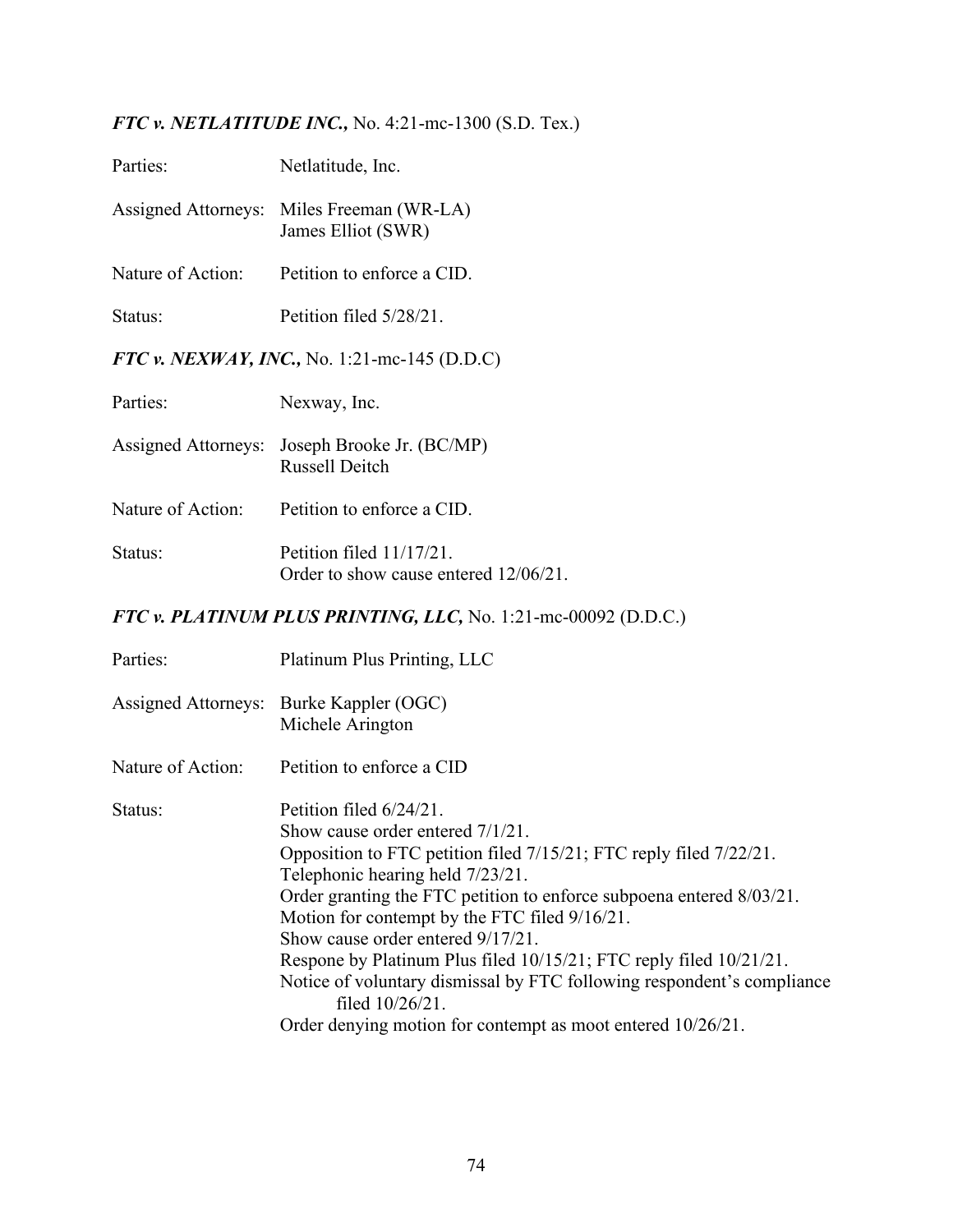## *FTC v. THE STRATICS GROUP INC.,* No. 0:21-cv-61250 (S.D. Fla.)

| Parties:                   | The Stratics Group, Inc.                                                                                                                                                                                                                                                                                                                                                                 |  |  |
|----------------------------|------------------------------------------------------------------------------------------------------------------------------------------------------------------------------------------------------------------------------------------------------------------------------------------------------------------------------------------------------------------------------------------|--|--|
| <b>Assigned Attorneys:</b> | Suzanne Barth (BCP/MP)<br><b>Christopher Brown</b>                                                                                                                                                                                                                                                                                                                                       |  |  |
| Nature of Action:          | Petition to enforce a CID.                                                                                                                                                                                                                                                                                                                                                               |  |  |
| Status:                    | Petition filed 6/15/21.<br>Stratics motion for leave to file response to petition filed 7/06/21; FTC<br>opposition filed 7/07/21; Stratics reply filed 7/12/21.<br>Telephonic hearing held 11/30/21.<br>FTC request for clarification of oral ruling filed 12/16/21.<br>Stratics response and motion for summary judgment filed 12/23/21.                                                |  |  |
|                            | FTC v. $XCAST LABS$ , No. 2:21-mc-1026 (C.D. Cal.)                                                                                                                                                                                                                                                                                                                                       |  |  |
| Parties:                   | XCast labs, Inc.                                                                                                                                                                                                                                                                                                                                                                         |  |  |
|                            | Assigned Attorneys: Allen Dreschel (BCP/MP)<br>Miles Freeman (WRLA)                                                                                                                                                                                                                                                                                                                      |  |  |
| Nature of Action:          | Petition to enforce a CID.                                                                                                                                                                                                                                                                                                                                                               |  |  |
| Status:                    | Petition filed 8/6/21.<br>Opposition to petition by XCast Labs filed 9/24/21; FTC reply filed<br>10/8/21; surreply in opposition by XCast Labs filed 10/25/21; FTC<br>surreply in support of petition filed $11/2/21$ .<br>Magistrate judge's report and recommendation that the CID be enforced<br>issued 12/9/21.<br>XCast Labs objection to report and recommendation filed 12/23/21. |  |  |

### **SUITS TO ENJOIN FTC ACTION AND OTHER DEFENSIVE LITIGATION**

## *ALDABE v. COHEN,* No. 1:21-cv-803 (D. Md.)

| Parties:          | Fermin Aldabe                                                                             |
|-------------------|-------------------------------------------------------------------------------------------|
|                   | Assigned Attorneys: Kimberly Phillips (AUSA)<br>Joel Marcus (OGC)                         |
| Nature of Action: | Action seeking a judicial declaration that<br>outhoutry in its litigation occure Atlantic |

the Commission exceeded its authority in its litigation against Atlantic International Bank. Ltd., causing negligent personal injury to a non-party consumer.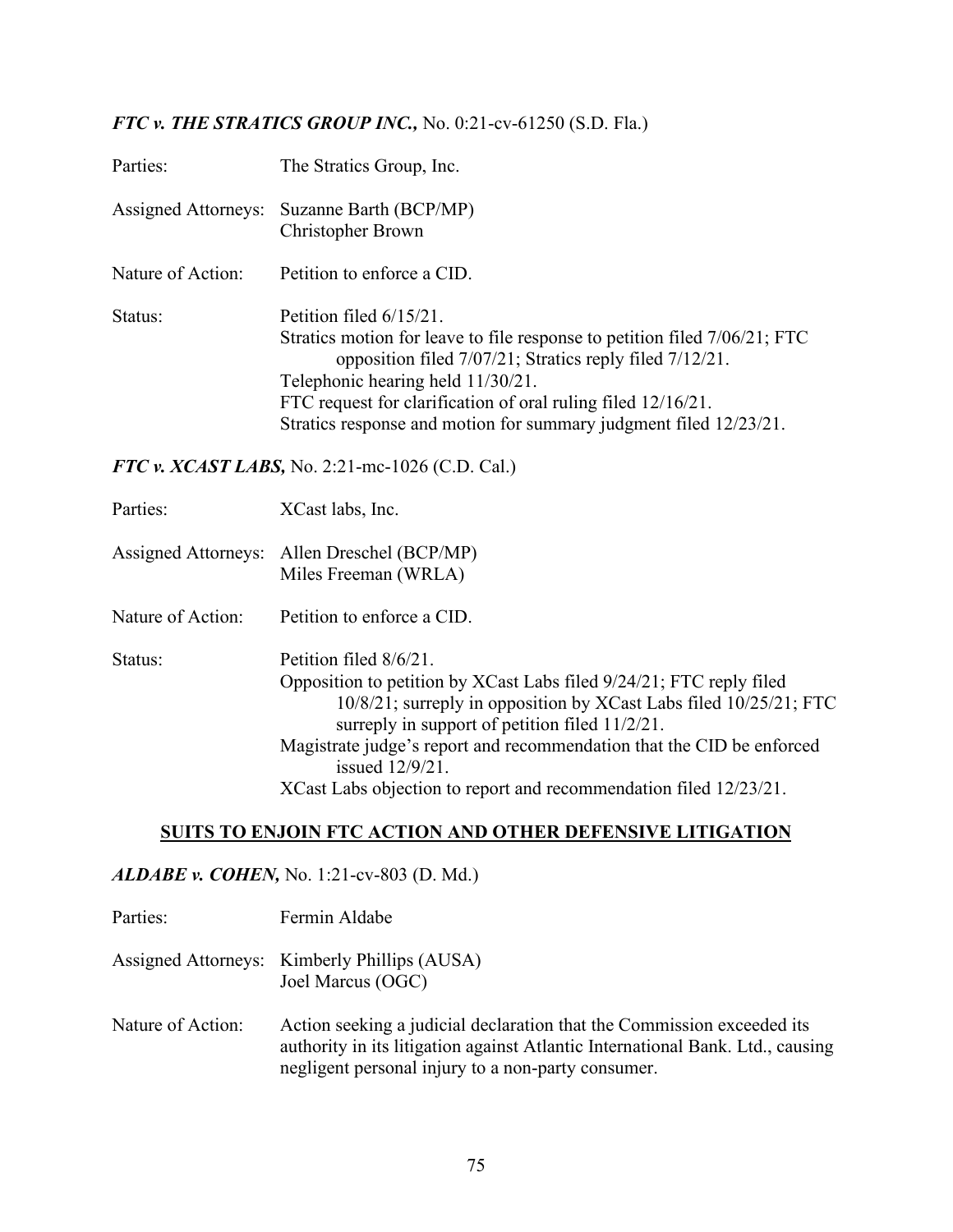Status: Complaint filed  $3/30/21$ . Motion to substitute United States for FTC Defendants filed 5/3/21; Plaintiff's cross motion to stay motion to substitute filed 5/24/21; United States' reply filed 6/7/21.

#### *AMERICANS FOR PROSPERITY FOUNDATION v. FTC,* No. 1:21-cv-03207 (D.D.C)

- Parties: Americans for Prosperity Foundation
- Assigned Attorneys: Anna Walker (AUSA) Michele Arington (OGC)
- Nature of Action: Action seeking records under the Freedom of Information Act.
- Status: Complaint filed  $12/8/21$ .
- *AXON ENTERPRISE INCORPORATED v. FTC,* No. 21-86 (S. Ct.), No. 20-15662 (9th Cir.); No. 2:20-cv-00014 (D. Ariz.)

| Parties:                   | Axon Enterprise Inc.                                                                                                                                                                                                                                                                                                                                                                                                                                                                                                                                                                                                                                                                                       |  |  |
|----------------------------|------------------------------------------------------------------------------------------------------------------------------------------------------------------------------------------------------------------------------------------------------------------------------------------------------------------------------------------------------------------------------------------------------------------------------------------------------------------------------------------------------------------------------------------------------------------------------------------------------------------------------------------------------------------------------------------------------------|--|--|
| <b>Assigned Attorneys:</b> | Bradley Craigmyle (DOJ/FPB)<br>Chetan Patil<br>Rebecca Cutri-Kohart<br>Joel Marcus (OGC)<br>Imad Abyad                                                                                                                                                                                                                                                                                                                                                                                                                                                                                                                                                                                                     |  |  |
| Nature of Action:          | Action seeking a judicial declaration that the Commission does not have<br>the authority to scrutinize plaintiffs' business affairs and that the<br>appropriate forum to adjudicate legality of plaintiffs' acquisition is in an<br>Article III court.                                                                                                                                                                                                                                                                                                                                                                                                                                                     |  |  |
| Status:                    | Complaint filed 1/3/20.<br>Motion for preliminary injunction and supporting memorandum of points<br>and authorities by plaintiff entered 1/9/20; Commission's<br>opposition filed 1/23/20; plaintiff's reply filed 1/30/20.<br>Telephonic hearing held 4/1/20.<br>Order dismissing complaint without prejudice due to a lack of subject<br>matter jurisdiction entered 4/8/20.<br>Notice of appeal filed 4/13/20.<br>Axon's opening brief filed 5/1/20; Commission's answering brief filed<br>$6/1/20$ ; Axon's reply brief filed $6/15/20$ .<br>Oral argument by video held 7/17/20. Axon emergency motion to enjoin<br>FTC administrative trial filed 9/29/20; Commission's opposition<br>filed 10/2/20. |  |  |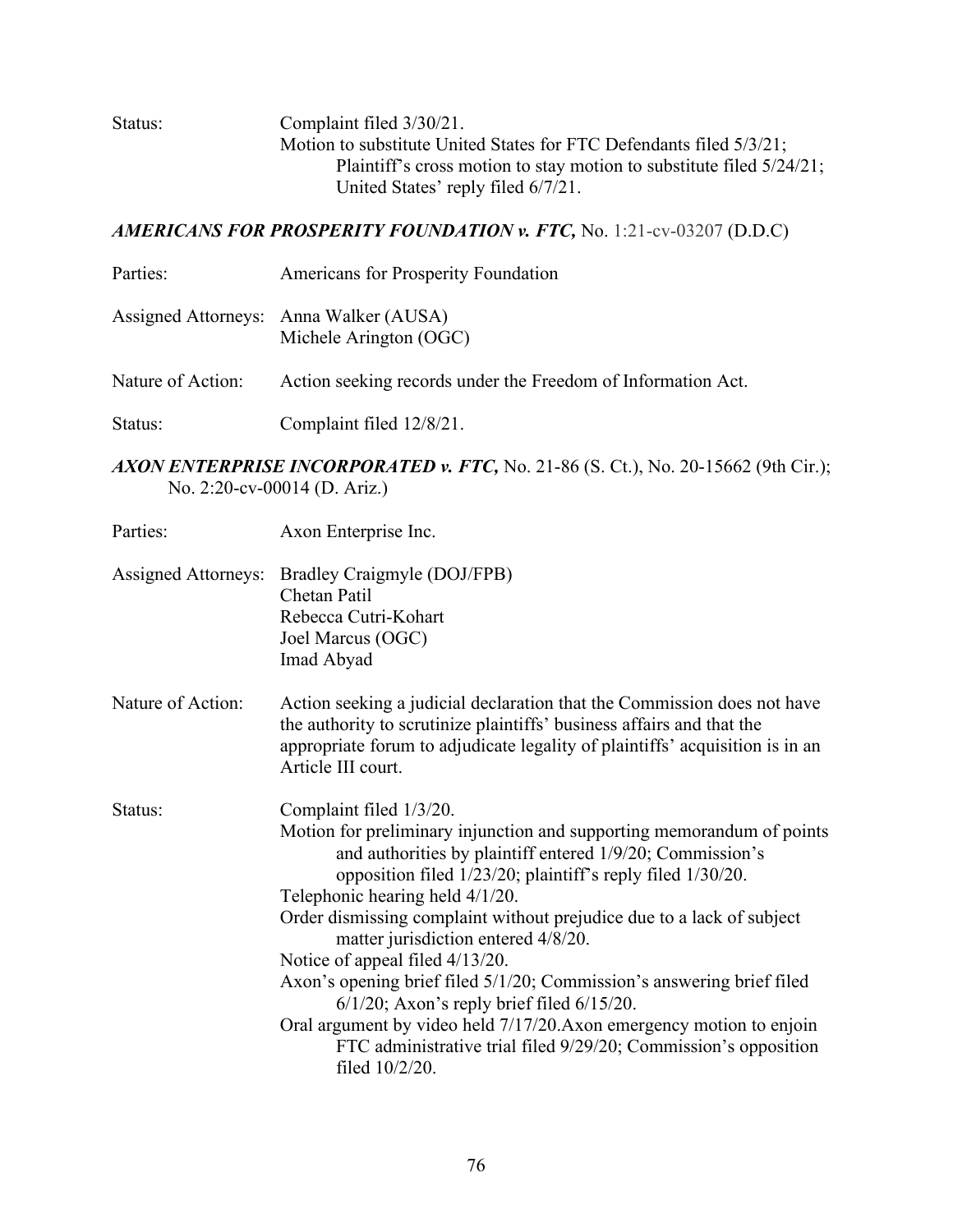Ninth Circuit order staying FTC administrative trial pending appeal entered 10/2/20. Opinion affirming the dismissal of Axon's complaint entered 1/28/21. Axon petition for rehearing en banc filed 3/15/21; petition denied 4/15/21. Axon motion to stay mandate to file writ of certiorari filed 4/15/21; Commission opposition filed 4/19/21; motion granted 4/21/21. Axon petition for writ of certiorari filed 7/20/21; Commission opposition filed 9/22/21; Axon's reply filed 10/6/21; Axon's supplemental brief filed 12/20/21.

#### *CONSUMERS FOR AUTO RELIABILITY & SAFETY v. FTC*, No. 21-5249 (D.C. Cir.); No. 1:17-cv-00540 (D.D.C.)

| Parties:            | Consumers for Auto Reliability and Safety<br>Center for Auto Safety<br>U.S. Public Interest Research Group, Inc.                                                                                                                                                                                                                                                                                                                                                                                                                                                                                                                                                                                                                             |
|---------------------|----------------------------------------------------------------------------------------------------------------------------------------------------------------------------------------------------------------------------------------------------------------------------------------------------------------------------------------------------------------------------------------------------------------------------------------------------------------------------------------------------------------------------------------------------------------------------------------------------------------------------------------------------------------------------------------------------------------------------------------------|
| Assigned Attorneys: | Bradley Grossman (OGC)<br><b>Joel Marcus</b>                                                                                                                                                                                                                                                                                                                                                                                                                                                                                                                                                                                                                                                                                                 |
| Nature of Action:   | Action for declaratory and injunctive relief under the Administrative<br>Procedure Act in connection with the Commission's consent orders with<br>General Motors and two dealerships regarding the advertising of used<br>motor vehicles.                                                                                                                                                                                                                                                                                                                                                                                                                                                                                                    |
| Status:             | Complaint filed 3/24/17.<br>Amended complaint filed 5/2/17.<br>Commission's motion to hold case in abeyance or, in the alternative, for<br>an extension of time filed $5/16/17$ ; opposition filed $5/30/17$ ;<br>motion to stay granted $6/13/17$ .<br>Commission's motion to dismiss filed 9/8/17; response in opposition filed<br>10/5/17; Commission's reply filed 10/27/17.<br>Motion hearing held 9/18/18.<br>Motion by plaintiffs for leave to file two new documents in connection<br>with pending motion to dismiss filed 3/9/20; Commission's<br>opposition filed 3/23/20; plaintiffs' reply filed 3/30/20.<br>Memorandum opinion granting Commission's motion to dismiss entered<br>$9/6/21$ .<br>Notice of appeal filed 11/8/21. |

#### *CORONAVIRUS REPORTER ET AL. v. APPLE INC. ET AL.,* No. 3:21-cv-5567 (N.D. Cal.)

| Parties: | Coronavirus Reporter           |
|----------|--------------------------------|
|          | Calid Inc                      |
|          | Dr. Jefferey D. Isaacs         |
|          | <b>Primary Productions LLC</b> |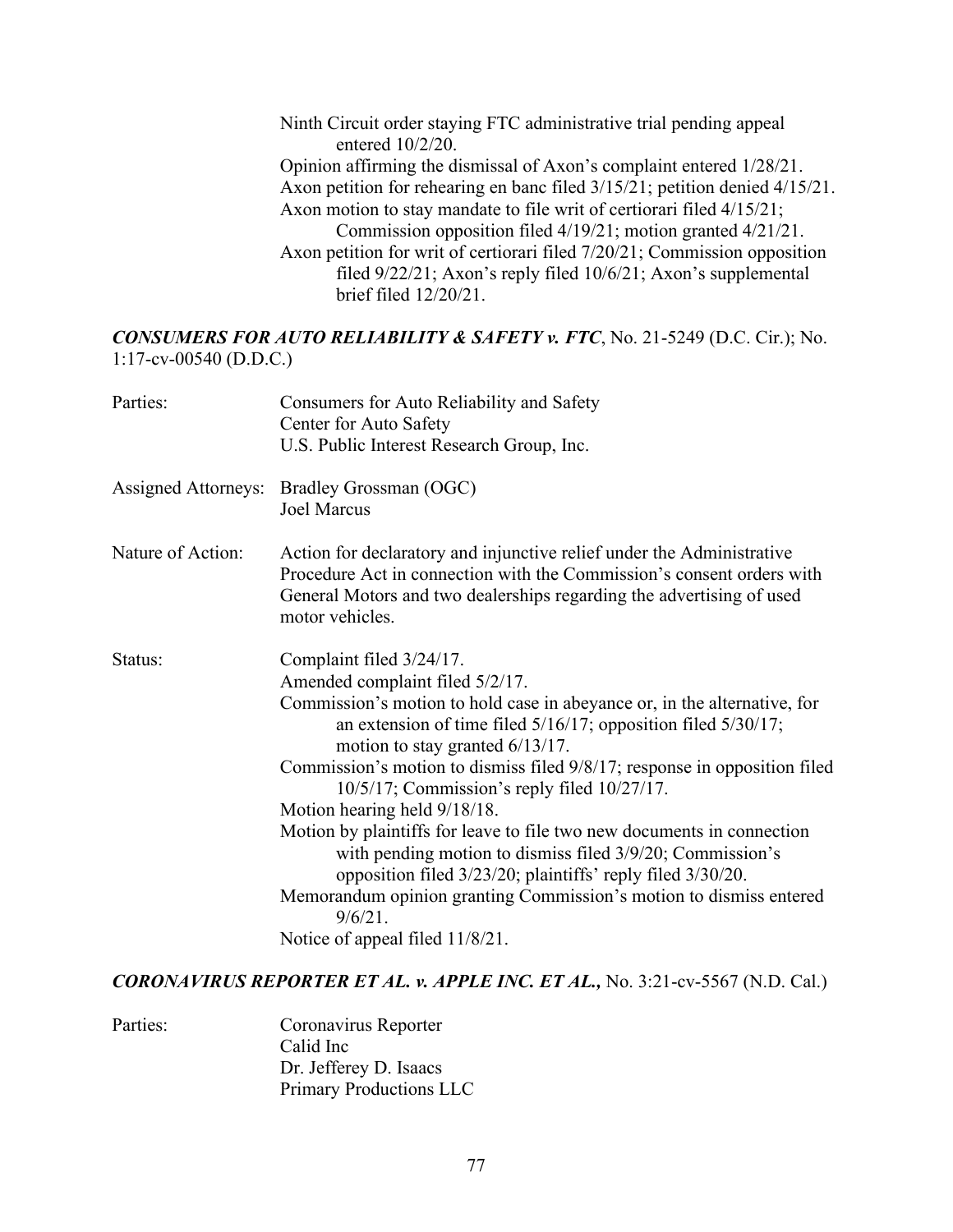Apple Inc.

|                   | Assigned Attorneys: Lisa Z. Marcus (DOJ/Federal Programs)<br>Michele Arington (OGC)                                                                                                                                          |
|-------------------|------------------------------------------------------------------------------------------------------------------------------------------------------------------------------------------------------------------------------|
| Nature of Action: | Action for declaratory and injunctive relief under the Administrative<br>Procedure Act seeking Commission enforcement action against Apple.                                                                                  |
| Status:           | Complaint filed 7/20/21.<br>Amended complaint filed 9/6/21.<br>Commission's motion to dismiss filed 11/8/21.<br>Notice of voluntary dismissal as to FTC filed 11/23/21.<br>Order granting dismissal of FTC entered 11/30/21. |

*LABMD, INC., v. FTC* **and** *DAUGHERTY v. FTC,* Nos. 1:21-cv-3525, No. 1:21-cv-3526 (N.D. Ga.)

| Parties:          | LabMD, Inc.<br>Michael J. Daugherty                                                                                                                                 |
|-------------------|---------------------------------------------------------------------------------------------------------------------------------------------------------------------|
|                   | Assigned Attorneys: Aaron Joshua Ross (AUSA)<br>Burke Kappler (OGC)                                                                                                 |
| Nature of Action: | Suit for damages under the Federal Tort Claims Act, alleging that the FTC<br>was negligent in investigating and litigating its data security case against<br>LabMD. |
| Status:           | Complaints filed 8/25/21.<br>Amended complaints filed 11/23/21.                                                                                                     |

#### *NATIONAL HORSEMEN'S BENEVOLENT AND PROTECTIVE ASSOCIATION et al v. BLACK et al., No.* 5:21-cv-71 (N.D. Tex.)

Parties: National Horsemen's Benevolent and Protective Association Arizona Horsemen's Benevolent and Protective Association Arkansas Horsemen's Benevolent and Protective Association Indiana Horsemen's Benevolent and Protective Association Illinois Horsemen's Benevolent and Protective Association Louisiana Horsemen's Benevolent and Protective Association Mountaineer Park Horsemen's Benevolent and Protective Association Nebraska Horsemen's Benevolent and Protective Association Oklahoma Horsemen's Benevolent and Protective Association Oregon Horsemen's Benevolent and Protective Association Pennsylvania Horsemen's Benevolent and Protective Association Washington Horsemen's Benevolent and Protective Association Tampa Bay Horsemen's Benevolent and Protective Association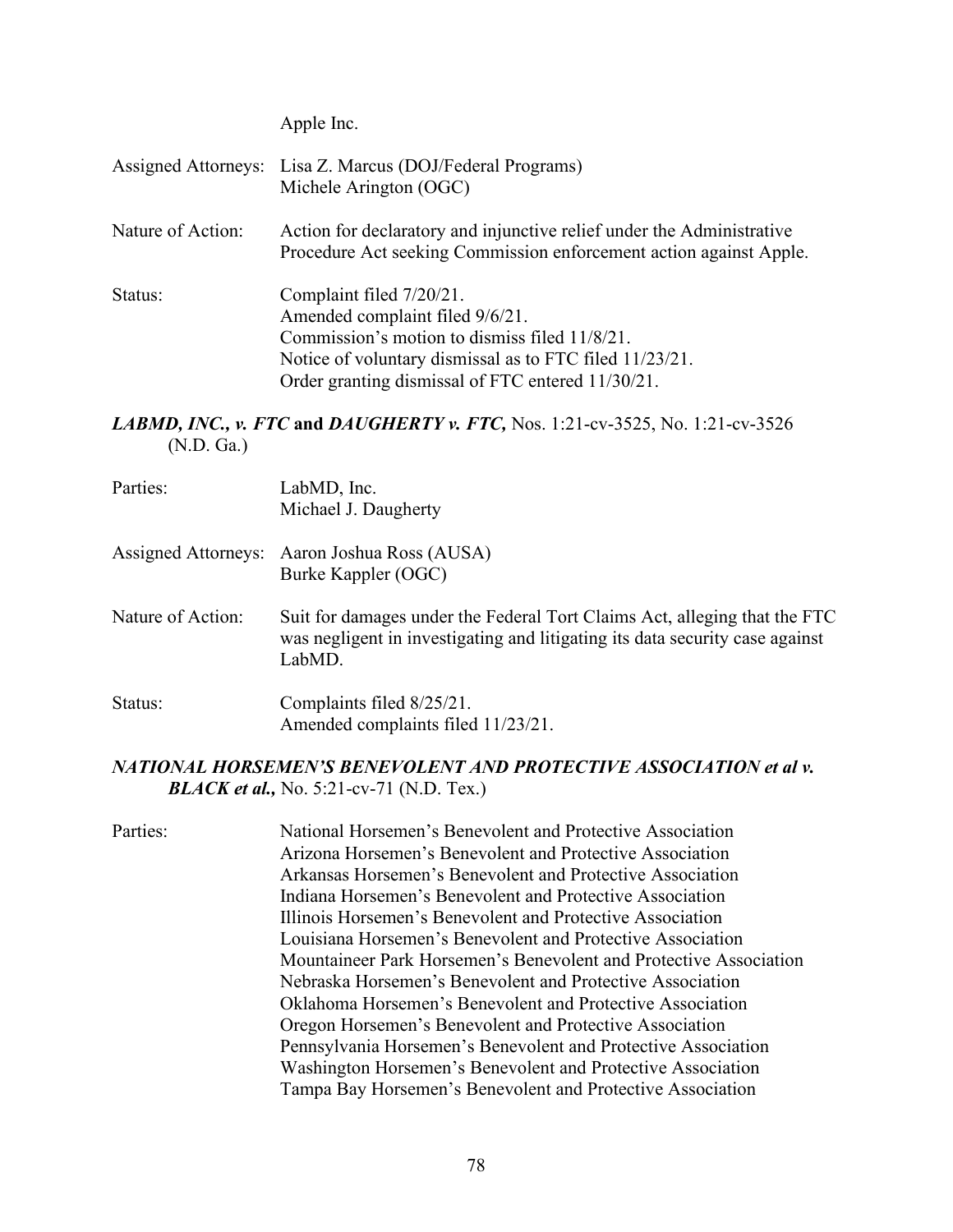|                   | Assigned Attorneys: Alexander Sverdlov (DOJ)<br><b>Brian Stoltz</b><br>Marie Choi (OGC)                                                                                                                                         |
|-------------------|---------------------------------------------------------------------------------------------------------------------------------------------------------------------------------------------------------------------------------|
| Nature of Action: | Action seeking a declaratory judgment that the Horseracing Integrity and<br>Safety Act (HISA) is unconstitutional and the Commission should be<br>permanently enjoined from implementing and enforcing the law.                 |
| Status:           | Complaint filed $3/15/21$ .<br>Amended complaint filed 4/2/21.<br>Commission's motion to dismiss filed 4/30/21; plaintiff's opposition filed<br>5/28/21; Commission's reply filed 6/18/21. Oral argument set for<br>$2/16/22$ . |

*RICHARD ZEITLIN v. FTC*, No. 20-16128 (9th Cir.); No. 2:19-cv-00698 (D. Nev.)

| Parties:            | Richard Zeitlin<br>Unified Data Services, LLC<br>Compliance Consultants, LLC<br>American Technology Services, LLC                                                                                                                                                                                                                                                                                                                       |
|---------------------|-----------------------------------------------------------------------------------------------------------------------------------------------------------------------------------------------------------------------------------------------------------------------------------------------------------------------------------------------------------------------------------------------------------------------------------------|
| Assigned Attorneys: | Bradley Grossman (OGC)<br>Brian W. Irvin (DOJ)                                                                                                                                                                                                                                                                                                                                                                                          |
| Nature of Action:   | Action seeking declaratory judgment, challenging an FTC staff opinion<br>letter advising that the TSR's restrictions on "prerecorded messages"<br>apply to soundboard technology.                                                                                                                                                                                                                                                       |
| Status:             | Complaint filed 4/24/19.<br>Commission's motion to dismiss filed 6/28/19; plaintiffs' response to<br>motion filed 7/11/19; Commission's reply filed 8/2/19.<br>Order granting Commission's motion to dismiss entered 4/10/20.<br>Notice of appeal filed 6/8/20.<br>Appellants' opening brief filed 2/5/21; Commission's answering brief<br>filed $5/10/21$ ; appellants' reply brief filed $7/6/21$ .<br>Oral argument set for 1/13/22. |

## *STATE OF OKLAHOMA v. UNITED STATES*, No. 5:21-cv-104 (W.D. Okla.)

| Parties: | State of Oklahoma                         |
|----------|-------------------------------------------|
|          | <b>Oklahoma Horse Racing Commission</b>   |
|          | State of West Virginia                    |
|          | West Virginia Racing Commission           |
|          | Hanover Shoe Farms, Inc.                  |
|          | Oklahoma Quarter Horse Racing Association |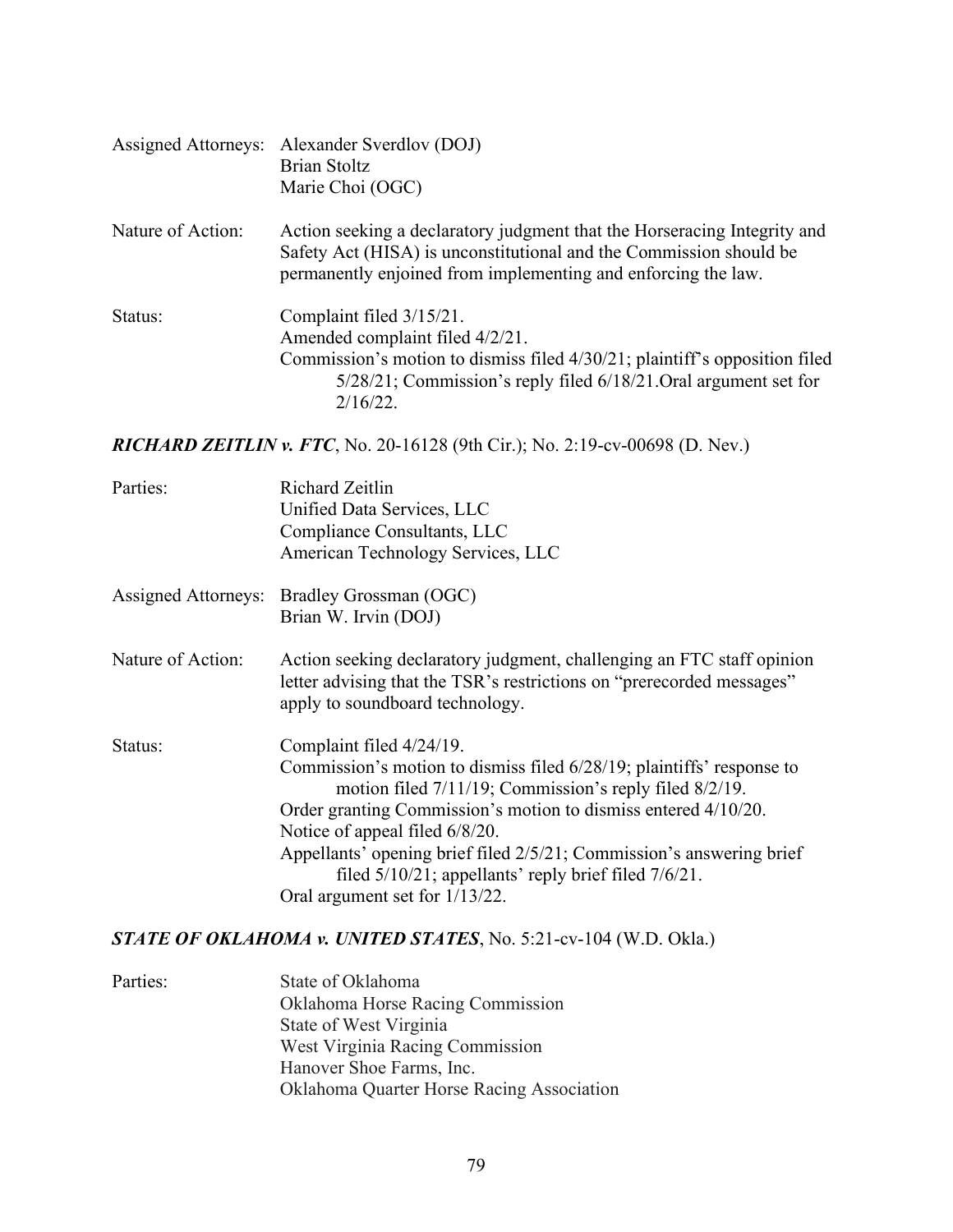|                   | Tulsa County Public Facilities Authority<br>Global Gaming RP, LLC<br>Will Rogers Downs, LLC<br>U.S. Trotting Association<br>State of Louisiana<br>Horseracing Integrity and Safety Authority<br>Leonard S. Coleman, Jr.<br>Nancy M. Cox |
|-------------------|-----------------------------------------------------------------------------------------------------------------------------------------------------------------------------------------------------------------------------------------|
|                   | Assigned Attorneys: Alexander Sverdlov (DOJ)<br>Marie Choi (OGC)                                                                                                                                                                        |
| Nature of Action: | Action seeking a declaratory judgment that the Horseracing Integrity and<br>Safety Act (HISA) is unconstitutional and the Commission should be<br>permanently enjoined from implementing and enforcing the law.                         |
| Status:           | Complaint filed 4/26/21.<br>Commission's motion to dismiss for lack of jurisdiction filed 8/16/21;<br>plaintiffs' opposition filed 9/15/21; Commission's reply filed<br>10/27/21.                                                       |

#### **AMICUS CURIAE BRIEFS OR PARTIAL INTERVENTIONS**

#### *PATEL v. 7-ELEVEN, INC.,* No. SJC-13166 (MASS SJC)

|                   | Assigned Attorneys: Matthew Hoffman (OGC)<br><b>Bradley Grossman</b><br><b>Joel Marcus</b>                       |
|-------------------|------------------------------------------------------------------------------------------------------------------|
| Nature of Action: | Private action alleging that franchisees are employees of franchisor for<br>purposes of Massachusetts wage laws. |
| Status:           | Amicus brief for the Commission filed 12/02/21.<br>Oral argument held 12/8/21.                                   |

#### *D. BLAINE LEEDS v. ADOLPHUS JACKSON*, No. 19-11502 (11th Cir.)

Assigned Attorneys: Mark S. Hegedus (OGC)

- Nature of Action: Private action alleging antitrust violations preventing competition from teledentistry services, raising issue of the active supervision component of state-action defense asserted by the Board of Dental Examiners of Alabama.
- Status: Brief for the United States and the Commission as amici curiae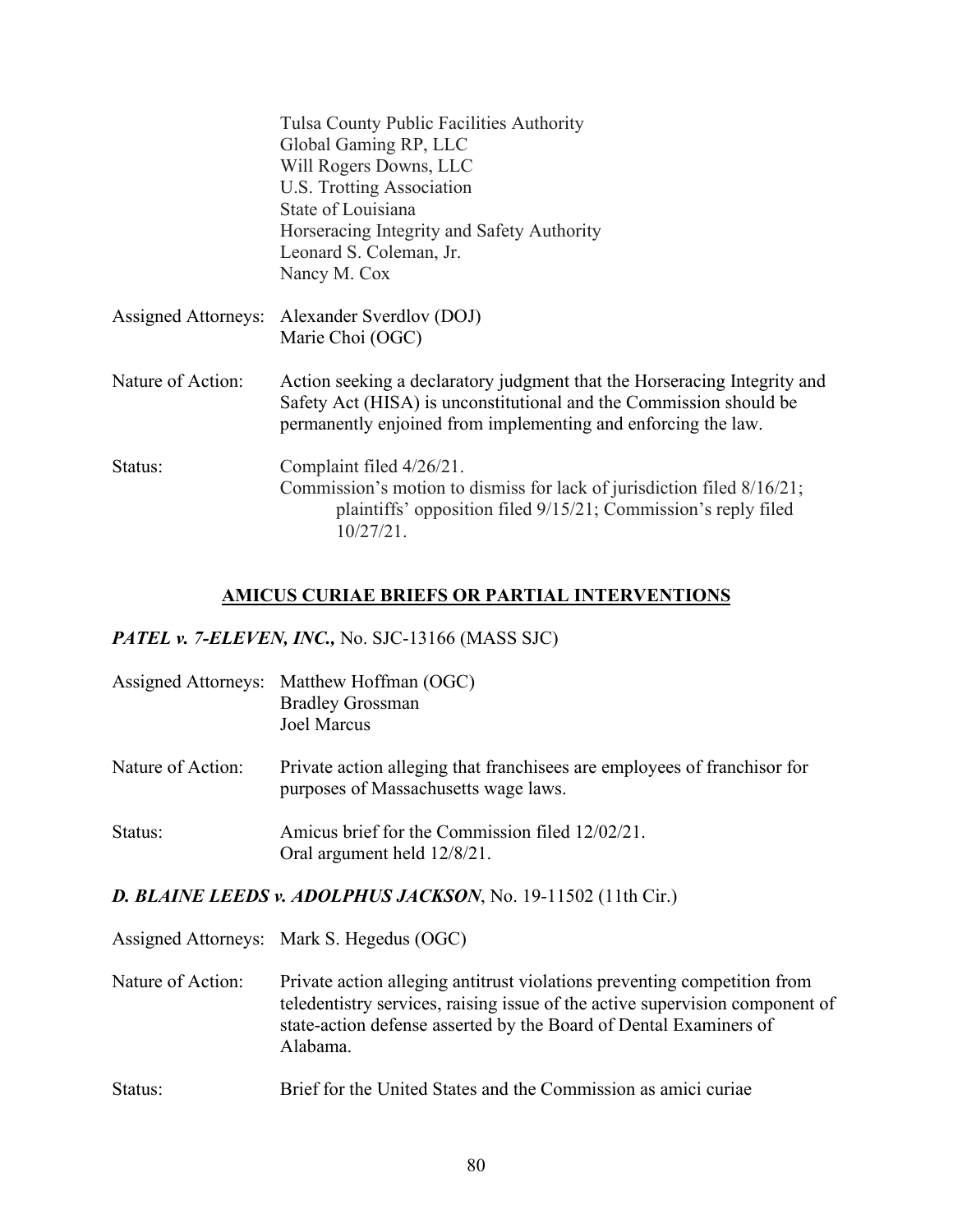supporting plaintiffs-appellees filed 9/11/19. Motion to participate in oral argument by United States filed 6/5/20; motion granted 6/10/20. Oral argument held 7/8/20. Opinion dismissing appeal for lack of jurisdiction in light of en banc decision in *SmileDirectClub, LLC v. Battle*, No. 19-12227 (11th Cir.), issued 7/29/21.

*OXBOW CARBON MINERALS, LLC, ET AL. v. UNION PACIFIC,* No. 21-7093 (D.D.C)

|                   | Assigned Attorneys: Mark S. Hegedus (OGC)<br><b>Joel Marcus</b>                                                                                                |
|-------------------|----------------------------------------------------------------------------------------------------------------------------------------------------------------|
| Nature of Action: | Private action raising question whether the provision of the Staggers Act<br>of 1980 allows admission of evidence of alleged collusion among rail<br>carriers. |
| Status:           | Brief for the Commission as amici curiae supporting rail shipper<br>plaintiffs filed $12/22/21$ .                                                              |

*SMILEDIRECTCLUB, LLC v. BATTLE*, No. 19-12227 (11th Cir.)

|                   | Assigned Attorneys: Mark S. Hegedus (OGC)                                                                                                                                                                                                                                                                                                                                                                                                                                                                                                                                                                                                                                                                                                                    |
|-------------------|--------------------------------------------------------------------------------------------------------------------------------------------------------------------------------------------------------------------------------------------------------------------------------------------------------------------------------------------------------------------------------------------------------------------------------------------------------------------------------------------------------------------------------------------------------------------------------------------------------------------------------------------------------------------------------------------------------------------------------------------------------------|
| Nature of Action: | Private action alleging antitrust violations preventing competition from<br>teledentistry services, raising issue of the active supervision component of<br>the state-action defense asserted by Georgia Board of Dentistry members.                                                                                                                                                                                                                                                                                                                                                                                                                                                                                                                         |
| Status:           | Brief for the United States and the Commission as amici curiae<br>supporting plaintiffs-appellees filed 9/26/19.<br>Motion to participate in oral argument by United States filed 4/10/20;<br>motion granted 4/29/20.<br>Oral argument held 5/20/20.<br>Opinion holding that Board members are not entitled to state-action<br>defense entered $8/11/20$ .<br>Rehearing en banc ordered 12/8/20.<br>Amicus brief for the United States filed 1/25/21.<br>Motion to participate in oral argument by United States filed 1/29/21;<br>motion granted 2/2/21.<br>Oral argument held 2/23/21.<br>En banc opinion, ruling that orders denying state-action protection are not<br>immediately appealable under the collateral order doctrine, issued<br>$7/20/21$ . |